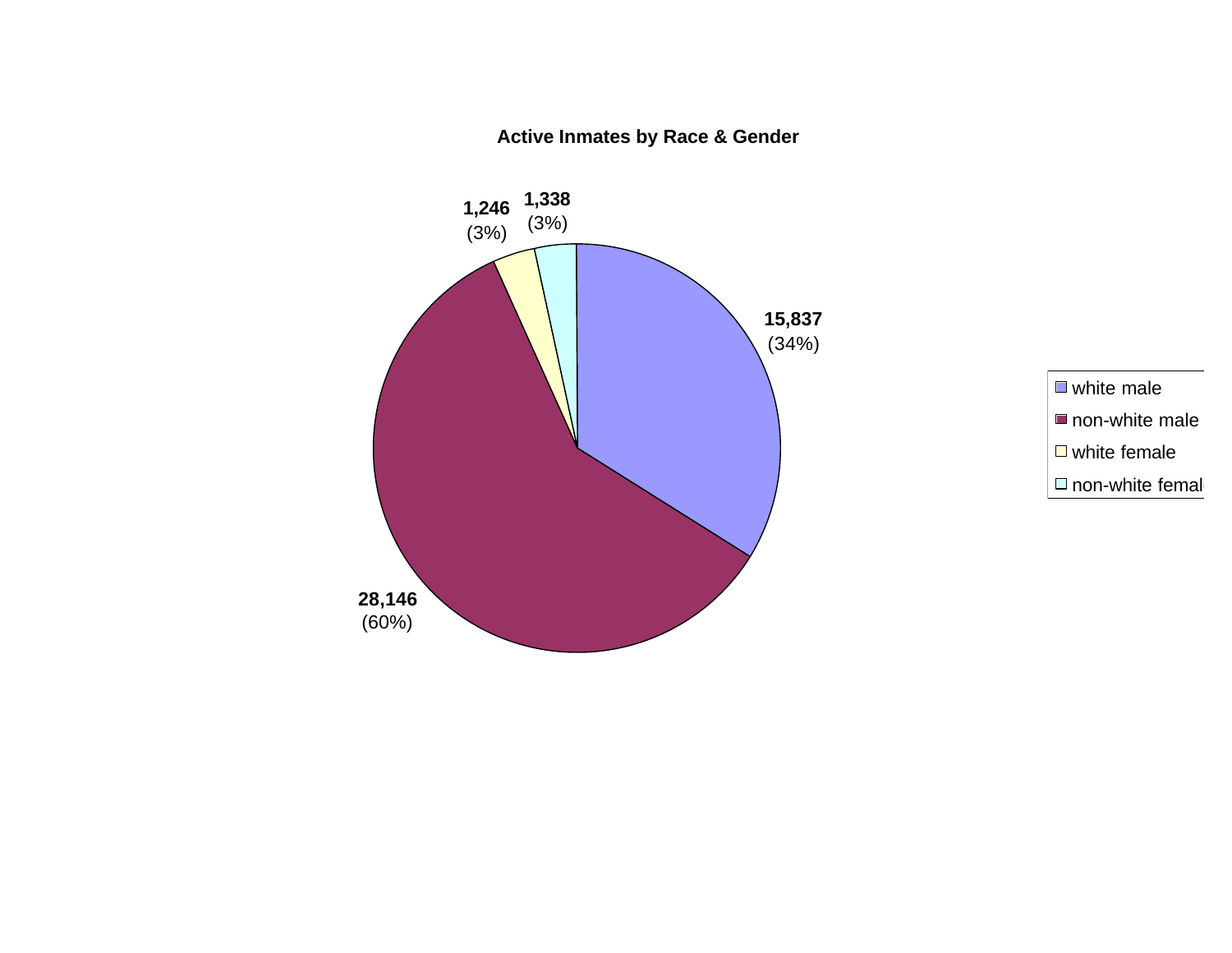**Active Inmates by Security Level**



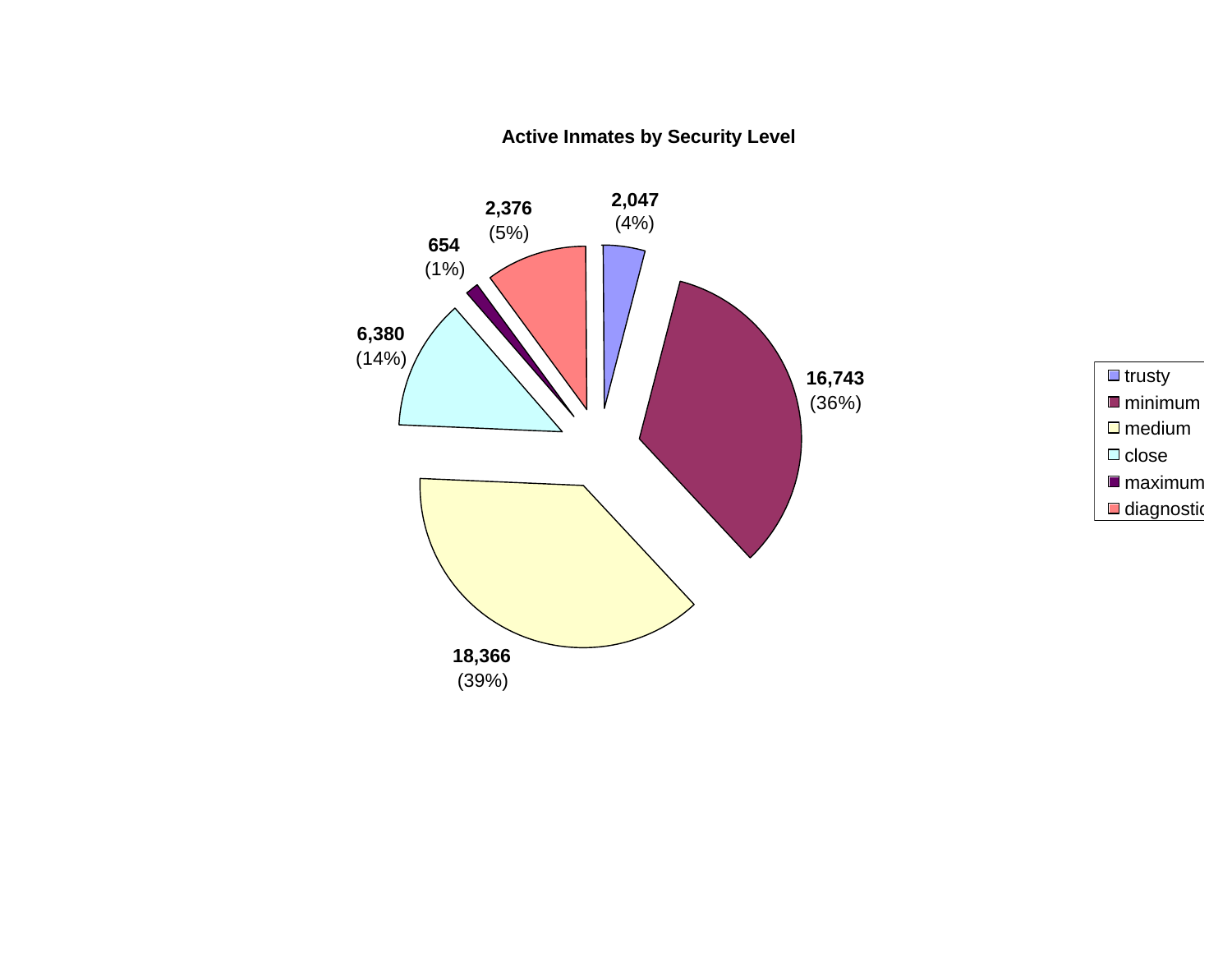## **Active Inmates By Sentence Length**

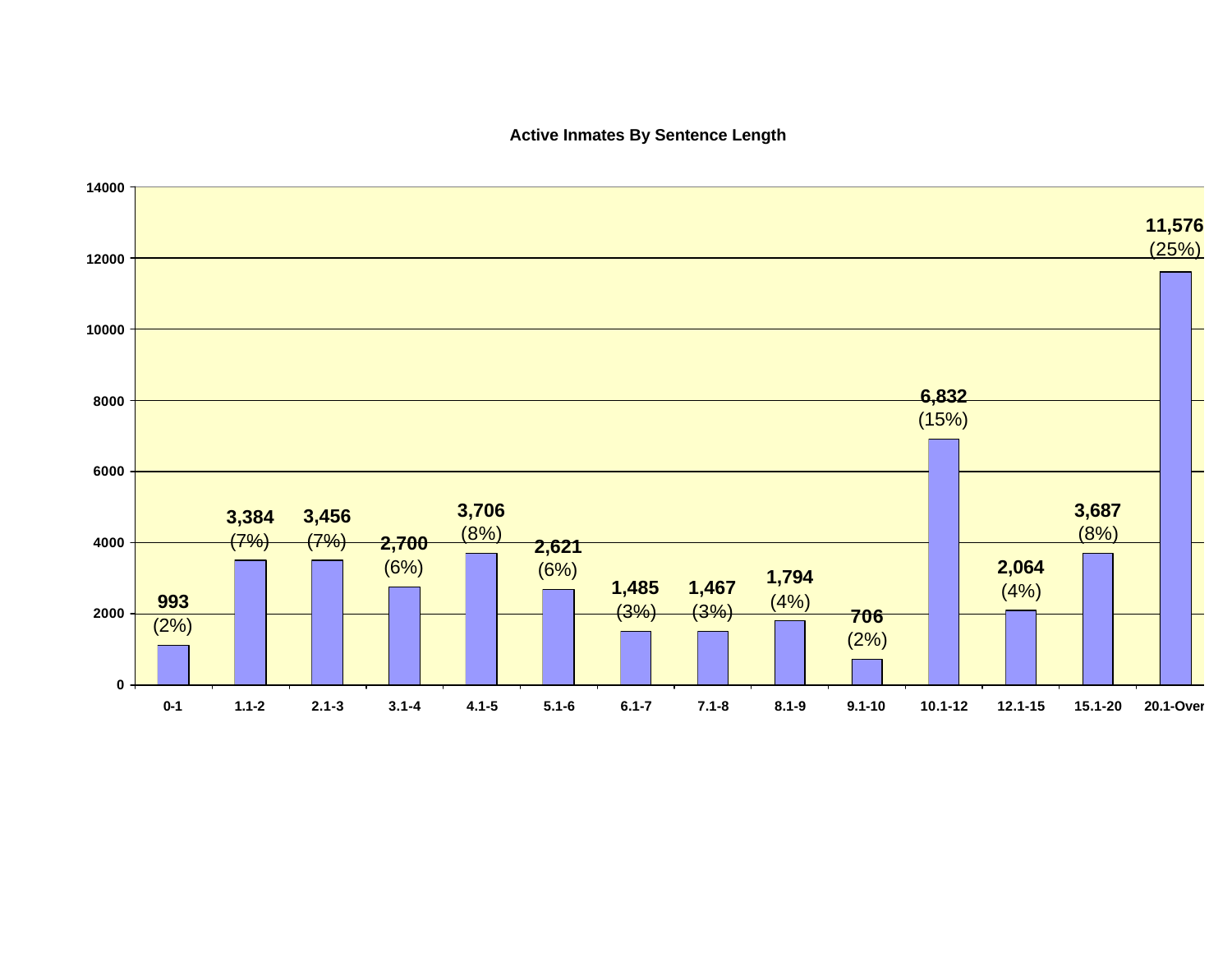**Active Inmates With Probation to Follow Prison**

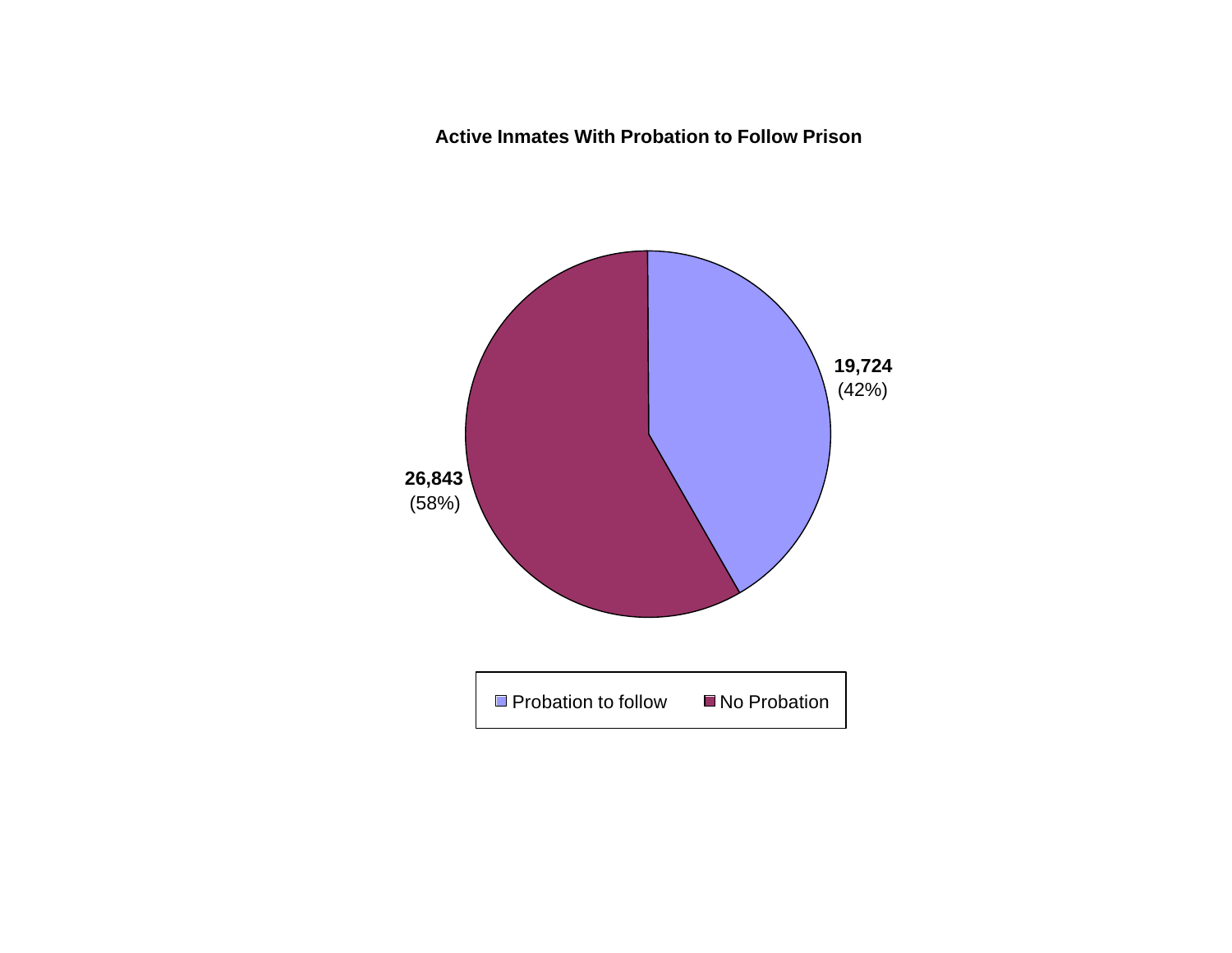**Active Inmates by Institution Type**

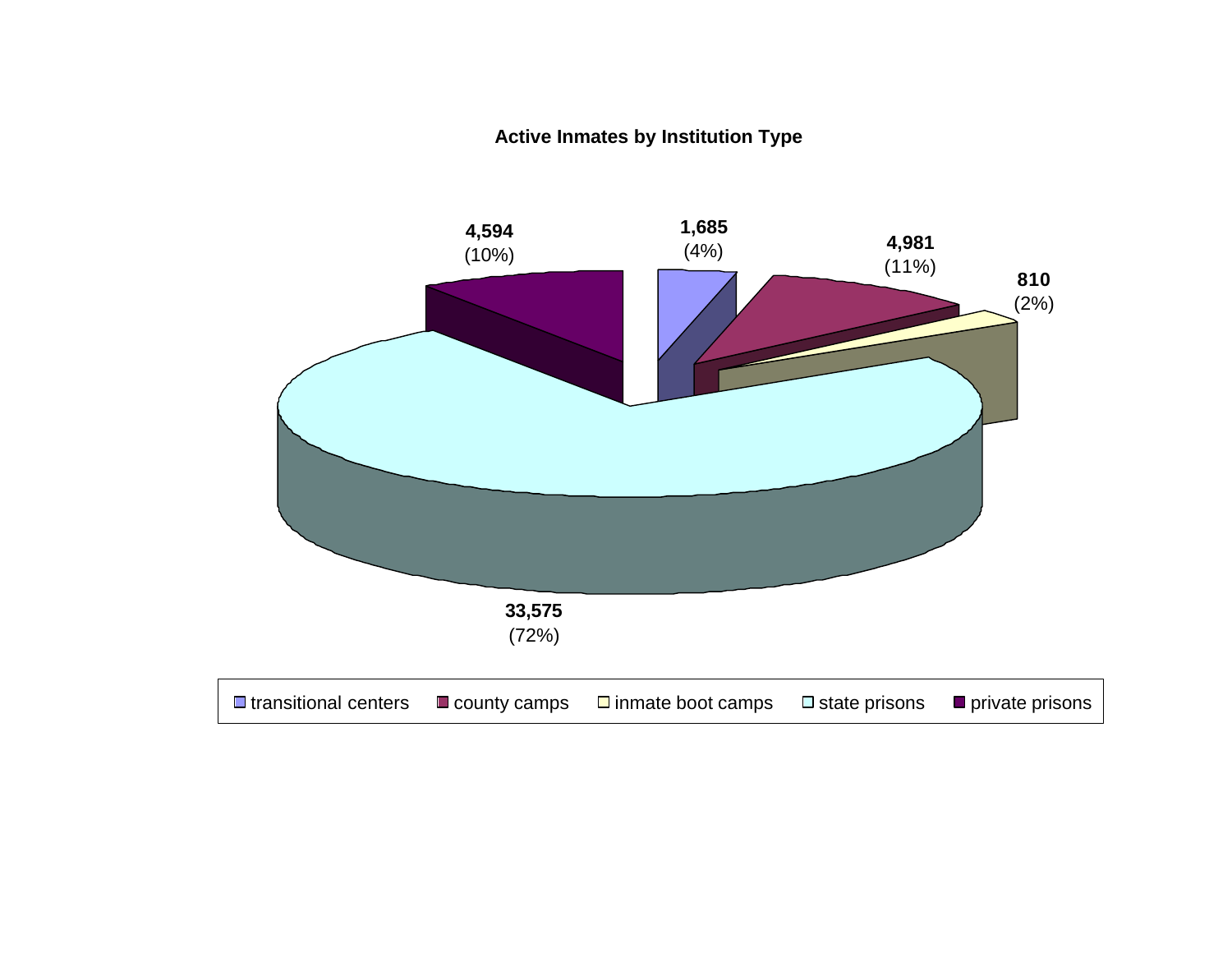## **Active Inmates by Crime Type**

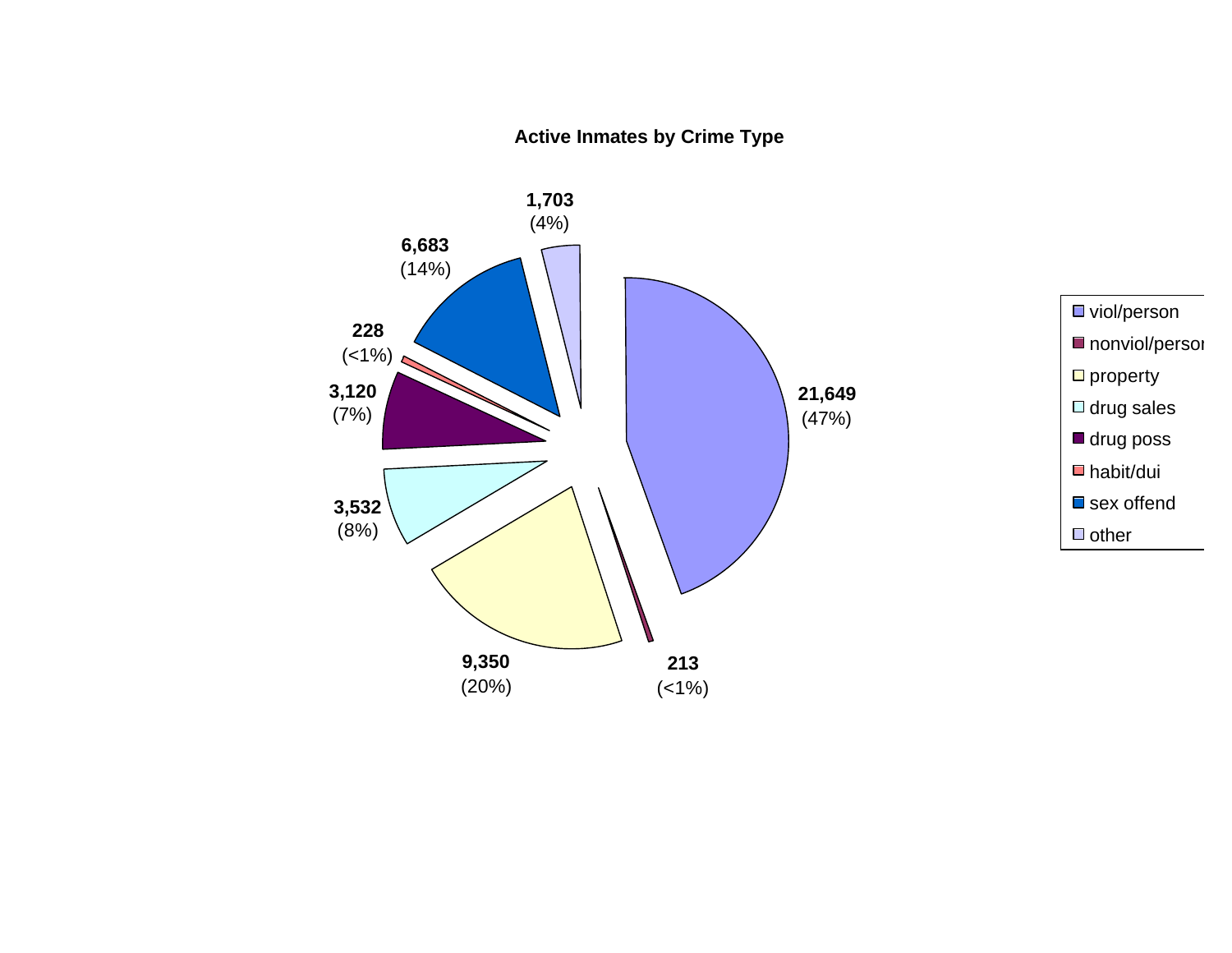Georgia Department of Corrections Page 1 Run 05/19/05 15:48 pm Decision Support

Inmate statistical profile

TABLE OF CONTENTS FOR ACTIVE PRISONERS EXCLUDING JAIL

Title PAGE ----- ---- RACE AND SEX............................ 2 Culture Fair IQ Scores.................. 3 Self-Rpt Socioeconomic Class............ 4 Self-Rpt Environment To Age 16.......... 5 Self-Rpt Education Level................... 6 Functional Reading Level (WRAT Scores).. 7 Functional Math Level (WRAT Scores)..... 8 Functional Spelling Level (WRAT Scores). 9 Self-Rpt Guardian Status To Age 16......10 Self-Rpt Employment Status Before Prison11 Self-Rpt Marital Status At Admission....12 Self-Rpt Number Of Children At Admission13 Self-Rpt Religious Affiliation..........14 Self-Rpt Family Behavior Patterns \*.....15 Inmate Diagnostic Behavior Problem \*....16 Physical Profile (General Condition)....17 Security Status............................18 Number Of Sentences......................19 Number Of Disciplinaries................20 Number Of Escapes.........................21 Number Of Prior Georgia Incarcerations \*22 Number Of Transfers.......................23 County Of Conviction....................24 Circ Of Conviction.........................29 Home County.............................31 Prison Sentence In Years................36 Probation To Follow Prison..............37 Admission Type.............................38 Release Type...............................39 Inst By Group.............................40 Institution.............................41 Misdemeanors And Felonies...............44 Crimes By Group...........................45 Most Serious Offense....................46 Most Serious Crime Type..................52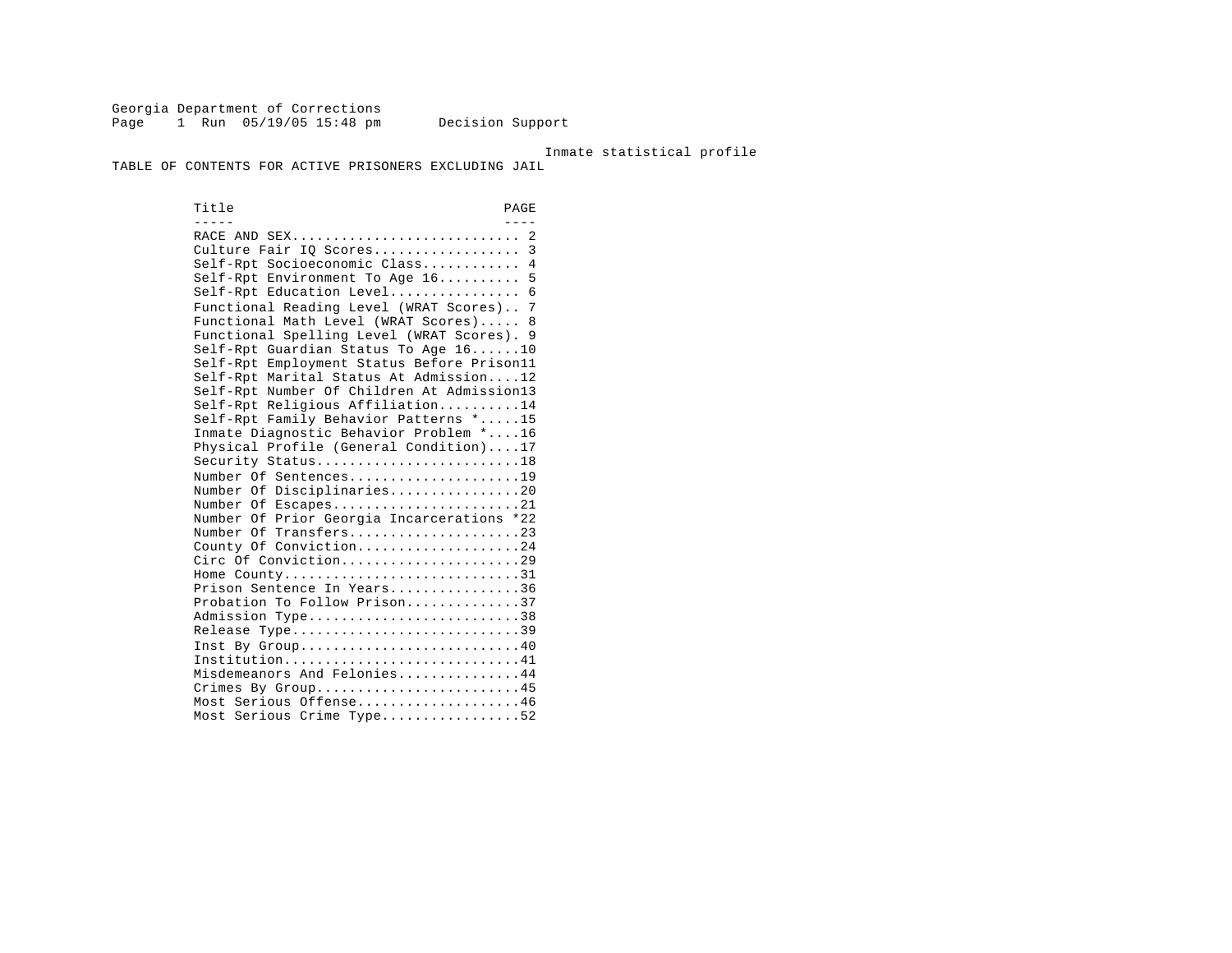Inmate statistical profile

Sample: ACTIVE PRISONERS EXCLUDING JAIL **Requestor:** OFFICE OF PLANNING & ANALYSIS Active inmates 05/19/2005

RACE AND SEX by current age & sex

|                                                                  |                              |                                                         | M E N                                            |                                                      |                                      |                                              |                                              | W O M E N              |                                                       |                                                                              |
|------------------------------------------------------------------|------------------------------|---------------------------------------------------------|--------------------------------------------------|------------------------------------------------------|--------------------------------------|----------------------------------------------|----------------------------------------------|------------------------|-------------------------------------------------------|------------------------------------------------------------------------------|
| RACE AND SEX                                                     | Age<br>  00-21               | Age<br>$ 22-39 $                                        | Age<br>$ 40-54 $                                 | Age<br>$8 55-99$                                     | Men<br>% Total                       | Age<br>$ 00-21$<br>፠                         | Age<br>$ 22-39 $                             | Age<br>% 40-54         | Women<br>Age<br>% 55-99<br>% Total                    | Grand<br>%   Total %                                                         |
| WHITE MALE<br>NON WHITE MALE<br>WHITE FEMALE<br>NON WHITE FEMALE | 762<br>2019<br>$\Omega$<br>0 | 27 8664 33 5123<br>73 17332<br>67<br>0<br>$\Omega$<br>0 | 40<br>7764<br>60<br>0 l<br>0<br>$\mathbf 0$<br>0 | 1288<br>56 15837<br>44 28146<br>1031<br>$\mathbf{0}$ | 36<br>64<br>$\mathbf{0}$<br>$\Omega$ | $\Omega$<br>$\Omega$<br>47<br>44<br>59<br>56 | $\Omega$<br>0<br>0<br>728<br>48<br>795<br>52 | 421<br>48<br>452<br>52 | 0<br>50<br>1246<br>48<br>61<br>39<br>1338<br>32<br>52 | 15837<br>34<br>28146<br>60<br>1246<br>-3<br>1338<br>$\overline{\phantom{a}}$ |
| Total reported                                                   |                              |                                                         |                                                  | 2781 100 25996 100 12887 100 2319 100 43983 100      |                                      | 106 100 1523 100                             |                                              | 873 100                | 82 100 2584 100 46567 100                             |                                                                              |
| Percent reported                                                 | 100.0                        | 100.0                                                   | 100.0                                            | 100.0                                                | 100.0                                | 100.0                                        | 100.0                                        | 100.0                  | 100.0<br>100.0                                        | 100.0                                                                        |
| NOT REPORTED                                                     | $\Omega$                     | $\Omega$                                                | $\Omega$                                         | $\Omega$                                             | $\Omega$                             | $\Omega$                                     | $\Omega$                                     |                        |                                                       |                                                                              |
| Total                                                            | 2781                         | 25996                                                   | 12887                                            | 2319                                                 | 43983                                | 106                                          | 1523                                         | 873                    | 2584<br>82                                            | 46567                                                                        |
| AVERAGE AGE                                                      | 19.99                        | 30.01                                                   | 45.41                                            | 60.36                                                | 35.49                                | 19.97                                        | 30.83                                        | 44.93                  | 60.29<br>36.08                                        | 35.52                                                                        |

Page 2 Run 05/19/05 15:48 pm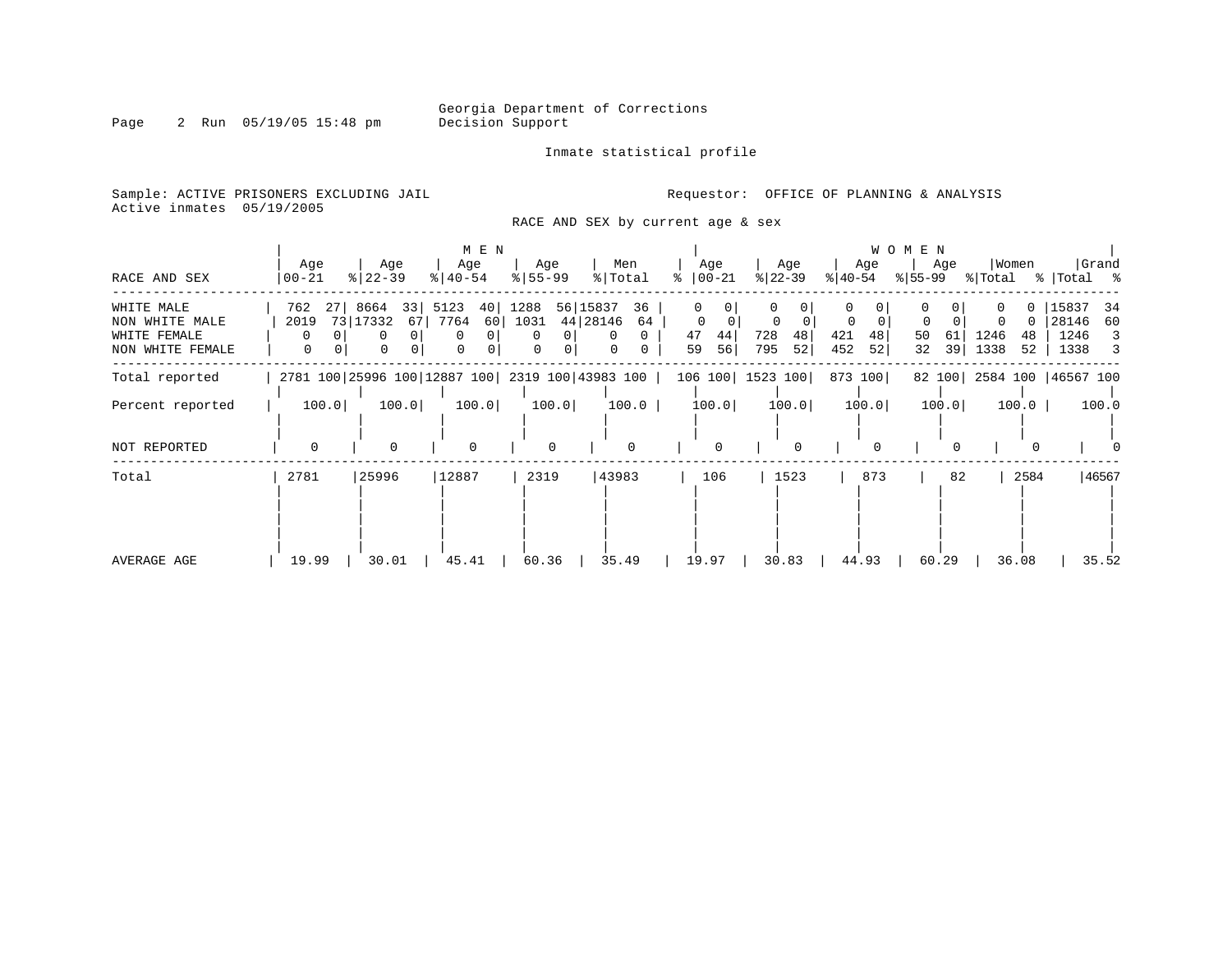Inmate statistical profile

Page 3 Run 05/19/05 15:48 pm

Sample: ACTIVE PRISONERS EXCLUDING JAIL **Requestor:** OFFICE OF PLANNING & ANALYSIS

Active inmates 05/19/2005

Culture Fair IQ Scores by current age & sex

|                           |                                                 |                  | M E N              |                           |                |                               |                                        |                     | W O M E N         |                           |                       |
|---------------------------|-------------------------------------------------|------------------|--------------------|---------------------------|----------------|-------------------------------|----------------------------------------|---------------------|-------------------|---------------------------|-----------------------|
| IQ Score                  | Age<br>00-21                                    | Age<br>$8 22-39$ | Age<br>$8140 - 54$ | Age<br>$8 55-99$          | Men<br>% Total | Age<br>$ 00-21 $<br>$\approx$ | Age<br>$ 22-39 $                       | Age<br>$ 40-54 $    | Age<br>% 55-99    | Women<br>% Total          | Grand<br>%   Total %  |
| LESS THAN 70<br>70 AND UP | 82<br>2489 97 23557 97   11151 93               | 3   759          | 3   821            | 7 133<br>1932 94 39129 96 | 6 1795         | $\overline{4}$<br>4           | 113<br>8 <br>$4 \mid$<br>92 96 1318 92 | 178<br>22<br>638 78 | 25<br>33<br>51 67 | 320<br>13<br>2099<br>87   | 2115<br>5<br>41228 95 |
| Total reported            | 2571 100 24316 100 11972 100 2065 100 40924 100 |                  |                    |                           |                |                               | 96 100 1431 100                        | 816 100             |                   | 76 100 2419 100 43343 100 |                       |
| Percent reported          | 92.4                                            | 93.5             | 92.9               | 89.0                      | $93.0$         | 90.6                          | 94.0                                   | 93.5                | 92.7              | 93.6                      | 93.1                  |
| NOT REPORTED              | 210                                             | 1680             | 915                | 254                       | 3059           | 10                            | 92                                     | 57                  | 6                 | 165                       | 3224                  |
| Total                     | 2781                                            | 25996            | 12887              | 2319                      | 43983          | 106                           | 1523                                   | 873                 | 82                | 2584                      | 46567                 |
| AVERAGE IO                | 98.16                                           | 99.57            | 95.96              | 95.32                     | 98.21          | 103.03                        | 96.47                                  | 87.34               | 81.68             | 93.19                     | 97.93                 |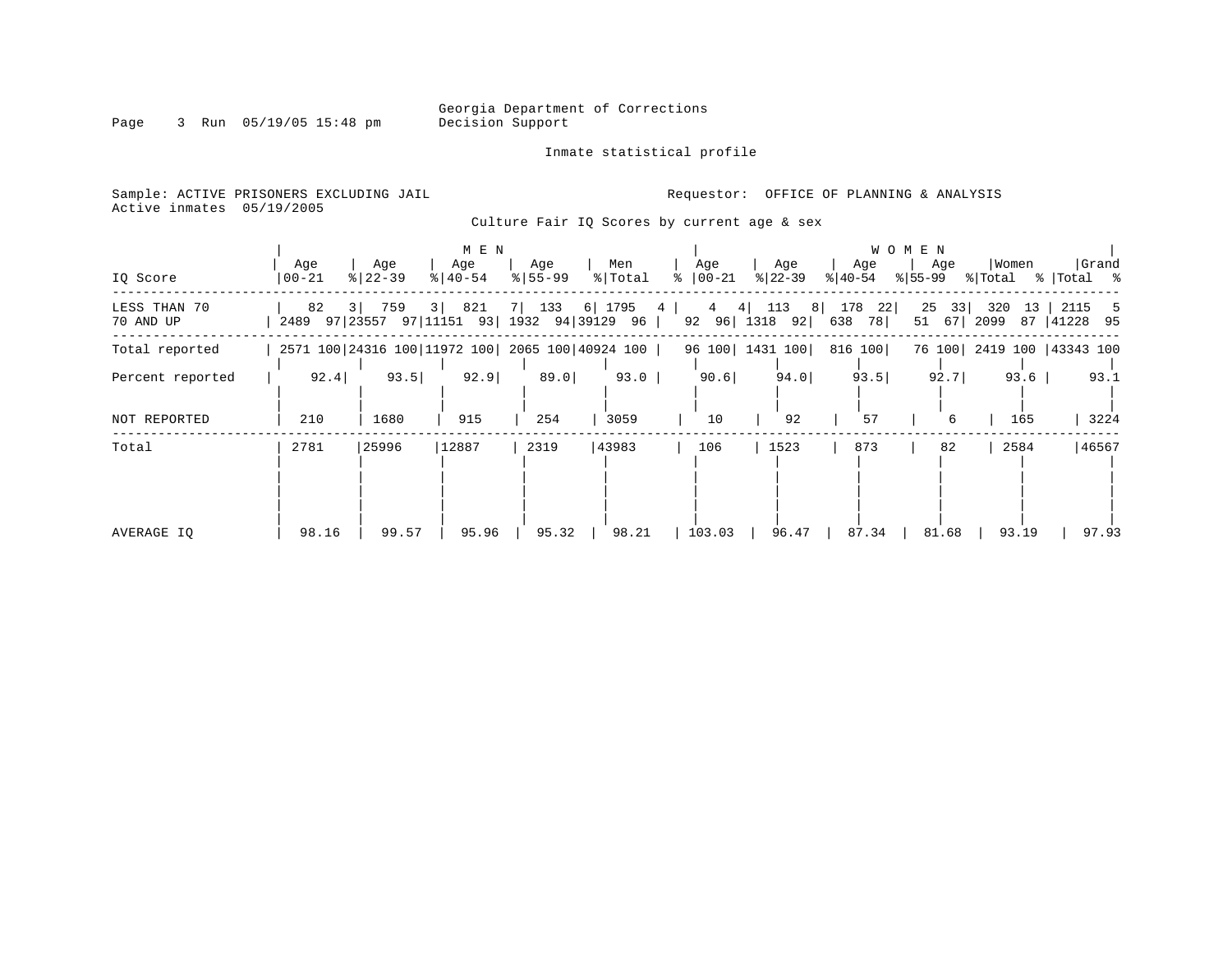Page 4 Run 05/19/05 15:48 pm

### Inmate statistical profile

Sample: ACTIVE PRISONERS EXCLUDING JAIL **Requestor:** OFFICE OF PLANNING & ANALYSIS Active inmates 05/19/2005

Self-Rpt Socioeconomic Class by current age & sex

|                     |                      |                                                 | M E N       |                |                   |                     |                     |                                  | W O M E N                                    |                     |              |
|---------------------|----------------------|-------------------------------------------------|-------------|----------------|-------------------|---------------------|---------------------|----------------------------------|----------------------------------------------|---------------------|--------------|
|                     | Age                  | Age                                             | Age         | Age            | Men               | Age                 | Age                 |                                  | Age<br>Age                                   | Women               | Grand        |
| Socioeconomic Class | 00-21                | $8$   22-39                                     | $8 40-54$   | $8 55-99$      | % Total           | %   00-21           | % 22-39             |                                  | $ 40-54 \t  55-99 \t  Total \t  Total \t  5$ |                     |              |
| WELFARE             | 255 10 1913          |                                                 | 8 855 7 119 |                | 5 3142<br>$7 - i$ | 9 <sup>1</sup><br>9 | 195<br>13           | 82<br>10                         | 2<br>3                                       | 288 11              | 3430<br>- 8  |
| OCC EMPLOY          | 177                  | 7 1696                                          | 7 513       | 53<br>$4 \mid$ | 2 2439            | 6                   | 0 <sup>1</sup><br>6 | $\overline{a}$<br>0 <sup>1</sup> | 2<br>$\overline{0}$                          | 10<br>$\Omega$      | 2449<br>-5   |
| MINIMUM STD         |                      | 1258 47 11477 45 5571 45 1106 49 19412 45       |             |                |                   | 30<br>31            | 28<br>424           | 33<br>284                        | 38<br>48                                     | 777<br>30           | 20189<br>-45 |
| MIDDLE              | 930                  | 35   9943 39   5471 44   945 42   17289         |             |                |                   | 40                  |                     | 65 62 862 57 476 55              | $36 \quad 46$                                | 1439                | 56 18728 41  |
| OTHER               | 2 <sup>1</sup><br>64 | 264<br>$1\vert$                                 | 103<br>$1$  | 19<br> 1       | 450               | $\circ$<br>$\Omega$ | 2 <br>28            | 2 <sup>1</sup><br>17             |                                              | 46<br>$\mathbf{2}$  | 496 1        |
| Total reported      |                      | 2684 100 25293 100 12513 100 2242 100 42732 100 |             |                |                   |                     | 105 100  1515 100   | 861 100                          | 79 100                                       | 2560 100  45292 100 |              |
| Percent reported    | 96.5                 | 97.3                                            | 97.1        | 96.7           | 97.2              | 99.1                | 99.5                | 98.6                             | 96.3                                         | $99.1$              | 97.3         |
|                     |                      |                                                 |             |                |                   |                     |                     |                                  |                                              |                     |              |
| NOT RPTD            | 97                   | 703                                             | 374         | 77             | 1251              |                     | 8                   | 12                               |                                              | 24                  | 1275         |
| Total               | 2781                 | 25996                                           | 12887       | 2319           | 43983             | 106                 | 1523                | 873                              | 82                                           | 2584                | 46567        |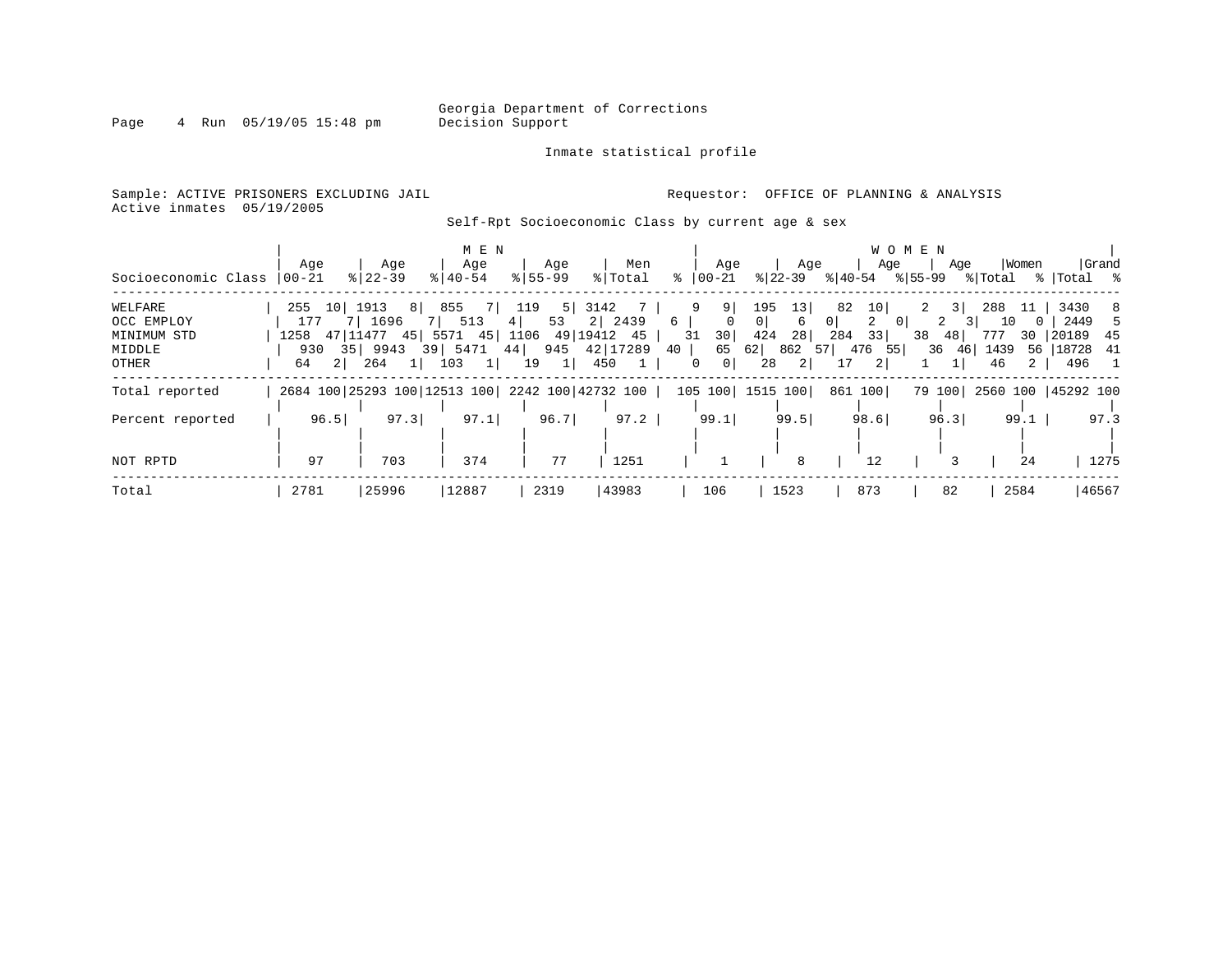Page 5 Run 05/19/05 15:48 pm

Inmate statistical profile

Active inmates 05/19/2005

Sample: ACTIVE PRISONERS EXCLUDING JAIL **Requestor:** OFFICE OF PLANNING & ANALYSIS

Self-Rpt Environment To Age 16 by current age & sex

|                  |           |                              |                 | M E N          |                    |           |                  |               |                  |                        | W O M E N |             |                           |
|------------------|-----------|------------------------------|-----------------|----------------|--------------------|-----------|------------------|---------------|------------------|------------------------|-----------|-------------|---------------------------|
|                  | Age       | Age                          | Age             |                | Age                | Men       |                  | Age           | Age              | Age                    | Age       | Women       | Grand                     |
| Environment      | $00 - 21$ | $8122 - 39$                  | $8140 - 54$     |                | $8155 - 99$        | % Total   | $ 00 - 21 $<br>° |               | $ 22-39 $        | % 40-54 % 55-99        |           | % Total     | %   Total %               |
| RURAL/FARM       | 18        | 535                          | 595<br>$2 \mid$ |                | $5$ 303 13 1451    | $3 \cdot$ | 3                | 27<br>3       | 2                | 40<br>5 <sup>1</sup>   | 18<br>14  | 84<br>3     | 1535 3                    |
| RURAL/NFARM      | 74        | 1074                         | 4 762           | 6 163          |                    | 7 2073    | 5                | 15<br>14      | 271<br>18        | 130<br>15 <sup>1</sup> | 6<br>81   | 422<br>16   | 2495 5                    |
| S.M.S.A          |           | 866 32 8462 33 3953 31       |                 |                | 663 29 13944 32    |           | 17               | 16<br>185     | 12               | 116 13                 | 14<br>11  | 329         | 13 14273<br>- 31          |
| URBAN            | 735       | 27 5823                      | 23 2575         | 20             | 327 14 9460        |           | 22               | 48<br>50      | 607<br>40        | 324<br>371             | 21 27     | 1002        | 39   10462 23             |
| SMALL TOWN       |           | 1005 37 9471 37 4641 37      |                 | 791            | 35   15908 37      |           | 20               | 19<br>417     | 28               | 248<br>29              | 34<br>27  | 712         | 28   16620<br>36          |
| OTHER            |           | 130<br>$\Omega$              | $1\vert$        | 69<br>$1\vert$ | $\circ$  <br>10    | 216       | $\mathbf{1}$     | 0<br>$\Omega$ | 9                | 9.                     | 0<br>01   | 18          | 234 1                     |
| Total reported   |           | 2705 100 25495 100 12595 100 |                 |                | 2257 100 43052 100 |           |                  |               | 105 100 1516 100 | 867 100                |           |             | 79 100 2567 100 45619 100 |
|                  |           |                              |                 |                |                    |           |                  |               |                  |                        |           |             |                           |
| Percent reported |           | 97.3                         | 98.1            | 97.7           | 97.3               | 97.9      |                  | 99.1          | 99.5             | 99.3                   | 96.3      | $99.3 \mid$ | 98.0                      |
|                  |           |                              |                 |                |                    |           |                  |               |                  |                        |           |             |                           |
| NOT RPTD         | 76        | 501                          | 292             |                | 62                 | 931       |                  |               |                  | 6                      |           |             | 948                       |
| Total            | 2781      | 25996                        | 12887           | 2319           |                    | 43983     | 106              |               | 1523             | 873                    | 82        | 2584        | 46567                     |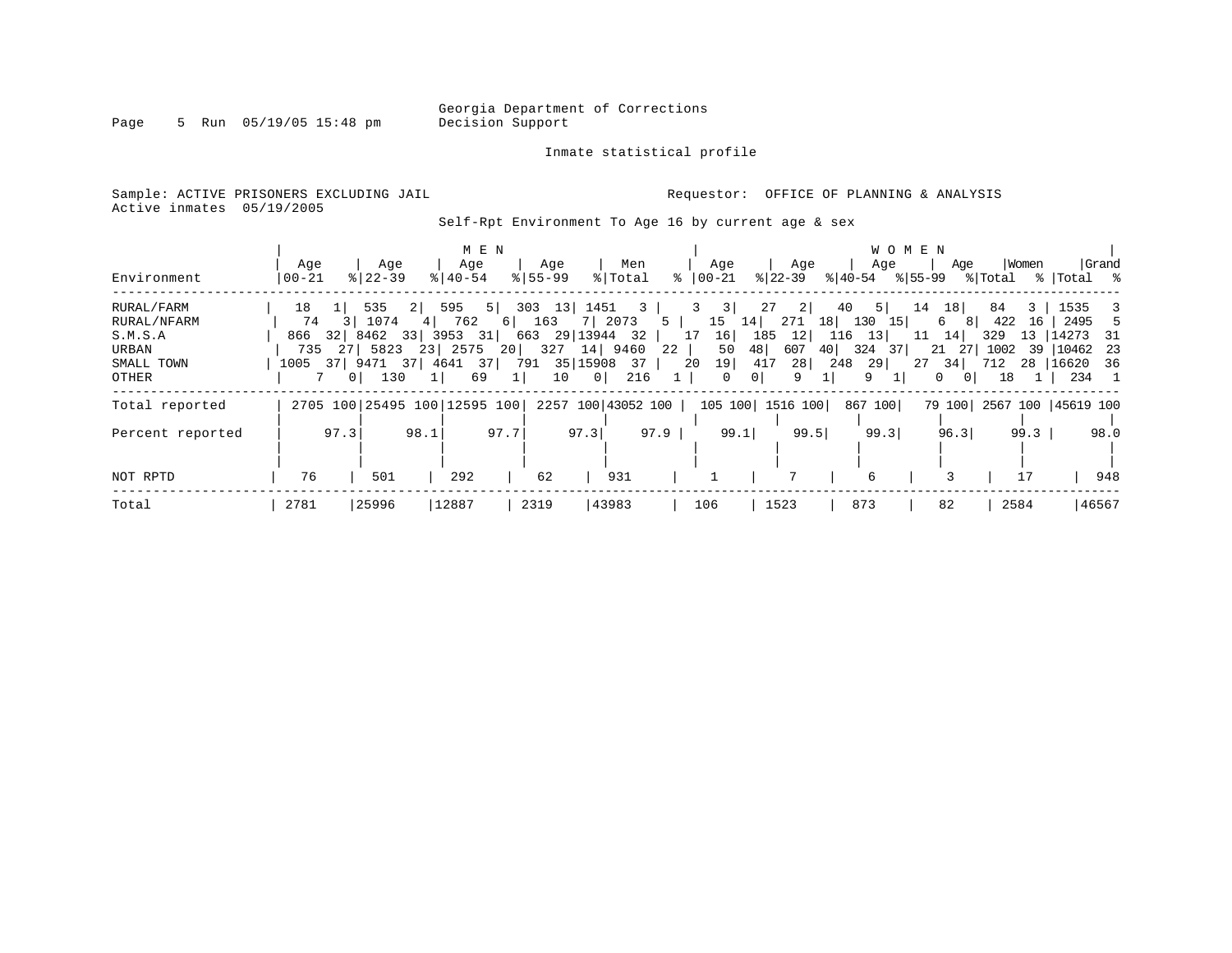Page 6 Run  $05/19/05$  15:48 pm

Inmate statistical profile

Sample: ACTIVE PRISONERS EXCLUDING JAIL **Requestor:** OFFICE OF PLANNING & ANALYSIS Active inmates 05/19/2005

Self-Rpt Education Level by current age & sex

| Education Level                                                                                              | Aqe<br>00-21                                                              | Aqe<br>$ 22-39 $               | M E N<br>Age<br>$8   40 - 54$                                                                                                                                                                                                                | Aqe<br>$8 55 - 99$              | Men<br>% Total                                                   | Aqe<br>$8   00 - 21$                                                        | Age<br>% 22-39                                                                        | Aqe<br>୫∣40-54                                                                                                                                     | <b>WOMEN</b><br>Aqe<br>%∣55-99             | Women                                                                                 | Grand<br>% Total % Total %                                                      |
|--------------------------------------------------------------------------------------------------------------|---------------------------------------------------------------------------|--------------------------------|----------------------------------------------------------------------------------------------------------------------------------------------------------------------------------------------------------------------------------------------|---------------------------------|------------------------------------------------------------------|-----------------------------------------------------------------------------|---------------------------------------------------------------------------------------|----------------------------------------------------------------------------------------------------------------------------------------------------|--------------------------------------------|---------------------------------------------------------------------------------------|---------------------------------------------------------------------------------|
| LESS THAN GRADE 7<br>GRADE 7<br>GRADE 8<br>GRADE 9<br>GRADE 10<br>GRADE 11<br>GRADE 12<br>MORE THAN GRADE 12 | 37<br>67<br>2 <sup>1</sup><br>379<br>14<br>647<br>717<br>179<br>41 2 2228 | 604<br>595<br>$2 \mid$<br>2381 | 431<br>$3 \mid$<br>3 149<br>375<br>9 1069<br>24 4394 17 1631 13 229 10 6901 16<br>27   5746 23   2097 17   247 11   8807 20  <br>634 23 5241 21 1772 14 186 8 7833 18<br>7   4324 17   3286 26   491 22   8280 19  <br>9 196016 38417 461311 | 328<br>14 1400<br>8 256 11 4085 | $\overline{\mathbf{3}}$<br>$7 \mid 1186 \mid 3 \mid$<br>$9 \mid$ | $0 \qquad 0 \mid$<br>7<br>24<br>25<br>26<br>27<br>28<br>11<br>$6 \mid$<br>6 | 26<br>$\perp$<br>$42 \quad 3$<br>7   145 10  <br>202 14<br>25 <br>220<br>15<br>411 28 | 20<br>2 <sup>1</sup><br>-2 I<br>18<br>2 <br>9<br>74<br>$9 \mid$<br>74<br>208 14 111 13<br>$92 \quad 11$<br>11 211 14 179 21 15 19 416 17<br>275 33 | 8<br>10<br>4 <br>$7\phantom{0}$<br>4<br>10 | 55<br>63<br>3<br>9 233<br>$5 \mid 305$<br>12<br>13 355 14<br>9 347 14<br>26 33 718 29 | 1455<br>1249 3<br>4318 9<br>7206 16<br>9162 20<br>8180 18<br>8696 19<br>5331 12 |
| Total reported                                                                                               |                                                                           |                                |                                                                                                                                                                                                                                              |                                 |                                                                  |                                                                             |                                                                                       | 2701 100 25513 100 12621 100 2270 100 43105 100   104 100   1465 100   843 100                                                                     |                                            | 80 100 2492 100 45597 100                                                             |                                                                                 |
| Percent reported                                                                                             | 97.1                                                                      | 98.1                           | 97.9                                                                                                                                                                                                                                         | 97.9                            | 98.0                                                             | 98.1                                                                        | 96.2                                                                                  | 96.6                                                                                                                                               | 97.6                                       | 96.4                                                                                  | 97.9                                                                            |
| NOT REPORTED                                                                                                 | 80                                                                        | 483                            | 266                                                                                                                                                                                                                                          | 49                              | 878                                                              | 2                                                                           | 58                                                                                    | 30                                                                                                                                                 |                                            | 92                                                                                    | 970                                                                             |
| Total                                                                                                        | 2781                                                                      | 25996                          | 12887                                                                                                                                                                                                                                        | 2319                            | 43983                                                            | 106                                                                         | 1523                                                                                  | 873                                                                                                                                                | 82                                         | 2584                                                                                  | 46567                                                                           |
| AVG EDUCATION LEVEL                                                                                          | 9.85                                                                      | 10.71                          | 11.48                                                                                                                                                                                                                                        | 10.52                           | 10.87                                                            | 10.75                                                                       | 13.73                                                                                 | 14.25                                                                                                                                              | 12.21                                      | 13.73                                                                                 | 11.03                                                                           |

\* NOTE: THE FIELD LABLED "LESS THAN GRADE 7" WAS CORRECTED IN MARCH 1989: MISSING DATA FOR INMATES STILL IN DIAGNOSTICS NOW HAS BEEN REMOVED FROM THIS FIELD AND IDENTIFIED AS "NOT REPORTED" INFORMATION.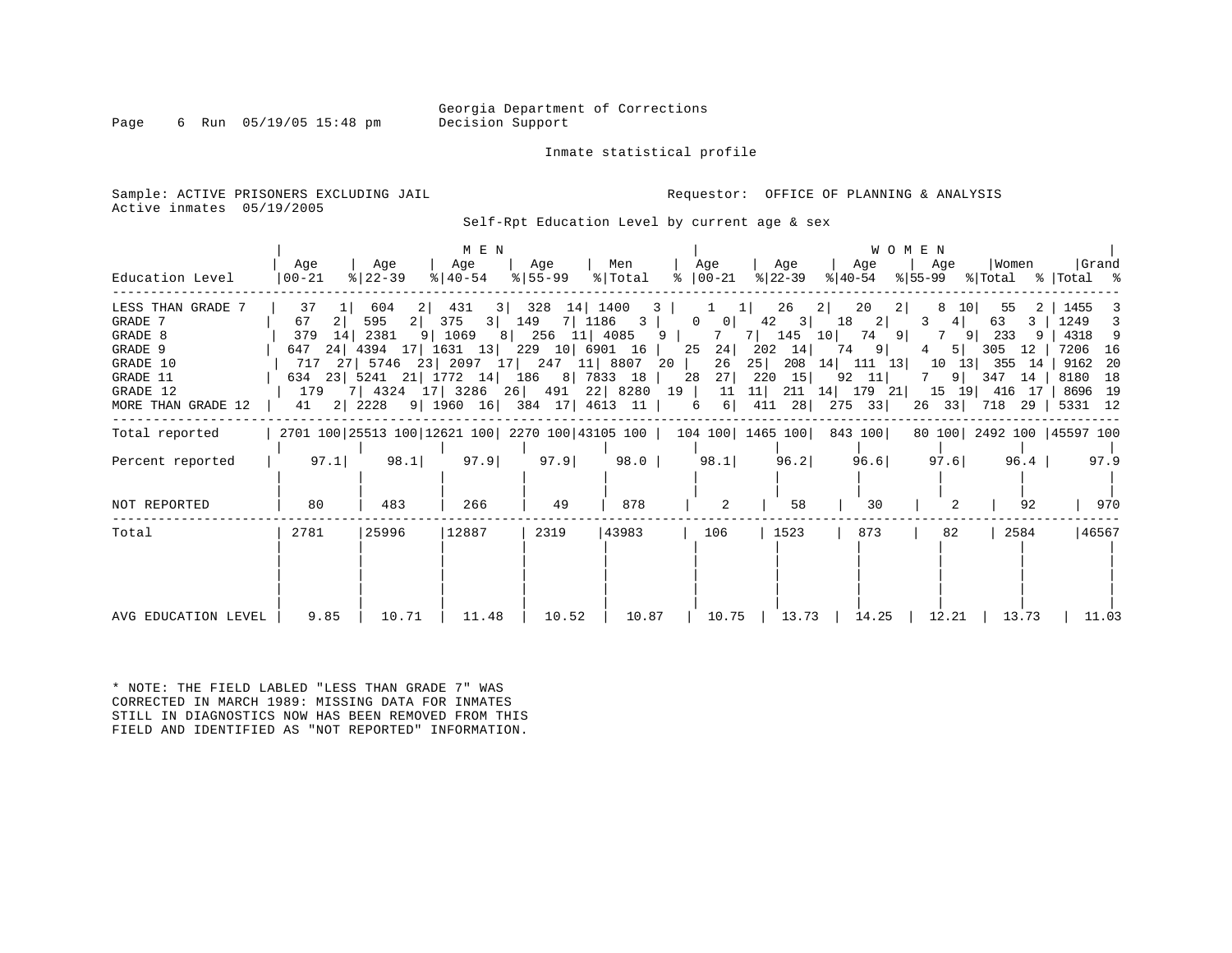Inmate statistical profile

Page 7 Run 05/19/05 15:48 pm

Active inmates 05/19/2005

Sample: ACTIVE PRISONERS EXCLUDING JAIL **Requestor:** OFFICE OF PLANNING & ANALYSIS

Functional Reading Level (WRAT Scores) by current age & sex

|                                                                                                              |                                                     |                                                                         | M E N                                                            |                                                                     |                                                                              |                                          |                                                                                 |                                                            | <b>WOMEN</b>                        |                                                              |                                                                        |
|--------------------------------------------------------------------------------------------------------------|-----------------------------------------------------|-------------------------------------------------------------------------|------------------------------------------------------------------|---------------------------------------------------------------------|------------------------------------------------------------------------------|------------------------------------------|---------------------------------------------------------------------------------|------------------------------------------------------------|-------------------------------------|--------------------------------------------------------------|------------------------------------------------------------------------|
| WRAT Reading Score                                                                                           | Age<br>$00 - 21$                                    | Age<br>$ 22-39 $                                                        | Age<br>$8   40 - 54$                                             | Age<br>$8 55-99$                                                    | Men<br>% Total                                                               | Age<br>$ 00-21$<br>ႜ                     | Age<br>$ 22-39 $                                                                | Age<br>$ 40-54 $                                           | Age<br>% 55−99                      | Women<br>% Total                                             | Grand<br>%   Total %                                                   |
| LESS THAN GRADE 6<br>6TH THRU 8TH GRADE<br>GRADE 9<br>GRADE 10<br>GRADE 11<br>GRADE 12<br>MORE THAN GRADE 12 | 1194<br>579<br>22<br>224<br>118<br>103<br>361<br>14 | 46 10538<br>43<br>5276<br>22<br>2258<br>1171<br>1182<br>4021<br>16<br>2 | 5654<br>47<br>2589<br>22<br>969<br>8<br>451<br>454<br>1910<br>16 | 1015<br>400<br>19<br>134<br>-6<br>83<br>75<br>384<br>18<br>$\Omega$ | 49 18401<br>45<br>8844<br>21<br>3585<br>9<br>1823<br>1814<br>6676<br>16<br>6 | 53<br>55<br>18<br>19<br>8<br>8<br>4<br>8 | 760<br>53<br>283<br>20<br>120<br>66<br>56<br>147<br>10 <sup>1</sup><br>$\Omega$ | 486<br>60  <br>144<br>18<br>54<br>31<br>29<br>72<br>0<br>0 | 52<br>67<br>12<br>15<br>6<br>3<br>2 | 1351<br>56<br>457<br>19<br>187<br>106<br>91<br>230<br>9<br>O | 19752<br>45<br>9301<br>21<br>3772<br>9<br>1929<br>1905<br>6906<br>- 16 |
| Total reported                                                                                               |                                                     | 2580 100 24448 100 12030 100 2091 100 41149 100                         |                                                                  |                                                                     |                                                                              |                                          | 96 100 1432 100                                                                 | 816 100                                                    |                                     | 78 100 2422 100 43571 100                                    |                                                                        |
| Percent reported                                                                                             | 92.8                                                | 94.0                                                                    | 93.3                                                             | 90.2                                                                | 93.6                                                                         | 90.6                                     | 94.0                                                                            | 93.5                                                       | 95.1                                | 93.7                                                         | 93.6                                                                   |
| NOT REPORTED                                                                                                 | 201                                                 | 1548                                                                    | 857                                                              | 228                                                                 | 2834                                                                         | 10                                       | 91                                                                              | 57                                                         |                                     | 162                                                          | 2996                                                                   |
| Total                                                                                                        | 2781                                                | 25996                                                                   | 12887                                                            | 2319                                                                | 43983                                                                        | 106                                      | 1523                                                                            | 873                                                        |                                     | 2584<br>82                                                   | 46567                                                                  |
| AVG READING SCORE                                                                                            | 6.71                                                | 6.88                                                                    | 6.57                                                             | 6.47                                                                | 6.76                                                                         | 5.22                                     | 5.45                                                                            | 5.02                                                       | 4.20                                | 5.26                                                         | 6.68                                                                   |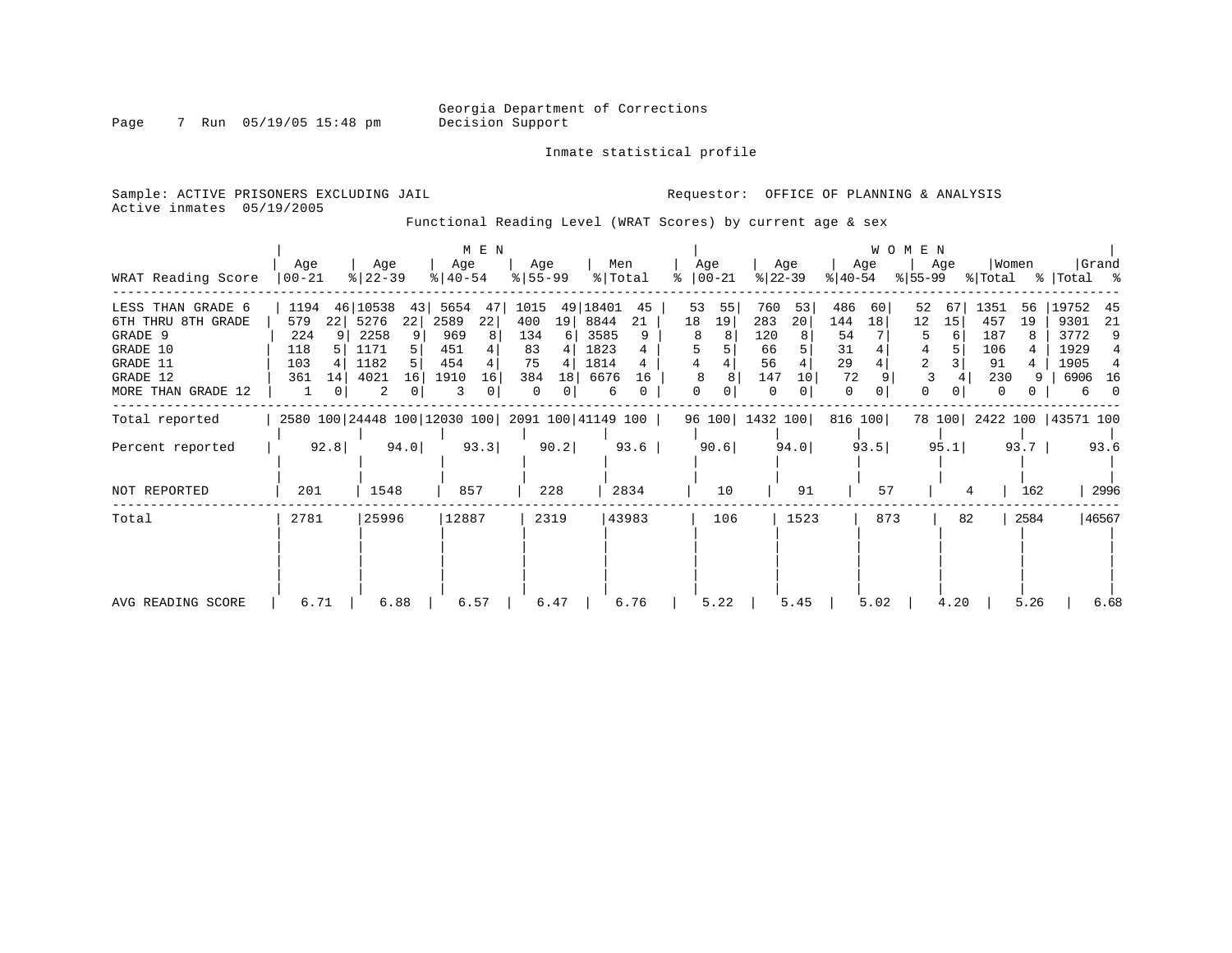Inmate statistical profile

Page 8 Run 05/19/05 15:48 pm

Sample: ACTIVE PRISONERS EXCLUDING JAIL **Requestor:** OFFICE OF PLANNING & ANALYSIS Active inmates 05/19/2005

Functional Math Level (WRAT Scores) by current age & sex

|                                                                                                              |                                                        |                                                                               | M E N                                                           |                                                           |                                                                 |         |                                                        |                                                                    |                                                                          | <b>WOMEN</b>                             |                                                                      |                                                                                     |
|--------------------------------------------------------------------------------------------------------------|--------------------------------------------------------|-------------------------------------------------------------------------------|-----------------------------------------------------------------|-----------------------------------------------------------|-----------------------------------------------------------------|---------|--------------------------------------------------------|--------------------------------------------------------------------|--------------------------------------------------------------------------|------------------------------------------|----------------------------------------------------------------------|-------------------------------------------------------------------------------------|
| WRAT Math Score                                                                                              | Age<br>$ 00-21 $                                       | Age<br>$ 22-39 $                                                              | Age<br>$ 40-54 $                                                | Age<br>$ 55 - 99 $                                        | Men<br>% Total                                                  |         | Age<br>$\approx$   00-21                               | Age<br>$ 22-39 $                                                   | Age<br>$ 40-54 $                                                         | Age<br>$ 55-99 $                         | Women<br>% Total                                                     | Grand<br>%   Total %                                                                |
| LESS THAN GRADE 6<br>6TH THRU 8TH GRADE<br>GRADE 9<br>GRADE 10<br>GRADE 11<br>GRADE 12<br>MORE THAN GRADE 12 | 983<br>1209<br>189<br>7 I<br>108<br>4<br>64<br>28<br>0 | 38 7618<br>31<br>47 11830<br>48<br>2324<br>10<br>1408<br>6<br>804<br>469<br>8 | 4737<br>39<br>5063<br>42 <br>924<br>8<br>639<br>392<br>287<br>3 | 969<br>646<br>138<br>144<br>94<br>4<br>103<br>5<br>0<br>0 | 46 14307<br>31 18748<br>46<br>3575<br>2299<br>1354<br>887<br>11 | 35<br>9 | 24<br>25<br>42<br>44<br>15<br>16<br>9<br>9<br>$\Omega$ | 351<br>25<br>731<br>51<br>156<br>11<br>108<br>62<br>24<br>$\Omega$ | 316<br>39<br>318<br>39<br>88<br>11<br>52<br>32<br>11<br>$\mathbf 0$<br>0 | 32<br>41<br>27<br>35<br>6<br>6<br>5<br>0 | 723<br>30<br>1118<br>46<br>264<br>11<br>176<br>102<br>40<br>$\Omega$ | 15030<br>34<br>19866<br>46<br>3839<br>9<br>2475<br>6<br>1456<br>3<br>927<br>2<br>11 |
| Total reported                                                                                               |                                                        | 2581 100 24461 100 12045 100 2094 100 41181 100                               |                                                                 |                                                           |                                                                 |         |                                                        | 96 100 1432 100                                                    | 817 100                                                                  |                                          | 78 100 2423 100 43604 100                                            |                                                                                     |
| Percent reported                                                                                             | 92.8                                                   | 94.1                                                                          | 93.5                                                            | 90.3                                                      | 93.6                                                            |         | 90.6                                                   | 94.0                                                               | 93.6                                                                     | 95.1                                     | 93.8                                                                 | 93.6                                                                                |
| NOT REPORTED                                                                                                 | 200                                                    | 1535                                                                          | 842                                                             | 225                                                       | 2802                                                            |         | 10                                                     | 91                                                                 | 56                                                                       |                                          | 161<br>4                                                             | 2963                                                                                |
| Total                                                                                                        | 2781                                                   | 25996                                                                         | 12887                                                           | 2319                                                      | 43983                                                           |         | 106                                                    | 1523                                                               | 873                                                                      |                                          | 2584<br>82                                                           | 46567                                                                               |
| AVG MATH SCORE                                                                                               | 6.58                                                   | 6.96                                                                          | 6.63                                                            | 6.38                                                      | 6.81                                                            |         | 7.34                                                   | 7.22                                                               | 6.67                                                                     | 6.24                                     | 7.01                                                                 | 6.82                                                                                |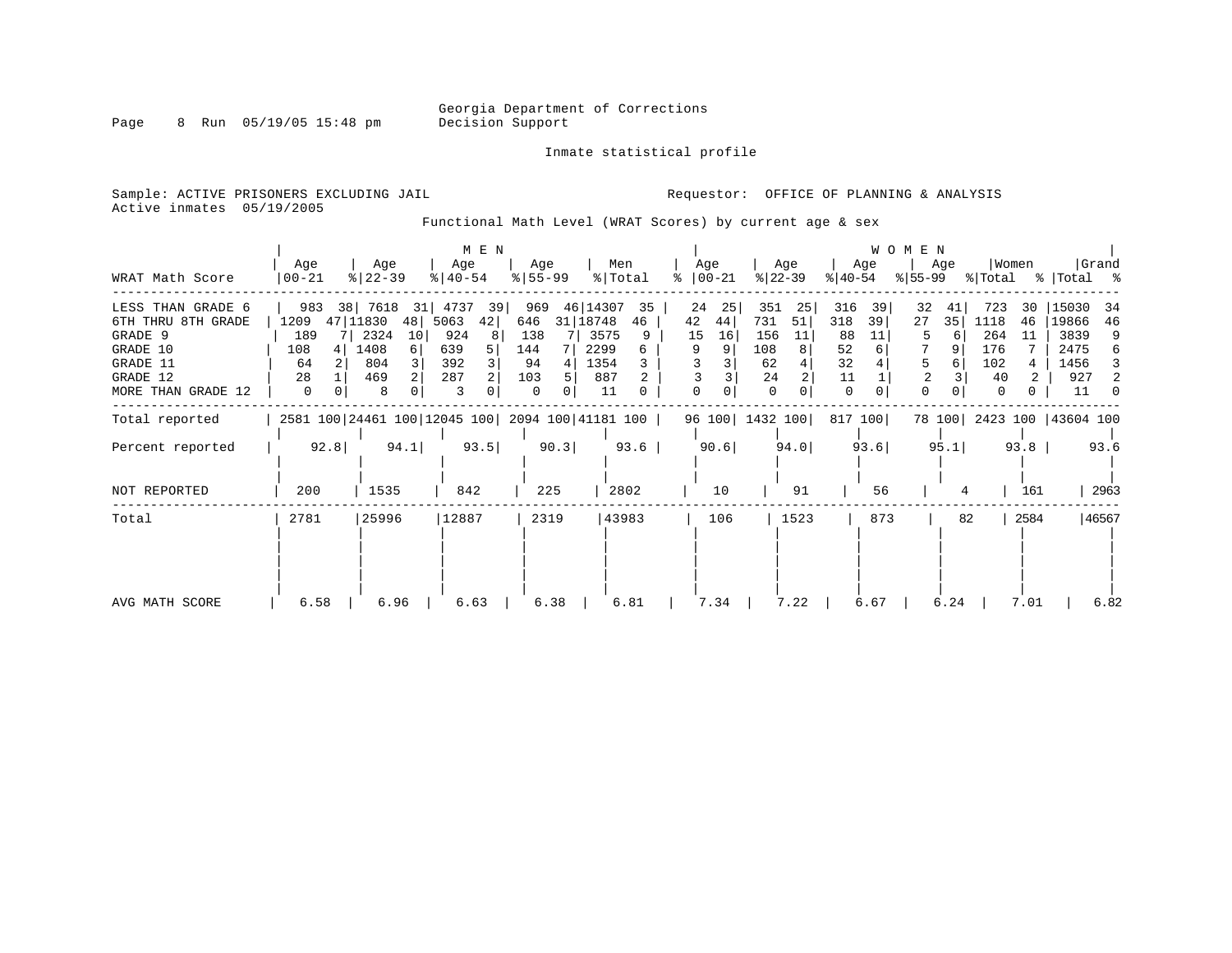Inmate statistical profile

Page 9 Run 05/19/05 15:48 pm

Active inmates 05/19/2005

Sample: ACTIVE PRISONERS EXCLUDING JAIL **Requestor:** OFFICE OF PLANNING & ANALYSIS

Functional Spelling Level (WRAT Scores) by current age & sex

|                                                                                                              |                                                                           |                                                                           | $M$ E $N$                                                   |                                                                   |                                                                |                                                    |                                                               |                                                     | <b>WOMEN</b>                                                               |                                                                |                                                                 |
|--------------------------------------------------------------------------------------------------------------|---------------------------------------------------------------------------|---------------------------------------------------------------------------|-------------------------------------------------------------|-------------------------------------------------------------------|----------------------------------------------------------------|----------------------------------------------------|---------------------------------------------------------------|-----------------------------------------------------|----------------------------------------------------------------------------|----------------------------------------------------------------|-----------------------------------------------------------------|
| WRAT Spelling Score                                                                                          | Age<br>$ 00-21$                                                           | Age<br>$ 22-39 $                                                          | Age<br>$ 40-54 $                                            | Age<br>$8 55-99$                                                  | Men<br>% Total                                                 | Age<br>$\approx$   00-21                           | Age<br>$ 22-39 $                                              | Age<br>$ 40-54 $                                    | Age<br>$ 55-99 $                                                           | Women<br>% Total                                               | Grand<br>%   Total %                                            |
| LESS THAN GRADE 6<br>6TH THRU 8TH GRADE<br>GRADE 9<br>GRADE 10<br>GRADE 11<br>GRADE 12<br>MORE THAN GRADE 12 | 1192<br>760<br>29<br>219<br>81<br>208<br>8 <sup>1</sup><br>94<br>109<br>0 | 46 10408<br>7447<br>30<br>1978<br>8<br>1931<br>8<br>978<br>4<br>1707<br>6 | $43$ 6666 55<br>25<br>2973<br>645<br>5<br>612<br>343<br>797 | 1225<br>471<br>22 11651<br>93<br>4  <br>82<br>4<br>52<br>171<br>8 | 58 19491<br>47<br>28<br>2935<br>2833<br>1467<br>4<br>2784<br>8 | 34<br>35<br>38<br>36<br>8<br>8<br>5<br>6<br>6<br>0 | 483<br>34<br>440<br>31<br>167<br>12<br>169<br>12<br>104<br>68 | 368<br>45<br>248<br>30<br>67<br>64<br>36<br>34<br>0 | 41<br>53<br>19<br>15<br>6<br>-8<br>9<br>12<br>6<br>3<br>2<br>0<br>$\Omega$ | 926<br>38<br>739<br>30<br>248<br>10<br>249<br>10<br>150<br>110 | 20417<br>47<br>12390<br>28<br>3183<br>3082<br>1617<br>2894<br>9 |
| Total reported                                                                                               |                                                                           | 2582 100 24455 100 12037 100 2095 100 41169 100                           |                                                             |                                                                   |                                                                |                                                    | 96 100 1432 100 817 100                                       |                                                     |                                                                            | 78 100 2423 100 43592 100                                      |                                                                 |
| Percent reported                                                                                             | 92.8                                                                      | 94.1                                                                      | 93.4                                                        | 90.3                                                              | 93.6                                                           | 90.6                                               | 94.0                                                          | 93.6                                                | 95.1                                                                       | 93.8                                                           | 93.6                                                            |
| NOT REPORTED                                                                                                 | 199                                                                       | 1541                                                                      | 850                                                         | 224                                                               | 2814                                                           | 10                                                 | 91                                                            | 56                                                  |                                                                            | 161                                                            | 2975                                                            |
| Total                                                                                                        | 2781                                                                      | 25996                                                                     | 12887                                                       | 2319                                                              | 43983                                                          | 106                                                | 1523                                                          | 873                                                 | 82                                                                         | 2584                                                           | 46567                                                           |
| AVG SPELLING SCORE                                                                                           | 6.45                                                                      | 6.64                                                                      | 5.77                                                        | 5.45                                                              | 6.31                                                           | 6.33                                               | 6.93                                                          | 6.00                                                | 5.60                                                                       | 6.55                                                           | 6.33                                                            |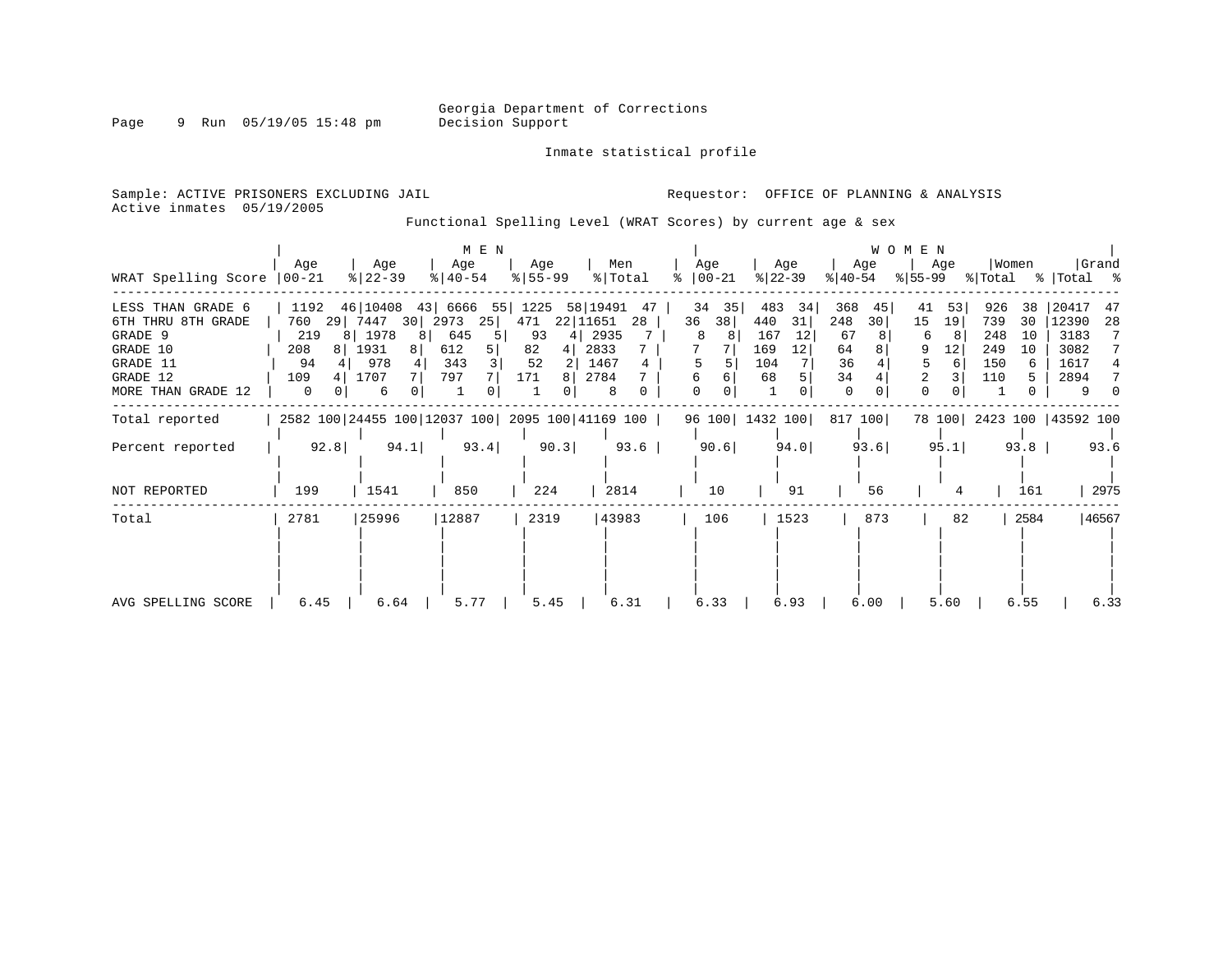Page 10 Run 05/19/05 15:48 pm

### Inmate statistical profile

Sample: ACTIVE PRISONERS EXCLUDING JAIL **Requestor:** OFFICE OF PLANNING & ANALYSIS Active inmates 05/19/2005

Self-Rpt Guardian Status To Age 16 by current age & sex

|                  |           |      |           |      |                                                 | M E N          |           |      |                    |       |         |          |           |                |                   |         | <b>WOMEN</b> |        |          |      |                     |       |
|------------------|-----------|------|-----------|------|-------------------------------------------------|----------------|-----------|------|--------------------|-------|---------|----------|-----------|----------------|-------------------|---------|--------------|--------|----------|------|---------------------|-------|
|                  | Age       |      | Age       |      | Age                                             |                | Age       |      | Men                |       | Age     |          |           | Age            |                   | Age     |              | Age    | Women    |      |                     | Grand |
| Guardian Status  | $00 - 21$ |      | $ 22-39 $ |      | $8 40-54$                                       |                | $8 55-99$ |      | % Total            |       |         | $ 00-21$ | $ 22-39 $ |                | $ 40-54 $         |         | $ 55-99$     |        | % Total  |      | %   Total %         |       |
| ORPHANAGE        |           |      |           |      | 2785 103 26019 102 12908 102                    |                |           |      | 2325 102 44037 102 |       |         | 106 101  |           | 1525 101       |                   | 874 101 |              | 83 102 | 2588 101 |      | 46625 102           |       |
| FATHER ONLY      | 110       |      | 795       | 31   | 322                                             | 3              | 46        |      | 2 1273             |       | 3       | 3        | 41        | 3 l            | 24                |         | 2            | 2      | 70       |      | 1343                | -3    |
| FTR MTR HD       | 176       |      | 7 1750    |      | 849                                             |                | 146       |      | 6 2921             |       | 15      | 14       | 106       |                | 58                |         |              |        | 180      |      | 3101                |       |
| MOTHER ONLY      | 1411      |      | 52 11673  | 46   | 4385                                            | 35             | 534       |      | 24 18003           | 42    | 32      | 30       | 520       | 34             | 233               | 27      | 25           | 31     | 810      | 32   | 18813               | -41   |
| MTR FTR HD       | 582       | 22   | 7332      | 29   | 5354                                            | 42             | 1237      |      | 54 14505           | 34    | 32      | 30       | 567       | 37             | 445               | 51      | 40           | 49     | 1084     | 42   | 15589               | -34   |
| OTH FEMALE       | 78        |      | 569       |      | 286                                             | 2              | 49        |      | 982                |       |         |          | 37        |                | 24                |         |              |        | 66       |      | 1048                | 2     |
| OTH MALE         | 10        |      | 109       |      | 49                                              |                |           |      | 177                |       |         |          |           |                |                   |         |              |        |          |      | 182                 |       |
| STEP-PARNTS      | 14        |      | 339       |      | 150                                             |                | 29        |      | 532                |       |         |          |           |                |                   |         |              |        |          |      | 536                 |       |
| FOSTER HOME      | 44        |      | 297       |      | 144                                             |                | 29        |      | 514                |       |         |          | 35        | $\overline{a}$ | 12                |         |              |        | 50       |      | 564                 |       |
| GRAND PRNTS      | 241       |      | 2131      |      | 800                                             | 6              | 149       |      | 3321               | 8     | 17      | 16       | 200       | 13             | 62                |         |              |        | 286      | 11   | 3607                |       |
| OTHER            | 35        |      | 536       |      | 268                                             | $\overline{2}$ | 38        | 2    | 877                |       |         |          |           | 0              |                   |         |              |        | 10       |      | 887                 |       |
| Total reported   |           |      |           |      | 5486 100 51550 100 25515 100 4591 100 87142 100 |                |           |      |                    |       | 211 100 |          |           |                | 3040 100 1739 100 |         | 163 100      |        |          |      | 5153 100  92295 100 |       |
| Percent reported |           | 97.3 |           | 98.3 |                                                 | 98.0           |           | 98.0 |                    | 98.1  |         | 99.1     |           | 99.6           |                   | 99.2    |              | 98.8   |          | 99.4 |                     | 98.2  |
|                  |           |      |           |      |                                                 |                |           |      |                    |       |         |          |           |                |                   |         |              |        |          |      |                     |       |
| NOT RPTD         | 76        |      | 442       |      | 259                                             |                |           | 47   |                    | 824   |         |          |           | 6              |                   | 7       |              |        |          | 15   |                     | 839   |
| Total            | 2781      |      | 25996     |      | 12887                                           |                |           | 2319 |                    | 43983 |         | 106      |           | 1523           |                   | 873     |              | 82     |          | 2584 |                     | 46567 |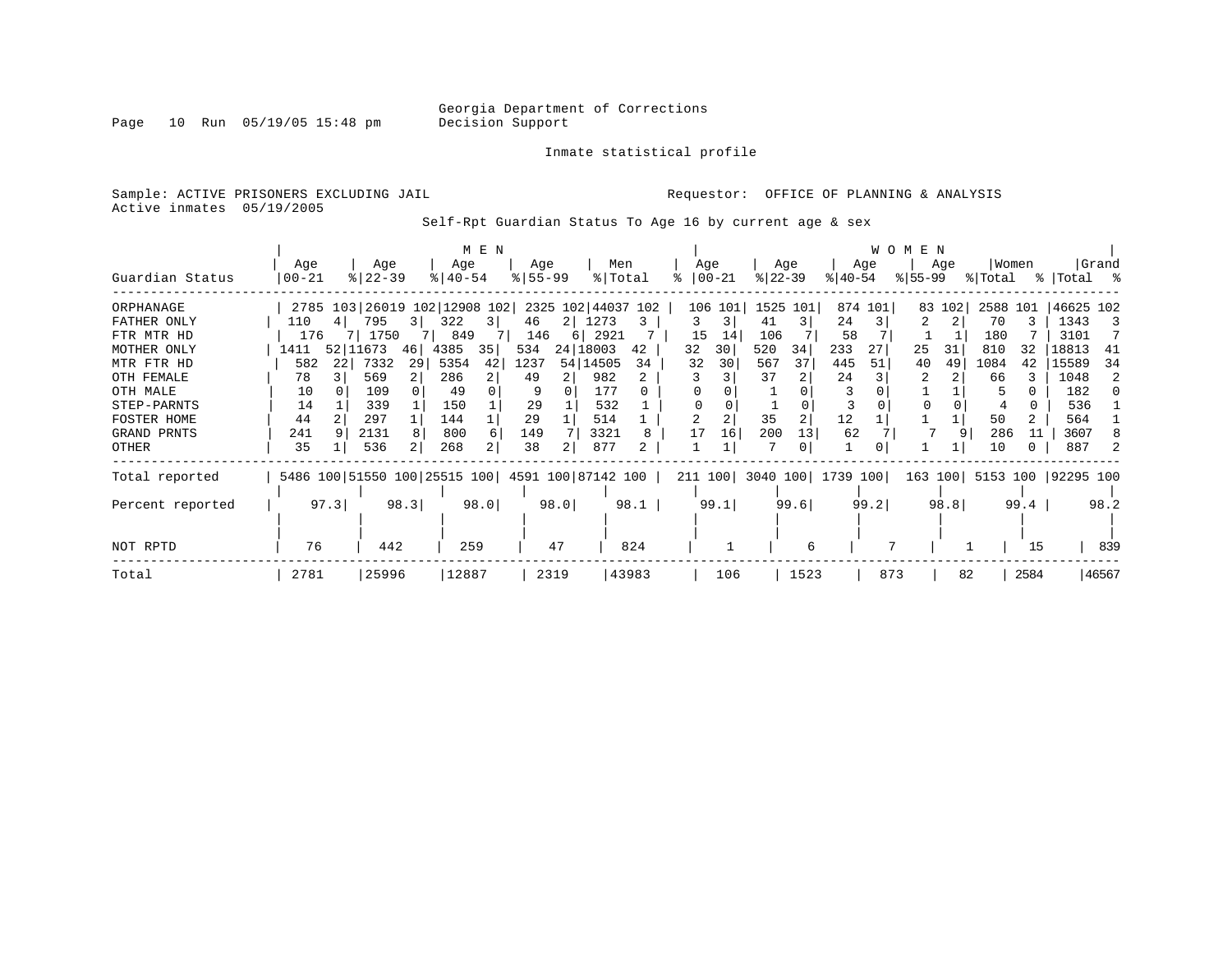Inmate statistical profile

Page 11 Run 05/19/05 15:48 pm

Sample: ACTIVE PRISONERS EXCLUDING JAIL **Requestor:** OFFICE OF PLANNING & ANALYSIS Active inmates 05/19/2005

Self-Rpt Employment Status Before Prison by current age & sex

| Employment                                                                                           | Age<br>$00 - 21$                                        |                                  | Age<br>$ 22-39$                                          |                            | Age<br>$ 40-54 $                                     | M E N                                     | Age<br>$8 55-99$                                |                                      |                                                      | Men<br>% Total                 |      | Age                        | $ 00-21$            | $ 22-39 $                                  | Age                                      | $ 40-54 $                           | Age                  | W O M E N<br>$ 55-99 $ | Age                  | % Total                                          | Women                | %   Total %                                                  | Grand                  |
|------------------------------------------------------------------------------------------------------|---------------------------------------------------------|----------------------------------|----------------------------------------------------------|----------------------------|------------------------------------------------------|-------------------------------------------|-------------------------------------------------|--------------------------------------|------------------------------------------------------|--------------------------------|------|----------------------------|---------------------|--------------------------------------------|------------------------------------------|-------------------------------------|----------------------|------------------------|----------------------|--------------------------------------------------|----------------------|--------------------------------------------------------------|------------------------|
| FULL TIME<br>PART TIME<br>UNEMPL < 6M<br>UNEMPL > 6M<br>NEVER WORKD<br>STUDENT<br>INCAPABLE<br>OTHER | 612<br>400<br>218<br>267<br>842<br>91<br>14<br>$\Omega$ | 25 <sub>1</sub><br>16<br>34<br>0 | 11728<br>2430<br>2800<br>3528<br>2301<br>259<br>402<br>0 | 50<br>10<br>12<br>15<br>10 | 6587<br>758<br>1264<br>2122<br>257<br>17<br>675<br>0 | 56<br>6<br>11<br>18<br>2<br>6<br>$\Omega$ | 952<br>113<br>223<br>406<br>36<br>3<br>346<br>0 | 46<br>.5<br>11<br>20<br>2<br>0<br>17 | 19879<br>3701<br>4505<br>6323<br>3436<br>370<br>1437 | 50<br>9<br>16<br>9<br>$\Omega$ |      | 18<br>29<br>18<br>$\Omega$ | 25<br>40<br>25<br>3 | 486<br>45<br>118<br>162<br>124<br>19<br>88 | 47<br>11<br>16<br>12<br>2<br>8<br>0<br>0 | 256<br>23<br>86<br>128<br>24<br>121 | 40<br>13<br>20<br>19 | 15<br>11<br>22<br>15   | 22<br>16<br>33<br>22 | 775<br>72<br>219<br>313<br>178<br>37<br>226<br>0 | 43<br>12<br>10<br>12 | 20654<br>3773<br>4724<br>6636 16<br>3614<br>407<br>1663<br>0 | 50<br>-9<br>- 11<br>-9 |
| Total reported                                                                                       |                                                         |                                  |                                                          |                            | 2444 100 23448 100 11680 100                         |                                           |                                                 |                                      |                                                      | 2079 100 39651 100             |      |                            | 73 100              |                                            | 1042 100                                 |                                     | 638 100              |                        |                      |                                                  |                      | 67 100 1820 100 41471 100                                    |                        |
| Percent reported<br>NOT RPTD                                                                         | 337                                                     | 87.9                             | 2548                                                     | 90.2                       | 1207                                                 | 90.6                                      | 240                                             | 89.7                                 |                                                      | 4332                           | 90.2 |                            | 68.9<br>33          | 481                                        | 68.4                                     |                                     | 73.1<br>235          |                        | 81.7<br>15           |                                                  | 70.4<br>764          |                                                              | 89.1<br>5096           |
| Total                                                                                                | 2781                                                    |                                  | 25996                                                    |                            | 12887                                                |                                           | 2319                                            |                                      | 43983                                                |                                |      | 106                        |                     | 1523                                       |                                          |                                     | 873                  |                        | 82                   |                                                  | 2584                 |                                                              | 46567                  |

\* NOTE: THE FIELD LABELD "OTHER" WAS CORRECTED IN APRIL 1989; INMATES CODED "PRE-OTIS NOT REPORTED" NOW HAVE BEEN REMOVED FROM THIS FIELD AND IDENTIFIED AS "NOT REPORTED".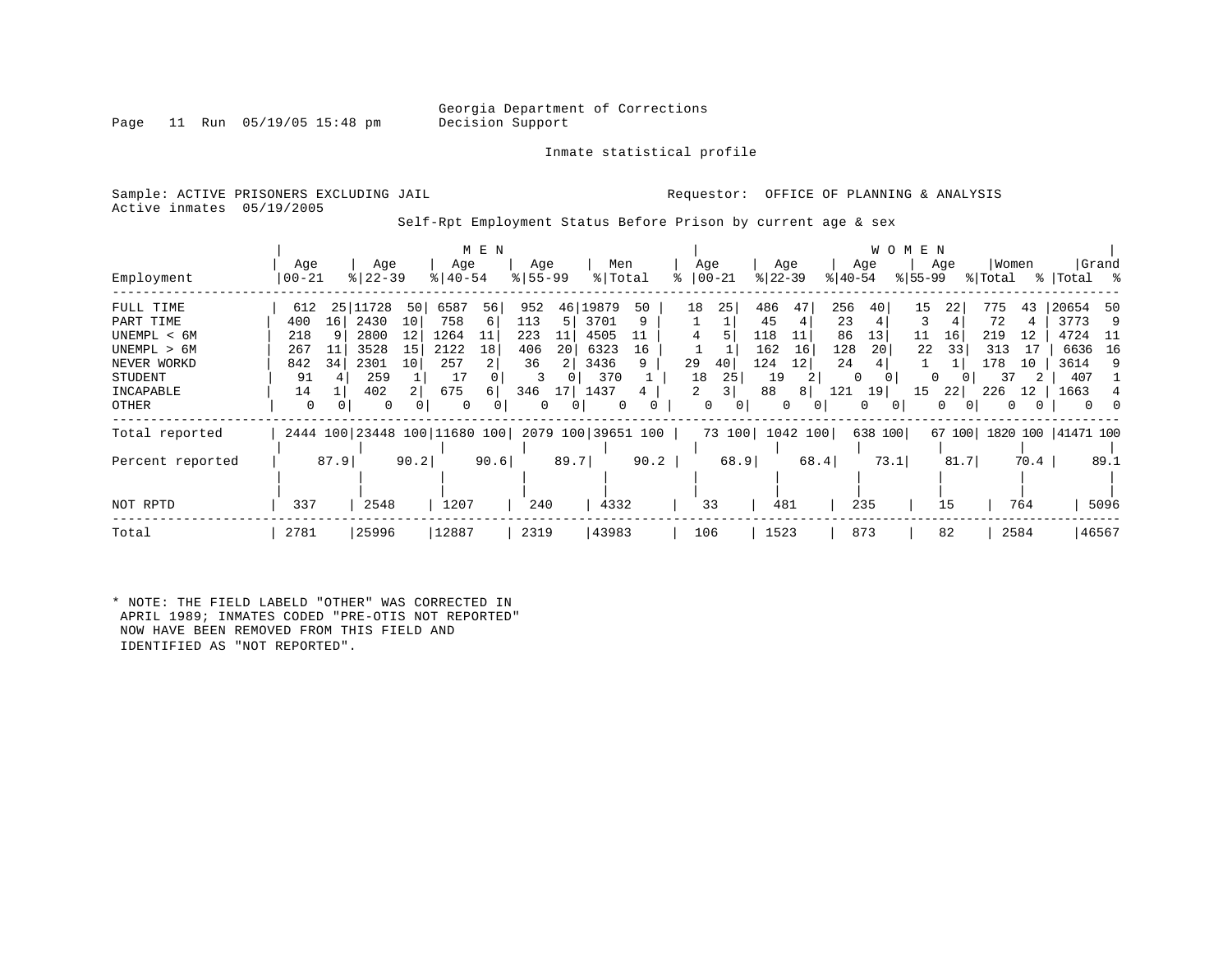Page 12 Run 05/19/05 15:48 pm

Inmate statistical profile

Active inmates 05/19/2005

Sample: ACTIVE PRISONERS EXCLUDING JAIL **Requestor:** OFFICE OF PLANNING & ANALYSIS

Self-Rpt Marital Status At Admission by current age & sex

|                  |                            |                 | M E N       |                     |                                                 |                      |                                        |                                                       | <b>WOMEN</b>         |            |                      |
|------------------|----------------------------|-----------------|-------------|---------------------|-------------------------------------------------|----------------------|----------------------------------------|-------------------------------------------------------|----------------------|------------|----------------------|
|                  | Age                        | Age             | Age         | Age                 | Men                                             | Age                  | Age                                    | Age                                                   | Age                  | Women      | Grand                |
| Marital Status   | $00 - 21$                  | $8 22-39$       | $8140 - 54$ | $8155 - 99$         | % Total                                         | %   00-21            |                                        | $ 22-39 $ $ 40-54 $ $ 55-99 $ $ Total$ $ Total$ $ 8 $ |                      |            |                      |
| SINGLE           |                            |                 |             |                     | 2624 97 18335 72 5168 41 406 18 26533 61 101    | 96                   | 943                                    | 38<br>62 330                                          | $12 \quad 15$        | 1386<br>54 | 27919 61             |
| MARRIED          | 34                         | 1   2591 10     | 2126        | 17 <sup>1</sup>     | 573 25 5324                                     | 12  <br>2            | 2 <br>204                              | 13<br>160<br><b>18</b>                                | 15<br>19             | 381<br>15  | 5705 12              |
| SEPARATED        | $\circ$                    | 902             | 8<br>4 1053 | 229                 | 10 2191<br>5                                    | 2 <br>2              | 9  <br>144                             | 122<br>14                                             | 11<br>14             | 279        | 2470<br>-5           |
| DIVORCED         | 4<br>0 <sup>1</sup>        | 1623            | 6 2757      | 699<br>22           | 31 5083                                         | 12<br>$\overline{0}$ | 149<br>0 <sup>1</sup><br>10            | 161<br>19                                             | 19<br>24             | 329<br>13  | 5412 12              |
| WIDOWED          | 0 <sup>1</sup>             | 78<br>$\circ$ 1 | 2 <br>254   | 7 <br>167           | 499<br>$1 +$                                    | 0 <br>$\mathbf{0}$   | 26<br>$\overline{2}$                   | 57                                                    | 26<br>21             | 104        | 603                  |
| COMMON LAW       | 38                         | 2047            | 8 1275 10   | 200                 | 9 3560                                          | $\circ$<br>8         | $\overline{3}$<br>50<br>0 <sup>1</sup> | 39                                                    |                      | 91         | 3651<br>8            |
| OTHER            | 0 <sup>1</sup><br>$\Omega$ | 12<br>- 0 I     | 0           | 5<br>0 <sup>1</sup> | 24<br>$\overline{0}$                            | 0<br>0               | $\mathbf{0}$                           | 0<br>0 <sup>1</sup>                                   | $\Omega$<br>$\Omega$ |            | 25                   |
| Total reported   |                            |                 |             |                     | 2707 100 25588 100 12640 100 2279 100 43214 100 |                      | 105 100  1517 100                      | 869 100                                               | 80 100               |            | 2571 100   45785 100 |
| Percent reported | 97.3                       | 98.4            | 98.1        | 98.3                | 98.3                                            | 99.1                 | 99.6                                   | 99.5                                                  | 97.6                 | 99.5       | 98.3                 |
|                  |                            |                 |             |                     |                                                 |                      |                                        |                                                       |                      |            |                      |
| NOT RPTD         | 74                         | 408             | 247         | 40                  | 769                                             |                      | 6                                      |                                                       |                      | 13         | 782                  |
| Total            | 2781                       | 25996           | 12887       | 2319                | 43983                                           | 106                  | 1523                                   | 873                                                   | 82                   | 2584       | 46567                |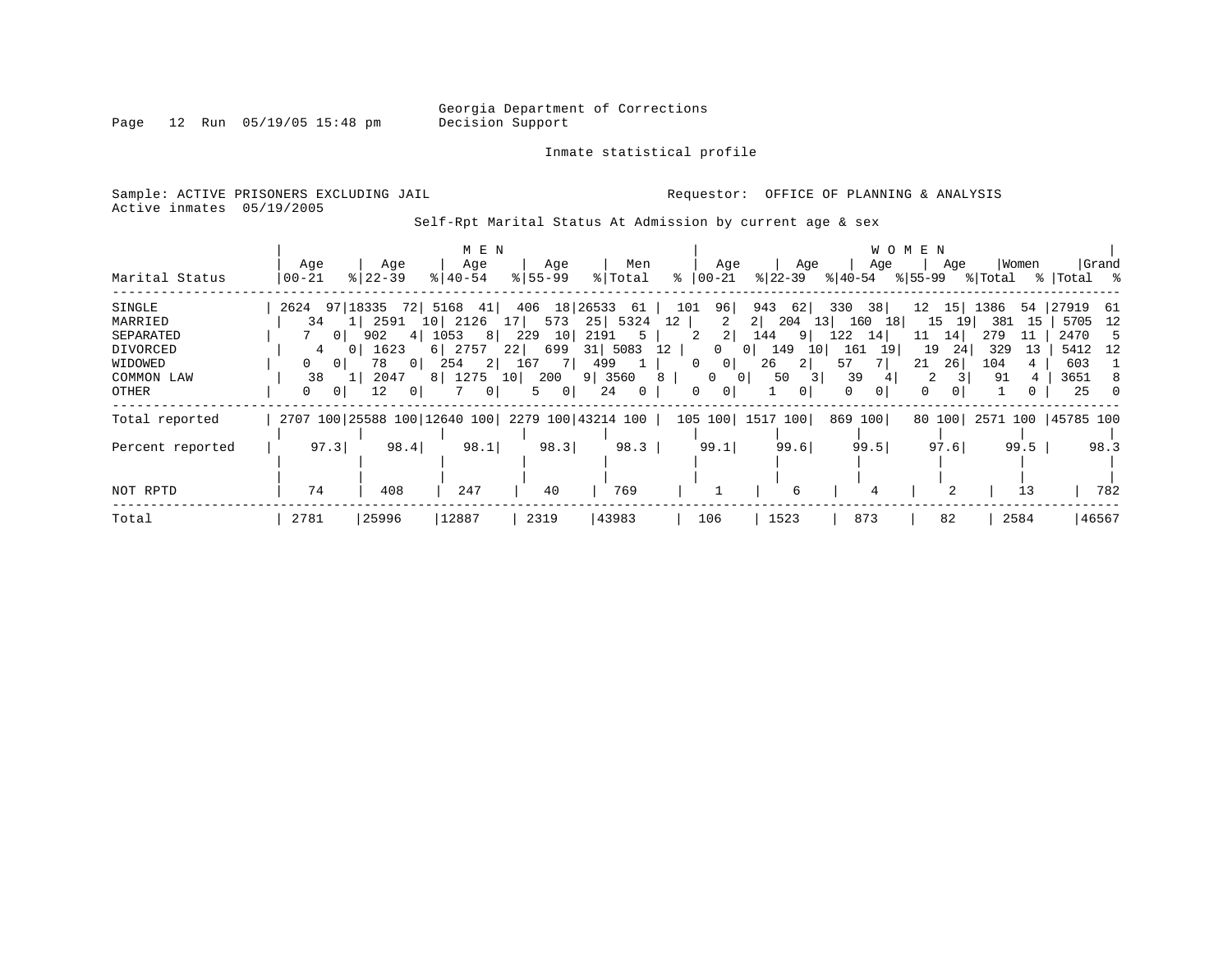Inmate statistical profile

Page 13 Run  $05/19/05$  15:48 pm

Sample: ACTIVE PRISONERS EXCLUDING JAIL **Requestor:** OFFICE OF PLANNING & ANALYSIS Active inmates 05/19/2005

Self-Rpt Number Of Children At Admission by current age & sex

|                      |                             |                                                                                | M E N            |                    |                          |                                |                           |                                                     | W O M E N |                           |                       |
|----------------------|-----------------------------|--------------------------------------------------------------------------------|------------------|--------------------|--------------------------|--------------------------------|---------------------------|-----------------------------------------------------|-----------|---------------------------|-----------------------|
| Number Of Children   | Aqe<br>$ 00 - 21 $          | Aqe<br>$ 22-39 $                                                               | Age<br>$ 40-54 $ | Age<br>$ 55 - 99 $ | Men<br>% Total           | Age<br>%   00-21               | Age<br>% 22-39            | Age<br>$ 40-54 \t  55-99 \t  Total \t  Total \t  5$ | Aqe       | Women                     | Grand                 |
| NO CHILDREN          |                             | 2067 76 10884 43 3606 29 413 19 16970 40                                       |                  |                    |                          |                                | 78 74 342 23 125 14       |                                                     | 12<br>15  | 557<br>22                 | 17527<br>-39          |
| ONE CHILD            |                             | 482 18 6269 25 2774 23 392 18 9917 23                                          |                  |                    |                          |                                |                           | 15 14 302 20 167 19                                 | 9<br>11   | 493<br>19                 | 10410<br>- 23         |
| TWO CHILDREN         | 114                         | 4 4178 16 2580 21 460 21 7332 17                                               |                  |                    |                          | $10 \quad 10$                  | 363 24                    | 227<br>26                                           | 18<br>22  | 618<br>24                 | 7950<br>18            |
| THREE CHILDREN       | 36                          | 1 2258                                                                         |                  |                    | 9 1669 14 389 18 4352 10 | 1                              | 1  287 19                 | 204<br>24                                           | 21<br>26  | 513<br>-20                | 4865<br>- 11          |
| <b>FOUR CHILDREN</b> | $\circ$                     | 999<br>$4\vert$                                                                | 840              |                    | 7 269 12 2113 5          | $\overline{0}$<br>0            | 127<br>8                  | 74<br>9 <sup>1</sup>                                | 11        | 210                       | 2323<br>5             |
| FIVE CHILDREN        | $\Omega$                    | 456<br>0 <sup>1</sup>                                                          | 2 467            |                    | $4$ 132 6 1055 2         | $\mathbf{0}$                   | 58<br>4<br>$\overline{0}$ | 31                                                  | 5<br>4    | 93                        | 1148<br>3             |
| MORE THAN 5 CHILDREN | $\circ$  <br>$\overline{0}$ | 330<br>$1 \vert$                                                               | 381              | 3 163              | 7 874<br>2               | 1 <sup>1</sup><br>$\mathbf{1}$ | 37<br>2                   | 38<br>4                                             | 10        | 84                        | 958<br>$\overline{2}$ |
| Total reported       |                             | 2704 100 25374 100 12317 100 2218 100 42613 100   105 100   1516 100   866 100 |                  |                    |                          |                                |                           |                                                     |           | 81 100 2568 100 45181 100 |                       |
| Percent reported     | 97.2                        | 97.6                                                                           | 95.6             | 95.6               | 96.9                     | 99.1                           | 99.5                      | 99.2                                                | 98.8      | 99.4                      | 97.0                  |
| NOT REPORTED         | 77                          | 622                                                                            | 570              | 101                | 1370                     |                                |                           |                                                     |           | 16                        | 1386                  |
| Total                | 2781                        | 25996                                                                          | 12887            | 2319               | 43983                    | 106                            | 1523                      | 873                                                 | 82        | 2584                      | 46567                 |
|                      |                             |                                                                                |                  |                    |                          |                                |                           |                                                     |           |                           |                       |
|                      |                             |                                                                                |                  |                    |                          |                                |                           |                                                     |           |                           |                       |
| AVG NUM CHILDREN     | .31                         | 1.19                                                                           | 1.75             | 2.46               | 1.36                     | .42                            | 1.94                      | 2.24                                                | 2.75      | 2.00                      | 1.40                  |

\* NOTE: THE FIELD LABLED "NO CHILDREN" WAS CORRECTED IN MARCH 1989: MISSING DATA FOR INMATES STILL IN DIAGNOSTICS NOW HAS BEEN REMOVED FROM THIS FIELD AND IDENTIFIED AS "NOT REPORTED" INFORMATION.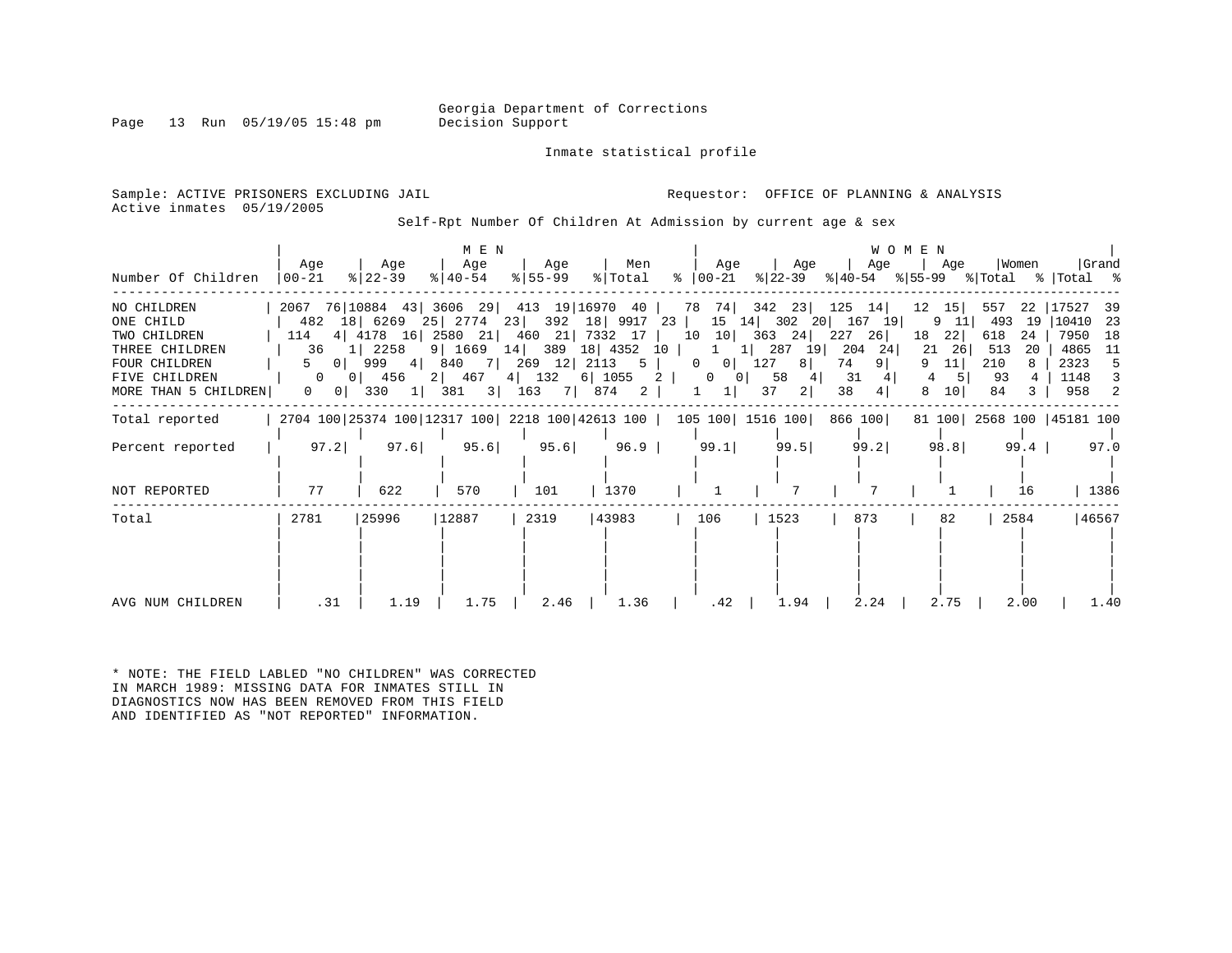Inmate statistical profile

Sample: ACTIVE PRISONERS EXCLUDING JAIL **Requestor:** OFFICE OF PLANNING & ANALYSIS Active inmates 05/19/2005

Self-Rpt Religious Affiliation by current age & sex

|                  | M E N<br>WOMEN                                                                                                                                                                       |          |
|------------------|--------------------------------------------------------------------------------------------------------------------------------------------------------------------------------------|----------|
|                  | Grand<br>Women<br>Age<br>Age<br>Age<br>Age<br>Men<br>Age<br>Age<br>Age<br>Age                                                                                                        |          |
| Religion         | $ 22-39$<br>$8   22 - 39$<br>$8 55-99$<br>% Total<br>$ 00-21 $<br>$8 55-99$<br>$00 - 21$<br>$8   40 - 54$<br>$ 40-54$<br>% Total<br>%   Total<br>ႜ                                   |          |
| ISLAM            | 67<br>917<br>372<br>1397<br>15<br>22<br>1419<br>3<br>2<br>3<br>0<br>4<br>41<br>$\cup$                                                                                                | 3        |
| CATHOLIC         | 72<br>5<br>1174<br>5<br>459<br>4<br>92<br>1837<br>35<br>119<br>1956<br>112<br>$\overline{4}$<br>6<br>6<br>8<br>5<br>6<br>4                                                           | 4        |
| <b>BAPTIST</b>   | 36 10520<br>852<br>520<br>950<br>42 <br>6820<br>55<br>1249<br>56 19539<br>52<br>50<br>56<br>47<br>1471<br>21010<br>60<br>57<br>61<br>46                                              | 47       |
| METHODIST        | 380<br>2<br>393<br>21<br>3<br>120<br>5<br>914<br>2<br>39<br>41<br>89<br>1003<br>3<br>5<br>3<br>4<br>5.<br>6<br>4                                                                     | 2        |
| EPISCOPLN        | 27<br>$\Omega$<br>23<br>67<br>3<br>$\overline{0}$<br>60<br>$\Omega$<br>0<br>5<br>0<br>01<br>O<br>0<br>1                                                                              | O        |
| PRESBYTRN        | 3<br>38<br>98<br>40<br>$\Omega$<br>15<br>96<br>$\Omega$<br>$\Omega$<br>U<br>$\Omega$<br>2<br>n<br>0                                                                                  |          |
| CHC OF GOD       | 23<br>194<br>169<br>2 <br>430<br>20<br>2<br>37<br>467<br>44<br>15                                                                                                                    |          |
| HOLINESS         | 37<br>212<br>1626<br>719<br>546<br>112<br>124<br>9<br>3<br>5<br>1414<br>81<br>80<br>8<br>5<br>4                                                                                      |          |
| <b>JEWISH</b>    | 2<br>26<br>14<br>κ<br>46<br>0<br>45<br>O<br>O<br>0<br>0<br>0<br>0<br>0<br>0                                                                                                          |          |
| ANGLICAN         | 0<br>0<br>3<br>0<br>0<br>0 <sup>1</sup><br>O<br>0<br>O<br>6<br>O<br>0<br>0<br>0                                                                                                      |          |
| GRK ORTHDX       | 0<br>0<br>0<br>$\Omega$<br>0<br>0<br>0<br>0<br>0<br>0<br>0<br>0<br>0.                                                                                                                |          |
| HINDU            | 0<br>$\overline{0}$<br>0<br>$\Omega$<br>0<br>0<br>0 <sup>1</sup><br>O<br>$\Omega$<br>0<br>0<br>$\overline{0}$<br>U<br>6<br>4<br>$\Omega$                                             |          |
| <b>BUDDHIST</b>  | 27<br>0<br>40<br>0<br>0<br>5.<br>0<br>0<br>0<br>0<br>U<br>$\Omega$<br>0<br>0<br>40<br>0<br>O<br>0                                                                                    |          |
| TAOIST           | $\overline{0}$<br>$\overline{0}$<br>0<br>$\overline{0}$<br>0<br>$\Omega$<br>O<br>$\Omega$<br>$\Omega$<br>O<br>0<br>∩<br>n<br>O<br>O<br><sup>o</sup><br>0<br>$\Omega$<br><sup>0</sup> |          |
| SHINTOIST        | $\Omega$<br>0<br>0<br>10<br>$\cap$<br>$\Omega$<br>$\Omega$<br>∩<br>$\Omega$<br>0<br>0<br>0<br>0<br>O<br>10<br>0<br>6<br>4                                                            |          |
| SEVEN D AD       | 106<br>54<br>33<br>$\overline{0}$<br>01<br>100<br>$\Omega$<br>6<br>$\Omega$<br>$\Omega$<br>6<br>0<br>01<br>$\Omega$<br>$\Omega$                                                      |          |
| JEHOVAH WT       | 20<br>360<br>10<br>214<br>106<br>10<br>0<br>1<br>1<br>340<br>11<br>$\Omega$                                                                                                          |          |
| LATR DAY S       | 27<br>10<br>5<br>$\mathbf 0$<br>48<br>2<br>0<br>0<br>44<br>C<br>3<br>$\Omega$<br>0<br>0<br>0<br><sup>0</sup><br>4<br>0                                                               | $\Omega$ |
| <b>OUAKER</b>    | $\Omega$<br>0<br>$\Omega$<br>$\Omega$<br>0<br>$\Omega$<br>0<br>0<br>0<br>0<br>0<br>$\Omega$<br><sup>0</sup><br>$\Omega$<br>0<br>O                                                    | $\Omega$ |
| OTHER PROD       | 31<br>300<br>117<br>142<br>30<br>20<br>8<br>10<br>456<br>18<br>5944<br>549<br>3852<br>15<br>945<br>8<br>5488<br>13<br>14<br>21<br>6                                                  | 13       |
| <b>NONE</b>      | 45<br>18<br>6328<br>19<br>4191<br>17<br>1373<br>9   6260<br>3<br>2<br>68<br>3<br>494<br>11<br>202<br>15<br>5.<br>0<br>$\Omega$<br>5                                                  | 14       |
| OTHER            | 17<br>3<br>14 2805<br>1051<br>166<br>25<br>2<br>45<br>4446<br>379<br>11<br>4401<br>$\Omega$<br>2<br>2<br>8<br>7 L<br>10<br>$\Omega$                                                  | 10       |
| Total reported   | 2665 100 25181 100 12371 100 2216 100 42433 100  <br>105 100  1513 100<br>865 100<br>77 100 2560 100 44993 100                                                                       |          |
| Percent reported | 95.8<br>96.9<br>96.0<br>95.6<br>96.5<br>99.1<br>99.3<br>99.1<br>93.9<br>99.1<br>96.6                                                                                                 |          |
| NOT RPTD         | 116<br>815<br>516<br>103<br>1550<br>10<br>1574<br>8<br>24                                                                                                                            |          |
| Total            | 2781<br>25996<br> 12887<br>2319<br>43983<br>1523<br>873<br>82<br>2584<br>46567<br>106                                                                                                |          |

Page 14 Run 05/19/05 15:48 pm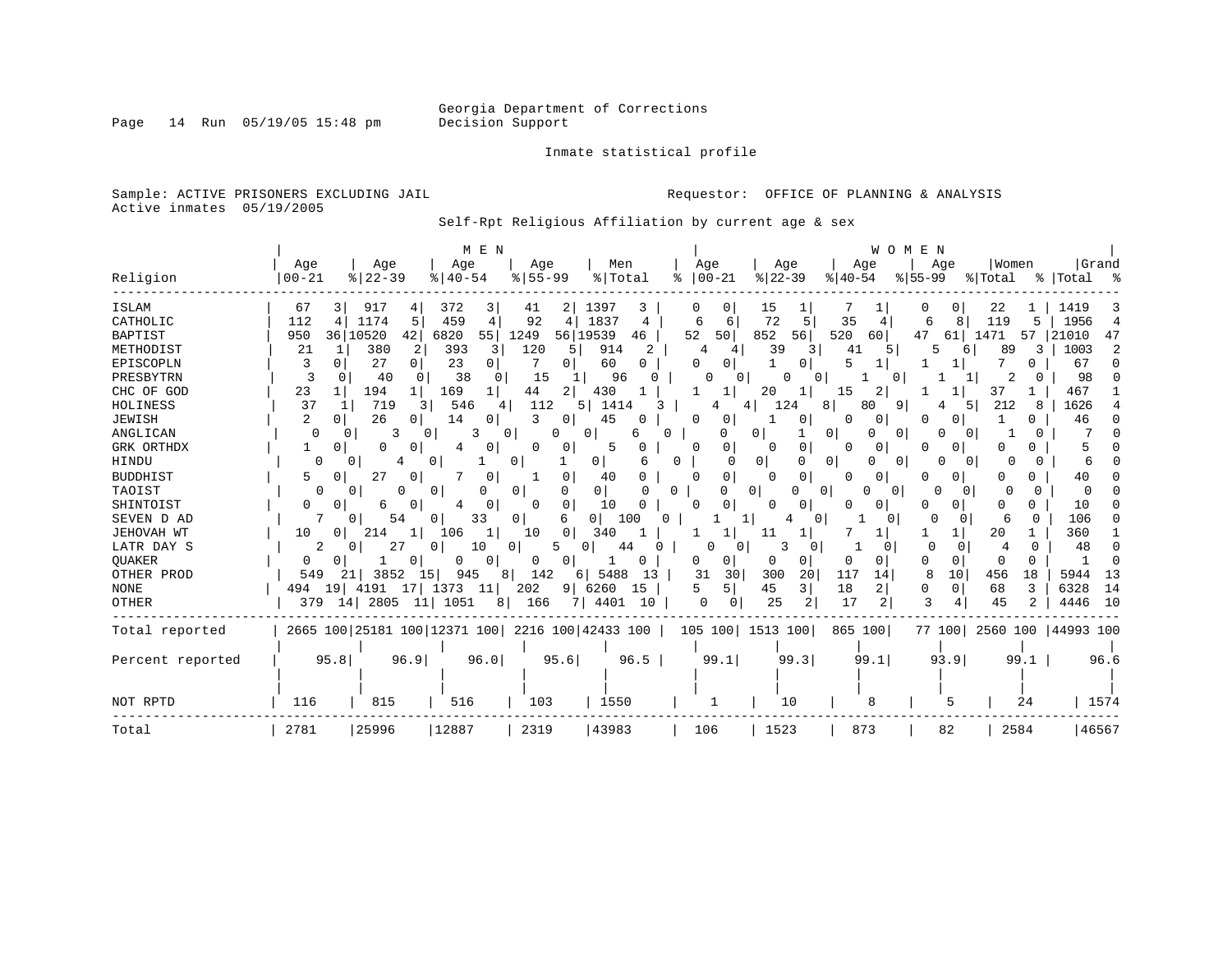Page 15 Run  $05/19/05$  15:48 pm

Inmate statistical profile

Sample: ACTIVE PRISONERS EXCLUDING JAIL **Requestor:** OFFICE OF PLANNING & ANALYSIS Active inmates 05/19/2005

Self-Rpt Family Behavior Patterns \* by current age & sex

|                  |                   |                         | M E N                                           |                  |                 |                      |                  |                           | <b>WOMEN</b>     |                  |                            |
|------------------|-------------------|-------------------------|-------------------------------------------------|------------------|-----------------|----------------------|------------------|---------------------------|------------------|------------------|----------------------------|
| Family Behavior  | Age<br>$ 00 - 21$ | Age<br>$8 22-39$        | Age<br>$8140 - 54$                              | Age<br>$8 55-99$ | Men<br>% Total  | Age<br>$8   00 - 21$ | Age<br>$ 22-39 $ | Age<br>$ 40-54 $          | Age<br>$ 55-99 $ | Women<br>% Total | Grand<br>%   Total %       |
|                  |                   |                         |                                                 |                  |                 |                      |                  |                           |                  |                  |                            |
| CRIMINLTY        | 903               | 7495<br>221             | 22 <br>3601                                     | 492<br>24        | 24 12491        | 40<br>18  <br>22     | 574<br>19        | 307<br>20                 | 17<br>13         | 938<br>19        | 13429<br>-22               |
| ALCOHOLISM       | 488<br>12         | 4455<br>13              | 2648<br>18                                      | 370<br>18        | 7961 14         | 26<br>12             | 363<br>12        | 239<br>16                 | 16<br>21         | 649<br>13        | 8610<br>14                 |
| DRUG ABUSE       | 419               | 2927<br>10 <sub>1</sub> | 1090<br>9 <sup>1</sup>                          | 112              | 4548<br>5       | 18<br>8<br>-81       | 316<br>10        | 133                       | 11<br>-8         | 478<br>10        | 5026<br>-8                 |
| DOMINERING       | 0                 | 58<br>0 <sup>1</sup>    | 50<br>$\mathbf{0}$                              | $\Omega$<br>8    | 117<br>$\Omega$ | 15                   | 218              | 138                       | 15<br>11         | 386              | 503                        |
| MIGRANT          | 12                | 156<br>0 <sup>1</sup>   | 117<br>01                                       | 20               | 305             |                      | 10               |                           | 0                | 14               | 319                        |
| INFL BTGS        | 50                | 898                     | 638<br>31<br>4                                  | 129<br>6         | 1715            | 18<br>8              | 233<br>8         | 142                       | 15<br>11         | 408<br>8         | 2123                       |
| PERMISSIVE       | 3                 | 41                      | 33<br>0                                         | 13               | 90              | 12                   | 197<br>6         | 73                        |                  | 284<br>6         | 374                        |
| FATH ABSNT       | 43 <br>1748       | 14357<br>42             | 35<br>5209                                      | 683<br>33        | 21997<br>40     | 48<br>22             | 680<br>22        | 277<br>18                 | 28<br>21         | 1033<br>21       | 23030<br>38                |
| MOTH ABSNT       | 451<br>11         | 3673<br>11              | 1402<br>9                                       | 221<br>11        | 5747<br>10      | 10<br>23             | 228              | 73                        | 13<br>10         | 337              | 6084<br>10                 |
| NONE             | 18                | 335                     | 179                                             | 34               | 566             | 20<br>9              | 272<br>9         | 140<br>9                  | 10<br>8          | 442<br>9.        | 1008<br>2                  |
| Total reported   |                   |                         | 4093 100 34395 100 14967 100 2082 100 55537 100 |                  |                 |                      |                  | 221 100 3091 100 1525 100 |                  |                  | 132 100 4969 100 60506 100 |
| Percent reported | 84.6              | 84.8                    | 84.3                                            | 84.1             | 84.6            | 83.0                 | 82.6             | 77.3                      | 81.7             | 80.8             | 84.4                       |
|                  |                   |                         |                                                 |                  |                 |                      |                  |                           |                  |                  |                            |
| OTHER            | 429               | 3941                    | 2025                                            | 369              | 6764            | 18                   | 265              | 198                       | 15               | 496              | 7260                       |
| Total            | 2781              | 25996                   | 12887                                           | 2319             | 43983           | 106                  | 1523             | 873                       | 82               | 2584             | 46567                      |

\* NOTE: SINCE THERE CAN BE UP TO FIVE BEHAVIOR CODES PER INMATE, THE NUMBER OF CASES REPORTED IN THE DETAIL LINES AND THE TOTAL REPORTED LINE MAY EXCEED THE TOTAL NUMBER OF CASES. IN SHORT, THIS TABLE COUNTS THE NUMBER OF BEHAVIOR PROBLEMS, NOT INMATES.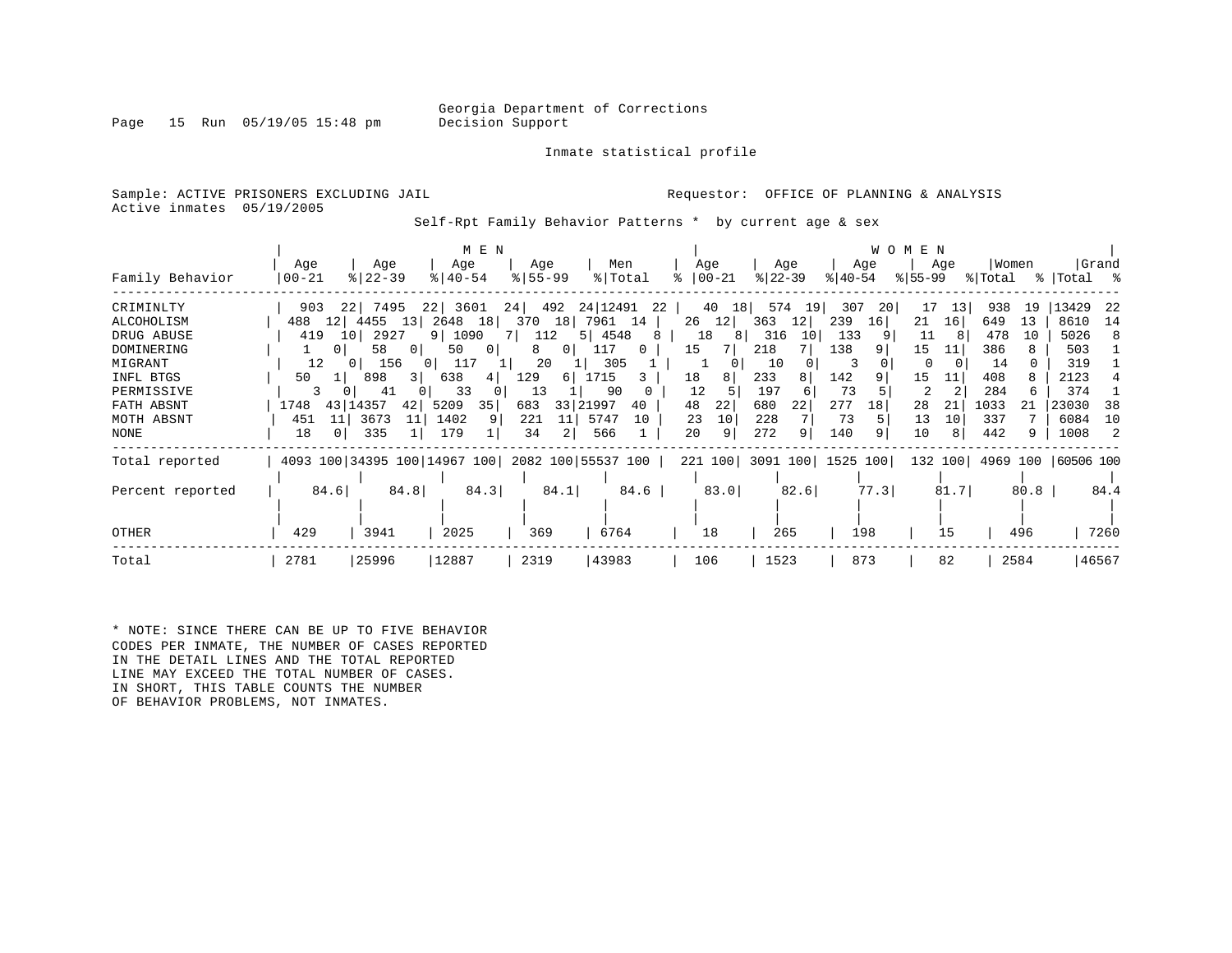Page  $16$  Run  $05/19/05$  15:48 pm

Inmate statistical profile

Sample: ACTIVE PRISONERS EXCLUDING JAIL **Requestor:** OFFICE OF PLANNING & ANALYSIS Active inmates 05/19/2005

Inmate Diagnostic Behavior Problem \* by current age & sex

|                    |                  |                                                 | M E N                 |                       |                  |                      |                           |                  | W O M<br>E N       |                  |                     |
|--------------------|------------------|-------------------------------------------------|-----------------------|-----------------------|------------------|----------------------|---------------------------|------------------|--------------------|------------------|---------------------|
| Diagnostic Problem | Age<br>$00 - 21$ | Age<br>$8122 - 39$                              | Age<br>$8140 - 54$    | Age<br>$8 55-99$      | Men<br>% Total   | Age<br>$ 00-21$<br>⊱ | Aqe<br>$ 22-39 $          | Age<br>$ 40-54 $ | Aqe<br>$8155 - 99$ | Women<br>% Total | Grand<br>%   Total  |
| <b>ALCOHOLIC</b>   | 81               | 1074<br>2                                       | 935<br>4              | 198<br>5              | 2288<br>3.       | 2                    | 102<br>4                  | 111              |                    | 226              | 2514                |
| ALCOH ABSE         | 13<br>716        | 13<br>6611                                      | 4108<br>16            | 640                   | 16 12075<br>14   | 3                    | 105<br>4                  | 93               | q                  | 212<br>5         | 12287<br>14         |
| DRUG EXP           | 698<br>13        | 7821<br>15                                      | 3374<br>13            | 359                   | 9 12252<br>14    | 12<br>6              | 219<br>8                  | 134              | 6                  | 373              | 12625<br>14         |
| DRUG ABSE          | 2.2<br>1218      | 9959<br>19                                      | 5095<br>20            | 399                   | 10 16671<br>19   | 48<br>24             | 716<br>28                 | 428<br>27        | 19<br>14           | 1211             | 20<br>17882         |
| NARC ADDCT         | 38               | 736                                             | 555                   | 55                    | 1384             |                      | 53                        | 40<br>3          |                    | 98               | 1482                |
| EPILEPTIC          | 22               | 269                                             | 219                   | 36                    | 546              |                      | 76                        | 51               |                    | 135              | 681                 |
| MANIPULTVE         | 924              | 7418<br>14                                      | 2748<br>11            | 338                   | 9 11428<br>่ 1 3 |                      | 37                        | 26               |                    | 68               | 11496<br>13         |
| <b>ASSAULTIVE</b>  | 1317<br>24       | 11478<br>22                                     | 5323<br>21            | 1005                  | 26 19123<br>22   | 32<br>64             | 591<br>23                 | 311<br>20        | 36<br>27           | 1002<br>22       | 22<br>20125         |
| <b>ESCPE TEND</b>  | 57               | 959                                             | 760<br>3              | 169                   | 1945<br>2<br>4   | 2                    | 69                        | 42<br>3          | 31<br>0            | 113<br>3         | 2058                |
| SUICIDAL           | 102              | 971                                             | 585<br>$\overline{2}$ | 91<br>2               | 1749<br>2        | 11<br>6.             | 147<br>6                  | 84<br>5          | h                  | 248<br>6.        | 1997                |
| WITHDRAWN          | 13               | 146<br>0                                        | 103                   | 29                    | 291              |                      | 82<br>6                   | 52<br>3 I        | 3.<br>4            | 149              | 440                 |
| PR RLTY CT         | 72               | 623                                             | 349                   | 51                    | 1095             | 2                    | 52<br>2                   | 25<br>2          |                    | 82               | 1177                |
| HOMOSEXUAL         | 9<br>0           | 142                                             | 91                    | 24                    | 266              | 14<br>0              | 7<br>114                  | 42<br>4          | 3                  | 172              | 438                 |
| <b>NONE</b>        | 67               | 870                                             | 595<br>2              | 224<br>6              | 1756<br>2        | 0                    | 0<br>8                    | 19               |                    | 36               | 1792                |
| OTHER              | 35               | 508                                             | 377                   | 102                   | 3<br>1022        |                      | 9<br>0                    | $\Omega$<br>6    | 0<br>5             | 20               | 1042                |
| NOT RPTD           | 165<br>31        | 1588<br>3 l                                     | $\overline{2}$<br>605 | 186<br>5 <sub>1</sub> | 2544<br>3        | 9<br>17              | 220<br>8                  | 92<br>6          | 13<br>10           | 342<br>8         | 2886                |
| Total reported     |                  | 5538 100 51217 100 25836 100 3910 100 86501 100 |                       |                       |                  |                      | 197 100 2600 100 1557 100 |                  | 134 100            |                  | 4488 100 190989 100 |
| Percent reported   | 99.9             | 99.8                                            | 99.9                  | 99.8                  | 99.8             | 100.0                | 100.0                     | 99.9             | 100.0              | 100.0            | 99.9                |
| <b>UNKNOWN</b>     | 4                | 44                                              | 14                    | 4                     | 66               | O                    | n                         |                  |                    |                  | 67                  |
| Total              | 2781             | 25996                                           | 12887                 | 2319                  | 43983            | 106                  | 1523                      | 873              | 82                 | 2584             | 46567               |

\* NOTE: SINCE THERE CAN BE UP TO FIVE BEHAVIOR CODES PER INMATE, THE NUMBER OF CASES REPORTED IN THE DETAIL LINES AND THE TOTAL REPORTED LINE MAY EXCEED THE TOTAL NUMBER OF CASES. IN SHORT, THIS TABLE COUNTS THE NUMBER OF BEHAVIOR PROBLEMS, NOT INMATES.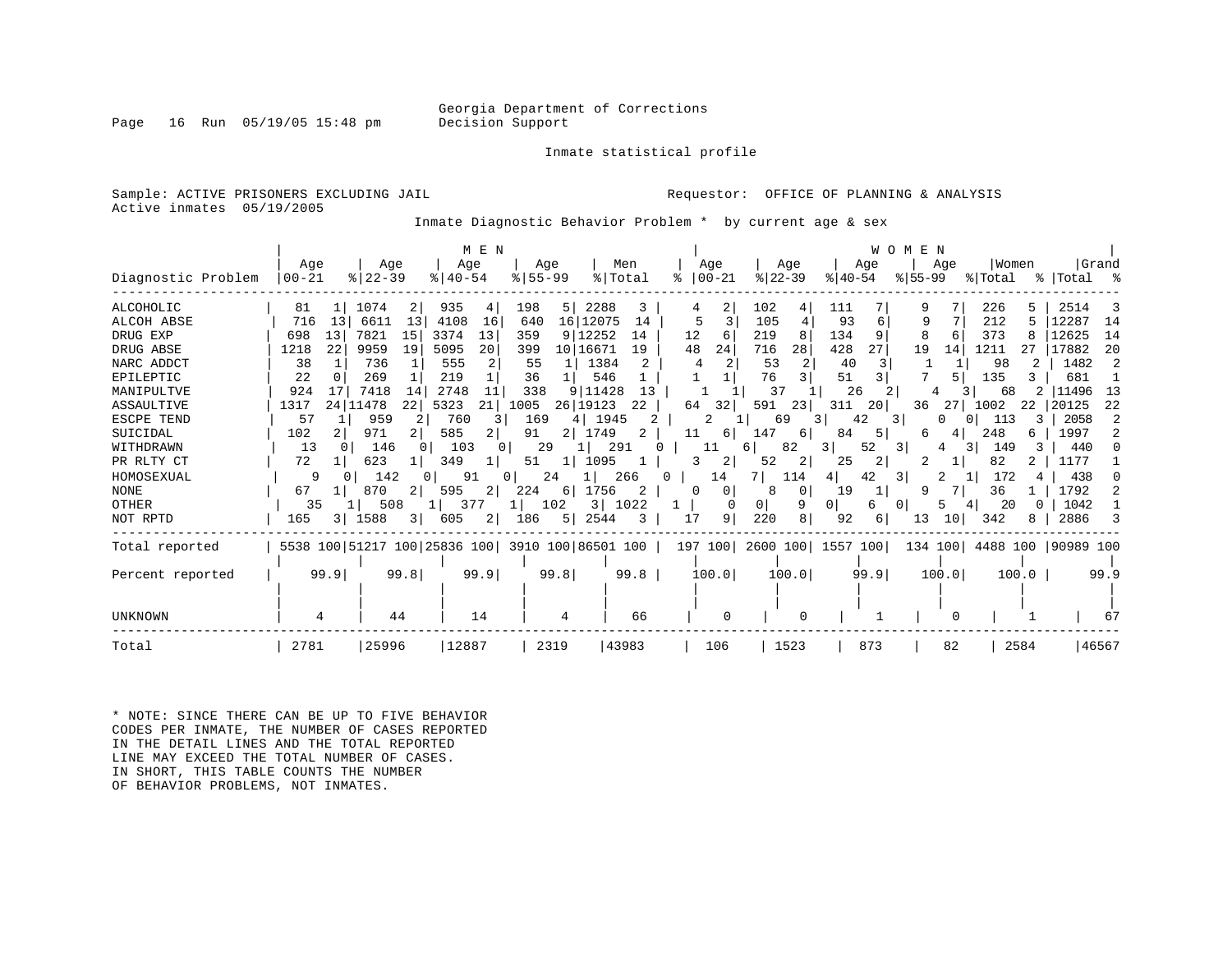Page 17 Run 05/19/05 15:48 pm

### Inmate statistical profile

Sample: ACTIVE PRISONERS EXCLUDING JAIL **Requestor:** OFFICE OF PLANNING & ANALYSIS Active inmates 05/19/2005

Physical Profile (General Condition) by current age & sex

|                      |              |                |                              |                |             | M E N          |                    |      |         |                    |                       |                     |           |                      |                | W O M E N |                      |            |       |                           |       |
|----------------------|--------------|----------------|------------------------------|----------------|-------------|----------------|--------------------|------|---------|--------------------|-----------------------|---------------------|-----------|----------------------|----------------|-----------|----------------------|------------|-------|---------------------------|-------|
|                      | Age          |                | Age                          |                | Age         |                | Age                |      | Men     |                    |                       | Age                 |           | Age                  | Age            |           | Age                  |            | Women |                           | Grand |
| Physical Profile     | $ 00 - 21 $  |                | $8$   22-39                  |                | $8140 - 54$ |                | $8155 - 99$        |      | % Total |                    | $\frac{1}{6}$   00-21 |                     | $ 22-39 $ |                      | % 40-54        | % 55-99   |                      | % Total    |       | %  Total     %            |       |
| NO LIMITATION        | 2532         | 94 21427       |                              | 84             | 7893        |                | 63 719 31 32571 76 |      |         |                    | 83                    | 81 1037             | 71        | 396                  | 46             | 16        |                      | 20 1532 61 |       | 34103 75                  |       |
| DEFECT NO MAJOR LIMT | 133          |                | 5 2782                       | 11             | 3072        |                | 24 794 35 6781     |      |         | 16                 |                       | 18<br>18            | 368       | 25                   | $390 \quad 45$ |           | 39 48                | 815        | 33    | 7596 17                   |       |
| DEFECT MAJOR LIMIT   | 15           | 1 1231         |                              |                | 5 1623113   |                | 730 32 3599        |      |         | 8                  |                       |                     | 47        | 3 <sup>1</sup><br>69 | 8              |           | $26 \quad 32$        | 143        | 6     | 3742 8                    |       |
| VERY MAJOR DEFECT    | $\mathbf{0}$ | 0 <sup>1</sup> | 22                           | 0 <sup>1</sup> | 25          | 0 <sup>1</sup> | 42                 | 2    |         | 89<br>$\mathbf{0}$ |                       | 0<br>0 <sup>1</sup> |           | $\Omega$             | 4              | $\Omega$  | $\Omega$<br>$\Omega$ | .5         | 0     | 94                        | - 0   |
| Total reported       |              |                | 2680 100 25462 100 12613 100 |                |             |                |                    |      |         | 2285 100 43040 100 |                       | 102 100             | 1453 100  |                      | 859 100        |           |                      |            |       | 81 100 2495 100 45535 100 |       |
|                      |              |                |                              |                |             |                |                    |      |         |                    |                       |                     |           |                      |                |           |                      |            |       |                           |       |
| Percent reported     |              | 96.4           |                              | 97.9           |             | 97.9           |                    | 98.5 |         | 97.9               |                       | 96.2                |           | 95.4                 | 98.4           |           | 98.8                 |            | 96.6  |                           | 97.8  |
|                      |              |                |                              |                |             |                |                    |      |         |                    |                       |                     |           |                      |                |           |                      |            |       |                           |       |
| NOT REPORTED         | 101          |                | 534                          |                | 274         |                | 34                 |      | 943     |                    | 4                     |                     | 70        |                      | 14             |           |                      |            | 89    |                           | 1032  |
| Total                | 2781         |                | 25996                        |                | 12887       |                | 2319               |      | 43983   |                    | 106                   |                     | 1523      |                      | 873            |           | 82                   |            | 2584  |                           | 46567 |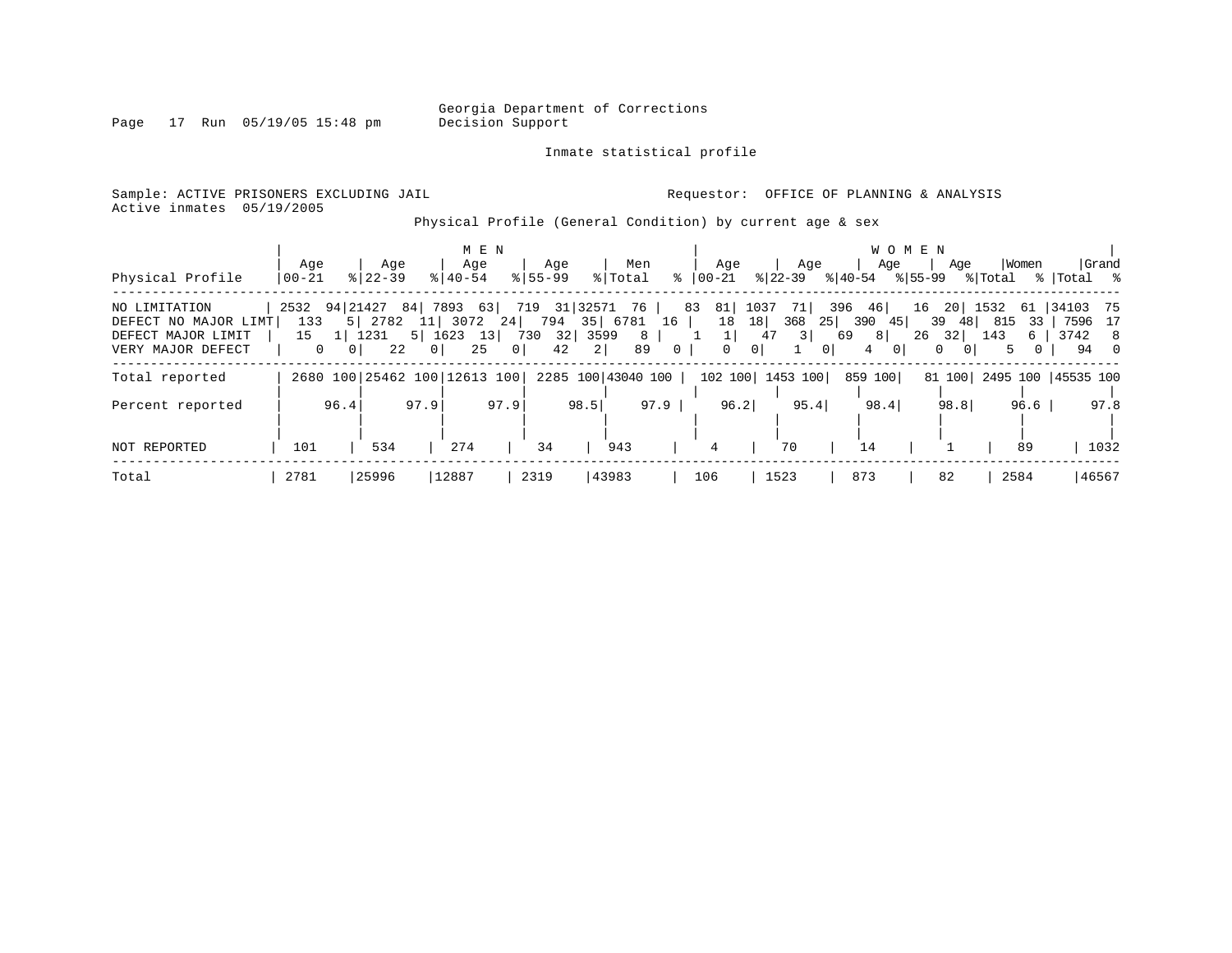Inmate statistical profile

Sample: ACTIVE PRISONERS EXCLUDING JAIL **Requestor:** OFFICE OF PLANNING & ANALYSIS Active inmates 05/19/2005

Security Status by current age & sex

|                  |                                                 |                        | M E N         |                        |                   |              |                                |                     | <b>WOMEN</b>   |                            |              |
|------------------|-------------------------------------------------|------------------------|---------------|------------------------|-------------------|--------------|--------------------------------|---------------------|----------------|----------------------------|--------------|
|                  | Age                                             | Age                    | Age           | Age                    | Men               | Age          | Age                            | Age                 | Age            | Women                      | Grand        |
| Security         | $00 - 21$                                       | $ 22-39$               | $8140 - 54$   | $8 55-99$              | % Total           | $ 00-21$     | $ 22-39 $                      | $ 40-54 $           | $ 55-99 $      | % Total                    | %   Total %  |
| DIAG INCOM       | 0<br>0 I                                        | $\Omega$               | $\Omega$<br>0 |                        | 0                 |              | 0 <sup>1</sup>                 | 0 <sup>1</sup><br>0 | 0              | $\Omega$<br>$\overline{0}$ |              |
| WRK RELEAS       |                                                 |                        | 0<br>0        | 0<br>0 <sup>1</sup>    | 0<br>$\mathbf{0}$ | 0<br>$\circ$ | 0 <sup>1</sup><br>$\mathbf{0}$ | 0<br>0 <sub>1</sub> | 0<br>$\Omega$  |                            |              |
| TRUSTY           | 30                                              | 1091<br>4              | 771<br>6 I    | 70<br>3                | 1962              | 0            | 48<br>0 <sup>1</sup>           | 35<br>3 I           | 41             | 85                         | 2047         |
| MINIMUM          | 27 <sup>1</sup><br>737                          | 8625<br>33             | 4937<br>38    | 39 15207<br>908        | 35                | 36<br>38     | 56<br>851                      | 591<br>68           | 68<br>56       | 59<br>1536                 | 16743<br>36  |
| MEDIUM           | 1251                                            | 45   10361<br>40       | 5046<br>39    | 1009                   | 44 17667<br>40    | 38           | 442<br>36                      | 29<br>199<br>23     | 20<br>-24      | 699<br>27                  | 18366<br>-39 |
| CLOSE            | 17<br>485                                       | 4093<br>16             | 1350<br>10    | 235<br>10 <sup>1</sup> | 6163<br>14        | 26<br>28     | 152<br>10                      | 34<br>4             | 4 <sup>1</sup> | 8                          | 6380<br>- 14 |
| MAXIMUM          | 25                                              | 457<br>2 <sub>1</sub>  | 147           | 21                     | 650<br>1          |              | 0 <sup>1</sup>                 | 0                   | 0<br>0         |                            | 654          |
| DIAGNOSTIC       | 9 <sup>1</sup><br>252                           | 1369<br>5 <sup>1</sup> | 5 <br>636     | 3 <br>76               | 2333<br>5         | 2 <br>2      | 27<br>$\overline{2}$           | 13                  |                | 43<br>2                    | 2376<br>-5   |
| Total reported   | 2780 100 25996 100 12887 100 2319 100 43982 100 |                        |               |                        |                   |              | 106 100 1523 100               | 873 100             | 82 100         | 2584 100   46566 100       |              |
| Percent reported | 100.0                                           | 100.0                  | 100.0         | 100.0                  | 100.0             | 100.0        | 100.0                          | 100.0               | 100.0          | 100.0                      | 100.0        |
|                  |                                                 |                        |               |                        |                   |              |                                |                     |                |                            |              |
| NOT RPTD         |                                                 |                        | $\Omega$      | $\Omega$               |                   | $\Omega$     |                                |                     |                |                            |              |
| Total            | 2781                                            | 25996                  | 12887         | 2319                   | 43983             | 106          | 1523                           | 873                 | 82             | 2584                       | 46567        |

\* NOTE: BEGINNING IN JULY 1987, THE FACILITIES DIVISION NO LONGER CODED INMATES AS BEING WORK RELEASE

Page 18 Run 05/19/05 15:48 pm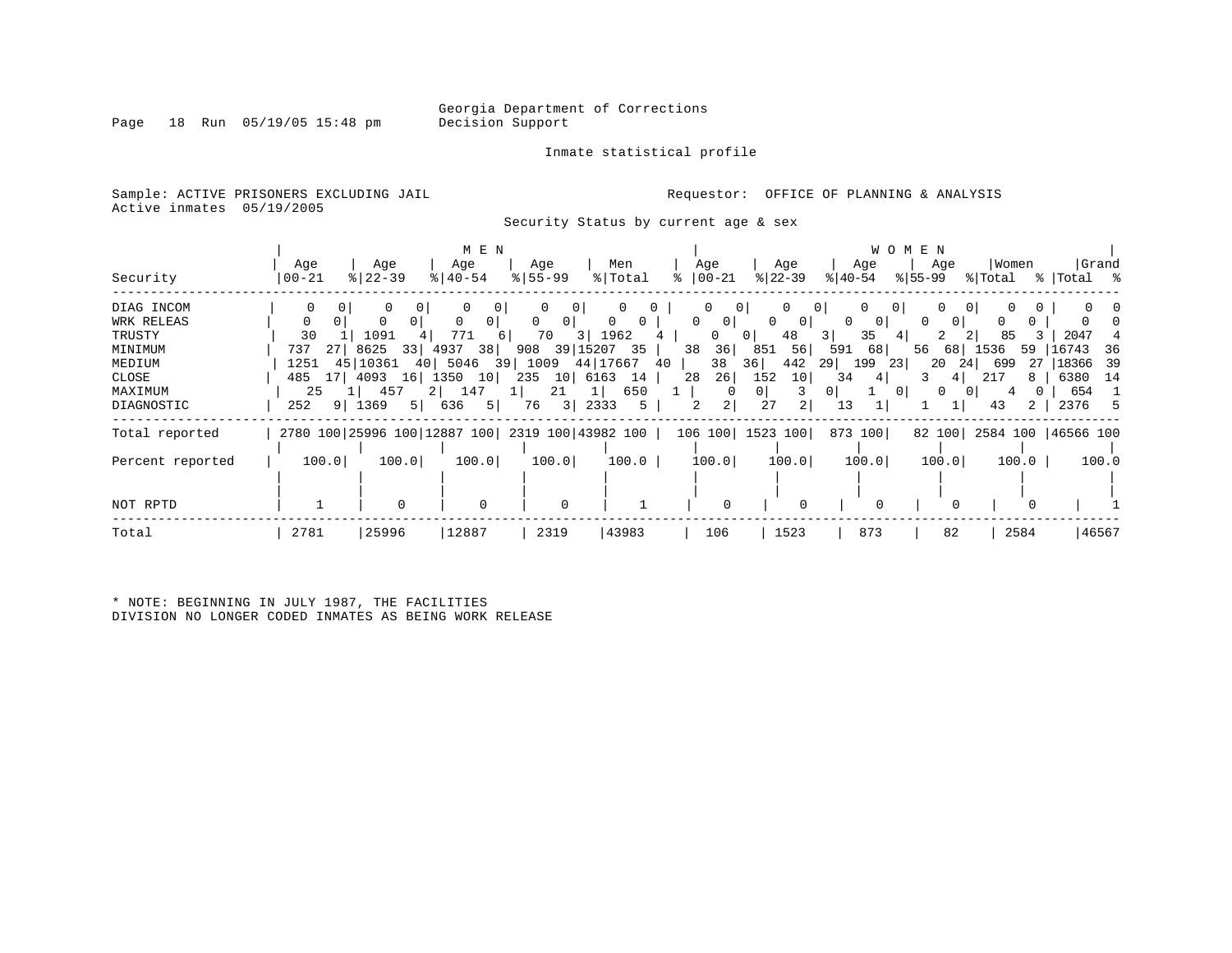Page 19 Run 05/19/05 15:48 pm

Inmate statistical profile

Sample: ACTIVE PRISONERS EXCLUDING JAIL **Requestor:** OFFICE OF PLANNING & ANALYSIS Active inmates 05/19/2005

Number Of Sentences by current age & sex

| Number Of Sentences                                                   | Age<br>$00 - 21$                                              | Age<br>$8 22-39$                                                                    | M E N<br>Age<br>$8 40-54$                                                                  | Age<br>$8 55-99$                                                                                               | Men<br>% Total<br>°                 | Age<br>$ 00-21$                                                                                          | Age<br>$ 22-39 $<br>% 40-54                                                  | W O M E N<br>Age<br>Age<br>$ 55-99 $                                              | Women<br>% Total                                                                                      | Grand<br>%   Total %                                                                 |
|-----------------------------------------------------------------------|---------------------------------------------------------------|-------------------------------------------------------------------------------------|--------------------------------------------------------------------------------------------|----------------------------------------------------------------------------------------------------------------|-------------------------------------|----------------------------------------------------------------------------------------------------------|------------------------------------------------------------------------------|-----------------------------------------------------------------------------------|-------------------------------------------------------------------------------------------------------|--------------------------------------------------------------------------------------|
| $_{\rm ONE}$<br>TWO<br>THREE<br><b>FOUR</b><br>FIVE<br>MORE THAN FIVE | 1261<br>46<br>27<br>748<br>14<br>388<br>181<br>101<br>4<br>92 | 9433<br>36<br>6807<br>26<br>16<br>4211<br>2551<br>10<br>1411<br>5 <br>3   1529<br>6 | 4745<br>37<br>3403<br>26<br>2125<br>17<br>1196<br>9 <sup>1</sup><br>616<br>5  <br>780<br>6 | 43 16431<br>992<br>27 11573<br>615<br>15 7069<br>345<br>8 4103<br>175<br>98<br>$4 \mid 2226$<br>4   2492<br>91 | 37<br>27<br>26<br>16<br>9<br>5<br>6 | 47<br>45<br>691<br>26 <br>407<br>220<br>15<br>14<br>$7^{\circ}$<br>-7 I<br>96<br>4<br>4<br>4 <br>51<br>4 | 419<br>45  <br>27<br>209<br>14<br>129<br>68<br>- 6 I<br>56<br>4 <br>3 <br>19 | 38<br>48<br>24<br>23<br>15<br>10<br>8 <br>8<br>28<br>3<br>3<br>2 <br>$\mathbf{0}$ | 46<br>1195<br>46<br>28<br>666<br>26<br>12 374<br>15<br>10 179<br>91<br>4<br>0 <sup>1</sup><br>74<br>3 | 17626<br>-38<br> 12239<br>-26<br>7443<br>-16<br>4282<br>9<br>2317<br>5<br>2566<br>-6 |
| Total reported                                                        |                                                               |                                                                                     | 2771 100 25942 100 12865 100 2316 100 43894 100                                            |                                                                                                                |                                     | 104 100  1521 100                                                                                        |                                                                              | 872 100                                                                           | 82 100 2579 100 46473 100                                                                             |                                                                                      |
| Percent reported                                                      | 99.6                                                          | 99.8                                                                                | 99.8                                                                                       | 99.9                                                                                                           | 99.8                                | 98.1                                                                                                     | 99.9                                                                         | 99.9<br>100.0                                                                     | 99.8                                                                                                  | 99.8                                                                                 |
| NOT REPORTED                                                          | 10                                                            | 54                                                                                  | 22                                                                                         | 3                                                                                                              | 89                                  | 2                                                                                                        | 2                                                                            |                                                                                   | 5<br>$\Omega$                                                                                         | 94                                                                                   |
| Total                                                                 | 2781                                                          | 25996                                                                               | 12887                                                                                      | 2319                                                                                                           | 43983                               | 106                                                                                                      | 1523                                                                         | 873                                                                               | 82<br>2584                                                                                            | 46567                                                                                |
| AVG NUM SENTENCES                                                     | 2.09                                                          | 2.46                                                                                | 2.43                                                                                       | 2.20                                                                                                           | 2.41                                | 2.13                                                                                                     | 2.09                                                                         | 2.02                                                                              | 2.07<br>1.96                                                                                          | 2.39                                                                                 |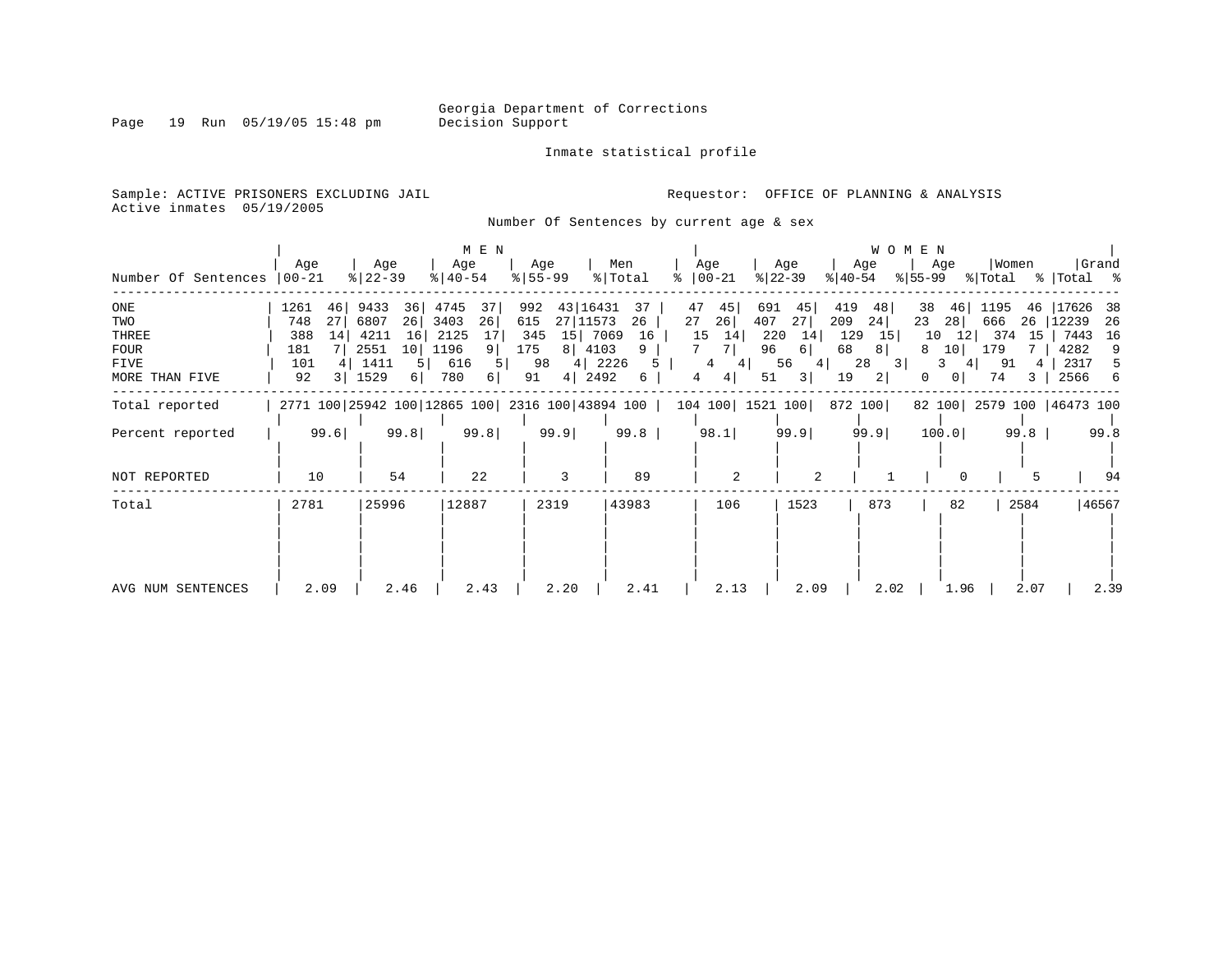Inmate statistical profile

Page 20 Run 05/19/05 15:48 pm

Active inmates 05/19/2005

Sample: ACTIVE PRISONERS EXCLUDING JAIL **Requestor:** OFFICE OF PLANNING & ANALYSIS

Number Of Disciplinaries by current age & sex

| $ 22-39 $<br>$ 22-39 $<br>$8 55-99$<br>$ 55-99 $<br>Disciplinaries<br>$00 - 21$<br>$ 40-54 $<br>% Total<br>ႜ<br>$ 00-21 $<br>$ 40-54 $<br>% Total<br>%   Total %<br>ZERO<br>39<br>748<br>521<br>18608<br>5898<br>1068<br>46 17253<br>37<br>49<br>47<br>1355<br>956<br>9331<br>46<br>39<br>60<br>52<br>40<br>36 <br>57<br>34<br>ONE<br>3323<br>13<br>1853<br>412<br>18<br>5942<br>10<br>192<br>13<br>14<br>13<br>111<br>13<br>329<br>13<br>6271<br>354<br>9<br>16<br>20<br>13<br>14<br>2134<br>3672<br>12<br>TWO<br>245<br>8 <sup>1</sup><br>1083<br>210<br>8<br>127<br>64<br>9<br>211<br>13<br>3883<br>8<br>THREE<br>185<br>1491<br>689<br>127<br>2492<br>88<br>45<br>143<br>2635<br>6<br>6<br>23<br>48<br>1180<br>503<br>93<br>1931<br>6<br>$\Omega$<br>77<br><b>FOUR</b><br>155<br>5 <sub>1</sub><br>6<br>2008<br>0<br>65<br>34<br>132<br>1436<br>18<br>FIVE<br>866<br>373<br>55<br>1491<br>$\overline{\mathbf{3}}$<br>3.<br>2<br>754<br>30 <br>2487<br>344<br>15 11254<br>29<br>27<br>286<br>91<br>MORE THAN FIVE<br>7669<br>19<br>19<br>10<br>8<br>10 <sup>1</sup><br>414<br>11668<br>25<br>27<br>26<br>16<br>2781 100 25994 100 12886 100 2319 100 43980 100<br>106 100 1523 100<br>873 100<br>82 100 2584 100 46564 100<br>Total reported<br>100.0<br>100.0<br>100.0<br>100.0<br>100.0<br>100.0<br>Percent reported<br>100.0<br>100.0<br>100.0<br>100.0<br>100.0<br>2<br>3<br>$\mathbf 0$<br>$\Omega$<br>$\Omega$<br>$\mathbf 0$<br>NOT REPORTED<br>$\Omega$<br>$\Omega$<br>0<br>12887<br>43983<br>46567<br>2781<br>25996<br>2319<br>106<br>1523<br>873<br>2584<br>Total<br>82 | Age | Age | M E N<br>Age | Age | Men | Age | Age | Age | WOMEN<br>Age | Women | Grand |
|--------------------------------------------------------------------------------------------------------------------------------------------------------------------------------------------------------------------------------------------------------------------------------------------------------------------------------------------------------------------------------------------------------------------------------------------------------------------------------------------------------------------------------------------------------------------------------------------------------------------------------------------------------------------------------------------------------------------------------------------------------------------------------------------------------------------------------------------------------------------------------------------------------------------------------------------------------------------------------------------------------------------------------------------------------------------------------------------------------------------------------------------------------------------------------------------------------------------------------------------------------------------------------------------------------------------------------------------------------------------------------------------------------------------------------------------------------------------------------------------------------------------------------------------------------------------------------------|-----|-----|--------------|-----|-----|-----|-----|-----|--------------|-------|-------|
|                                                                                                                                                                                                                                                                                                                                                                                                                                                                                                                                                                                                                                                                                                                                                                                                                                                                                                                                                                                                                                                                                                                                                                                                                                                                                                                                                                                                                                                                                                                                                                                      |     |     |              |     |     |     |     |     |              |       |       |
|                                                                                                                                                                                                                                                                                                                                                                                                                                                                                                                                                                                                                                                                                                                                                                                                                                                                                                                                                                                                                                                                                                                                                                                                                                                                                                                                                                                                                                                                                                                                                                                      |     |     |              |     |     |     |     |     |              |       |       |
|                                                                                                                                                                                                                                                                                                                                                                                                                                                                                                                                                                                                                                                                                                                                                                                                                                                                                                                                                                                                                                                                                                                                                                                                                                                                                                                                                                                                                                                                                                                                                                                      |     |     |              |     |     |     |     |     |              |       |       |
|                                                                                                                                                                                                                                                                                                                                                                                                                                                                                                                                                                                                                                                                                                                                                                                                                                                                                                                                                                                                                                                                                                                                                                                                                                                                                                                                                                                                                                                                                                                                                                                      |     |     |              |     |     |     |     |     |              |       |       |
|                                                                                                                                                                                                                                                                                                                                                                                                                                                                                                                                                                                                                                                                                                                                                                                                                                                                                                                                                                                                                                                                                                                                                                                                                                                                                                                                                                                                                                                                                                                                                                                      |     |     |              |     |     |     |     |     |              |       |       |
|                                                                                                                                                                                                                                                                                                                                                                                                                                                                                                                                                                                                                                                                                                                                                                                                                                                                                                                                                                                                                                                                                                                                                                                                                                                                                                                                                                                                                                                                                                                                                                                      |     |     |              |     |     |     |     |     |              |       |       |
|                                                                                                                                                                                                                                                                                                                                                                                                                                                                                                                                                                                                                                                                                                                                                                                                                                                                                                                                                                                                                                                                                                                                                                                                                                                                                                                                                                                                                                                                                                                                                                                      |     |     |              |     |     |     |     |     |              |       |       |
|                                                                                                                                                                                                                                                                                                                                                                                                                                                                                                                                                                                                                                                                                                                                                                                                                                                                                                                                                                                                                                                                                                                                                                                                                                                                                                                                                                                                                                                                                                                                                                                      |     |     |              |     |     |     |     |     |              |       |       |
|                                                                                                                                                                                                                                                                                                                                                                                                                                                                                                                                                                                                                                                                                                                                                                                                                                                                                                                                                                                                                                                                                                                                                                                                                                                                                                                                                                                                                                                                                                                                                                                      |     |     |              |     |     |     |     |     |              |       |       |
|                                                                                                                                                                                                                                                                                                                                                                                                                                                                                                                                                                                                                                                                                                                                                                                                                                                                                                                                                                                                                                                                                                                                                                                                                                                                                                                                                                                                                                                                                                                                                                                      |     |     |              |     |     |     |     |     |              |       |       |
|                                                                                                                                                                                                                                                                                                                                                                                                                                                                                                                                                                                                                                                                                                                                                                                                                                                                                                                                                                                                                                                                                                                                                                                                                                                                                                                                                                                                                                                                                                                                                                                      |     |     |              |     |     |     |     |     |              |       |       |
|                                                                                                                                                                                                                                                                                                                                                                                                                                                                                                                                                                                                                                                                                                                                                                                                                                                                                                                                                                                                                                                                                                                                                                                                                                                                                                                                                                                                                                                                                                                                                                                      |     |     |              |     |     |     |     |     |              |       |       |
|                                                                                                                                                                                                                                                                                                                                                                                                                                                                                                                                                                                                                                                                                                                                                                                                                                                                                                                                                                                                                                                                                                                                                                                                                                                                                                                                                                                                                                                                                                                                                                                      |     |     |              |     |     |     |     |     |              |       |       |
|                                                                                                                                                                                                                                                                                                                                                                                                                                                                                                                                                                                                                                                                                                                                                                                                                                                                                                                                                                                                                                                                                                                                                                                                                                                                                                                                                                                                                                                                                                                                                                                      |     |     |              |     |     |     |     |     |              |       |       |
|                                                                                                                                                                                                                                                                                                                                                                                                                                                                                                                                                                                                                                                                                                                                                                                                                                                                                                                                                                                                                                                                                                                                                                                                                                                                                                                                                                                                                                                                                                                                                                                      |     |     |              |     |     |     |     |     |              |       |       |
|                                                                                                                                                                                                                                                                                                                                                                                                                                                                                                                                                                                                                                                                                                                                                                                                                                                                                                                                                                                                                                                                                                                                                                                                                                                                                                                                                                                                                                                                                                                                                                                      |     |     |              |     |     |     |     |     |              |       |       |
|                                                                                                                                                                                                                                                                                                                                                                                                                                                                                                                                                                                                                                                                                                                                                                                                                                                                                                                                                                                                                                                                                                                                                                                                                                                                                                                                                                                                                                                                                                                                                                                      |     |     |              |     |     |     |     |     |              |       |       |
| 3.20<br>4.77<br>6.27<br>4.28<br>3.35<br>5.44<br>4.53<br>3.67<br>2.32<br>2.22<br>5.31<br>AVG NUM DISCIP                                                                                                                                                                                                                                                                                                                                                                                                                                                                                                                                                                                                                                                                                                                                                                                                                                                                                                                                                                                                                                                                                                                                                                                                                                                                                                                                                                                                                                                                               |     |     |              |     |     |     |     |     |              |       |       |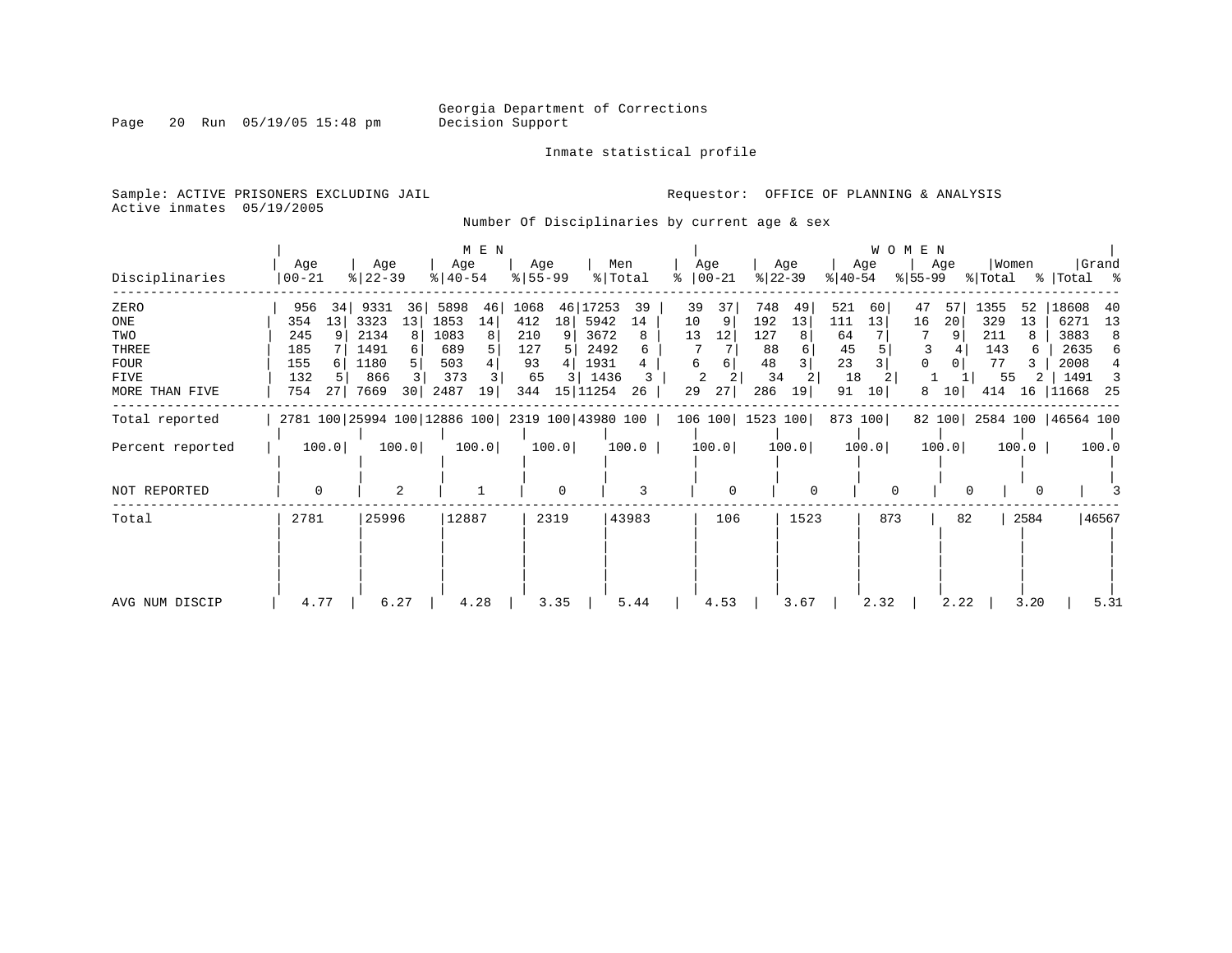Inmate statistical profile

Sample: ACTIVE PRISONERS EXCLUDING JAIL **Requestor:** OFFICE OF PLANNING & ANALYSIS

Active inmates 05/19/2005

Page 21 Run 05/19/05 15:48 pm

Number Of Escapes by current age & sex

|                  |                     |                       | M E N                 |               |          |                                                                      |                  |                      | <b>WOMEN</b> |                           |             |
|------------------|---------------------|-----------------------|-----------------------|---------------|----------|----------------------------------------------------------------------|------------------|----------------------|--------------|---------------------------|-------------|
|                  | Age                 | Age                   | Age                   | Age           | Men      | Age                                                                  | Age              | Age                  | Age          | Women                     | Grand       |
| Escapes          | $ 00 - 21$          | $ 22-39 $             | $\frac{1}{6}$   40-54 | $8 55-99$     | % Total  | $8   00 - 21$                                                        | $ 22-39 $        | $ 40-54 $            | $ 55-99 $    | % Total                   | % Total %   |
| ZERO             |                     | 2775 100 25863        | 99 12758<br>99        | 2276 98 43672 | 99       |                                                                      | 106 100 1519 100 | 872 100              |              | 82 100 2579 100           | 46251<br>99 |
| ONE              | 0 <sup>1</sup><br>6 | 132<br>1 <sub>1</sub> | 113                   | 34            | 285      | $\Omega$<br>$\Omega$                                                 |                  |                      | 0            | $\Omega$<br>5             | 290         |
| TWO              |                     |                       | 13                    | 6             | 20       |                                                                      |                  |                      |              |                           | 20          |
| THREE            |                     |                       |                       |               |          |                                                                      |                  | 0                    |              |                           |             |
| <b>FOUR</b>      |                     |                       |                       |               | $\Omega$ |                                                                      |                  |                      |              |                           |             |
| FIVE             | 0                   |                       |                       |               |          |                                                                      |                  | $\Omega$             |              |                           |             |
| MORE THAN FIVE   | $\Omega$<br>0       | $\Omega$              | <sup>0</sup>          | <sup>0</sup>  |          | 0<br>$\Omega$                                                        | $\Omega$         | $\Omega$<br>$\Omega$ | $\Omega$     | 0                         |             |
| Total reported   |                     |                       |                       |               |          | 2781 100 25996 100 12887 100 2319 100 43983 100   106 100   1523 100 |                  | 873 100              |              | 82 100 2584 100 46567 100 |             |
| Percent reported | 100.0               | 100.0                 | 100.0                 | 100.0         | 100.0    | 100.0                                                                | 100.0            | 100.0                | 100.0        | 100.0                     | 100.0       |
|                  |                     |                       |                       |               |          |                                                                      |                  |                      |              |                           |             |
| NOT REPORTED     | $\mathbf 0$         | $\Omega$              | $\Omega$              | $\mathbf 0$   | $\Omega$ |                                                                      |                  | $\Omega$             | $\Omega$     |                           |             |
| Total            | 2781                | 25996                 | 12887                 | 2319          | 43983    | 106                                                                  | 1523             | 873                  | 82           | 2584                      | 46567       |
|                  |                     |                       |                       |               |          |                                                                      |                  |                      |              |                           |             |
|                  |                     |                       |                       |               |          |                                                                      |                  |                      |              |                           |             |
|                  |                     |                       |                       |               |          |                                                                      |                  |                      |              |                           |             |
|                  |                     |                       |                       |               |          |                                                                      |                  |                      |              |                           |             |
|                  |                     |                       |                       |               |          |                                                                      |                  |                      |              |                           |             |
| AVG NUM ESCAPES  | .00                 | .01                   | .01                   | .02           | .01      | .00                                                                  | .00              | .00                  | .00          | .00                       | .01         |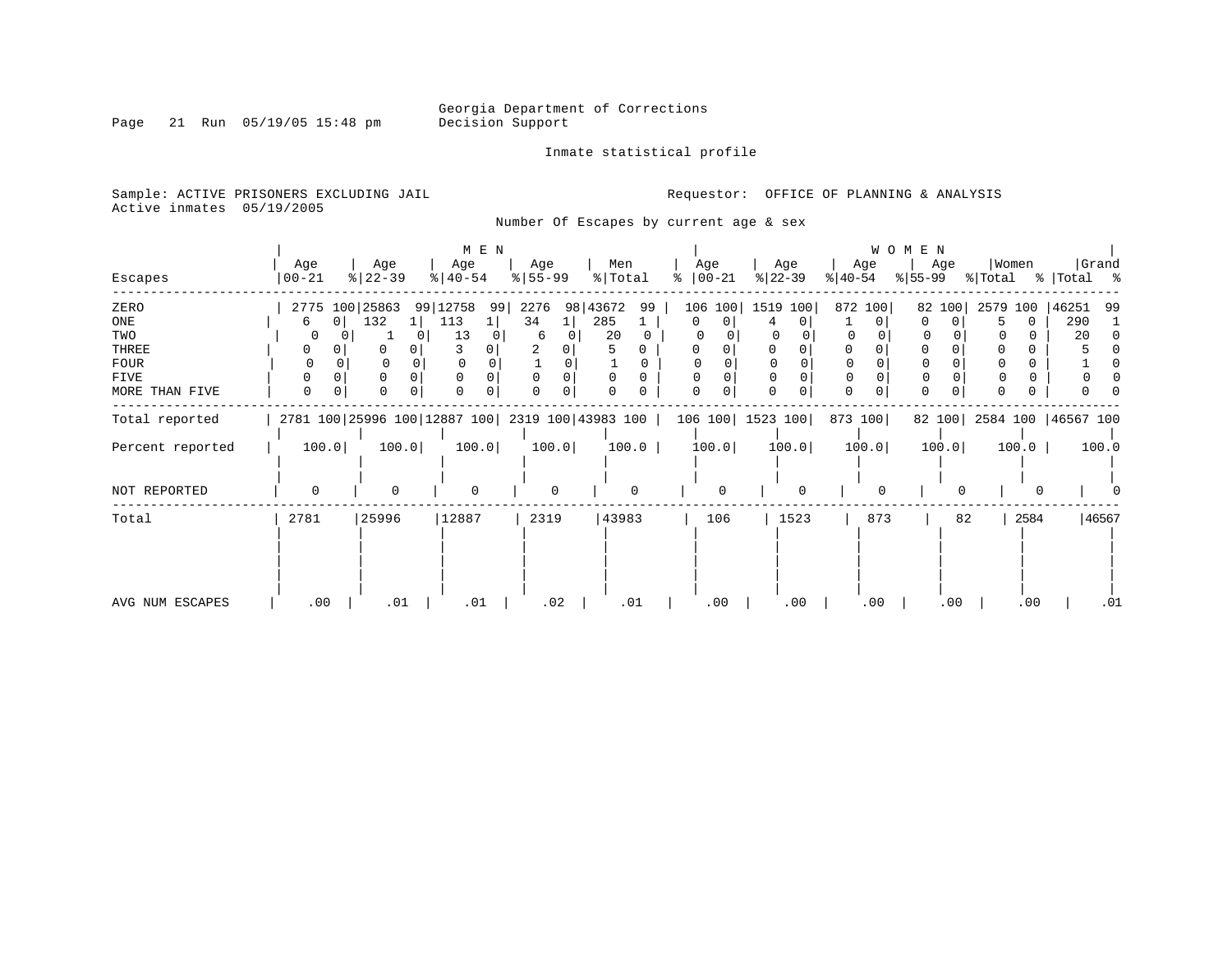Georgia Department of Corrections

Inmate statistical profile

Page 22 Run 05/19/05 15:48 pm Decision Support

Sample: ACTIVE PRISONERS EXCLUDING JAIL **Analysis** Requestor: OFFICE OF PLANNING & ANALYSIS Active inmates 05/19/2005

Number Of Prior Georgia Incarcerations \* by current age & sex

|                            |                       |                                                 | M E N                       |               |               |               |                    |           | W O M E N |                           |             |
|----------------------------|-----------------------|-------------------------------------------------|-----------------------------|---------------|---------------|---------------|--------------------|-----------|-----------|---------------------------|-------------|
|                            | Aqe                   | Age                                             | Age                         | Age           | Men           | Aqe           | Age                | Age       | Age       | Women                     | Grand       |
| Prior Incarcerations 00-21 |                       | $ 22-39 $                                       | $ 40-54 $                   | $8 55-99$     | % Total       | $8   00 - 21$ | $ 22-39 $          | $ 40-54 $ | $ 55-99 $ | % Total                   | %   Total % |
| ZERO                       | 2616                  | 94 16178 62 5247 41                             |                             | 1253 54 25294 | 58            | 102<br>96     | 1122<br>74         | 494<br>57 | 63        | 1781<br>69                | 27075<br>58 |
| ONE                        | 155<br>6 <sup>1</sup> | 4907<br>19                                      | 2238<br>17                  | 421           | 18 7721<br>18 | 4<br>4        | 208<br>14          | 143<br>16 | 6.        | 361<br>14                 | 8082<br>17  |
| TWO                        | 9                     | 2516<br>10 <sup>1</sup>                         | 1604<br>12                  | 245<br>11     | 4374<br>10    | 0             | 104                | 81        |           | 188                       | 4562<br>10  |
| THREE                      | 0 <sup>1</sup>        | 1306                                            | 5   1291<br>10 <sup>1</sup> | 161           | 2758<br>6     | 0<br>0        | 53<br>3            | 63        | 9         | 123                       | 2881<br>6   |
| <b>FOUR</b>                |                       | 628                                             | 951                         | 106           | 1685<br>4     |               | 19                 | 39        |           | 58                        | 1743<br>4   |
| FIVE                       |                       | 284                                             | 638                         | 56<br>21      | 979<br>2      |               | 9                  | 26        | 0         | 35                        | 1014<br>2   |
| MORE THAN FIVE             | 0                     | 177                                             | 7 <sup>1</sup><br>918       | 77<br>3       | 1172          |               | 8                  | 27        | 3         | 38                        | 1210<br>3   |
| Total reported             |                       | 2781 100 25996 100 12887 100 2319 100 43983 100 |                             |               |               |               | 106 100   1523 100 | 873 100   |           | 82 100 2584 100 46567 100 |             |
| Percent reported           | 100.0                 | 100.0                                           | 100.0                       | 100.0         | 100.0         | 100.0         | 100.0              | 100.0     | 100.0     | 100.0                     | 100.0       |
|                            |                       |                                                 |                             |               |               |               |                    |           |           |                           |             |
| NOT REPORTED               | $\Omega$              | $\Omega$                                        |                             | $\Omega$      | $\Omega$      |               | $\Omega$           |           |           |                           |             |
| Total                      | 2781                  | 25996                                           | 12887                       | 2319          | 43983         | 106           | 1523               | 873       | 82        | 2584                      | 46567       |
|                            |                       |                                                 |                             |               |               |               |                    |           |           |                           |             |
|                            |                       |                                                 |                             |               |               |               |                    |           |           |                           |             |
|                            |                       |                                                 |                             |               |               |               |                    |           |           |                           |             |
|                            |                       |                                                 |                             |               |               |               |                    |           |           |                           |             |
|                            |                       |                                                 |                             |               |               |               |                    |           |           |                           |             |
| AVG # INCARCERATIONS       | .06                   | .73                                             | 1.76                        | 1.16          | 1.01          | .04           | .49                | 1.11      | .66       | .68                       | .99         |

\* This data counts a parole revocation on an existing sentenCE AS A prior incarceration. Also, this data counts, for any cohort of inmates, the total number of Georgia incarcerations the inmate has had during his entire criminal career. For example, if an inmate was admitted to prison first in FY72, and then re-admitted in FY79 and FY85, he had two prior incarcerations before the FY85 admission. This inmate's records show two prior incarcerations in all three of his records since he has had two prior incarcerations in his criminal career. If the cohort of FY72 admissions is selected for analysis, two prior incarcerations will be listed for this inmate even though in FY72, he had no prior incarcerations.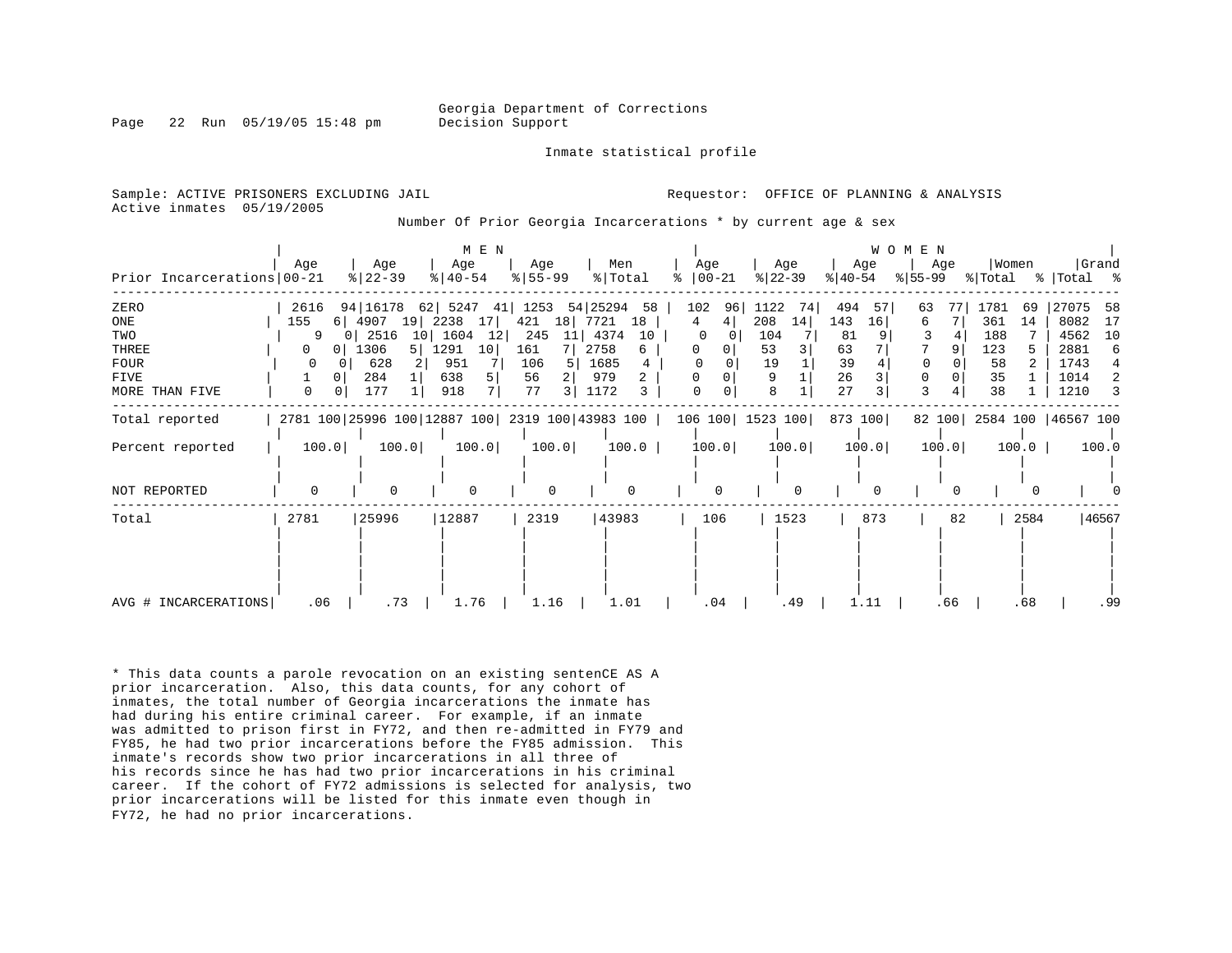Page 23 Run 05/19/05 15:48 pm

Inmate statistical profile

Sample: ACTIVE PRISONERS EXCLUDING JAIL **Requestor:** OFFICE OF PLANNING & ANALYSIS Active inmates 05/19/2005

Number Of Transfers by current age & sex

| Transfers         | Age<br>  00-21 | Age<br>$ 22-39 $                    | M E N<br>Age<br>$8   40 - 54$           | Age<br>$8 55-99$ | Men<br>% Total | Age<br>$\approx$   00-21                                                       | Age<br>$ 22-39 $          | WOMEN<br>Age<br>୫∣40-54 | Age                  | Women      | Grand<br>$ \$ 55-99 \$ \total \total \total \total \total \total \total \total \total \total \total \total \to |
|-------------------|----------------|-------------------------------------|-----------------------------------------|------------------|----------------|--------------------------------------------------------------------------------|---------------------------|-------------------------|----------------------|------------|----------------------------------------------------------------------------------------------------------------|
| ZERO              |                | 405 15 1985                         | 8 997                                   | 113<br>8         | 5   3500       | 21<br>8                                                                        | 20<br>307                 | 180<br>20 <br>-21       | 12<br>15             | 520<br>-20 | 4020<br>-9                                                                                                     |
| ONE               |                |                                     | 1529 55 9798 38 4541 35 805 35 16673 38 |                  |                | 42<br>40                                                                       | 488<br>32                 | 226<br>26               | 17<br>21             | 773<br>30. | 17446<br>37                                                                                                    |
| TWO               |                |                                     | 560 20 5941 23 2457 19 436 19 9394 21   |                  |                |                                                                                | 37 35 550 36 329          | 38                      | 39<br>32             | 948<br>-37 | 10342<br>-22                                                                                                   |
| THREE             |                |                                     | 187 7 3360 13 1509 12 276 12 5332 12    |                  |                | $4\overline{ }$                                                                | 4 109<br>7                | 7  <br>59               | 10 <sup>1</sup><br>8 | 180        | 5512<br>12                                                                                                     |
| FOUR              | 62             | 2 1860                              | 7   977                                 | 8 196 8 3095     |                | 7 I                                                                            | $2 \t2 \t34$<br>$\vert$ 2 | 34<br>41                | 6                    | 76         | 3171<br>7                                                                                                      |
| FIVE              |                | $20 \quad 1 \mid 1089 \quad 4 \mid$ | 723                                     | 6 127            | 5 1959 4       | $0$  <br>$\mathbf{0}$                                                          | 13<br> 1                  | 2 <br>20                | 4 <br>3              | 36         | 1995                                                                                                           |
| MORE THAN FIVE    | 18             | 1 1963                              | 8 1683 13 366 16 4030                   |                  |                | 9<br>$\overline{0}$<br>0                                                       | 22                        | 25<br>$\overline{3}$    | 4                    | 51<br>2    | 4081<br>- 9                                                                                                    |
| Total reported    |                |                                     |                                         |                  |                | 2781 100 25996 100 12887 100 2319 100 43983 100   106 100   1523 100   873 100 |                           |                         |                      |            | 82 100 2584 100 46567 100                                                                                      |
| Percent reported  | 100.0          | 100.0                               | 100.0                                   | 100.0            | 100.0          | 100.0                                                                          | 100.0                     | 100.0                   | 100.0                | 100.0      | 100.0                                                                                                          |
|                   |                |                                     |                                         |                  |                |                                                                                |                           |                         |                      |            |                                                                                                                |
| NOT REPORTED      |                | 0                                   |                                         | 0                |                | $\Omega$                                                                       |                           |                         |                      |            |                                                                                                                |
| Total             | 2781           | 25996                               | 12887                                   | 2319             | 43983          | 106                                                                            | 1523                      | 873                     | 82                   | 2584       | 46567                                                                                                          |
|                   |                |                                     |                                         |                  |                |                                                                                |                           |                         |                      |            |                                                                                                                |
| AVG NUM TRANSFERS | 1.33           | 2.33                                | 2.83                                    | 3.12             | 2.46           | 1.28                                                                           | 1.48                      | 1.71                    | 2.09                 | 1.57       | 2.41                                                                                                           |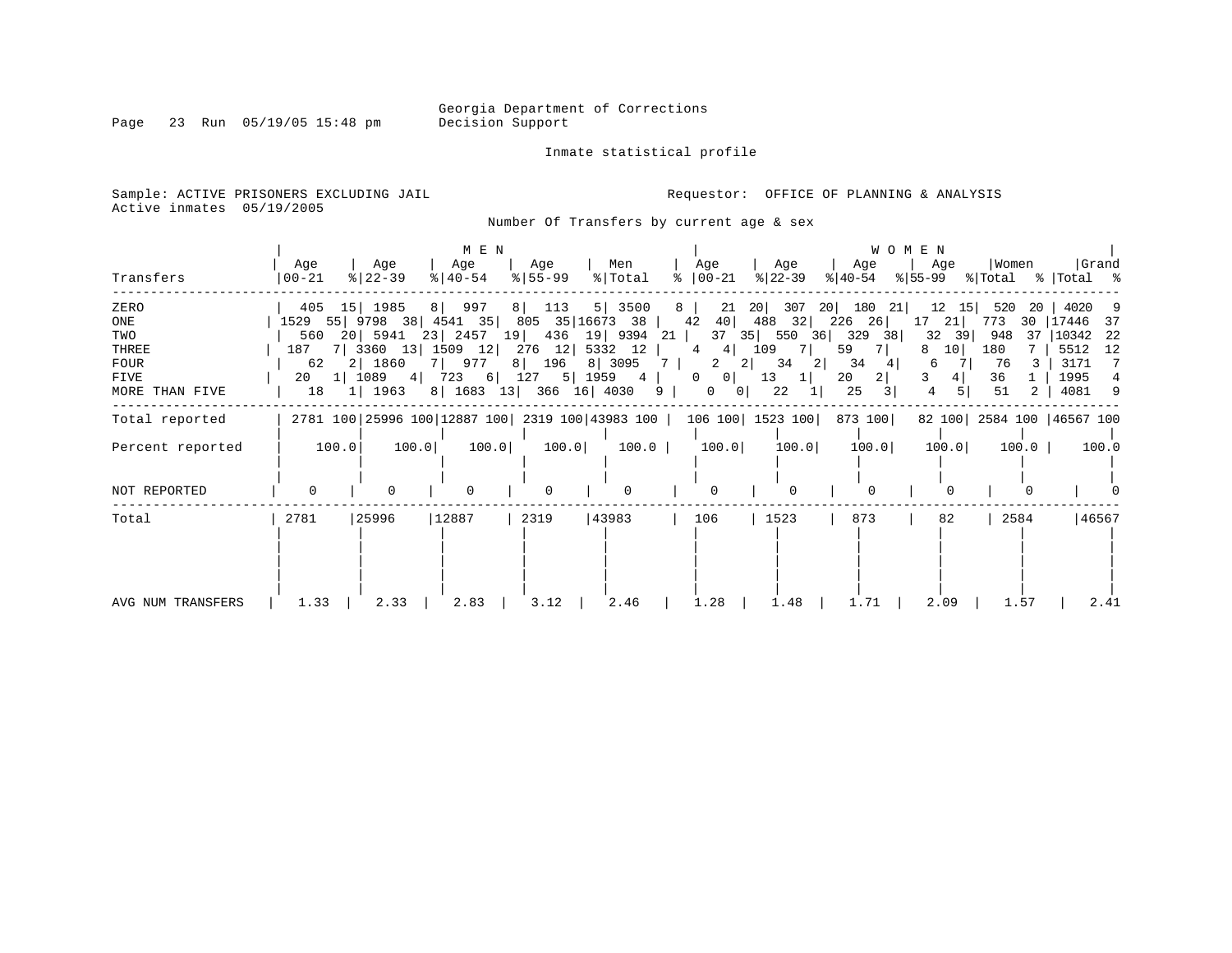Page 24 Run 05/19/05 15:48 pm

### Inmate statistical profile

Sample: ACTIVE PRISONERS EXCLUDING JAIL **Requestor:** OFFICE OF PLANNING & ANALYSIS Active inmates 05/19/2005

County Of Conviction by current age & sex

|                            |          |                           | M E N                            |                            |                        |              |                          |                      |                         |                            | WOMEN                      |                |                |              |           |              |
|----------------------------|----------|---------------------------|----------------------------------|----------------------------|------------------------|--------------|--------------------------|----------------------|-------------------------|----------------------------|----------------------------|----------------|----------------|--------------|-----------|--------------|
|                            | Age      | Age                       | Age                              | Age                        | Men                    |              | Age                      | Age                  |                         | Age                        | Age                        |                | Women          |              | Grand     |              |
| County Of Conviction 00-21 |          | $8   22 - 39$             | $8140 - 54$                      | $8155 - 99$                | % Total                | ႜ            | $ 00-21$                 | $ 22-39$             |                         | $ 40-54$                   | $8 55-99$                  |                | % Total        |              | %   Total | ఄ            |
| Appling                    | 3        | 0<br>46                   | 0<br>20                          | 0<br>9                     | 78<br>0                |              | 0                        | 0                    | 0<br>2                  |                            | 0<br>0                     | 0              | 3              | 0            | 81        |              |
| Atkinson                   | 2        | 17<br>$\circ$             | 10<br>0<br>0                     | 6<br>0                     | 35<br>0                |              | $\Omega$<br>0            | 0                    | 0                       | 1<br>0                     | 0                          | 0              | 1              | 0            | 36        | <sup>0</sup> |
| Bacon                      | -1       | 26<br>$\Omega$            | 19<br>0 <sup>1</sup>             | $\mathbf 0$<br>0           | 0<br>46                | 0            | $\mathbf 0$              | 0                    | $\mathbf{1}$<br>0       | 1                          | $\Omega$<br>$\Omega$       | 0              | $\overline{2}$ | $\Omega$     | 48        | $\Omega$     |
| Baker                      | $\Omega$ | 9<br>0                    | 8<br>$\mathbf 0$<br>0            | 0<br>0                     | 17<br>0                |              | $\mathbf 0$<br>$\Omega$  | -1                   | $\mathbf 0$             | 0<br><sup>0</sup>          | O                          | 0              | 1              | $\Omega$     | 18        | $\Omega$     |
| Baldwin                    | 36       | 190<br>$\mathbf{1}$       | $\mathbf{1}$<br>90               | 1<br>9                     | 0<br>325               | 1            | 0                        | $\Omega$             | 1<br>11                 | 7                          | $\mathbf{1}$<br>U          | 0              | 18             | $\mathbf{1}$ | 343       |              |
| Banks                      | 7        | 40<br>$\overline{0}$      | 17<br>$\Omega$<br>0              | $\overline{0}$<br>6        | 70<br>$\Omega$         |              | $\mathbf 1$<br>1         | 3                    | $\Omega$                | 0<br>3                     | 0                          | 0              | 7              | 0            | 77        | 0            |
| Barrow                     |          | 8<br>107<br>0             | 0<br>76                          | 14<br>1                    | 205<br>1               | 0            | 0                        | 0                    | 8<br>1                  | 0<br>2                     |                            | $1\vert$       | 11             | 0            | 216       | $\Omega$     |
| Bartow                     | 23       | 236<br>1                  | 1 <sup>1</sup><br>139<br>1       | 1  <br>31                  | 429<br>-1              |              | 1<br>1                   | 32                   | $\overline{a}$          | 1<br>8                     | 0                          | 0 <sup>1</sup> | 41             | 2            | 470       | $\mathbf{1}$ |
| Ben Hill                   |          | 122<br>7<br>0             | 0<br>64                          | 10<br>0                    | 203<br>0               | 0            |                          | 11<br>1              | 1                       | 3<br>$\mathbf 0$           | 0                          | 0              | 15             | 1            | 218       | 0            |
| Berrien                    | 6        | 52<br>$\Omega$            | 27<br>0<br>0                     | 0<br>4                     | 89<br>O                |              | O<br>O                   | 8                    | 1                       | 0<br>0                     | O                          | 0              | 8              | $\Omega$     | 97        | $\Omega$     |
| <b>Bibb</b>                | 56       | 2<br>520                  | 2 <br>312                        | 2<br>55                    | 2 <br>943              | 2            | $\overline{c}$           | 2<br>26              | 2                       | 19<br>2                    | 4                          | 5              | 51             | 2            | 994       | 2            |
| Bleckley                   | 6        | 72<br>0                   | 0<br>23<br>$\circ$               | 2<br>0 <sup>1</sup>        | 103<br>0               |              | $\Omega$<br>0            | 4                    | 0                       | 4<br>0                     | 1                          | 1              | 9              | $\Omega$     | 112       | 0            |
| Brantley                   |          | 26<br>2<br>0 <sup>1</sup> | $\mathbf 0$<br>15                | $\mathbf 0$<br>8           | $\mathbf 0$<br>51      | 0            | 1                        | 1                    | $\Omega$                | $\Omega$<br>1              | 1                          | $\mathbf{1}$   | $\overline{4}$ | $\Omega$     | 55        | $\Omega$     |
| <b>Brooks</b>              | 3        | 50<br>$\mathbf 0$         | 16<br>$\circ$<br>$\overline{0}$  | 6<br>$\overline{0}$        | 75<br>$\Omega$         |              | $\Omega$<br>$\Omega$     | $\Omega$             | 0                       | $\Omega$<br>$\mathbf 0$    | $\mathbf 0$                | $\mathbf 0$    | $\Omega$       | $\Omega$     | 75        | $\Omega$     |
| Bryan                      | 6        | 46<br>0                   | 30<br>$\mathbf 0$<br>0           | 9                          | 91<br>$\mathbf 0$      | 0            | $\Omega$<br>$\Omega$     | $\mathbf{1}$         | $\Omega$                | $\Omega$<br>$\Omega$       | $\mathbf{1}$               | $\mathbf{1}$   | $\overline{2}$ | $\Omega$     | 93        | $\Omega$     |
| Bulloch                    | 43       | 258<br>2                  | 1<br>85<br>$\mathbf{1}$          | 19<br>$\mathbf{1}$         | 405<br>1               |              | ζ<br>3                   | 15                   | 1                       | 9<br>1                     | 3                          | $\overline{4}$ | 30             | 1            | 435       | 1            |
| Burke                      | 14       | 107<br>1                  | 56<br>$\Omega$<br>$\Omega$       | 9<br>$\Omega$              | 186<br>0               |              | $\Omega$<br>$\Omega$     | $\overline{2}$       | $\Omega$                | $\Omega$<br>$\Omega$       | $\overline{2}$             | $\overline{a}$ | 4              | $\Omega$     | 190       | $\Omega$     |
| <b>Butts</b>               | 6        | 67<br>$\Omega$            | 34<br>$\mathbf 0$<br>$\Omega$    | 6<br>$\Omega$              | 113<br>0               |              | $\Omega$<br>$\Omega$     | 6                    | $\Omega$                | $\mathbf 0$<br>$\Omega$    | $\mathbf{1}$               | $\mathbf{1}$   | 7              | 0            | 120       | $\Omega$     |
| Calhoun                    | 4        | 0<br>22                   | 0<br>13<br>0                     | 0<br>2                     | 41<br>0                |              | $\Omega$<br>$\Omega$     | 3                    | $\mathbf{0}$            | $\mathbf 0$<br>$\Omega$    | $\mathbf 0$                | $\mathbf 0$    | 3              | 0            | 44        | $\Omega$     |
| Camden                     | 3        | $\Omega$<br>65            | 31<br>$\mathbf 0$<br>$\mathbf 0$ | $\overline{4}$<br>$\Omega$ | 103                    | 0            | $\Omega$<br>$\Omega$     | $\overline{2}$       | $\Omega$                | $\mathbf 0$<br>$\mathbf 0$ | $\mathbf{1}$               | 1              | 3              | $\Omega$     | 106       | $\Omega$     |
| Candler                    | 6        | 0<br>41                   | 15<br>0 <sup>1</sup><br>0        | 0<br>1                     | 63<br>$\Omega$         |              | $\Omega$<br>$\Omega$     | $\mathbf 0$          | 0                       | $\mathbf 0$                | 0                          | 0              | 1              | $\Omega$     | 64        | $\Omega$     |
| Carroll                    | 22       | 279<br>1                  | 117<br>$\mathbf 1$<br>1          | 42                         | $\overline{2}$<br>460  | 1            | $\Omega$                 | 21<br>$\Omega$       |                         | 7<br>$\mathbf{1}$          | <sup>0</sup>               | $\Omega$       | 28             | 1            | 488       | -1           |
| Catoosa                    | 15       | 127<br>$1\vert$           | 62<br>0 <sup>1</sup><br>0        | 18<br>1                    | 222                    |              | $\Omega$<br>$\Omega$     | 15                   | 1                       | 8<br>1                     | U                          | 0              | 23             | $\mathbf{1}$ | 245       |              |
| Charlton                   | 3        | 37<br>0                   | 25<br>0                          | $\mathbf{0}$               | 0<br>66                | U            | U                        | $\Omega$             | 0                       |                            | $\overline{0}$<br>$\Omega$ | 0              | 2              | $\Omega$     | 68        | $\Omega$     |
| Chatham                    | 182      | 1377                      | 5  <br>583<br>5.                 | 90<br>4                    | 2232<br>5              |              | 5<br>5                   | 60                   | 37<br>4                 | 4                          | 2                          | 2              | 104            | 4            | 2336      | 5            |
| Chattahoochee              | 0        | 19<br>0                   | 0<br>6                           | 0<br>1                     | 26<br>0                | U            | $\Omega$                 | 0                    | $\mathbf 0$<br>$\Omega$ | 1                          | $\mathbf 0$<br>$\Omega$    | 0              | $\mathbf{1}$   | 0            | 27        | $\Omega$     |
| Chattooga                  | 4        | 127<br>0 <sup>1</sup>     | 0<br>0<br>64                     | 14<br>$\mathbf{1}$         | 209<br>0               |              | 1                        | 14                   | 1                       | 1<br>6                     |                            | 1              | 22             | 1            | 231       | 0            |
| Cherokee                   | 24       | 299<br>1                  | 161<br>1                         | 1<br>35                    | $\overline{2}$<br>519  |              | 1                        | 1                    | 2<br>33                 | 17                         | 2                          |                | 52             | 2            | 571       | 1            |
| Clarke                     | 22       | 258<br>$1\vert$           | 132<br>1 <sup>1</sup>            | 22<br>$\mathbf{1}$         | 434<br>1               |              | $\Omega$<br><sup>0</sup> | 16                   | $\mathbf{1}$<br>13      | $\mathbf{1}$               | 1                          |                | 30             | $\mathbf{1}$ | 464       |              |
| Clay                       |          | 0<br>13                   | $\Omega$<br>13                   | $\Omega$<br>2              | $\mathbf 0$<br>29      | $\Omega$     | $\Omega$                 | 0 <sup>1</sup>       | 0<br>1                  | O                          | $\Omega$<br>0              | $\Omega$       |                | $\Omega$     | 30        | $\Omega$     |
| Clayton                    | 150      | 957<br>51                 | 415<br>3<br>4                    | 2<br>52                    | 1574<br>$\overline{4}$ |              | 3<br>3                   | 68                   | 4<br>20                 | 2                          |                            | 1              | 92             | 4            | 1666      |              |
| Clinch                     |          | $\Omega$<br>33<br>O       | $\Omega$<br>14                   | $\Omega$<br>1              | $\mathbf{0}$<br>48     | $\Omega$     | $\Omega$                 | 0                    | 3<br>0                  | 0<br>$\Omega$              | 0                          | 0              | 3              | $\Omega$     | 51        | $\Omega$     |
| Cobb                       | 157      | 1246<br>61                | 613<br>5<br>5                    | 88<br>4                    | 2104<br>5              |              | 5<br>5                   | 83                   | 5<br>60                 | 7                          | 3                          | 4              | 151            | 6            | 2255      | 5            |
| Coffee                     |          | 145<br>0                  | $\mathbf{1}$<br>63               | $\Omega$<br>10             | $\mathbf 0$<br>225     | $\mathbf{1}$ | $\Omega$                 | $\Omega$<br>13       | 1                       | $1\vert$                   | 0                          | 0              | 20             | 1            | 245       | $\mathbf{1}$ |
| Colquit                    | 14       | 152<br>1                  | 82<br>1<br>-1                    | 21<br>$\mathbf{1}$         | 269                    |              | $\Omega$<br>O            | 3                    | 0                       | 0<br>4                     | 2                          | 2              | 9              | $\Omega$     | 278       | 1            |
| Columbia                   | 19       | 156<br>$\mathbf{1}$       | 74<br>1                          | 17<br>1                    | 266<br>11              |              | 2                        | 12<br>$\overline{2}$ | 1                       | 6<br>1                     | $\mathbf{1}$               | $\mathbf{1}$   | 21             | 1            | 287       | $\mathbf{1}$ |
|                            |          |                           |                                  |                            |                        |              |                          |                      |                         |                            |                            |                |                |              |           |              |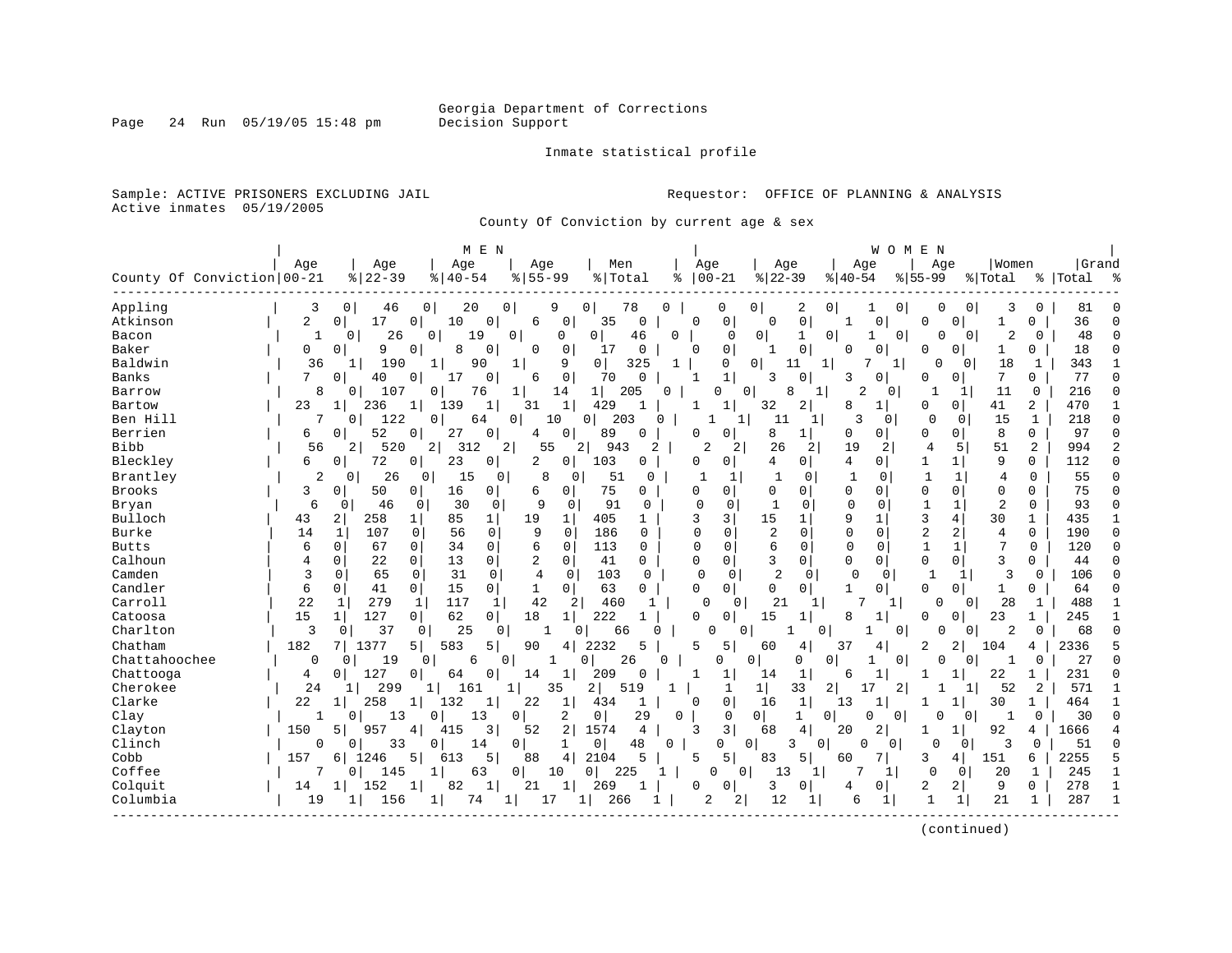Page 25 Run 05/19/05 15:48 pm

Inmate statistical profile

Sample: ACTIVE PRISONERS EXCLUDING JAIL **Requestor:** OFFICE OF PLANNING & ANALYSIS Active inmates 05/19/2005

County Of Conviction by current age & sex (continued)

| Grand<br>Age<br>Age<br>Age<br>Age<br>Men<br>Age<br>Women<br>Age<br>Age<br>Age<br>County Of Conviction 00-21<br>$8   22 - 39$<br>$00 - 21$<br>$ 22-39 $<br>$8   40 - 54$<br>$8155 - 99$<br>% Total<br>$ 40-54$<br>$8155 - 99$<br>ిక<br>% Total<br>%   Total<br>ౣ<br>Cook<br>0<br>0<br>0<br>133<br>$\mathbf 0$<br>3<br>$\circ$<br>77<br>47<br>6<br>1<br>$\Omega$<br>0<br>5<br>0<br>138<br>4<br>0<br>0<br>0<br>20<br>272<br>452<br>Coweta<br>$\mathbf{1}$<br>1<br>20<br>428<br>14<br>$\mathbf 1$<br>24<br>6<br>9<br>0<br>$\Omega$<br>1<br>1<br>11<br>1<br>1<br>1<br>1<br>-1<br>Crawford<br>13<br>5<br>19<br>$\mathbf 1$<br>0<br>3<br>22<br>0<br>0<br>0<br>0<br>$\mathbf{1}$<br>0<br>$\mathbf{1}$<br>$\Omega$<br>$\Omega$<br>0<br>0<br>0<br>1<br>278<br>170<br>$\overline{0}$<br>264<br>$\mathbf{1}$<br>3<br>$\mathbf{1}$<br>Crisp<br>16<br>67<br>11<br>1<br>$\mathbf{1}$<br>10<br>$\Omega$<br>$\Omega$<br>14<br>1<br>1<br>1<br>1<br>0<br>$\mathbf{1}$<br>$\mathbf 0$<br>2<br>0<br>71<br>0<br>$\mathbf 1$<br>127<br>$\mathbf 0$<br>$\mathbf 0$<br>129<br>Dade<br>0<br>44<br>12<br>$\Omega$<br>0<br>0<br>0<br>0<br>$\Omega$<br>0<br>-1<br>1<br>0 <sup>1</sup><br>3<br>ζ<br>39<br>30<br>0<br>6<br>78<br>$\overline{2}$<br>81<br>Dawson<br>0<br>0<br>0<br>0<br>0<br>$\cap$<br>0<br>$\Omega$<br>$\cap$<br>0<br>0<br>$\mathbf 0$<br>$\overline{1}$<br>Decatur<br>$\mathbf{1}$<br>259<br>9<br>$\mathbf 1$<br>0<br>273<br>17<br>164<br>69<br>9<br>$\mathbf{1}$<br>$\Omega$<br>0<br>14<br>1<br>4<br>7<br>DeKalb<br>226<br>127<br>5 2986<br>3130<br>7<br>1810<br>7 I<br>823<br>7<br>17<br>16 <sup>1</sup><br>86<br>34<br>9<br>144<br>6<br>81<br>6  <br>6<br>4<br>18<br>103<br>177<br>Dodge<br>7<br>$\Omega$<br>43<br>0<br>0<br>159<br>0<br>1<br>4<br>0<br>0<br>1<br>$\Omega$<br>$\Omega$<br>6<br>0<br>0<br>14<br>0<br>116<br>3<br>$\circ$<br>$\mathbf 0$<br>123<br>$\Omega$<br>Dooly<br>67<br>0<br>40<br>0 <sup>1</sup><br>5<br>$\Omega$<br>4<br>0<br>0<br>0<br>4<br>$\Omega$<br>$\Omega$<br>0<br>0<br>$\overline{a}$<br>$\overline{c}$<br>Dougherty<br>251<br>2<br>2<br>948<br>17<br>30<br>1<br>48<br>996<br>44<br>2<br>606<br>2<br>47<br>2<br>0<br>0<br>1<br>3  <br>$1\vert$<br>26<br>$\overline{2}$<br>Douglas<br>$\overline{2}$<br>248<br>2<br>848<br>$\overline{2}$<br>37<br>2<br>3<br>$\Omega$<br>$\Omega$<br>69<br>3<br>917<br>55<br>$\overline{2}$<br>500<br>45<br>2<br>6<br>6<br>67<br>$\overline{2}$<br>$\Omega$<br>Early<br>3<br>41<br>20<br>$\mathbf 0$<br>$\mathbf{1}$<br>$\mathbf{1}$<br>$\Omega$<br>$\Omega$<br>69<br>0<br>0<br>0<br>3<br>0<br>$\mathbf{0}$<br>0<br>0<br>$\Omega$<br>0<br>$\mathbf 0$<br>Echols<br>7<br>$\overline{c}$<br>$\Omega$<br>$\mathbf 0$<br>$\mathbf 0$<br>10<br>$\Omega$<br>0<br>0<br>0<br>0<br>10<br>0<br>$\Omega$<br>0<br>$\mathbf 0$<br>$\mathbf 0$<br>0<br>$\Omega$<br>0<br>Effingham<br>103<br>29<br>150<br>5<br>$\Omega$<br>3<br>$\mathbf{1}$<br>$\mathbf{1}$<br>9<br>$\Omega$<br>159<br>11<br>0<br>0<br>$\Omega$<br>0<br>0<br>$\Omega$<br>0<br>U<br>Elbert<br>5<br>6<br>4<br>84<br>43<br>$\Omega$<br>8<br>140<br>$\Omega$<br>$\Omega$<br>$\Omega$<br>$\mathbf{1}$<br>$\mathbf{1}$<br>11<br>$\Omega$<br>151<br>$\Omega$<br>$\Omega$<br>$\Omega$<br>$\Omega$<br>$\Omega$<br>$\Omega$<br>5<br>13<br>110<br>31<br>$\Omega$<br>7<br>161<br>4<br>$\Omega$<br>$\mathbf{1}$<br>$\Omega$<br>166<br>Emanuel<br>$\Omega$<br>$\Omega$<br>$\Omega$<br>0<br>$\Omega$<br>$\Omega$<br>$\Omega$<br>$\Omega$<br>0<br><sup>0</sup><br>$\overline{c}$<br>72<br>$\mathbf 0$<br>$\mathbf 0$<br>3<br>8<br>0<br>15<br>0<br>3<br>0<br>$\mathbf 0$<br>1<br>$\mathbf 0$<br>0<br>$\Omega$<br>75<br>Evans<br>$\mathbf 0$<br>46<br>0<br>0<br>$\Omega$<br>Fannin<br>$\overline{2}$<br>30<br>$\mathbf 0$<br>11<br>97<br>5<br>$\mathbf{1}$<br>54<br>0<br>$\mathbf 0$<br>$\Omega$<br>$\mathbf 0$<br>$\mathbf 0$<br>0<br>$\Omega$<br>0<br>6<br>$\mathbf 0$<br>103<br>$\Omega$<br>0<br>0<br>15<br>77<br>$\mathbf{1}$<br>18<br>$\mathbf 0$<br>9<br>6<br>$\mathbf{1}$<br>278<br>Fayette<br>152<br>262<br>$\mathbf{0}$<br>$\mathbf{1}$<br>$1\vert$<br>16<br>1<br>1<br>1<br>$\mathbf{1}$<br>1<br>$\mathbf{1}$<br>1<br>35<br>388<br>214<br>2<br>39<br>676<br>2<br>33<br>26<br>737<br>2<br>Floyd<br>1<br>2<br>$\mathbf{1}$<br>1<br>2<br>61<br>2<br>1<br>3<br>-1<br>1<br>8<br>22<br>186<br>$\Omega$<br>$\mathbf 0$<br>9<br>б<br>15<br>201<br>Forsyth<br>98<br>$\Omega$<br>58<br>0<br>1<br>O<br>$\Omega$<br>0<br>$\mathbf{1}$<br>0<br>1<br>0<br>1<br>Franklin<br>6<br>71<br>38<br>13<br>128<br>137<br>$\mathbf 0$<br>$\mathbf{0}$<br>$\Omega$<br>$\Omega$<br>0<br>0<br>9<br>0<br>$\Omega$<br>0<br>$\Omega$<br>4<br>4<br>Fulton<br>263<br>2532<br>4342<br>4496<br>9<br>10<br>1316<br>10<br>231<br>10<br>4<br>85<br>6<br>60<br>5<br>154<br>10<br>10<br>4<br>б<br>6<br>Gilmer<br>$\overline{2}$<br>128<br>$\Omega$<br>$\Omega$<br>133<br>$\cap$<br>65<br>$\Omega$<br>$\Omega$<br>5<br>$\Omega$<br>$\Omega$<br>46<br>0<br>15<br>1<br>n<br>4<br>0<br>7<br>Glascock<br>5<br>0<br>8<br>0<br>0<br>$\mathbf{1}$<br>0<br>0<br>0<br>$\Omega$<br>0<br>0<br>0<br>0<br>-1<br>0<br>0<br>1<br>0<br><sup>0</sup><br>27<br>475<br>253<br>27<br>$\circ$<br>8<br>1<br>12<br>Glynn<br>156<br>463<br>0<br>0 <sup>1</sup><br>4<br>0<br>$\Omega$<br>0<br>1<br>Gordon<br>11<br>150<br>80<br>15<br>256<br>1<br>$\mathbf{1}$<br>8<br>22<br>278<br>1<br>1<br>13<br>1<br>0<br>0<br>1<br>0<br>0 <sup>1</sup><br>53<br>9<br>0 <sup>1</sup><br>212<br>10<br>224<br>Grady<br>16<br>134<br>0<br>$\Omega$<br>12<br>$\Omega$<br>1<br>0<br>1<br>$\overline{0}$<br>-1<br>0<br>$\mathbf{1}$<br>-1<br>$\mathbf{1}$<br>7<br>$\mathbf 0$<br>0<br>$\mathbf 0$<br>5<br>74<br>26<br>0<br>2<br>109<br>0<br>$\Omega$<br>κ<br>0<br>2<br>2<br>114<br>$\Omega$<br>Greene<br>$\circ$<br>$\circ$<br>0<br>ი<br>3 <br>Gwinnett<br>80<br>$\overline{3}$<br>3 <br>329<br>$\overline{3}$<br>72<br>1290<br>3<br>57<br>31<br>96<br>1386<br>809<br>4<br>4<br>4<br>5<br>3<br>4<br>4<br>4<br>Habersham<br>$\mathbf 0$<br>109<br>$\mathbf 0$<br>7<br>0<br>120<br>5<br>53<br>48<br>0<br>3<br>$\cap$<br>$\Omega$<br>0<br>O<br>0<br>11<br>$\Omega$<br>0<br>0<br>4<br>$\Omega$<br>Hall<br>2 <br>2 <br>22<br>45<br>2<br>654<br>31<br>224<br>2<br>41<br>609<br>$\overline{a}$<br>18<br>2<br>3<br>313<br>1<br>4<br>1<br>1<br>28<br>Hancock<br>3<br>12<br>0<br>0<br>27<br>$\mathbf 0$<br>0<br>$\mathbf{1}$<br>0<br>$\Omega$<br>$\Omega$<br>11<br>0<br>0<br>0<br>0<br>0<br>0<br>O<br>Haralson<br>$\overline{c}$<br>$\mathbf 0$<br>$\overline{2}$<br>70<br>$\Omega$<br>2<br>38<br>23<br>0<br>5<br>$\Omega$<br>$\Omega$<br>0<br>68<br>C<br>0<br>$\overline{0}$<br>0<br>0<br>U<br>0<br>0 |  |  | M E N |  |  |  |  | WOMEN |  |  |  |
|------------------------------------------------------------------------------------------------------------------------------------------------------------------------------------------------------------------------------------------------------------------------------------------------------------------------------------------------------------------------------------------------------------------------------------------------------------------------------------------------------------------------------------------------------------------------------------------------------------------------------------------------------------------------------------------------------------------------------------------------------------------------------------------------------------------------------------------------------------------------------------------------------------------------------------------------------------------------------------------------------------------------------------------------------------------------------------------------------------------------------------------------------------------------------------------------------------------------------------------------------------------------------------------------------------------------------------------------------------------------------------------------------------------------------------------------------------------------------------------------------------------------------------------------------------------------------------------------------------------------------------------------------------------------------------------------------------------------------------------------------------------------------------------------------------------------------------------------------------------------------------------------------------------------------------------------------------------------------------------------------------------------------------------------------------------------------------------------------------------------------------------------------------------------------------------------------------------------------------------------------------------------------------------------------------------------------------------------------------------------------------------------------------------------------------------------------------------------------------------------------------------------------------------------------------------------------------------------------------------------------------------------------------------------------------------------------------------------------------------------------------------------------------------------------------------------------------------------------------------------------------------------------------------------------------------------------------------------------------------------------------------------------------------------------------------------------------------------------------------------------------------------------------------------------------------------------------------------------------------------------------------------------------------------------------------------------------------------------------------------------------------------------------------------------------------------------------------------------------------------------------------------------------------------------------------------------------------------------------------------------------------------------------------------------------------------------------------------------------------------------------------------------------------------------------------------------------------------------------------------------------------------------------------------------------------------------------------------------------------------------------------------------------------------------------------------------------------------------------------------------------------------------------------------------------------------------------------------------------------------------------------------------------------------------------------------------------------------------------------------------------------------------------------------------------------------------------------------------------------------------------------------------------------------------------------------------------------------------------------------------------------------------------------------------------------------------------------------------------------------------------------------------------------------------------------------------------------------------------------------------------------------------------------------------------------------------------------------------------------------------------------------------------------------------------------------------------------------------------------------------------------------------------------------------------------------------------------------------------------------------------------------------------------------------------------------------------------------------------------------------------------------------------------------------------------------------------------------------------------------------------------------------------------------------------------------------------------------------------------------------------------------------------------------------------------------------------------------------------------------------------------------------------------------------------------------------------------------------------------------------------------------------------------------------------------------------------------------------------------------------------------------------------------------------------------------------------------------------------------------------------------------------------------------------------------------------------------------------------------------------------------------------------------------------------------------------------------------------------------------------------------------------------------------------------------------------------------------------------------------------------------------------------------------------------------------------------------------------|--|--|-------|--|--|--|--|-------|--|--|--|
|                                                                                                                                                                                                                                                                                                                                                                                                                                                                                                                                                                                                                                                                                                                                                                                                                                                                                                                                                                                                                                                                                                                                                                                                                                                                                                                                                                                                                                                                                                                                                                                                                                                                                                                                                                                                                                                                                                                                                                                                                                                                                                                                                                                                                                                                                                                                                                                                                                                                                                                                                                                                                                                                                                                                                                                                                                                                                                                                                                                                                                                                                                                                                                                                                                                                                                                                                                                                                                                                                                                                                                                                                                                                                                                                                                                                                                                                                                                                                                                                                                                                                                                                                                                                                                                                                                                                                                                                                                                                                                                                                                                                                                                                                                                                                                                                                                                                                                                                                                                                                                                                                                                                                                                                                                                                                                                                                                                                                                                                                                                                                                                                                                                                                                                                                                                                                                                                                                                                                                                                                                                                                                                                                                                                                                                                                                                                                                                                                                                                                                                                                                                                      |  |  |       |  |  |  |  |       |  |  |  |
|                                                                                                                                                                                                                                                                                                                                                                                                                                                                                                                                                                                                                                                                                                                                                                                                                                                                                                                                                                                                                                                                                                                                                                                                                                                                                                                                                                                                                                                                                                                                                                                                                                                                                                                                                                                                                                                                                                                                                                                                                                                                                                                                                                                                                                                                                                                                                                                                                                                                                                                                                                                                                                                                                                                                                                                                                                                                                                                                                                                                                                                                                                                                                                                                                                                                                                                                                                                                                                                                                                                                                                                                                                                                                                                                                                                                                                                                                                                                                                                                                                                                                                                                                                                                                                                                                                                                                                                                                                                                                                                                                                                                                                                                                                                                                                                                                                                                                                                                                                                                                                                                                                                                                                                                                                                                                                                                                                                                                                                                                                                                                                                                                                                                                                                                                                                                                                                                                                                                                                                                                                                                                                                                                                                                                                                                                                                                                                                                                                                                                                                                                                                                      |  |  |       |  |  |  |  |       |  |  |  |
|                                                                                                                                                                                                                                                                                                                                                                                                                                                                                                                                                                                                                                                                                                                                                                                                                                                                                                                                                                                                                                                                                                                                                                                                                                                                                                                                                                                                                                                                                                                                                                                                                                                                                                                                                                                                                                                                                                                                                                                                                                                                                                                                                                                                                                                                                                                                                                                                                                                                                                                                                                                                                                                                                                                                                                                                                                                                                                                                                                                                                                                                                                                                                                                                                                                                                                                                                                                                                                                                                                                                                                                                                                                                                                                                                                                                                                                                                                                                                                                                                                                                                                                                                                                                                                                                                                                                                                                                                                                                                                                                                                                                                                                                                                                                                                                                                                                                                                                                                                                                                                                                                                                                                                                                                                                                                                                                                                                                                                                                                                                                                                                                                                                                                                                                                                                                                                                                                                                                                                                                                                                                                                                                                                                                                                                                                                                                                                                                                                                                                                                                                                                                      |  |  |       |  |  |  |  |       |  |  |  |
|                                                                                                                                                                                                                                                                                                                                                                                                                                                                                                                                                                                                                                                                                                                                                                                                                                                                                                                                                                                                                                                                                                                                                                                                                                                                                                                                                                                                                                                                                                                                                                                                                                                                                                                                                                                                                                                                                                                                                                                                                                                                                                                                                                                                                                                                                                                                                                                                                                                                                                                                                                                                                                                                                                                                                                                                                                                                                                                                                                                                                                                                                                                                                                                                                                                                                                                                                                                                                                                                                                                                                                                                                                                                                                                                                                                                                                                                                                                                                                                                                                                                                                                                                                                                                                                                                                                                                                                                                                                                                                                                                                                                                                                                                                                                                                                                                                                                                                                                                                                                                                                                                                                                                                                                                                                                                                                                                                                                                                                                                                                                                                                                                                                                                                                                                                                                                                                                                                                                                                                                                                                                                                                                                                                                                                                                                                                                                                                                                                                                                                                                                                                                      |  |  |       |  |  |  |  |       |  |  |  |
|                                                                                                                                                                                                                                                                                                                                                                                                                                                                                                                                                                                                                                                                                                                                                                                                                                                                                                                                                                                                                                                                                                                                                                                                                                                                                                                                                                                                                                                                                                                                                                                                                                                                                                                                                                                                                                                                                                                                                                                                                                                                                                                                                                                                                                                                                                                                                                                                                                                                                                                                                                                                                                                                                                                                                                                                                                                                                                                                                                                                                                                                                                                                                                                                                                                                                                                                                                                                                                                                                                                                                                                                                                                                                                                                                                                                                                                                                                                                                                                                                                                                                                                                                                                                                                                                                                                                                                                                                                                                                                                                                                                                                                                                                                                                                                                                                                                                                                                                                                                                                                                                                                                                                                                                                                                                                                                                                                                                                                                                                                                                                                                                                                                                                                                                                                                                                                                                                                                                                                                                                                                                                                                                                                                                                                                                                                                                                                                                                                                                                                                                                                                                      |  |  |       |  |  |  |  |       |  |  |  |
|                                                                                                                                                                                                                                                                                                                                                                                                                                                                                                                                                                                                                                                                                                                                                                                                                                                                                                                                                                                                                                                                                                                                                                                                                                                                                                                                                                                                                                                                                                                                                                                                                                                                                                                                                                                                                                                                                                                                                                                                                                                                                                                                                                                                                                                                                                                                                                                                                                                                                                                                                                                                                                                                                                                                                                                                                                                                                                                                                                                                                                                                                                                                                                                                                                                                                                                                                                                                                                                                                                                                                                                                                                                                                                                                                                                                                                                                                                                                                                                                                                                                                                                                                                                                                                                                                                                                                                                                                                                                                                                                                                                                                                                                                                                                                                                                                                                                                                                                                                                                                                                                                                                                                                                                                                                                                                                                                                                                                                                                                                                                                                                                                                                                                                                                                                                                                                                                                                                                                                                                                                                                                                                                                                                                                                                                                                                                                                                                                                                                                                                                                                                                      |  |  |       |  |  |  |  |       |  |  |  |
|                                                                                                                                                                                                                                                                                                                                                                                                                                                                                                                                                                                                                                                                                                                                                                                                                                                                                                                                                                                                                                                                                                                                                                                                                                                                                                                                                                                                                                                                                                                                                                                                                                                                                                                                                                                                                                                                                                                                                                                                                                                                                                                                                                                                                                                                                                                                                                                                                                                                                                                                                                                                                                                                                                                                                                                                                                                                                                                                                                                                                                                                                                                                                                                                                                                                                                                                                                                                                                                                                                                                                                                                                                                                                                                                                                                                                                                                                                                                                                                                                                                                                                                                                                                                                                                                                                                                                                                                                                                                                                                                                                                                                                                                                                                                                                                                                                                                                                                                                                                                                                                                                                                                                                                                                                                                                                                                                                                                                                                                                                                                                                                                                                                                                                                                                                                                                                                                                                                                                                                                                                                                                                                                                                                                                                                                                                                                                                                                                                                                                                                                                                                                      |  |  |       |  |  |  |  |       |  |  |  |
|                                                                                                                                                                                                                                                                                                                                                                                                                                                                                                                                                                                                                                                                                                                                                                                                                                                                                                                                                                                                                                                                                                                                                                                                                                                                                                                                                                                                                                                                                                                                                                                                                                                                                                                                                                                                                                                                                                                                                                                                                                                                                                                                                                                                                                                                                                                                                                                                                                                                                                                                                                                                                                                                                                                                                                                                                                                                                                                                                                                                                                                                                                                                                                                                                                                                                                                                                                                                                                                                                                                                                                                                                                                                                                                                                                                                                                                                                                                                                                                                                                                                                                                                                                                                                                                                                                                                                                                                                                                                                                                                                                                                                                                                                                                                                                                                                                                                                                                                                                                                                                                                                                                                                                                                                                                                                                                                                                                                                                                                                                                                                                                                                                                                                                                                                                                                                                                                                                                                                                                                                                                                                                                                                                                                                                                                                                                                                                                                                                                                                                                                                                                                      |  |  |       |  |  |  |  |       |  |  |  |
|                                                                                                                                                                                                                                                                                                                                                                                                                                                                                                                                                                                                                                                                                                                                                                                                                                                                                                                                                                                                                                                                                                                                                                                                                                                                                                                                                                                                                                                                                                                                                                                                                                                                                                                                                                                                                                                                                                                                                                                                                                                                                                                                                                                                                                                                                                                                                                                                                                                                                                                                                                                                                                                                                                                                                                                                                                                                                                                                                                                                                                                                                                                                                                                                                                                                                                                                                                                                                                                                                                                                                                                                                                                                                                                                                                                                                                                                                                                                                                                                                                                                                                                                                                                                                                                                                                                                                                                                                                                                                                                                                                                                                                                                                                                                                                                                                                                                                                                                                                                                                                                                                                                                                                                                                                                                                                                                                                                                                                                                                                                                                                                                                                                                                                                                                                                                                                                                                                                                                                                                                                                                                                                                                                                                                                                                                                                                                                                                                                                                                                                                                                                                      |  |  |       |  |  |  |  |       |  |  |  |
|                                                                                                                                                                                                                                                                                                                                                                                                                                                                                                                                                                                                                                                                                                                                                                                                                                                                                                                                                                                                                                                                                                                                                                                                                                                                                                                                                                                                                                                                                                                                                                                                                                                                                                                                                                                                                                                                                                                                                                                                                                                                                                                                                                                                                                                                                                                                                                                                                                                                                                                                                                                                                                                                                                                                                                                                                                                                                                                                                                                                                                                                                                                                                                                                                                                                                                                                                                                                                                                                                                                                                                                                                                                                                                                                                                                                                                                                                                                                                                                                                                                                                                                                                                                                                                                                                                                                                                                                                                                                                                                                                                                                                                                                                                                                                                                                                                                                                                                                                                                                                                                                                                                                                                                                                                                                                                                                                                                                                                                                                                                                                                                                                                                                                                                                                                                                                                                                                                                                                                                                                                                                                                                                                                                                                                                                                                                                                                                                                                                                                                                                                                                                      |  |  |       |  |  |  |  |       |  |  |  |
|                                                                                                                                                                                                                                                                                                                                                                                                                                                                                                                                                                                                                                                                                                                                                                                                                                                                                                                                                                                                                                                                                                                                                                                                                                                                                                                                                                                                                                                                                                                                                                                                                                                                                                                                                                                                                                                                                                                                                                                                                                                                                                                                                                                                                                                                                                                                                                                                                                                                                                                                                                                                                                                                                                                                                                                                                                                                                                                                                                                                                                                                                                                                                                                                                                                                                                                                                                                                                                                                                                                                                                                                                                                                                                                                                                                                                                                                                                                                                                                                                                                                                                                                                                                                                                                                                                                                                                                                                                                                                                                                                                                                                                                                                                                                                                                                                                                                                                                                                                                                                                                                                                                                                                                                                                                                                                                                                                                                                                                                                                                                                                                                                                                                                                                                                                                                                                                                                                                                                                                                                                                                                                                                                                                                                                                                                                                                                                                                                                                                                                                                                                                                      |  |  |       |  |  |  |  |       |  |  |  |
|                                                                                                                                                                                                                                                                                                                                                                                                                                                                                                                                                                                                                                                                                                                                                                                                                                                                                                                                                                                                                                                                                                                                                                                                                                                                                                                                                                                                                                                                                                                                                                                                                                                                                                                                                                                                                                                                                                                                                                                                                                                                                                                                                                                                                                                                                                                                                                                                                                                                                                                                                                                                                                                                                                                                                                                                                                                                                                                                                                                                                                                                                                                                                                                                                                                                                                                                                                                                                                                                                                                                                                                                                                                                                                                                                                                                                                                                                                                                                                                                                                                                                                                                                                                                                                                                                                                                                                                                                                                                                                                                                                                                                                                                                                                                                                                                                                                                                                                                                                                                                                                                                                                                                                                                                                                                                                                                                                                                                                                                                                                                                                                                                                                                                                                                                                                                                                                                                                                                                                                                                                                                                                                                                                                                                                                                                                                                                                                                                                                                                                                                                                                                      |  |  |       |  |  |  |  |       |  |  |  |
|                                                                                                                                                                                                                                                                                                                                                                                                                                                                                                                                                                                                                                                                                                                                                                                                                                                                                                                                                                                                                                                                                                                                                                                                                                                                                                                                                                                                                                                                                                                                                                                                                                                                                                                                                                                                                                                                                                                                                                                                                                                                                                                                                                                                                                                                                                                                                                                                                                                                                                                                                                                                                                                                                                                                                                                                                                                                                                                                                                                                                                                                                                                                                                                                                                                                                                                                                                                                                                                                                                                                                                                                                                                                                                                                                                                                                                                                                                                                                                                                                                                                                                                                                                                                                                                                                                                                                                                                                                                                                                                                                                                                                                                                                                                                                                                                                                                                                                                                                                                                                                                                                                                                                                                                                                                                                                                                                                                                                                                                                                                                                                                                                                                                                                                                                                                                                                                                                                                                                                                                                                                                                                                                                                                                                                                                                                                                                                                                                                                                                                                                                                                                      |  |  |       |  |  |  |  |       |  |  |  |
|                                                                                                                                                                                                                                                                                                                                                                                                                                                                                                                                                                                                                                                                                                                                                                                                                                                                                                                                                                                                                                                                                                                                                                                                                                                                                                                                                                                                                                                                                                                                                                                                                                                                                                                                                                                                                                                                                                                                                                                                                                                                                                                                                                                                                                                                                                                                                                                                                                                                                                                                                                                                                                                                                                                                                                                                                                                                                                                                                                                                                                                                                                                                                                                                                                                                                                                                                                                                                                                                                                                                                                                                                                                                                                                                                                                                                                                                                                                                                                                                                                                                                                                                                                                                                                                                                                                                                                                                                                                                                                                                                                                                                                                                                                                                                                                                                                                                                                                                                                                                                                                                                                                                                                                                                                                                                                                                                                                                                                                                                                                                                                                                                                                                                                                                                                                                                                                                                                                                                                                                                                                                                                                                                                                                                                                                                                                                                                                                                                                                                                                                                                                                      |  |  |       |  |  |  |  |       |  |  |  |
|                                                                                                                                                                                                                                                                                                                                                                                                                                                                                                                                                                                                                                                                                                                                                                                                                                                                                                                                                                                                                                                                                                                                                                                                                                                                                                                                                                                                                                                                                                                                                                                                                                                                                                                                                                                                                                                                                                                                                                                                                                                                                                                                                                                                                                                                                                                                                                                                                                                                                                                                                                                                                                                                                                                                                                                                                                                                                                                                                                                                                                                                                                                                                                                                                                                                                                                                                                                                                                                                                                                                                                                                                                                                                                                                                                                                                                                                                                                                                                                                                                                                                                                                                                                                                                                                                                                                                                                                                                                                                                                                                                                                                                                                                                                                                                                                                                                                                                                                                                                                                                                                                                                                                                                                                                                                                                                                                                                                                                                                                                                                                                                                                                                                                                                                                                                                                                                                                                                                                                                                                                                                                                                                                                                                                                                                                                                                                                                                                                                                                                                                                                                                      |  |  |       |  |  |  |  |       |  |  |  |
|                                                                                                                                                                                                                                                                                                                                                                                                                                                                                                                                                                                                                                                                                                                                                                                                                                                                                                                                                                                                                                                                                                                                                                                                                                                                                                                                                                                                                                                                                                                                                                                                                                                                                                                                                                                                                                                                                                                                                                                                                                                                                                                                                                                                                                                                                                                                                                                                                                                                                                                                                                                                                                                                                                                                                                                                                                                                                                                                                                                                                                                                                                                                                                                                                                                                                                                                                                                                                                                                                                                                                                                                                                                                                                                                                                                                                                                                                                                                                                                                                                                                                                                                                                                                                                                                                                                                                                                                                                                                                                                                                                                                                                                                                                                                                                                                                                                                                                                                                                                                                                                                                                                                                                                                                                                                                                                                                                                                                                                                                                                                                                                                                                                                                                                                                                                                                                                                                                                                                                                                                                                                                                                                                                                                                                                                                                                                                                                                                                                                                                                                                                                                      |  |  |       |  |  |  |  |       |  |  |  |
|                                                                                                                                                                                                                                                                                                                                                                                                                                                                                                                                                                                                                                                                                                                                                                                                                                                                                                                                                                                                                                                                                                                                                                                                                                                                                                                                                                                                                                                                                                                                                                                                                                                                                                                                                                                                                                                                                                                                                                                                                                                                                                                                                                                                                                                                                                                                                                                                                                                                                                                                                                                                                                                                                                                                                                                                                                                                                                                                                                                                                                                                                                                                                                                                                                                                                                                                                                                                                                                                                                                                                                                                                                                                                                                                                                                                                                                                                                                                                                                                                                                                                                                                                                                                                                                                                                                                                                                                                                                                                                                                                                                                                                                                                                                                                                                                                                                                                                                                                                                                                                                                                                                                                                                                                                                                                                                                                                                                                                                                                                                                                                                                                                                                                                                                                                                                                                                                                                                                                                                                                                                                                                                                                                                                                                                                                                                                                                                                                                                                                                                                                                                                      |  |  |       |  |  |  |  |       |  |  |  |
|                                                                                                                                                                                                                                                                                                                                                                                                                                                                                                                                                                                                                                                                                                                                                                                                                                                                                                                                                                                                                                                                                                                                                                                                                                                                                                                                                                                                                                                                                                                                                                                                                                                                                                                                                                                                                                                                                                                                                                                                                                                                                                                                                                                                                                                                                                                                                                                                                                                                                                                                                                                                                                                                                                                                                                                                                                                                                                                                                                                                                                                                                                                                                                                                                                                                                                                                                                                                                                                                                                                                                                                                                                                                                                                                                                                                                                                                                                                                                                                                                                                                                                                                                                                                                                                                                                                                                                                                                                                                                                                                                                                                                                                                                                                                                                                                                                                                                                                                                                                                                                                                                                                                                                                                                                                                                                                                                                                                                                                                                                                                                                                                                                                                                                                                                                                                                                                                                                                                                                                                                                                                                                                                                                                                                                                                                                                                                                                                                                                                                                                                                                                                      |  |  |       |  |  |  |  |       |  |  |  |
|                                                                                                                                                                                                                                                                                                                                                                                                                                                                                                                                                                                                                                                                                                                                                                                                                                                                                                                                                                                                                                                                                                                                                                                                                                                                                                                                                                                                                                                                                                                                                                                                                                                                                                                                                                                                                                                                                                                                                                                                                                                                                                                                                                                                                                                                                                                                                                                                                                                                                                                                                                                                                                                                                                                                                                                                                                                                                                                                                                                                                                                                                                                                                                                                                                                                                                                                                                                                                                                                                                                                                                                                                                                                                                                                                                                                                                                                                                                                                                                                                                                                                                                                                                                                                                                                                                                                                                                                                                                                                                                                                                                                                                                                                                                                                                                                                                                                                                                                                                                                                                                                                                                                                                                                                                                                                                                                                                                                                                                                                                                                                                                                                                                                                                                                                                                                                                                                                                                                                                                                                                                                                                                                                                                                                                                                                                                                                                                                                                                                                                                                                                                                      |  |  |       |  |  |  |  |       |  |  |  |
|                                                                                                                                                                                                                                                                                                                                                                                                                                                                                                                                                                                                                                                                                                                                                                                                                                                                                                                                                                                                                                                                                                                                                                                                                                                                                                                                                                                                                                                                                                                                                                                                                                                                                                                                                                                                                                                                                                                                                                                                                                                                                                                                                                                                                                                                                                                                                                                                                                                                                                                                                                                                                                                                                                                                                                                                                                                                                                                                                                                                                                                                                                                                                                                                                                                                                                                                                                                                                                                                                                                                                                                                                                                                                                                                                                                                                                                                                                                                                                                                                                                                                                                                                                                                                                                                                                                                                                                                                                                                                                                                                                                                                                                                                                                                                                                                                                                                                                                                                                                                                                                                                                                                                                                                                                                                                                                                                                                                                                                                                                                                                                                                                                                                                                                                                                                                                                                                                                                                                                                                                                                                                                                                                                                                                                                                                                                                                                                                                                                                                                                                                                                                      |  |  |       |  |  |  |  |       |  |  |  |
|                                                                                                                                                                                                                                                                                                                                                                                                                                                                                                                                                                                                                                                                                                                                                                                                                                                                                                                                                                                                                                                                                                                                                                                                                                                                                                                                                                                                                                                                                                                                                                                                                                                                                                                                                                                                                                                                                                                                                                                                                                                                                                                                                                                                                                                                                                                                                                                                                                                                                                                                                                                                                                                                                                                                                                                                                                                                                                                                                                                                                                                                                                                                                                                                                                                                                                                                                                                                                                                                                                                                                                                                                                                                                                                                                                                                                                                                                                                                                                                                                                                                                                                                                                                                                                                                                                                                                                                                                                                                                                                                                                                                                                                                                                                                                                                                                                                                                                                                                                                                                                                                                                                                                                                                                                                                                                                                                                                                                                                                                                                                                                                                                                                                                                                                                                                                                                                                                                                                                                                                                                                                                                                                                                                                                                                                                                                                                                                                                                                                                                                                                                                                      |  |  |       |  |  |  |  |       |  |  |  |
|                                                                                                                                                                                                                                                                                                                                                                                                                                                                                                                                                                                                                                                                                                                                                                                                                                                                                                                                                                                                                                                                                                                                                                                                                                                                                                                                                                                                                                                                                                                                                                                                                                                                                                                                                                                                                                                                                                                                                                                                                                                                                                                                                                                                                                                                                                                                                                                                                                                                                                                                                                                                                                                                                                                                                                                                                                                                                                                                                                                                                                                                                                                                                                                                                                                                                                                                                                                                                                                                                                                                                                                                                                                                                                                                                                                                                                                                                                                                                                                                                                                                                                                                                                                                                                                                                                                                                                                                                                                                                                                                                                                                                                                                                                                                                                                                                                                                                                                                                                                                                                                                                                                                                                                                                                                                                                                                                                                                                                                                                                                                                                                                                                                                                                                                                                                                                                                                                                                                                                                                                                                                                                                                                                                                                                                                                                                                                                                                                                                                                                                                                                                                      |  |  |       |  |  |  |  |       |  |  |  |
|                                                                                                                                                                                                                                                                                                                                                                                                                                                                                                                                                                                                                                                                                                                                                                                                                                                                                                                                                                                                                                                                                                                                                                                                                                                                                                                                                                                                                                                                                                                                                                                                                                                                                                                                                                                                                                                                                                                                                                                                                                                                                                                                                                                                                                                                                                                                                                                                                                                                                                                                                                                                                                                                                                                                                                                                                                                                                                                                                                                                                                                                                                                                                                                                                                                                                                                                                                                                                                                                                                                                                                                                                                                                                                                                                                                                                                                                                                                                                                                                                                                                                                                                                                                                                                                                                                                                                                                                                                                                                                                                                                                                                                                                                                                                                                                                                                                                                                                                                                                                                                                                                                                                                                                                                                                                                                                                                                                                                                                                                                                                                                                                                                                                                                                                                                                                                                                                                                                                                                                                                                                                                                                                                                                                                                                                                                                                                                                                                                                                                                                                                                                                      |  |  |       |  |  |  |  |       |  |  |  |
|                                                                                                                                                                                                                                                                                                                                                                                                                                                                                                                                                                                                                                                                                                                                                                                                                                                                                                                                                                                                                                                                                                                                                                                                                                                                                                                                                                                                                                                                                                                                                                                                                                                                                                                                                                                                                                                                                                                                                                                                                                                                                                                                                                                                                                                                                                                                                                                                                                                                                                                                                                                                                                                                                                                                                                                                                                                                                                                                                                                                                                                                                                                                                                                                                                                                                                                                                                                                                                                                                                                                                                                                                                                                                                                                                                                                                                                                                                                                                                                                                                                                                                                                                                                                                                                                                                                                                                                                                                                                                                                                                                                                                                                                                                                                                                                                                                                                                                                                                                                                                                                                                                                                                                                                                                                                                                                                                                                                                                                                                                                                                                                                                                                                                                                                                                                                                                                                                                                                                                                                                                                                                                                                                                                                                                                                                                                                                                                                                                                                                                                                                                                                      |  |  |       |  |  |  |  |       |  |  |  |
|                                                                                                                                                                                                                                                                                                                                                                                                                                                                                                                                                                                                                                                                                                                                                                                                                                                                                                                                                                                                                                                                                                                                                                                                                                                                                                                                                                                                                                                                                                                                                                                                                                                                                                                                                                                                                                                                                                                                                                                                                                                                                                                                                                                                                                                                                                                                                                                                                                                                                                                                                                                                                                                                                                                                                                                                                                                                                                                                                                                                                                                                                                                                                                                                                                                                                                                                                                                                                                                                                                                                                                                                                                                                                                                                                                                                                                                                                                                                                                                                                                                                                                                                                                                                                                                                                                                                                                                                                                                                                                                                                                                                                                                                                                                                                                                                                                                                                                                                                                                                                                                                                                                                                                                                                                                                                                                                                                                                                                                                                                                                                                                                                                                                                                                                                                                                                                                                                                                                                                                                                                                                                                                                                                                                                                                                                                                                                                                                                                                                                                                                                                                                      |  |  |       |  |  |  |  |       |  |  |  |
|                                                                                                                                                                                                                                                                                                                                                                                                                                                                                                                                                                                                                                                                                                                                                                                                                                                                                                                                                                                                                                                                                                                                                                                                                                                                                                                                                                                                                                                                                                                                                                                                                                                                                                                                                                                                                                                                                                                                                                                                                                                                                                                                                                                                                                                                                                                                                                                                                                                                                                                                                                                                                                                                                                                                                                                                                                                                                                                                                                                                                                                                                                                                                                                                                                                                                                                                                                                                                                                                                                                                                                                                                                                                                                                                                                                                                                                                                                                                                                                                                                                                                                                                                                                                                                                                                                                                                                                                                                                                                                                                                                                                                                                                                                                                                                                                                                                                                                                                                                                                                                                                                                                                                                                                                                                                                                                                                                                                                                                                                                                                                                                                                                                                                                                                                                                                                                                                                                                                                                                                                                                                                                                                                                                                                                                                                                                                                                                                                                                                                                                                                                                                      |  |  |       |  |  |  |  |       |  |  |  |
|                                                                                                                                                                                                                                                                                                                                                                                                                                                                                                                                                                                                                                                                                                                                                                                                                                                                                                                                                                                                                                                                                                                                                                                                                                                                                                                                                                                                                                                                                                                                                                                                                                                                                                                                                                                                                                                                                                                                                                                                                                                                                                                                                                                                                                                                                                                                                                                                                                                                                                                                                                                                                                                                                                                                                                                                                                                                                                                                                                                                                                                                                                                                                                                                                                                                                                                                                                                                                                                                                                                                                                                                                                                                                                                                                                                                                                                                                                                                                                                                                                                                                                                                                                                                                                                                                                                                                                                                                                                                                                                                                                                                                                                                                                                                                                                                                                                                                                                                                                                                                                                                                                                                                                                                                                                                                                                                                                                                                                                                                                                                                                                                                                                                                                                                                                                                                                                                                                                                                                                                                                                                                                                                                                                                                                                                                                                                                                                                                                                                                                                                                                                                      |  |  |       |  |  |  |  |       |  |  |  |
|                                                                                                                                                                                                                                                                                                                                                                                                                                                                                                                                                                                                                                                                                                                                                                                                                                                                                                                                                                                                                                                                                                                                                                                                                                                                                                                                                                                                                                                                                                                                                                                                                                                                                                                                                                                                                                                                                                                                                                                                                                                                                                                                                                                                                                                                                                                                                                                                                                                                                                                                                                                                                                                                                                                                                                                                                                                                                                                                                                                                                                                                                                                                                                                                                                                                                                                                                                                                                                                                                                                                                                                                                                                                                                                                                                                                                                                                                                                                                                                                                                                                                                                                                                                                                                                                                                                                                                                                                                                                                                                                                                                                                                                                                                                                                                                                                                                                                                                                                                                                                                                                                                                                                                                                                                                                                                                                                                                                                                                                                                                                                                                                                                                                                                                                                                                                                                                                                                                                                                                                                                                                                                                                                                                                                                                                                                                                                                                                                                                                                                                                                                                                      |  |  |       |  |  |  |  |       |  |  |  |
|                                                                                                                                                                                                                                                                                                                                                                                                                                                                                                                                                                                                                                                                                                                                                                                                                                                                                                                                                                                                                                                                                                                                                                                                                                                                                                                                                                                                                                                                                                                                                                                                                                                                                                                                                                                                                                                                                                                                                                                                                                                                                                                                                                                                                                                                                                                                                                                                                                                                                                                                                                                                                                                                                                                                                                                                                                                                                                                                                                                                                                                                                                                                                                                                                                                                                                                                                                                                                                                                                                                                                                                                                                                                                                                                                                                                                                                                                                                                                                                                                                                                                                                                                                                                                                                                                                                                                                                                                                                                                                                                                                                                                                                                                                                                                                                                                                                                                                                                                                                                                                                                                                                                                                                                                                                                                                                                                                                                                                                                                                                                                                                                                                                                                                                                                                                                                                                                                                                                                                                                                                                                                                                                                                                                                                                                                                                                                                                                                                                                                                                                                                                                      |  |  |       |  |  |  |  |       |  |  |  |
|                                                                                                                                                                                                                                                                                                                                                                                                                                                                                                                                                                                                                                                                                                                                                                                                                                                                                                                                                                                                                                                                                                                                                                                                                                                                                                                                                                                                                                                                                                                                                                                                                                                                                                                                                                                                                                                                                                                                                                                                                                                                                                                                                                                                                                                                                                                                                                                                                                                                                                                                                                                                                                                                                                                                                                                                                                                                                                                                                                                                                                                                                                                                                                                                                                                                                                                                                                                                                                                                                                                                                                                                                                                                                                                                                                                                                                                                                                                                                                                                                                                                                                                                                                                                                                                                                                                                                                                                                                                                                                                                                                                                                                                                                                                                                                                                                                                                                                                                                                                                                                                                                                                                                                                                                                                                                                                                                                                                                                                                                                                                                                                                                                                                                                                                                                                                                                                                                                                                                                                                                                                                                                                                                                                                                                                                                                                                                                                                                                                                                                                                                                                                      |  |  |       |  |  |  |  |       |  |  |  |
|                                                                                                                                                                                                                                                                                                                                                                                                                                                                                                                                                                                                                                                                                                                                                                                                                                                                                                                                                                                                                                                                                                                                                                                                                                                                                                                                                                                                                                                                                                                                                                                                                                                                                                                                                                                                                                                                                                                                                                                                                                                                                                                                                                                                                                                                                                                                                                                                                                                                                                                                                                                                                                                                                                                                                                                                                                                                                                                                                                                                                                                                                                                                                                                                                                                                                                                                                                                                                                                                                                                                                                                                                                                                                                                                                                                                                                                                                                                                                                                                                                                                                                                                                                                                                                                                                                                                                                                                                                                                                                                                                                                                                                                                                                                                                                                                                                                                                                                                                                                                                                                                                                                                                                                                                                                                                                                                                                                                                                                                                                                                                                                                                                                                                                                                                                                                                                                                                                                                                                                                                                                                                                                                                                                                                                                                                                                                                                                                                                                                                                                                                                                                      |  |  |       |  |  |  |  |       |  |  |  |
|                                                                                                                                                                                                                                                                                                                                                                                                                                                                                                                                                                                                                                                                                                                                                                                                                                                                                                                                                                                                                                                                                                                                                                                                                                                                                                                                                                                                                                                                                                                                                                                                                                                                                                                                                                                                                                                                                                                                                                                                                                                                                                                                                                                                                                                                                                                                                                                                                                                                                                                                                                                                                                                                                                                                                                                                                                                                                                                                                                                                                                                                                                                                                                                                                                                                                                                                                                                                                                                                                                                                                                                                                                                                                                                                                                                                                                                                                                                                                                                                                                                                                                                                                                                                                                                                                                                                                                                                                                                                                                                                                                                                                                                                                                                                                                                                                                                                                                                                                                                                                                                                                                                                                                                                                                                                                                                                                                                                                                                                                                                                                                                                                                                                                                                                                                                                                                                                                                                                                                                                                                                                                                                                                                                                                                                                                                                                                                                                                                                                                                                                                                                                      |  |  |       |  |  |  |  |       |  |  |  |
|                                                                                                                                                                                                                                                                                                                                                                                                                                                                                                                                                                                                                                                                                                                                                                                                                                                                                                                                                                                                                                                                                                                                                                                                                                                                                                                                                                                                                                                                                                                                                                                                                                                                                                                                                                                                                                                                                                                                                                                                                                                                                                                                                                                                                                                                                                                                                                                                                                                                                                                                                                                                                                                                                                                                                                                                                                                                                                                                                                                                                                                                                                                                                                                                                                                                                                                                                                                                                                                                                                                                                                                                                                                                                                                                                                                                                                                                                                                                                                                                                                                                                                                                                                                                                                                                                                                                                                                                                                                                                                                                                                                                                                                                                                                                                                                                                                                                                                                                                                                                                                                                                                                                                                                                                                                                                                                                                                                                                                                                                                                                                                                                                                                                                                                                                                                                                                                                                                                                                                                                                                                                                                                                                                                                                                                                                                                                                                                                                                                                                                                                                                                                      |  |  |       |  |  |  |  |       |  |  |  |
|                                                                                                                                                                                                                                                                                                                                                                                                                                                                                                                                                                                                                                                                                                                                                                                                                                                                                                                                                                                                                                                                                                                                                                                                                                                                                                                                                                                                                                                                                                                                                                                                                                                                                                                                                                                                                                                                                                                                                                                                                                                                                                                                                                                                                                                                                                                                                                                                                                                                                                                                                                                                                                                                                                                                                                                                                                                                                                                                                                                                                                                                                                                                                                                                                                                                                                                                                                                                                                                                                                                                                                                                                                                                                                                                                                                                                                                                                                                                                                                                                                                                                                                                                                                                                                                                                                                                                                                                                                                                                                                                                                                                                                                                                                                                                                                                                                                                                                                                                                                                                                                                                                                                                                                                                                                                                                                                                                                                                                                                                                                                                                                                                                                                                                                                                                                                                                                                                                                                                                                                                                                                                                                                                                                                                                                                                                                                                                                                                                                                                                                                                                                                      |  |  |       |  |  |  |  |       |  |  |  |
|                                                                                                                                                                                                                                                                                                                                                                                                                                                                                                                                                                                                                                                                                                                                                                                                                                                                                                                                                                                                                                                                                                                                                                                                                                                                                                                                                                                                                                                                                                                                                                                                                                                                                                                                                                                                                                                                                                                                                                                                                                                                                                                                                                                                                                                                                                                                                                                                                                                                                                                                                                                                                                                                                                                                                                                                                                                                                                                                                                                                                                                                                                                                                                                                                                                                                                                                                                                                                                                                                                                                                                                                                                                                                                                                                                                                                                                                                                                                                                                                                                                                                                                                                                                                                                                                                                                                                                                                                                                                                                                                                                                                                                                                                                                                                                                                                                                                                                                                                                                                                                                                                                                                                                                                                                                                                                                                                                                                                                                                                                                                                                                                                                                                                                                                                                                                                                                                                                                                                                                                                                                                                                                                                                                                                                                                                                                                                                                                                                                                                                                                                                                                      |  |  |       |  |  |  |  |       |  |  |  |
|                                                                                                                                                                                                                                                                                                                                                                                                                                                                                                                                                                                                                                                                                                                                                                                                                                                                                                                                                                                                                                                                                                                                                                                                                                                                                                                                                                                                                                                                                                                                                                                                                                                                                                                                                                                                                                                                                                                                                                                                                                                                                                                                                                                                                                                                                                                                                                                                                                                                                                                                                                                                                                                                                                                                                                                                                                                                                                                                                                                                                                                                                                                                                                                                                                                                                                                                                                                                                                                                                                                                                                                                                                                                                                                                                                                                                                                                                                                                                                                                                                                                                                                                                                                                                                                                                                                                                                                                                                                                                                                                                                                                                                                                                                                                                                                                                                                                                                                                                                                                                                                                                                                                                                                                                                                                                                                                                                                                                                                                                                                                                                                                                                                                                                                                                                                                                                                                                                                                                                                                                                                                                                                                                                                                                                                                                                                                                                                                                                                                                                                                                                                                      |  |  |       |  |  |  |  |       |  |  |  |
|                                                                                                                                                                                                                                                                                                                                                                                                                                                                                                                                                                                                                                                                                                                                                                                                                                                                                                                                                                                                                                                                                                                                                                                                                                                                                                                                                                                                                                                                                                                                                                                                                                                                                                                                                                                                                                                                                                                                                                                                                                                                                                                                                                                                                                                                                                                                                                                                                                                                                                                                                                                                                                                                                                                                                                                                                                                                                                                                                                                                                                                                                                                                                                                                                                                                                                                                                                                                                                                                                                                                                                                                                                                                                                                                                                                                                                                                                                                                                                                                                                                                                                                                                                                                                                                                                                                                                                                                                                                                                                                                                                                                                                                                                                                                                                                                                                                                                                                                                                                                                                                                                                                                                                                                                                                                                                                                                                                                                                                                                                                                                                                                                                                                                                                                                                                                                                                                                                                                                                                                                                                                                                                                                                                                                                                                                                                                                                                                                                                                                                                                                                                                      |  |  |       |  |  |  |  |       |  |  |  |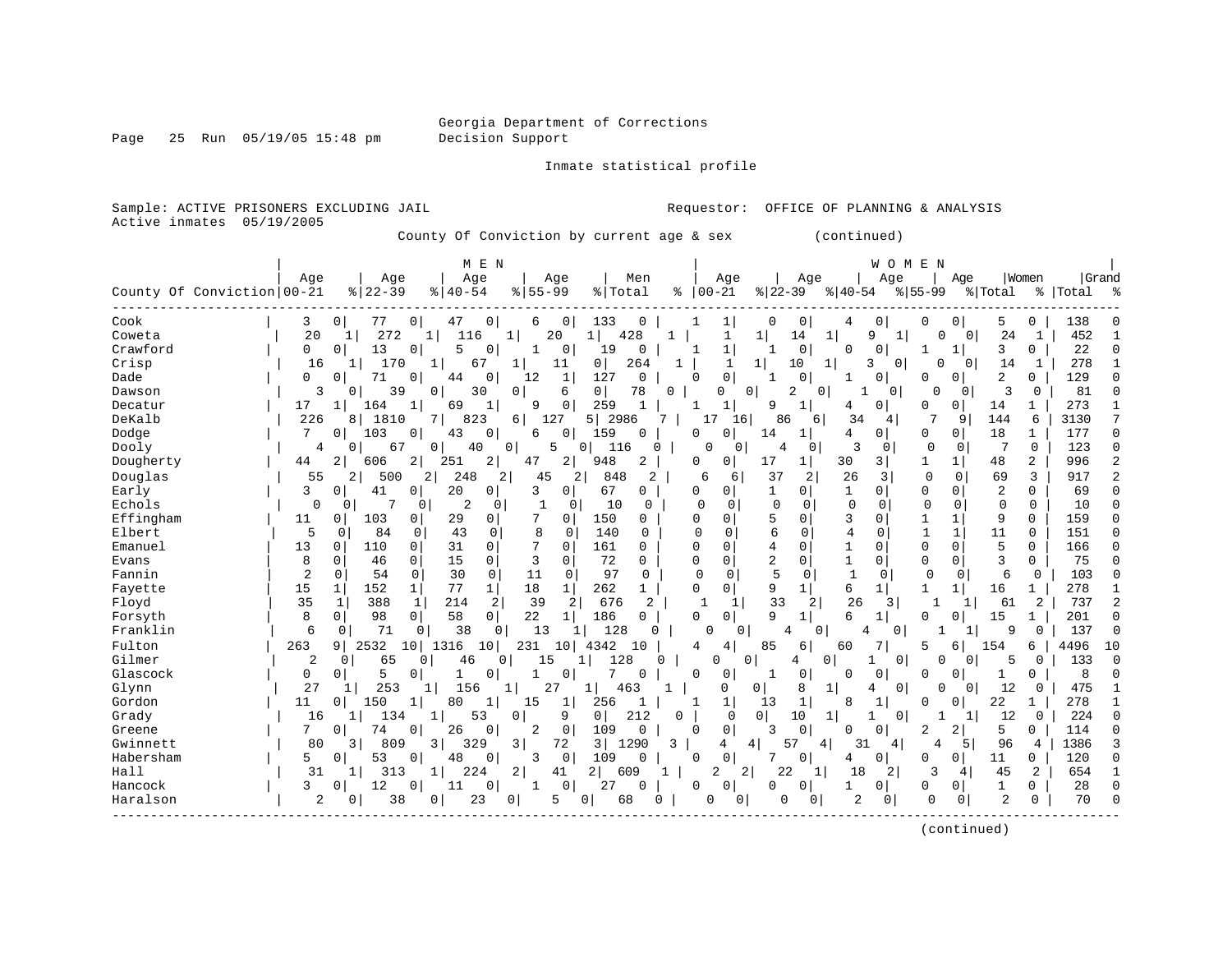Georgia Department of Corrections

Page 26 Run 05/19/05 15:48 pm Decision Support

Inmate statistical profile

Sample: ACTIVE PRISONERS EXCLUDING JAIL **Analysis** Requestor: OFFICE OF PLANNING & ANALYSIS Active inmates 05/19/2005 County Of Conviction by current age & sex (continued) | M E N | W O M E N | | Age | Age | Age | Age | Men | Age | Age | Age | Age |Women |Grand County Of Conviction|00-21 %|22-39 %|40-54 %|55-99 %|Total % |00-21 %|22-39 %|40-54 %|55-99 %|Total % |Total % ------------------------------------------------------------------------------------------------------------------------------------ Harris | 9 0| 44 0| 28 0| 0 0| 81 0 | 0 0| 3 0| 1 0| 0 0| 4 0 | 85 0 Hart | 4 0| 57 0| 26 0| 5 0| 92 0 | 0 0| 6 0| 2 0| 0 0| 8 0 | 100 0 Heard | 1 0| 28 0| 9 0| 9 0| 47 0 | 1 1| 1 0| 1 0| 0 0| 3 0 | 50 0 Henry | 19 1| 217 1| 113 1| 16 1| 365 1 | 0 0| 26 2| 6 1| 0 0| 32 1 | 397 1 Houston | 45 2| 275 1| 167 1| 9 0| 496 1 | 4 4| 16 1| 10 1| 1 1| 31 1 | 527 1 Irwin | 2 0| 32 0| 25 0| 6 0| 65 0 | 0 0| 1 0| 0 0| 0 0| 1 0 | 66 0 Jackson | 9 0| 104 0| 77 1| 20 1| 210 0 | 2 2| 9 1| 5 1| 3 4| 19 1 | 229 0 Jasper | 3 0| 30 0| 17 0| 2 0| 52 0 | 0 0| 0 0| 3 0| 0 0| 3 0 | 55 0 Jeff Davis | 3 0| 35 0| 15 0| 4 0| 57 0 | 0 0| 2 0| 4 0| 0 0| 6 0 | 63 0 Jefferson | 9 0| 55 0| 23 0| 9 0| 96 0 | 0 0| 2 0| 1 0| 0 0| 3 0 | 99 0 Jenkins | 2 0| 48 0| 17 0| 5 0| 72 0 | 0 0| 1 0| 3 0| 0 0| 4 0 | 76 0 Johnson | 2 0| 29 0| 11 0| 3 0| 45 0 | 0 0| 0 0| 1 0| 0 0| 1 0 | 46 0 Jones | 6 0| 65 0| 25 0| 7 0| 103 0 | 0 0| 4 0| 1 0| 0 0| 5 0 | 108 0 Lamar | 0 0| 45 0| 28 0| 8 0| 81 0 | 0 0| 1 0| 3 0| 1 1| 5 0 | 86 0 Lanier | 4 0| 19 0| 10 0| 3 0| 36 0 | 0 0| 0 0| 4 0| 0 0| 4 0 | 40 0 Laurens | 5 0| 157 1| 71 1| 6 0| 239 1 | 0 0| 10 1| 6 1| 0 0| 16 1 | 255 1 Lee | 3 0| 28 0| 17 0| 3 0| 51 0 | 0 0| 1 0| 0 0| 0 0| 1 0 | 52 0 Liberty | 11 0| 163 1| 50 0| 14 1| 238 1 | 0 0| 11 1| 6 1| 0 0| 17 1 | 255 1 Lincoln | 2 0| 22 0| 12 0| 1 0| 37 0 | 0 0| 1 0| 1 0| 0 0| 2 0 | 39 0 Long | 6 0| 47 0| 18 0| 6 0| 77 0 | 0 0| 6 0| 2 0| 0 0| 8 0 | 85 0 Lowndes | 22 1| 292 1| 190 1| 19 1| 523 1 | 0 0| 15 1| 12 1| 2 2| 29 1 | 552 1 Lumpkin | 3 0| 38 0| 16 0| 7 0| 64 0 | 2 2| 1 0| 4 0| 0 0| 7 0 | 71 0 Macon | 3 0| 39 0| 23 0| 6 0| 71 0 | 0 0| 0 0| 0 0| 0 0| 0 0 | 71 0 Madison | 11 0| 69 0| 36 0| 8 0| 124 0 | 0 0| 8 1| 4 0| 0 0| 12 0 | 136 0 Marion | 2 0| 19 0| 12 0| 2 0| 35 0 | 0 0| 0 0| 2 0| 1 1| 3 0 | 38 0 McDuffie | 11 0| 108 0| 57 0| 13 1| 189 0 | 0 0| 9 1| 1 0| 0 0| 10 0 | 199 0 McIntosh | 1 0| 42 0| 23 0| 3 0| 69 0 | 0 0| 1 0| 0 0| 0 0| 1 0 | 70 0 Meriwether | 8 0| 103 0| 46 0| 10 0| 167 0 | 0 0| 8 1| 4 0| 1 1| 13 1 | 180 0 Miller | 1 0| 16 0| 9 0| 1 0| 27 0 | 0 0| 1 0| 0 0| 0 0| 1 0 | 28 0 Mitchell | 9 0| 112 0| 51 0| 7 0| 179 0 | 2 2| 7 0| 8 1| 0 0| 17 1 | 196 0 Monroe | 14 1| 74 0| 47 0| 9 0| 144 0 | 0 0| 6 0| 2 0| 0 0| 8 0 | 152 0 Montgomery | 3 0| 25 0| 13 0| 4 0| 45 0 | 0 0| 0 0| 3 0| 0 0| 3 0 | 48 0 Morgan | 4 0| 50 0| 22 0| 7 0| 83 0 | 0 0| 3 0| 1 0| 0 0| 4 0 | 87 0 Murray | 12 0| 99 0| 45 0| 13 1| 169 0 | 0 0| 8 1| 3 0| 0 0| 11 0 | 180 0 Muscogee | 101 4| 867 3| 488 4| 67 3| 1523 3 | 5 5| 52 3| 22 3| 0 0| 79 3 | 1602 3

------------------------------------------------------------------------------------------------------------------------------------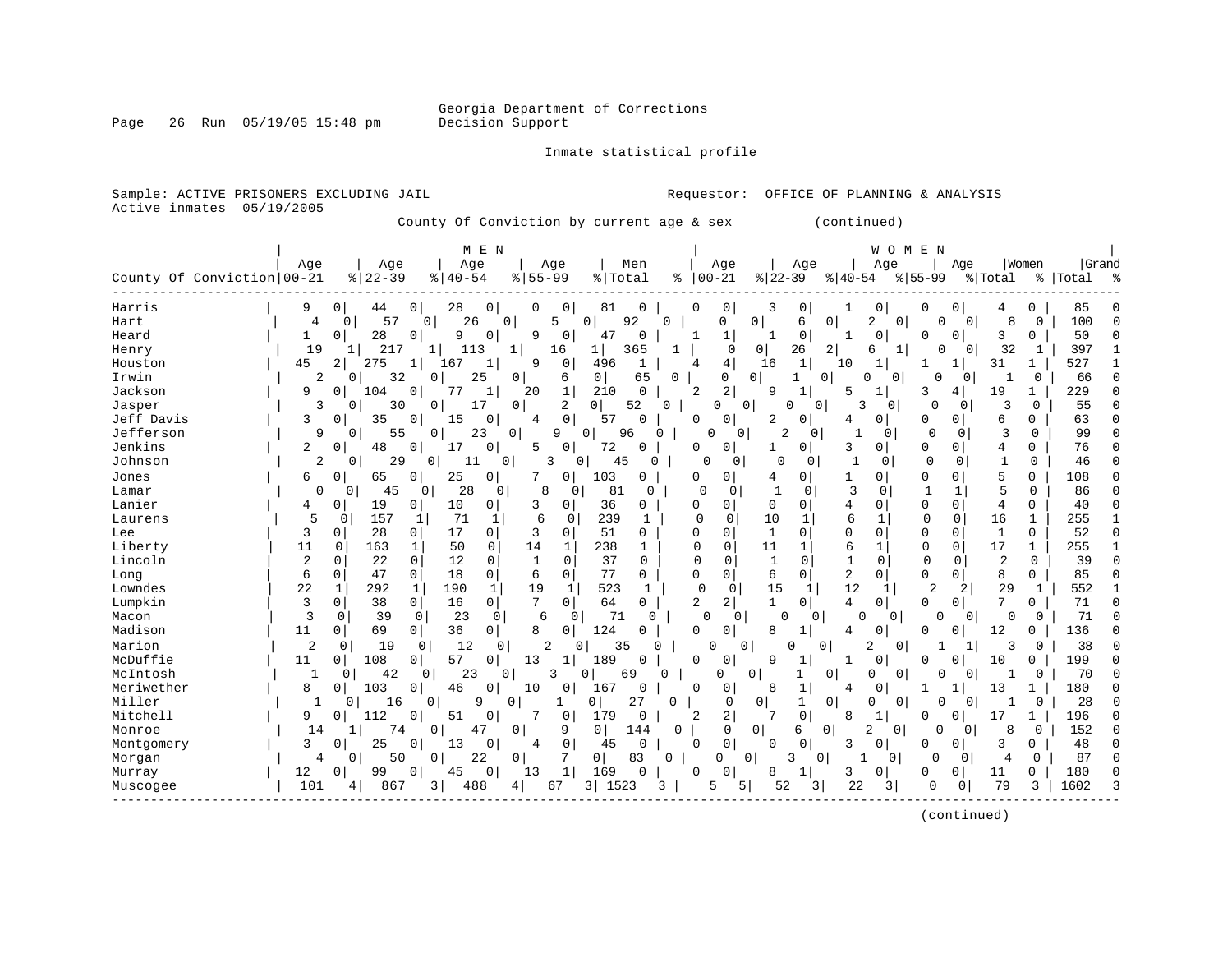Sample: ACTIVE PRISONERS EXCLUDING JAIL **Requestor:** OFFICE OF PLANNING & ANALYSIS

Page 27 Run 05/19/05 15:48 pm

Inmate statistical profile

| Active inmates               | 05/19/2005        |                     | County Of Conviction by current age & sex |                               |                                             |          |                                 |                          |                                | (continued)                    |                            |                |                |                  |             |              |
|------------------------------|-------------------|---------------------|-------------------------------------------|-------------------------------|---------------------------------------------|----------|---------------------------------|--------------------------|--------------------------------|--------------------------------|----------------------------|----------------|----------------|------------------|-------------|--------------|
|                              |                   |                     | M E N                                     |                               |                                             |          |                                 |                          |                                |                                | <b>WOMEN</b>               |                |                |                  |             |              |
|                              | Age               | Age                 | Age                                       | Age                           | Men                                         |          | Age                             |                          | Age                            | Aqe                            |                            | Age            |                | Women            | Grand       |              |
| County Of Conviction   00-21 |                   | $8   22 - 39$       | $ 40-54$                                  | $8155 - 99$                   | % Total                                     | %        | $ 00-21$                        | $ 22-39$                 |                                | $ 40-54 $                      | $ 55-99$                   |                | % Total        |                  | %   Total % |              |
| Newton                       | 15                | 242<br>ı            | 129<br>$\mathbf{1}$<br>1                  | 20<br>1                       | 406                                         |          | 0<br>0                          | 9                        | 11<br>1                        | 1                              | 2                          | 2              | 22             | 1                | 428         |              |
| Oconee                       | $\overline{a}$    | 37<br>0             | 13<br>0 <sup>1</sup><br>0 <sup>1</sup>    | 3                             | 55<br>$\Omega$                              | 0        | $\Omega$                        | $\overline{0}$           | $\mathbf{1}$<br>$\overline{0}$ | -1                             | $\Omega$<br>$\Omega$       | $\overline{0}$ | 2              | $\Omega$         | 57          | $\cap$       |
| Oglethorpe                   | 5                 | 0<br>45             | 0<br>11<br>0                              | 4<br>0                        | 65<br>0                                     |          | 0<br>0                          | 3                        | $\mathbf 0$                    | 1<br>0                         | $\Omega$                   | 0              | 4              | 0                | 69          | $\Omega$     |
| Paulding                     | 12                | 88<br>0             | $\Omega$<br>62                            | 0<br>9                        | 0<br>171                                    | 0        | $\Omega$                        | 0                        | 8<br>$\mathbf{1}$              | 4                              | $\overline{0}$             | 1              | 13             | 1                | 184         |              |
| Peach                        | 6                 | $\Omega$<br>48      | 0<br>30<br>0                              | 2<br>0                        | 0<br>86                                     |          | 0<br>$\Omega$                   | $\Omega$                 | $\mathbf 0$                    | 1<br>0                         | $\Omega$                   | 0              | 1              | 0                | 87          | C            |
| Pickens                      | 6                 | 34<br>0             | 37<br>0                                   | 0<br>6                        | 0 <sup>1</sup><br>83                        | 0        | 0                               | $\overline{0}$           | 1<br>$\circ$                   | 0                              | 0<br>O                     | 0              | 1              | 0                | 84          | ∩            |
| Pierce                       | $\Omega$          | $\Omega$<br>30      | 0<br>16<br>$\Omega$                       | $\Omega$<br>4                 | 50<br>$\mathbf 0$                           |          | $\mathbf{1}$<br>$\mathbf{1}$    | $\mathbf{1}$             | $\mathbf 0$                    | 0<br>$\Omega$                  | $\Omega$                   | 0              | 2              | 0                | 52          | U            |
| Pike                         | 4                 | 20<br>0             | 0<br>15                                   | 0<br>5                        | $\overline{0}$<br>44                        | 0        | U                               | 0                        | 0                              | κ<br>0                         | 0                          | $\Omega$       | 4              | 0                | 48          | U            |
| Polk                         | 6                 | 81<br>0             | 0<br>39<br>$\mathbf 0$                    | $\mathbf{1}$<br>13            | 139<br>$\Omega$                             |          | 0<br>0                          | 5                        | 0                              | 1<br>0                         | $\mathbf 0$                | 0              | 6              | 0                | 145         | C            |
| Pulaski                      | 4                 | 61<br>0             | 26<br>0                                   | 0<br>1                        | 92<br>0 <sup>1</sup>                        | 0        | 0                               | 6<br>0                   | 0                              | 4<br>0                         | 0                          | 0              | 10             | 0                | 102         | <sup>0</sup> |
| Putnam                       | 4                 | 79<br>$\Omega$      | 0<br>0<br>43                              | 9<br>0                        | 135<br>$\Omega$                             |          | 0<br><sup>0</sup>               | 4                        | $\mathbf 0$                    | 1<br>0                         | $\mathbf 0$                | 0              | 5              | 0                | 140         |              |
| Quitman                      | 0                 | 0<br>8              | 0<br>3                                    | 0 <sup>1</sup><br>0           | $\Omega$<br>11                              | $\Omega$ | $\mathbf 0$<br>$\Omega$         | $\Omega$                 | $\mathbf 0$                    | $\Omega$<br>$\Omega$           | 0                          | $\Omega$       | $\mathbf 0$    | 0                | 11          | $\Omega$     |
| Rabun                        | 2                 | 0<br>36             | 0<br>0<br>17                              | 4<br>0                        | 59<br>$\Omega$                              |          | 0<br>0                          | $\mathbf 0$              | $\mathbf{0}$                   | $\mathbf{1}$<br>0              | 0                          | 0              | $\mathbf{1}$   | $\Omega$         | 60          | C            |
| Randolph                     | 6                 | 42<br>0             | 19<br>0<br>0                              | 5<br>0                        | 72                                          | 0        | $\mathbf 0$<br>0                | $\mathbf{1}$             | 0                              | $\overline{2}$<br>0            | $\mathbf 0$                | $\mathbf{0}$   | 3              | $\mathbf 0$      | 75          | O            |
| Richmond                     | 143               | 5  <br>1117         | 478<br>4<br>4                             | 93<br>4                       | 1831<br>4                                   |          | 7<br>7                          | 75                       | 5                              | 43<br>5                        | 3                          | 4              | 128            | 5                | 1959        |              |
| Rockdale                     | 44                | 2<br>207            | 99<br>1<br>1                              | 13<br>1                       | 363<br>-1                                   |          | $\mathbf 0$<br>$\Omega$         | 11                       | 1                              | 7<br>1                         | $\mathbf 0$                | 0              | 18             | $\mathbf{1}$     | 381         |              |
| Schley                       | 3                 | 0<br>13             | $\mathbf{0}$<br>0<br>4                    | 1<br>0                        | 21<br>$\Omega$                              |          | 0<br>0                          | $\mathbf{1}$             | $\Omega$                       | $\Omega$<br>$\Omega$           | $\mathbf 0$                | $\mathbf 0$    | $\mathbf{1}$   | $\Omega$         | 22          | U            |
| Screven                      | 9                 | 84<br>0             | 32<br>0<br>0                              | 6<br>0                        | 131<br>0                                    |          | $\mathbf 0$<br>0                | 4                        | $\Omega$                       | 3<br>0                         | 0                          | 0              | 7              | $\Omega$         | 138         | <sup>0</sup> |
| Seminole                     | 3                 | $\Omega$<br>52      | $\Omega$<br>0<br>21                       | 6<br>$\Omega$                 | 82<br>$\Omega$                              |          | $\Omega$<br>$\Omega$            | 2                        | $\Omega$                       | 3<br>$\Omega$                  | $\mathbf 0$                | $\Omega$       | 5              | $\Omega$         | 87          |              |
| Spalding                     | 33                | 362<br>$\mathbf{1}$ | 151<br>$\mathbf{1}$<br>$\mathbf{1}$       | 40<br>2                       | 586<br>$\mathbf{1}$                         |          | 2<br>2                          | 24                       | 2<br>11                        | $\mathbf{1}$                   | $\mathbf{1}$               | $\mathbf{1}$   | 38             | $\mathbf 1$      | 624         |              |
| Stephens                     | 11                | 0<br>70             | $\mathbf 0$<br>$\mathbf 0$<br>48          | 12<br>$\mathbf{1}$            | 141<br>0                                    |          | $\mathbf 0$<br>$\mathbf 0$      | 3                        | $\mathbf 0$                    | 3<br>0                         | $\mathbf 0$                | 0              | 6              | $\mathbf 0$      | 147         | U            |
| Stewart                      | $\overline{4}$    | 0<br>23             | 6<br>0<br>0                               | $\mathbf 1$<br>$\overline{0}$ | 34<br>0                                     |          | $\Omega$<br>0                   | 1                        | 0                              | 1<br>0                         | 0                          | 0              | 2              | 0                | 36          | <sup>0</sup> |
| Sumter                       | 12                | $\Omega$<br>135     | $\mathbf 1$<br>1<br>65                    | 5<br>$\mathbf 0$              | 217                                         | 0        | $\Omega$<br>0                   | 5                        | $\Omega$                       | 3<br>$\Omega$                  | $\cap$                     | $\Omega$       | 8              | $\Omega$         | 225         |              |
| Talbot                       | 1                 | $\Omega$<br>27      | 9<br>0<br>0                               | 1<br>$\overline{0}$           | 38<br>$\Omega$                              |          | 0<br>0                          | $\Omega$                 | 0                              | 2<br>0                         | 0                          | 0              | 2              | 0                | 40          | C            |
| Taliaferro                   | $\mathbf 0$       | $\mathbf 0$<br>3    | 3<br>0<br>0                               | 2<br>$\mathbf 0$              | 8                                           | $\Omega$ | O                               | $\Omega$<br>$\mathbf{0}$ | 0                              | <sup>0</sup>                   | $\circ$<br>$\Omega$        | 0              | 0              | 0                | 8           |              |
| Tattnall                     | 6                 | 0<br>89             | 32<br>0<br>$\mathbf 0$                    | 0<br>11                       | 138<br>0                                    |          | $\mathbf 0$<br>$\Omega$         | $\Omega$                 | $\mathbf 0$                    | 0<br>4                         | 0                          | 0              | 4              | 0                | 142         | C            |
| Taylor                       | $\overline{4}$    | 0<br>49             | 22<br>$\Omega$<br>0                       | κ                             | 0<br>78                                     | U        | U                               | 0                        | 2<br>0                         | O                              | $\overline{0}$<br>0        | 0              | $\overline{2}$ | $\mathbf 0$      | 80          |              |
| Telfair                      | 9<br>7            | 0<br>76             | 37<br>0<br>$\mathbf 0$                    | 5<br>$\mathbf 0$              | 127<br>$\Omega$                             |          | $\mathbf 0$<br>0                | 4                        | $\mathbf 0$                    | 5<br>$\mathbf 1$               | 1                          | 1              | 10             | 0                | 137         |              |
| Terrell                      |                   | 42<br>$\Omega$      | 24<br>$\Omega$                            | 0<br>3                        | 0<br>76                                     | 0        | 0                               | $\overline{0}$           | 3<br>$\overline{0}$            | $\Omega$                       | $\Omega$<br>$\Omega$       | 0              | 3              | $\Omega$         | 79          |              |
| Thomas                       | 22                | 165<br>1            | $\mathbf{1}$<br>100<br>1                  | 12<br>1                       | 299<br>1                                    |          | 0<br>0                          |                          | $\mathbf 0$                    | 5<br>1                         | -1                         | 1              | 13             | 1                | 312         | -1           |
| Tift                         | 16                | 1<br>171            | 1<br>108                                  | 1<br>13<br>7<br>$\mathbf 0$   | 1 <br>308                                   | 1        | 1<br>$\mathbf 0$<br>$\mathbf 0$ | 1                        | 8<br>$1\vert$<br>$\mathbf{1}$  | 9<br>$\mathbf 1$               | 1 <sup>1</sup><br>$\Omega$ | 1<br>0         | 19             | 1                | 327         | -1<br>-1     |
| Toombs<br>Towns              | 21<br>$\mathbf 0$ | 178<br>1<br>10<br>0 | 1<br>61<br>$\mathbf 0$<br>0<br>8          | 0<br>3                        | 267<br>$\mathbf{1}$<br>0 <sup>1</sup><br>21 | 0        | 0                               | 16<br>0 <sup>1</sup>     | 1<br>0                         | 6<br>U<br>0                    | 0                          | 0              | 22<br>1        | 1<br>$\mathbf 0$ | 289<br>22   | $\cap$       |
| Treutlen                     | 6                 | 0<br>16             | 0<br>13<br>0                              | $\mathbf 0$<br>1              | 36<br>0                                     |          | 0<br>0                          | 0                        | 0                              | $\overline{2}$<br><sup>0</sup> | 0                          | 0              | 2              | 0                | 38          | C            |
| Troup                        | 44                | 2<br>358            | 1<br>165                                  | 1<br>33                       | $1\vert$<br>600                             |          | $\overline{a}$                  | 2<br>13                  |                                | 5                              |                            | 1              | 21             | 1                | 621         |              |
|                              |                   |                     |                                           |                               |                                             |          |                                 |                          |                                |                                |                            |                |                |                  |             |              |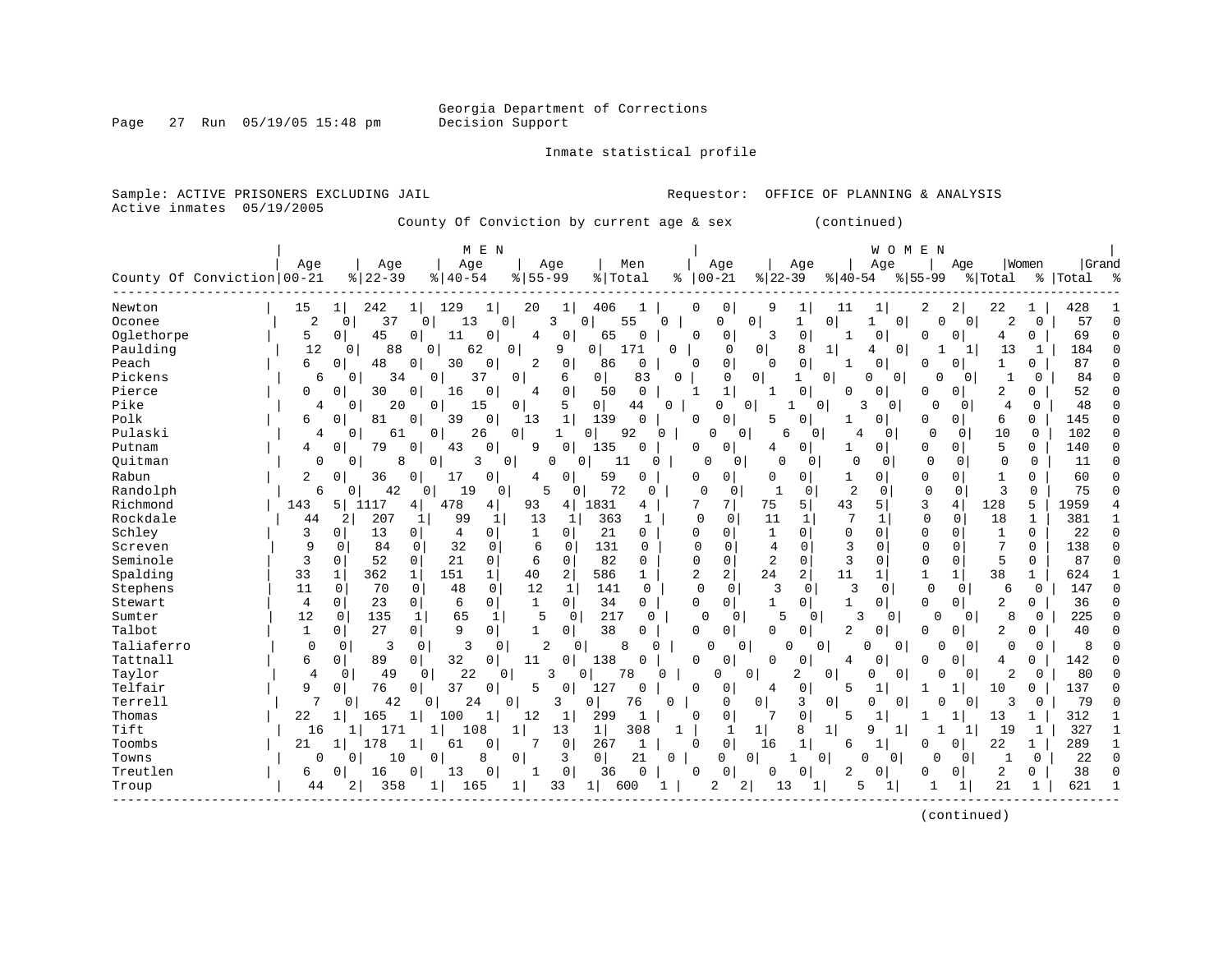Inmate statistical profile

| Sample: ACTIVE PRISONERS EXCLUDING JAIL<br>Active inmates | 05/19/2005          |                                                 |                             |                                |                    | Requestor:                                |                          | OFFICE OF PLANNING & ANALYSIS |                                |                   |                      |
|-----------------------------------------------------------|---------------------|-------------------------------------------------|-----------------------------|--------------------------------|--------------------|-------------------------------------------|--------------------------|-------------------------------|--------------------------------|-------------------|----------------------|
|                                                           |                     |                                                 |                             |                                |                    | County Of Conviction by current age & sex |                          | (continued)                   |                                |                   |                      |
| County Of Conviction 00-21                                | Age                 | Age<br>$\frac{8}{22} - 39$                      | M E N<br>Age<br>$8140 - 54$ | Age<br>$8 55-99$               | Men<br>% Total     | Age<br>$ 00-21 $<br>ႜ                     | Age<br>$ 22 - 39 $       | Aqe<br>$ 40-54 $              | <b>WOMEN</b><br>Aqe<br>% 55-99 | Women<br>% Total  | Grand<br>%   Total % |
| Turner                                                    | $\overline{0}$<br>5 | 42<br>$\overline{0}$                            | 27<br>01                    | 7<br>0                         | 81<br>$\Omega$     | 0 <br>0                                   | $\overline{0}$           | 0<br>$\overline{0}$           | 0<br>0                         | 0                 | 82                   |
| Twiqqs                                                    | 2<br>$\Omega$       | 18<br>$\overline{0}$                            | 19<br>0 <sup>1</sup>        | 0<br>0 <sup>1</sup>            | 39                 | $\Omega$<br>$\Omega$                      | $\circ$<br>2             | 0<br>0 <sup>1</sup><br>O      | 0<br>$\Omega$                  | 2<br>0            | 41                   |
| Union                                                     | 2<br>$\overline{0}$ | 18<br>$\Omega$                                  | 15<br>$\Omega$              | 5<br>0                         | 40                 | 0 <sup>1</sup><br>O                       | $\Omega$<br>$\Omega$     | 2<br>0                        | 0<br><sup>o</sup>              | 2                 | 42                   |
| Upson                                                     | 15                  | 91                                              | 46                          | $\Omega$<br>14                 | 166                | $\Omega$                                  | 0                        | 0<br>01                       | 0                              |                   | 173                  |
| Walker                                                    | 0 I                 | 197<br>ı.                                       | 105                         | 23<br>1                        | 332                |                                           | 16                       | 10                            | 2<br>2                         | 29                | 361                  |
| Walton                                                    | 19                  | 176                                             | 113                         | 10                             | 0<br>318           | $\Omega$                                  | 0 <sup>1</sup>           | 1                             | 2                              | 18                | 336                  |
| Ware                                                      | 13<br>01            | 201                                             | 113<br>$\mathbf{1}$         | 20<br>1                        | 347                | 0 <sup>1</sup><br><sup>0</sup>            | 17<br>1                  | 0<br>4                        | 0<br>n                         | 21                | 368                  |
| Warren                                                    | 2                   | 25<br>0                                         | 13<br>$\Omega$              | 0                              | 0<br>44            | 0<br>0                                    | 0                        | 0<br>0                        | U<br>$\Omega$                  | 2<br>$\Omega$     | 46                   |
| Washington                                                | 11<br>0             | 67<br>0 <sup>1</sup>                            | 35<br>0                     | 2<br>0                         | 115<br>$\Omega$    | 01<br>n                                   | 0<br>3                   | 2<br>$\Omega$                 | $\Omega$<br>O                  | 5<br>0            | 120                  |
| Wayne                                                     | 6                   | 108<br>0                                        | 36<br>0 <sup>1</sup>        | 0<br>9                         | 0 I<br>159         | 0                                         | 8                        | 2<br>0                        | $\Omega$                       | 11<br>$\Omega$    | 170                  |
| Webster                                                   | 0<br>0              | 0                                               | 3<br>0                      | 0                              | U                  | <sup>0</sup>                              | 0                        | <sup>0</sup><br>O.            | 0<br>0                         |                   | 9                    |
| Wheeler                                                   | 6                   | $\mathbf{0}$<br>16                              | 14<br>01                    | $\circ$<br>0 <sup>1</sup><br>4 | 40                 | O<br>0                                    | O<br>0                   | $\Omega$<br>0                 | -1                             | U                 | 41                   |
| White                                                     | 2<br>$\circ$        | 38<br>$\mathbf{0}$                              | 19<br>0                     | 0<br>4                         | 63<br>U            | n                                         | 0                        | 2<br>0                        | 0<br>O                         | 3<br>U            | 66                   |
| Whitfield                                                 | 27                  | 378<br>$\perp$                                  | 244<br>2                    | 49<br>2                        | 698<br>2           | 5                                         | 39<br>3                  | 21                            |                                | 66<br>3           | 764                  |
| Wilcox                                                    | 0                   | 36<br>$\Omega$                                  | 21<br>$\Omega$              | 0                              | 66<br>0            |                                           | $\Omega$                 | $\Omega$<br>$\Omega$          | $\Omega$<br>0                  | 3<br>U            | 69                   |
| Wilkes                                                    | 3<br>0              | 41<br>$\Omega$                                  | 22<br>$\Omega$              | 5<br>0                         | 71<br>$\Omega$     |                                           | $\mathbf{3}$<br>$\Omega$ | $\Omega$<br>$\Omega$          | $\Omega$                       | 4<br><sup>n</sup> | 75                   |
| Wilkinson                                                 | 0                   | 28<br>$\Omega$                                  | 16                          | 2<br>0                         | 50<br><sup>n</sup> | <sup>0</sup><br>$\Omega$                  | 4<br>0                   | $\Omega$<br>$\Omega$          | 0<br><sup>0</sup>              |                   | 54                   |
| Worth                                                     | 15                  | 82<br>0                                         | 45<br>$\Omega$              | 10<br>$\Omega$                 | 152                | $\Omega$<br>O                             | $\Omega$                 | ζ                             | $\Omega$                       |                   | 160                  |
| Total reported                                            |                     | 2771 100 25945 100 12866 100 2317 100 43899 100 |                             |                                |                    |                                           | 104 100 1521 100         | 872 100                       | 82 100                         |                   | 2579 100   46478 100 |
| Percent reported                                          | 99.6                | 99.8                                            | 99.8                        | 99.9                           | 99.8               | 98.1                                      | 99.9                     | 99.9                          | 100.0                          | 99.8              | 99.8                 |
|                                                           |                     |                                                 |                             |                                |                    |                                           |                          |                               |                                |                   |                      |
| Not reported                                              | 10                  | 51                                              | 21                          | 2                              | 84                 | 2                                         | 2                        |                               | O                              |                   | 89                   |
| Total                                                     | 2781                | 25996                                           | 12887                       | 2319                           | 43983              | 106                                       | 1523                     | 873                           | 82                             | 2584              | 46567                |

Page 28 Run 05/19/05 15:48 pm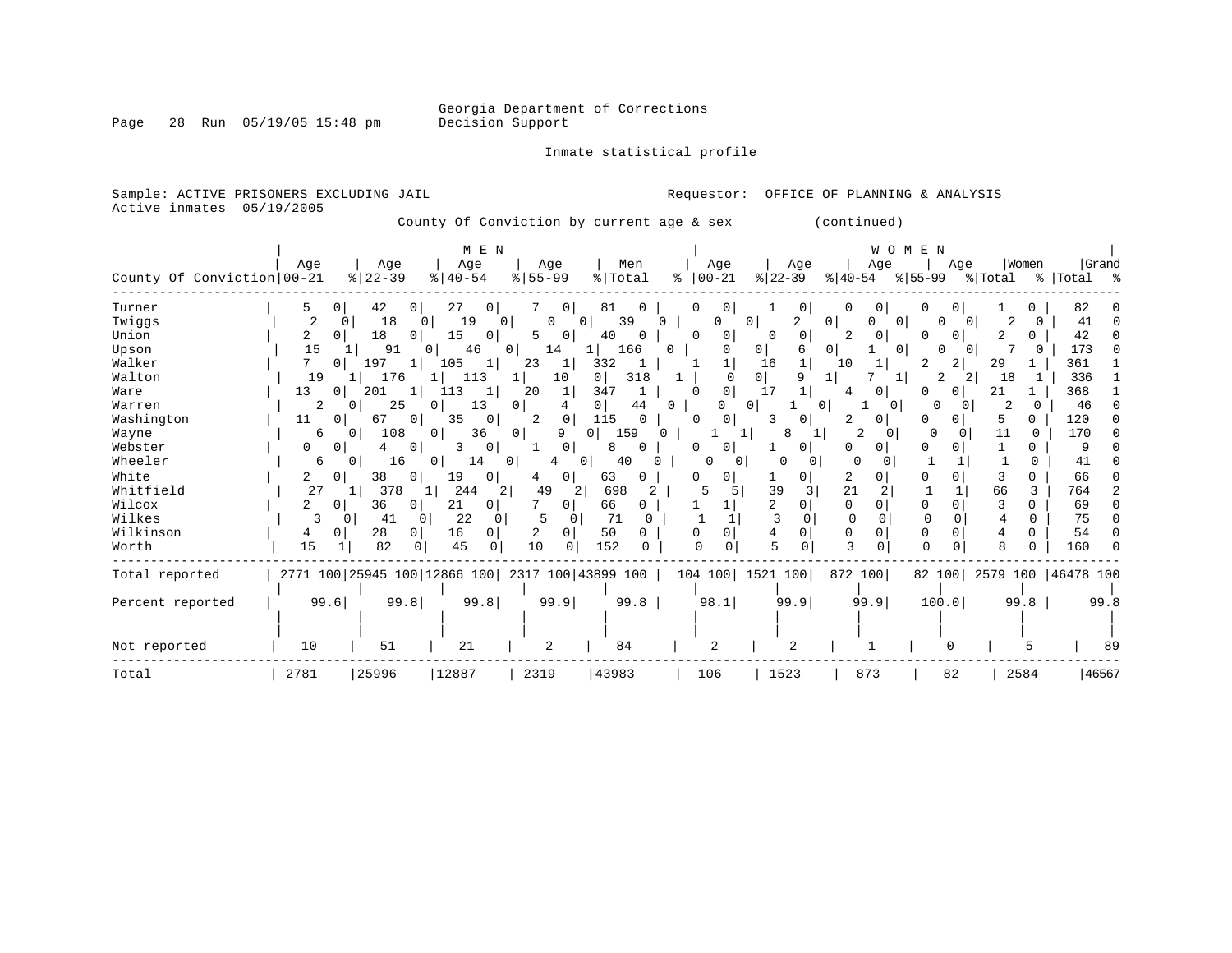Inmate statistical profile

Sample: ACTIVE PRISONERS EXCLUDING JAIL **Requestor:** OFFICE OF PLANNING & ANALYSIS Active inmates 05/19/2005

Circ Of Conviction by current age & sex

|                    |           |                       |                       | M E N                |                        |                       |                |                |                   |                |                |           | WOMEN          |                |                |         |                |           |                |
|--------------------|-----------|-----------------------|-----------------------|----------------------|------------------------|-----------------------|----------------|----------------|-------------------|----------------|----------------|-----------|----------------|----------------|----------------|---------|----------------|-----------|----------------|
|                    | Age       | Age                   | Age                   |                      | Age                    | Men                   |                | Age            |                   | Age            |                | Age       |                | Age            |                | Women   |                |           | Grand          |
| Circ Of Conviction | $00 - 21$ | $8   22 - 39$         | $8   40 - 54$         |                      | $8155 - 99$            | % Total               | ႜ              |                | $00 - 21$         | $ 22-39$       |                | $8 40-54$ |                | $8155 - 99$    |                | % Total |                | %   Total | ွာ             |
| Alapaha            | 15        | 198<br>11             | 108<br>11             |                      | 20                     | 1<br>341              |                |                | 1                 | 11             |                | 9         | 1              | 0              | 0              | 21      | 1              | 362       |                |
| Alcovy             | 34        | 418<br>1              | 242                   | 2<br>30              | 11                     | 724                   | 2              | <sup>0</sup>   | $\Omega$          | 18             | $1\vert$       | 18        | 2              | 4              | 5              | 40      | $\overline{2}$ | 764       | $\overline{c}$ |
| Atlanta            | 263       | 2532<br>9             | 1316<br>101           | 10 l                 | 231<br>10 <sub>1</sub> | 4342                  | 10             | 4              | 4                 | 85             | 6              | 60        | 7              | 5              | 6              | 154     | 6              | 4496      | 10             |
| Atlantic           | 38        | 433<br>$1\vert$       | 168<br>2              | 1 <br>46             | 2                      | 685                   | 2              | $\Omega$       | 0                 | 21             | 1              | 13        | 1              | 1              | $\mathbf{1}$   | 35      | 1              | 720       | $\overline{c}$ |
| Augusta            | 176       | 1380<br>6 I           | 5<br>608              | 5<br>119             | 5                      | 2283                  | 5              | 9              | 9                 | 89             | 6              | 49        | 6              | 6              | 7              | 153     | 6              | 2436      | 5              |
| Blue Ridge         | 24        | 299                   | 161                   | 35<br>1              | 2                      | 519                   |                | 1              | 1                 | 33             | 2              | 17        | 2              | $\mathbf{1}$   | $\mathbf{1}$   | 52      | $\overline{2}$ | 571       |                |
| Brunswick          | 42        | 2<br>507              | $\overline{2}$<br>258 | 2<br>53              | 2                      | 860                   | 2              |                | $\mathbf{1}$      | 22             | $\mathbf{1}$   | 11        | 1              | 1              | $\mathbf{1}$   | 35      | 1              | 895       | $\overline{2}$ |
| Chattahoochee      | 117       | 1025<br>4             | 565<br>4              | 4 <br>74             | 3                      | 1781                  | 4              | 5              | 5                 | 57             | $\overline{4}$ | 28        | 3              | 1              | $\mathbf{1}$   | 91      | 4              | 1872      | $\overline{4}$ |
| Cherokee           | 34        | 386                   | 219<br>1              | 2<br>46              | 2                      | 685                   | 2              | $\overline{a}$ | 2                 | 45             | 3              | 16        | 2              | $\Omega$       | $\Omega$       | 63      | 2              | 748       | $\overline{2}$ |
| Clayton            | 150       | 957<br>5              | 4<br>415              | 3<br>52              | 2                      | 1574                  | 4              | 3              | 3                 | 68             | $\overline{4}$ | 20        | 2              | $\mathbf{1}$   | 1              | 92      | $\overline{4}$ | 1666      |                |
| Cobb               | 157       | 1246<br>6             | 5<br>613              | 5  <br>88            | 4                      | 2104                  | 5.             | 5              | 5                 | 83             | 5 <sup>1</sup> | 60        | $7^{\circ}$    | 3              | $\overline{4}$ | 151     | 6              | 2255      |                |
| Conasauga          | 39        | 477                   | 2<br>289              | 2<br>62              | 3                      | 867                   | $\overline{2}$ | 5              | 5                 | 47             | 3              | 24        | 3              | 1              | 1              | 77      | 3              | 944       | 2              |
| Cordele            | 29        | 395<br>1              | 2 <br>192             | 1 <br>33             | 1 <sup>1</sup>         | 649                   | 1              | 3              | 31                | 27             | 2              | 9         | $\mathbf{1}$   | O              | 0              | 39      | $\overline{2}$ | 688       |                |
| Coweta             | 95        | 3<br>1040             | $4^{\circ}$<br>453    | 4<br>114             | 5.                     | 1702                  | 4              | 4              | 4                 | 57             | 4              | 26        | 3              | 2              | $\overline{2}$ | 89      | 3              | 1791      | $\overline{4}$ |
| Dougherty          | 44        | 606<br>2 <sup>1</sup> | 251<br>2 <sup>1</sup> | $\overline{2}$<br>47 | 2                      | 948                   | $\overline{a}$ | $\Omega$       | $\overline{0}$    | 17             | 1              | 30        | 3              | 1              | $\mathbf{1}$   | 48      | $\overline{a}$ | 996       | $\overline{c}$ |
| Dublin             | 15        | 220<br>1              | 114<br>1              | $\mathbf{1}$         | 10<br>0                | 359                   |                |                | ∩<br><sup>0</sup> | 12             |                | 9         | 1              |                | $\Omega$       | 21      | 1              | 380       | $\mathbf{1}$   |
| Eastern            | 182       | 1377                  | 583<br>5              | 90<br>5.             | 4                      | 2232                  | 5              | 5              | 5                 | 60             | 4              | 37        | 4              | 2              |                | 104     | 4              | 2336      | 5              |
| Flint              | 19        | 217                   | 113                   | 1                    | 16                     | 1<br>365              |                |                | U                 | $\Omega$<br>26 | 2              | 6         | $\mathbf{1}$   |                | $\Omega$       | 32      |                | 397       | $\mathbf{1}$   |
| Griffin            | 67        | 625<br>21             | 289<br>2              | 2<br>77              | 3                      | 1058                  |                | $\overline{2}$ | $\overline{a}$    | 40             | 3              | 21        | $\overline{2}$ | $\overline{2}$ | $\overline{2}$ | 65      | 3              | 1123      | $\overline{2}$ |
| Gwinnett           | 80        | 809<br>3 I            | 329<br>3              | 3                    | 72                     | 3 I<br>1290           | ζ              |                | 4                 | 4              | 57<br>4        | 31        | 4              | 4              | 51             | 96      | 4              | 1386      | $\mathbf{3}$   |
| Houston            | 45        | 275<br>2              | 167<br>1              | 9<br>1               | 0                      | 496                   | 1              | 4              | 4                 | 16             | $\mathbf{1}$   | 10        | 1              |                | -1             | 31      | 1              | 527       | 1              |
| Lookout Mountain   | 26        | $\mathbf{1}$<br>522   | 2<br>275              | 2                    | 67                     | 3                     | 890<br>2       |                | 2                 | 2 <br>46       | 3              | 25        | 3              | 3              | 4              | 76      | 3              | 966       | $\overline{c}$ |
| Macon              | 62        | 2<br>581              | 2<br>34               | 3<br>58              | 3                      | 1048                  | $\overline{c}$ | ર              | 3                 | 27             | 2              | 20        | 2 <sup>1</sup> | 5              | 6.             | 55      | $\overline{a}$ | 1103      | $\overline{c}$ |
| Middle             | 60        | 2<br>451              | 2  <br>165            |                      | 26                     | 1                     | 702<br>2       |                | 0<br>O            | 25             | 2              | 11        | 1              | O              | 0              | 36      | 1              | 738       | $\overline{c}$ |
| Mountain           | 18        | 159<br>1              | 113                   | 19                   | $\mathbf 1$            | 309                   |                | $\Omega$       | 0                 | 10             | 1              | 8         | $\mathbf{1}$   | 0              | 0              | 18      | $\mathbf{1}$   | 327       |                |
| Northeastern       | 34        | 352                   | 254                   | $\overline{2}$       | 47                     | 2<br>687              |                |                | 2<br>2            | 24             | 2              | 19        | 2              | 3              | 4              | 48      | 2              | 735       | $\overline{2}$ |
| Northern           | 31        | 326<br>1              | 154<br>1              | 1<br>38              | 2                      | 549                   |                | $\Omega$       | $\overline{0}$    | 27             | 2              | 15        | 21             | 2              | $\overline{2}$ | 44      | $\overline{a}$ | 593       | $\mathbf{1}$   |
| Ocmulgee           | 67        | 528<br>2              | 2 <br>250             | $\overline{2}$       | 39                     | $\overline{2}$<br>884 | 2              | $\Omega$       | $\Omega$          | 29             | 2              | 14        | $\overline{2}$ | $\overline{a}$ | 2              | 45      | 2              | 929       | $\overline{2}$ |
| Oconee             | 35        | 353<br>$\mathbf{1}$   | 156                   | 22<br>$\mathbf{1}$   | 1                      | 566                   |                | $\Omega$       | $\Omega$          | 28             | $\overline{2}$ | 20        | $\overline{2}$ | 3              | 4              | 51      | $\overline{2}$ | 617       | $\mathbf{1}$   |
| Ogeechee           | 65        | ا 2<br>493            | 163                   |                      | 37<br>2                | 758                   | 2              | 3              | 3                 | 25             | 2              | 18        | 2              | $\overline{4}$ | 5              | 50      | $\overline{a}$ | 808       | $\overline{c}$ |
| Pataula            | 21        | 214<br>1              | 109<br>1 <sup>1</sup> | 20<br> 1             | 1                      | 364                   | 1              | $\Omega$       | 0                 | 9              | $\mathbf{1}$   | 6         | $\mathbf{1}$   | $\Omega$       | 0              | 15      | $\mathbf{1}$   | 379       | 1              |
| Piedmont           | 24        | 251<br>$\mathbf 1$    | 170<br>1              | 40<br>1              | 2                      | 485                   | 1              | 3              | 3                 | 20             | $\mathbf{1}$   | 10        | 1              | $\overline{4}$ | 5              | 37      | $\mathbf{1}$   | 522       | $\mathbf{1}$   |
| Rome               | 35        | 388<br>1              | 214<br>$1\vert$       | 2  <br>39            | 2                      | 676                   | 2              |                |                   | 33             | $\overline{2}$ | 26        | 3              | $\mathbf{1}$   | $\mathbf{1}$   | 61      | 2              | 737       | $\overline{2}$ |
| South Georgia      | 46        | 2<br>441              | 2<br>194              | $\overline{2}$<br>27 | $\mathbf{1}$           | 708                   | $\overline{a}$ | $\mathbf{3}$   | 3                 | 30             | $\overline{2}$ | 13        | $\mathbf{1}$   | $\mathbf{1}$   | $\mathbf{1}$   | 47      | 2              | 755       | $\overline{2}$ |
| Southern           | 61        | 666<br>2              | $\overline{3}$<br>390 | $\overline{3}$<br>59 | 3                      | 1176                  | 3              | $\mathbf 0$    | $\Omega$          | 25             | $\overline{a}$ | 21        | 2              | 5              | 6              | 51      | $\overline{2}$ | 1227      | 3              |
| Southwestern       | 25        | $\mathbf{1}$<br>242   | $\mathbf{1}$<br>118   | 1<br>17              | $\mathbf{1}$           | 402                   | 1              | $\Omega$       | $\mathbf 0$       | 9              | $\mathbf{1}$   | 4         | $\mathbf 0$    | $\Omega$       | 0              | 13      | $\mathbf{1}$   | 415       | $\mathbf{1}$   |
|                    |           |                       |                       |                      |                        |                       |                |                |                   |                |                |           |                |                |                |         |                |           |                |

(continued)

Page 29 Run 05/19/05 15:48 pm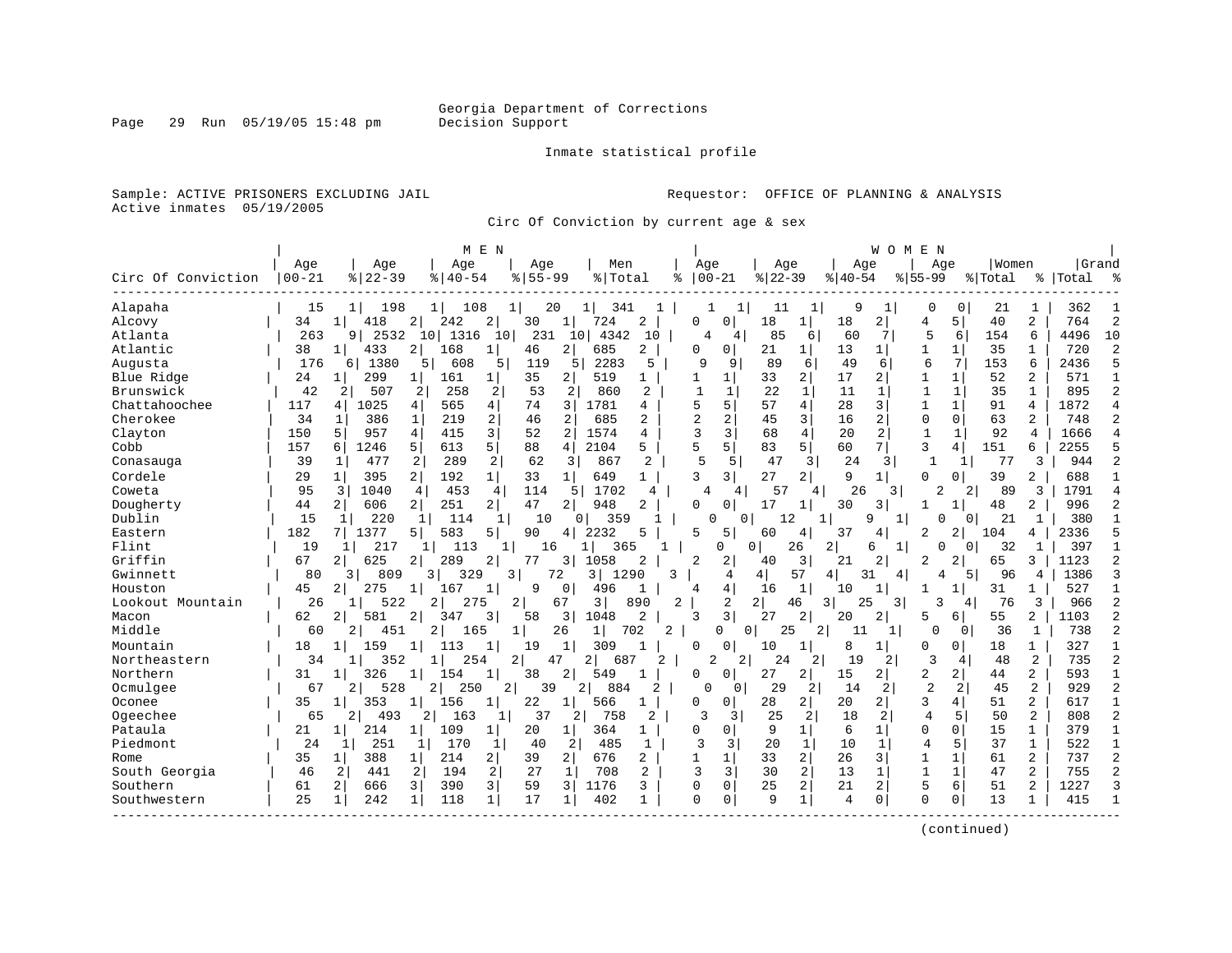Inmate statistical profile

Page 30 Run 05/19/05 15:48 pm

Sample: ACTIVE PRISONERS EXCLUDING JAIL **Requestor:** OFFICE OF PLANNING & ANALYSIS Active inmates 05/19/2005

Circ Of Conviction by current age & sex (continued)

|                    |           |                 | M E N                                           |                      |                     |               |                  | W O M      | E<br>N         |               |                           |
|--------------------|-----------|-----------------|-------------------------------------------------|----------------------|---------------------|---------------|------------------|------------|----------------|---------------|---------------------------|
|                    | Age       | Age             | Age                                             | Age                  | Men                 | Age           | Age              | Age        | Age            | Women         | Grand                     |
| Circ Of Conviction | $00 - 21$ | $8$   22-39     | $8140 - 54$                                     | $8155 - 99$          | % Total             | $8   00 - 21$ | $ 22-39 $        | $ 40-54 $  | $8 55-99$      | % Total       | %   Total %               |
| Stone Mountain     | 226<br>8  | 1810            | 823<br>6                                        | 127<br>5             | 2986                | 16<br>17      | 86<br>6          | 34         | 9              | 144<br>б.     | 3130                      |
| Tallapoosa         | 8         | 119<br>$\Omega$ | 62<br>0                                         | 18<br>0 I            | 207<br>$\mathbf{0}$ | $\Omega$<br>0 | .5<br>$\Omega$   | 3          |                | 8<br>$\Omega$ | 215                       |
| Tifton             | 38        | 327             | 2 <br>205                                       | 36<br>2 <sub>1</sub> | 606                 |               | 15               | 12         |                | 29            | 635                       |
| Toombs             | 18        | 204             | 108<br>1                                        | 26                   | 356                 |               | 15               |            |                | 19            | 375                       |
| Waycross           | 26        | 465<br>ا 2      | 251<br>2                                        | 43                   | 785                 | 2             | 34               | 14         |                | 51<br>2       | 836                       |
| Western            | 24        | 295             | 145                                             | 25                   | 489                 |               | 17               | 14         |                | 32            | 521                       |
| Rockdale           | 44        | 207             | 99                                              | 13                   | 363                 |               | 11               |            |                | 18            | 381                       |
| Douglas            | 55        | 500             | 248                                             | 45                   | 848                 |               | 37               | 26         |                | 69            | 917                       |
| Appalachian        | 10        | 153             | 113                                             | 32                   | 308                 |               | 10               |            |                | 12            | 320                       |
| Enotah             |           | 104             | 58<br>$\cap$                                    | 19                   | 188                 |               |                  | 8          |                | 13            | 201                       |
| Bell-Forsyth       | 8         | 98              | 58                                              | 22                   | 186                 |               |                  | 6          |                | 15            | 201                       |
| Towaliga           | 20        | 186             | 109                                             | 23                   | 338                 |               | 13               |            | $\overline{a}$ | 20            | 358                       |
| Paulding           | 12        | 88              | 62<br>0                                         | 9<br>0               | 171                 | n<br>0        |                  |            |                | 13            | 184                       |
| Total reported     |           |                 | 2771 100 25945 100 12866 100 2317 100 43899 100 |                      |                     |               | 104 100 1521 100 | 872<br>100 |                |               | 82 100 2579 100 46478 100 |
| Percent reported   | 99.6      | 99.8            | 99.8                                            | 99.9                 | 99.8                | 98.1          | 99.9             | 99.9       | 100.0          | 99.8          | 99.8                      |
|                    |           |                 |                                                 |                      |                     |               |                  |            |                |               |                           |
| Not reported       | 10        | 51              | 21                                              | $\overline{a}$       | 84                  |               | 2                |            |                |               | 89                        |
| Total              | 2781      | 25996           | 12887                                           | 2319                 | 43983               | 106           | 1523             | 873        | 82             | 2584          | 46567                     |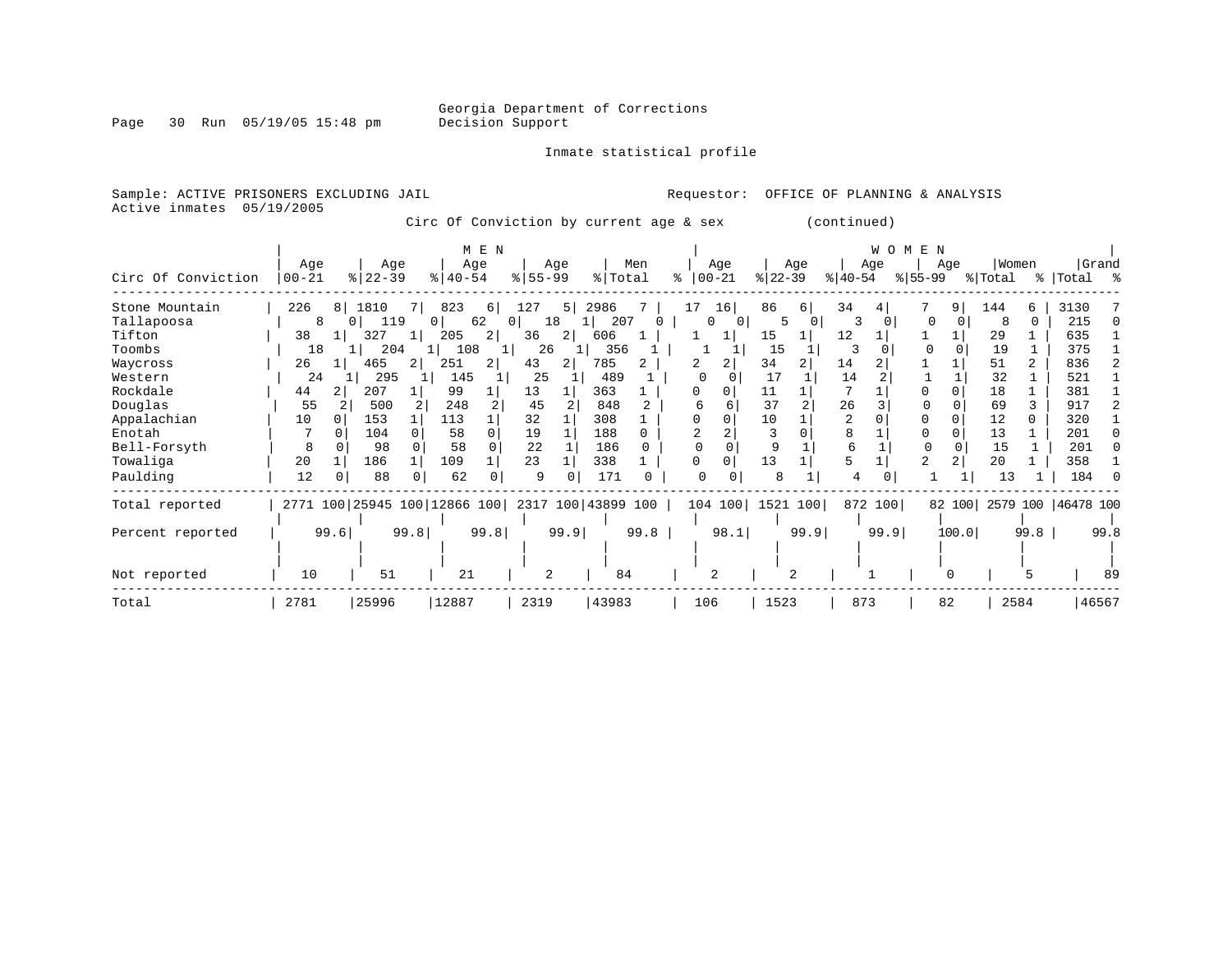Inmate statistical profile

Sample: ACTIVE PRISONERS EXCLUDING JAIL **Requestor:** OFFICE OF PLANNING & ANALYSIS Active inmates 05/19/2005

Home County by current age & sex

|               |              |                    |                      |             | M E N          |              |              |                |              |              |                   |                |                         |                | W O M E          | N              |                     |                |                |           |              |
|---------------|--------------|--------------------|----------------------|-------------|----------------|--------------|--------------|----------------|--------------|--------------|-------------------|----------------|-------------------------|----------------|------------------|----------------|---------------------|----------------|----------------|-----------|--------------|
|               | Age          |                    | Age                  | Age         |                | Age          |              |                | Men          |              | Age               | Age            |                         |                | Age              |                | Age                 | Women          |                | Grand     |              |
| Home County   | $00 - 21$    | $8   22 - 39$      |                      | $8140 - 54$ |                | $8155 - 99$  |              | % Total        |              | ిక           | $00 - 21$         | $ 22-39$       |                         | $ 40-54$       |                  | $8155 - 99$    |                     | % Total        |                | %   Total | ಿ            |
| Appling       | 5            | 0                  | 47<br>0              | 21          | 0 <sup>1</sup> |              | 0            | 80             | 0            | 0            | $\mathbf 0$       | 3              | 0                       | 1              | $\mathbf 0$      | 0              | 0                   | 4              | 0              | 84        | <sup>0</sup> |
| Atkinson      | 1            | 0                  | 18                   | 12<br>0     | 0              | 5            | 0            | 36             | $\mathbf 0$  | $\mathbf 0$  | 0                 | $\mathbf 0$    | 0                       | $\mathbf 0$    | $\mathbf 0$      | 0              | 0                   | $\Omega$       | 0              | 36        | $\Omega$     |
| Bacon         |              | 0                  | 24<br>0              | 18          | $\overline{0}$ | 3            | 0            | 46             | 0            | $\Omega$     | $\Omega$          | 2              | 0                       | 1              | $\Omega$         | 0              | 0                   | 3              | $\Omega$       | 49        | $\Omega$     |
| Baker         | $\Omega$     | 0                  | 6<br>0               | 4           | 0              | 1            | $\Omega$     | 11             | 0            | $\cap$       | $\Omega$          | 1              | 0                       | $\mathbf 0$    | 0                | $\Omega$       | $\mathbf 0$         | -1             | O              | 12        | $\Omega$     |
| Baldwin       | 27           | 161                | 1                    | 79          | 1              | б            | 0            | 273            |              |              |                   | $\mathsf{R}$   | 1                       |                | -1               | O              | 0                   | 13             |                | 286       |              |
| <b>Banks</b>  | 4            | $\Omega$           | 28<br>$\Omega$       | 13          | 0              | 4            | $\mathbf 0$  | 49             | $\Omega$     | $\Omega$     | 0                 | 4              | $\Omega$                | $\mathbf{1}$   | $\Omega$         | U              | $\Omega$            | 5              | $\Omega$       | 54        | <sup>0</sup> |
| Barrow        | 7            | $\mathbf 0$<br>117 | 1                    | 76          | $\mathbf{1}$   | 17           | $\mathbf{1}$ | 217            | 1            | $\Omega$     | $\Omega$          | 11             | $\mathbf{1}$            | 3              | $\mathbf 0$      | $\mathbf 0$    | $\mathbf 0$         | 14             | $\mathbf{1}$   | 231       | $\mathbf{1}$ |
| Bartow        | 23           | 236<br>1           | $1\vert$             | 124         | 1              | 32           | 2            | 415            | 1            | $\Omega$     | $\mathbf 0$       | 38             | $\overline{\mathbf{3}}$ | 14             | 2                | 1              | 1 <sup>1</sup>      | 53             | $\overline{a}$ | 468       |              |
| Ben Hill      | 6            | 0                  | 92<br>0              | 47          | $\mathbf 0$    | 7            | 0            | 152            | 0            | $\mathbf{1}$ | 1                 | 12             | 1                       | 6              | 1                | $\mathbf 0$    | 0                   | 19             | 1              | 171       | $\Omega$     |
| Berrien       | 5            | 0                  | 33<br>$\circ$        | 20          | 0 <sup>1</sup> | 6            | 0            | 64             | 0            | $\Omega$     | 0                 | 6              | 0                       | <sup>0</sup>   | 0                | U              | U                   | 6              | 0              | 70        | $\Omega$     |
| <b>Bibb</b>   | 73           | 3                  | 553<br>2             | 343         | 3              | 55           | 3            | 1024           | 3            |              | $\overline{2}$    | 32             | $\overline{a}$          | 17             | 2                |                | 2<br>$\overline{3}$ | 53             | 2              | 1077      |              |
| Bleckley      | 5            | 0                  | 66<br>0              | 16          | 0 <sup>1</sup> | 2            | 0            | 89             | 0            | $\Omega$     | $\Omega$          | 4              | 0                       | 3              | $\Omega$         | 1              | 1                   | 8              | 0              | 97        | n            |
| Brantley      | 3            | 0                  | 22                   | 12<br>0     | 0              | 2            | $\Omega$     | 39             | U            |              |                   |                | 0                       |                | $\mathbf 0$      |                | $\Omega$<br>0       | 3              | 0              | 42        |              |
| <b>Brooks</b> | 6            | 0                  | 44<br>0 <sup>1</sup> | 22          | $\mathbf{0}$   | 6            | 0            | 78             | $\Omega$     | $\Omega$     | 0                 | $\mathbf{1}$   | 0                       |                | 0                | 0              | 0                   | 2              | 0              | 80        |              |
| Bryan         | 6            |                    | 38                   | 19<br>0     | 0              |              | 8<br>0       |                | 71<br>U      |              | $\Omega$          | 0              | 2                       | 0              | 2<br>$\mathbf 0$ |                | O<br>0              | 4              | 0              | 75        | $\cap$       |
| Bulloch       | 32           | 179<br>1           |                      | 70          | 1              | 15           | 1            | 296            |              |              | 1                 | 9              | 1                       | 5              | 1                | 2              | 3                   | 17             |                | 313       |              |
| Burke         | 12           | $\Omega$           | 94                   | $\Omega$    | 53             | 0            | 8            | 0 <sup>1</sup> | 167          | $\Omega$     | $\Omega$          | $\overline{0}$ | 4                       | 0              | $\Omega$<br>0    |                |                     | 5              | 0              | 172       | $\cap$       |
| <b>Butts</b>  | 4            | 0                  | 70<br>0              | 36          | 0              | 5            | 0            | 115            | 0            | $\Omega$     | $\mathbf 0$       | 3              | 0                       | $\Omega$       | $\Omega$         | 1              | 1                   | 4              | 0              | 119       | $\Omega$     |
| Calhoun       | 3            | 0                  | 20                   | 0           | 10             | 0            | 2            | 0 <sup>1</sup> | 35           | 0            | 0                 | $\overline{0}$ | 2<br>0                  |                | $\Omega$<br>0    | 0              | 0                   | $\overline{2}$ | 0              | 37        | $\cap$       |
| Camden        | 2            | 0                  | 49<br>0              | 24          | 0              | 4            | 0            | 79             | $\mathbf 0$  | $\Omega$     | 0                 | 2              | 0                       | 1              | $\Omega$         | U              | 0                   | 3              | $\Omega$       | 82        | $\Omega$     |
| Candler       | 7            | O                  | 42                   | 0           | 13             | 0            | 2            | 0              | 64<br>0      |              | 0<br>$\mathbf{0}$ | 0              | 0                       | በ              | 0                | 0              | 0                   | 0              | 0              | 64        | $\cap$       |
| Carroll       | 18           | 248                | $\mathbf{1}$         | 108         | 1              | 41           | 2            | 415            |              | $\Omega$     | U                 | 28             | 2                       | 8              |                  | 0              | 0                   | 36             | 1              | 451       |              |
| Catoosa       | 13           | 1                  | 87                   | 0           | 44             | 0<br>11      |              | 1<br>155       | 0            |              | 0                 |                | $\Omega$                | $\overline{4}$ | 0                | $\mathbf 1$    | 1                   | 12             | $\Omega$       | 167       | $\Omega$     |
| Charlton      | 1            | 0                  | 26<br>0              | 16          | 0              |              | 0            | 44             | $\Omega$     | 0            | 0                 | 0              | 0                       | 1              | 0 <sup>1</sup>   | 0              | 0                   | 1              | 0              | 45        | n            |
| Chatham       | 171          |                    | 1288                 | 6<br>511    | 4              | 88           | 4            | 2058           | 5            |              | 4<br>4            | 53             | 4                       | 35             | 4                | 3              | 4                   | 95             | 4              | 2153      |              |
| Chattahoochee | $\Omega$     | 0                  | 13<br>0              | 5           | 0              | 2            | 0            | 20             | $\Omega$     | $\Omega$     | 0 <sup>1</sup>    | 0              | 0                       | $\mathbf{1}$   | 0                | 0              | $\overline{0}$      | $\mathbf{1}$   | $\Omega$       | 21        | $\Omega$     |
| Chattooga     | 7            | 0                  | 111                  | 50<br>0     | 0 <sup>1</sup> | 14           | 1            | 182            | 0            | $\Omega$     | $\Omega$          | 12             | 1                       | 6              | 1                | $\mathbf{1}$   | 1                   | 19             | 1              | 201       | $\Omega$     |
| Cherokee      | 15           | 210                | $\mathbf{1}$         | 123         | $\mathbf{1}$   | 27           | 1            | 375            |              |              |                   | 25             | 2                       | 14             | $\overline{2}$   | 0              | 0                   | 40             | $\overline{2}$ | 415       |              |
| Clarke        | 24           | 1                  | 279<br>1             | 142         | 1              | 15           | 1            | 460            |              | $\Omega$     | $\Omega$          | 20             | $\mathbf{1}$            | 10             | 1                | $\overline{c}$ | 3                   | 32             | $\mathbf 1$    | 492       | 1            |
| Clay          | 0            | 0                  | 14<br>$\overline{0}$ | 5           | $\Omega$       | $\mathbf{1}$ | 0            | 20             | $\Omega$     | $\Omega$     | $\Omega$          | $\mathbf{1}$   | $\Omega$                | $\Omega$       | $\Omega$         | 0              | $\Omega$            | $\mathbf{1}$   | $\Omega$       | 21        | $\Omega$     |
| Clayton       | 105          | 662<br>4           | 3 <sup>1</sup>       | 298         | 3              | 35           | 2            | 1100           | 3            | 4            | 4                 | 41             | 3                       | 14             | 2                | $\overline{2}$ | 3                   | 61             | 3              | 1161      | 3            |
| Clinch        | $\mathbf{1}$ | $\Omega$           | 28<br>0              | 9           | $\mathbf 0$    | 3            | $\Omega$     | 41             | $\Omega$     | $\Omega$     | 0                 | 3              | $\Omega$                | $\Omega$       | $\Omega$         | $\mathbf 0$    | 0                   | 3              | $\Omega$       | 44        | $\Omega$     |
| Cobb          | 131          | 5<br>934           | 4                    | 470         | 4              | 63           | 3            | 1598           | 4            | 5            | 6                 | 70             | 5                       | 41             | 5                | $\mathbf 1$    | 1                   | 117            | 5              | 1715      |              |
| Coffee        | 7            | 131<br>$\Omega$    | 1                    | 55          | $\mathbf 0$    | 9            | $\Omega$     | 202            | 1            | $\Omega$     | $\Omega$          | 16             | $\mathbf{1}$            | 7              |                  | $\mathbf{1}$   | 1                   | 24             | 1              | 226       | $\mathbf{1}$ |
| Colquit       | 11           | 145<br>0           | $1\vert$             | 67          | $\mathbf{1}$   | 13           | 1            | 236            | 1            | $\Omega$     | $\overline{0}$    | 5              | 0                       | 3              | $\Omega$         | 1              | 1                   | 9              | O              | 245       |              |
| Columbia      | 14           | 1                  | 104<br>0             | 37          | 0              | 16           | -1           | 171            | <sup>0</sup> |              | O<br>0            | 8              | 1                       | б              |                  |                |                     | 15             |                | 186       | $\Omega$     |
|               |              |                    |                      |             |                |              |              |                |              |              |                   |                |                         |                |                  |                |                     |                |                |           |              |

(continued)

Page 31 Run 05/19/05 15:48 pm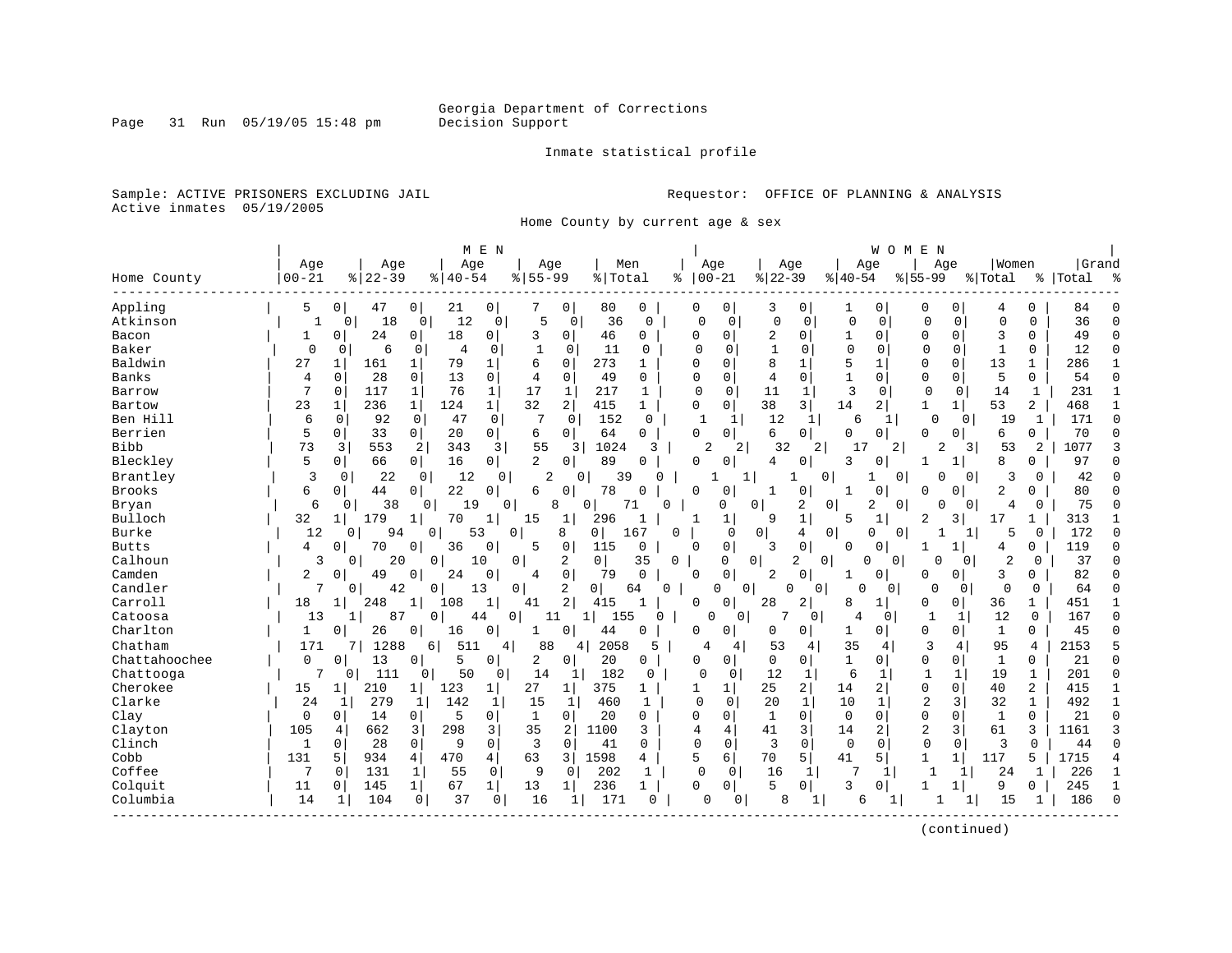Page 32 Run 05/19/05 15:48 pm

### Inmate statistical profile

Sample: ACTIVE PRISONERS EXCLUDING JAIL **Requestor:** OFFICE OF PLANNING & ANALYSIS Active inmates 05/19/2005

Home County by current age & sex (continued)

|             |                |                                |                      | M E N                 |                      |                |              |              |                  |                |              |                | WOMEN          |                |             |                |                |           |           |
|-------------|----------------|--------------------------------|----------------------|-----------------------|----------------------|----------------|--------------|--------------|------------------|----------------|--------------|----------------|----------------|----------------|-------------|----------------|----------------|-----------|-----------|
|             | Age            | Age                            | Age                  |                       | Age                  | Men            |              | Age          |                  | Age            |              | Age            |                | Age            |             | Women          |                | Grand     |           |
| Home County | $00 - 21$      | $8122 - 39$                    | $8   40 - 54$        |                       | $8155 - 99$          | %   Total      |              | နွ           | $00 - 21$        | $ 22-39$       |              | $ 40-54$       |                | $8 55-99$      |             | % Total        |                | %   Total | $\approx$ |
| Cook        | 2              | 55<br>0 <sup>1</sup>           | 29<br>0 <sup>1</sup> | 0                     |                      | 90             | $\Omega$     |              | 1                |                | 0            | 4              | 0              | 0              | 0           | 6              | 0              | 96        |           |
| Coweta      | 19             | 227<br>-1                      | 100<br>1             | $\mathbf{1}$          | 15<br>1              | 361            | 1            | 3            | 3                | 12             | 1            | 10             | $\mathbf{1}$   | 1              | 1           | 26             | 1              | 387       |           |
| Crawford    | $\Omega$       | 10<br>$\mathbf{0}$             | 10<br>0              | 0                     | $\Omega$<br>0        | 20             | 0            | $\Omega$     | 0                | 0              | $\mathbf 0$  | $\mathbf 0$    | 0              |                | $\mathbf 1$ |                | $\mathbf 0$    | 21        | $\cap$    |
| Crisp       | 13             | 130<br>1                       | 53<br>$\mathbf{1}$   | $\mathbf 0$           | 11<br>1              | 207            | 1            | O            | 0                | 7              | $\Omega$     | 2              | O              | $\Omega$       | $\Omega$    | 9              | $\Omega$       | 216       |           |
| Dade        | $\Omega$       | 31<br>0                        | 17<br>0              | 0                     | 10<br>0              | 58             | $\Omega$     | $\Omega$     | $\Omega$         | $\mathbf{1}$   | $\Omega$     | 1              | $\Omega$       | $\cap$         | $\Omega$    | $\overline{2}$ | $\Omega$       | 60        | $\Omega$  |
| Dawson      | 2              | 44<br>$\Omega$                 | 23<br>0              | 0                     | 5<br>0               | 74             | $\Omega$     | Ω            | $\Omega$         | 2              | $\Omega$     | 3              | O              | $\Omega$       | $\Omega$    | 5              | 0              | 79        | $\Omega$  |
| Decatur     | 13             | 154                            | 46<br>1              | $\mathbf{0}$          | 6<br>$\Omega$        | 219            |              | 1            | $\mathbf{1}$     | $\overline{4}$ | $\Omega$     | $\overline{2}$ | O              | $\Omega$       | $\Omega$    | 7              | $\Omega$       | 226       |           |
| DeKalb      | 157            | 1449<br>6                      | 621<br>6             | 5                     | 5<br>94              | 2321           | 6            | 9            | 10               | 83             | 6            | 36             | 4              | 3              | 4           | 131            | 5              | 2452      |           |
| Dodge       | $\mathbf{1}$   | 94<br>$\Omega$                 | 0<br>42              | 0                     | 4<br>$\mathbf{0}$    | 141            | 0            | 0            | $\mathbf 0$      | 12             | 1            | 3              | 0              | 0              | $\mathbf 0$ | 15             | 1              | 156       | ∩         |
| Dooly       | $\overline{2}$ | 56<br>0                        | $\mathbf 0$<br>19    | $\mathbf{0}$          | $\mathbf{1}$<br>0    | 78             | $\Omega$     | $\Omega$     | $\mathbf 0$      | 4              | 0            | 2              | $\Omega$       | $\mathbf 0$    | 0           | 6              | $\mathbf 0$    | 84        |           |
| Dougherty   | 48             | 577<br>2                       | 2<br>236             | $\overline{2}$        | $\overline{2}$<br>42 | 903            | 2            | 0            | 0                | 21             | 1            | 22             | 3              | 3              | 4           | 46             | 2              | 949       |           |
| Douglas     | 37             | $\mathbf{1}$<br>281            | 152<br>$\mathbf{1}$  | 1                     | 28<br>1              | 498            | 1            | 3            | 3                | 22             | 2            | 15             | 2              | 0              | 0           | 40             | 2              | 538       |           |
| Early       | 3              | 38<br>0                        | 20<br>$\overline{0}$ | $\mathbf{0}$          | 0<br>1               | 62             | O            | 0            | $\mathbf 0$      | $\overline{2}$ | 0            | 1              | 0              | $\Omega$       | 0           | 3              | 0              | 65        | C         |
| Echols      | $\Omega$       | $\mathbf 0$<br>$\overline{2}$  | $\overline{2}$<br>0  | 0                     | <sup>0</sup><br>0    | 4              | N            |              | O<br>0           | O              | 0            |                | 0<br>0         | $\Omega$       | 0           | 0              | 0              | 4         |           |
| Effingham   | 9              | 77<br>0 <sup>1</sup>           | 0<br>24              | 0                     | 3<br>$\mathbf 0$     | 113            | N            |              | 1                | 5              | 0            | 4              | 0              |                |             | 11             | 0              | 124       | $\Omega$  |
| Elbert      | $\overline{4}$ | 76<br>$\mathbf 0$              | 40<br>0              | $\Omega$              | $\mathsf{R}$         | 128<br>0       |              |              | 0                | 0              | 5            | 0              | 4<br>0         | ∩              | $\Omega$    | 9              | $\mathbf 0$    | 137       |           |
| Emanuel     | 7              | 0 <sup>1</sup><br>96           | 25<br>$\Omega$       | 0                     | 5<br>$\Omega$        | 133            | O            | $\Omega$     | 0                | 6              | 0            | 1              | $\Omega$       | $\Omega$       | $\Omega$    | 7              | 0              | 140       |           |
| Evans       | 10             | 0<br>54                        | $\Omega$<br>14       | 0                     | 2                    | 0              | 80<br>0      |              | 0                | $\overline{0}$ | 1            | $\Omega$       | 0<br>ζ         | $\Omega$       | $\Omega$    | 4              | 0              | 84        |           |
| Fannin      | $\overline{2}$ | 0<br>47                        | 26<br>0              | 0                     | 13<br>1              | 88             | 0            | 0            | 0                | 2              | $\mathbf 0$  | 2              | 0              | 0              | 0           | 4              | 0              | 92        |           |
| Fayette     | 9              | 71<br>$\Omega$                 | 0                    | 47<br>0               | 12                   | $\mathbf 1$    | 139          | $\Omega$     | $\Omega$         | 0              | 6            | 4<br>0         | $\Omega$       | $\Omega$       | 0           | 10             | 0              | 149       |           |
| Floyd       | 29             | 337<br>1                       | 186                  | 2                     | 2<br>31              | 583            | 1            | -1           | $\mathbf 1$      | 27             | 2            | 21             | $\overline{3}$ | 1              | 1           | 50             | 2              | 633       | 2         |
| Forsyth     | 6              | 76<br>0                        | 0                    | 49<br>0               | 10                   | $\overline{0}$ | 141<br>0     |              | $\mathbf 0$<br>0 | 4              | 0            | 3              | 0              | Ω              | 0           |                | 0              | 148       | $\cap$    |
| Franklin    | 6              | 61<br>0                        | 31<br>0              | 0                     | 13<br>1              | 111            |              | $\Omega$     | 0                | 10             | 1            | 1              | 0              |                |             | 12             | 0              | 123       | $\Omega$  |
| Fulton      | 357            | 3350<br>14 I                   | 1<br>.4  <br>16      | 15 <sup>1</sup><br>58 | 277                  | 14 5642        | 14           |              | 8<br>9           | 131            | 9            | 77             | 9              | 8              | 10          | 224            | 9              | 5866      | 14        |
| Gilmer      | 2              | 48<br>$\Omega$                 | 37                   | 0                     | 10<br>$\Omega$       | 97             |              | 0            | 0                |                | 0            | $\mathbf{1}$   | 0              | 0              | 0           | 8              | 0              | 105       | $\bigcap$ |
| Glascock    | 1              | 5<br>$\Omega$                  | 0                    | 3<br>0                | $\Omega$             | 9<br>0         | $\Omega$     | $\Omega$     | 0                | $\Omega$       | $\Omega$     | $\Omega$       | 0              | 0              | 0           | $\mathbf 0$    | $\mathbf 0$    | 9         |           |
| Glynn       | 23             | 211<br>1                       | 128                  | 1                     | 21<br>1              | 383            | 1            | 0            | 0                | 9              | 1            | 4              | 0              | 0              | 0           | 13             | 1              | 396       |           |
| Gordon      | 10             | 142<br>0                       | 71                   |                       | 10<br>$\overline{0}$ | 233            |              | $\mathbf{1}$ | 1                | 12             | $\mathbf{1}$ | 9              | 1              | $\mathbf 0$    | 0           | 22             | $\mathbf{1}$   | 255       |           |
| Grady       | 8              | 107<br>0                       | 42<br>0              | 0                     | 6<br>0               | 163            | $\Omega$     | O            | 0                | 10             | $\mathbf{1}$ | 0              | 0              | 1              | 1           | 11             | 0              | 174       | $\cap$    |
| Greene      | $\overline{4}$ | 59<br>0                        | 16<br>0              | $\mathbf 0$           | 3<br>0               | 82             | $\Omega$     | $\Omega$     | $\Omega$         | 4              | $\Omega$     | $\mathbf{1}$   | 0              | $\overline{2}$ | 3           | 7              | $\Omega$       | 89        | $\cap$    |
| Gwinnett    | 78             | $\overline{\mathbf{3}}$<br>671 | 3<br>262             | 2                     | 63<br>3              | 1074           | 3            | 6            | 7                | 47             | 3            | 26             | 3              | $\overline{2}$ | 3           | 81             | 3              | 1155      |           |
| Habersham   | 3              | 62<br>0                        | 0<br>49              | $\mathbf 0$           | $\Omega$<br>$\Omega$ | 114            | 0            | $\Omega$     | $\Omega$         | 5              | $\Omega$     | 4              | $\Omega$       | $\Omega$       | 0           | 9              | $\Omega$       | 123       | ∩         |
| Hall        | 33             | 1<br>295                       | 208<br>1             | $\overline{a}$        | 2<br>43              | 579            | $\mathbf{1}$ | 2            | 2                | 18             | $\mathbf{1}$ | 15             | 2              | $\overline{4}$ | 5           | 39             | $\overline{a}$ | 618       |           |
| Hancock     | 2              | $\mathbf 0$<br>22              | 0<br>17              | $\mathbf 0$           | 2<br>$\mathbf 0$     | 43             | 0            | $\Omega$     | 0                | $\mathbf{1}$   | 0            | $\mathbf{1}$   | $\Omega$       | 0              | 0           | 2              | 0              | 45        | C         |
| Haralson    | 3              | 44<br>0                        | 31<br>0              | 0                     | 8<br>0               | 86             | $\Omega$     | $\Omega$     | $\mathbf 0$      | 3              | 0            | 3              | 0              | $\mathbf 0$    | 0           | 6              | U              | 92        |           |
|             |                |                                |                      |                       |                      |                |              |              |                  |                |              |                |                |                |             |                |                |           |           |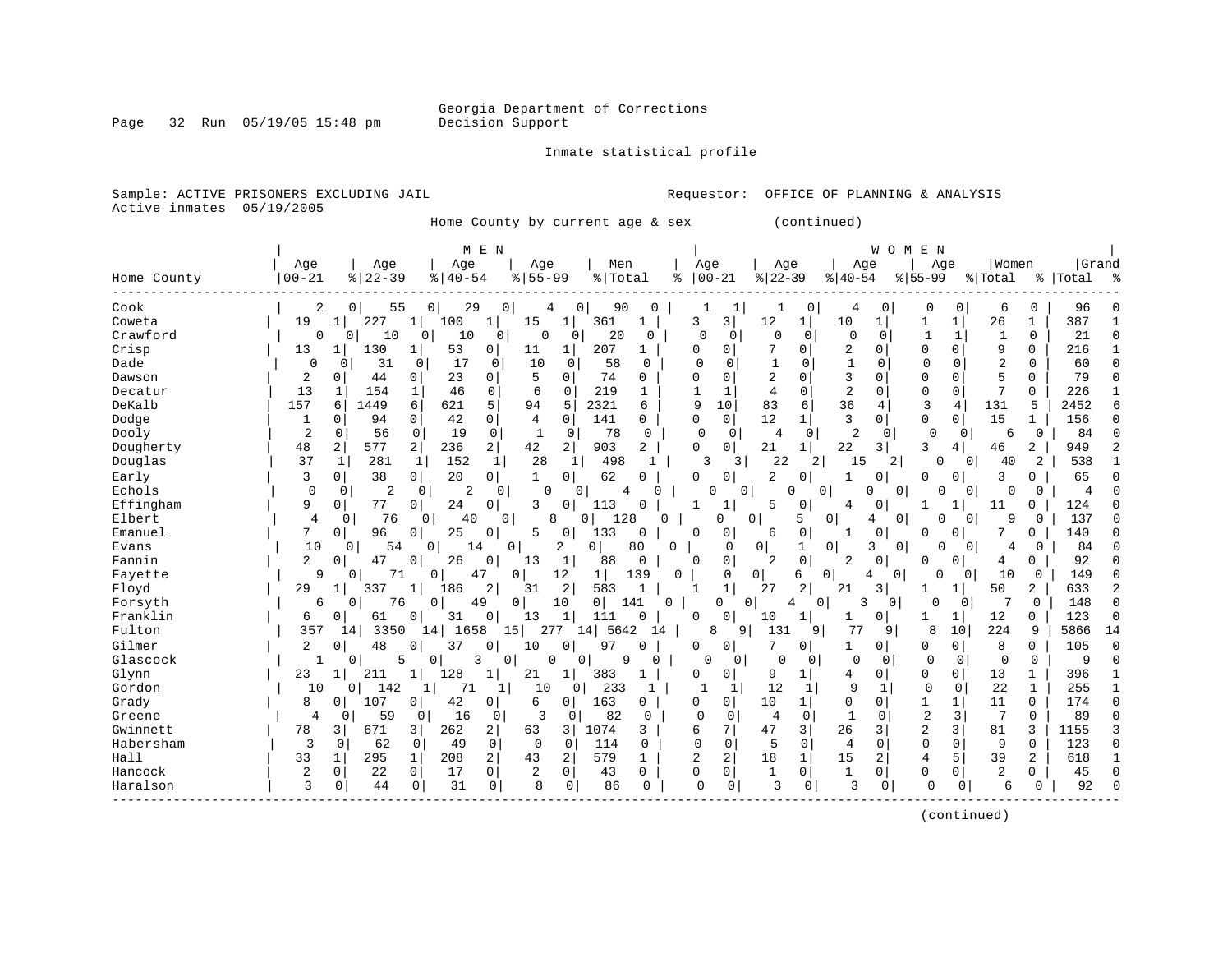Page 33 Run 05/19/05 15:48 pm

### Inmate statistical profile

Sample: ACTIVE PRISONERS EXCLUDING JAIL **Requestor:** OFFICE OF PLANNING & ANALYSIS Active inmates 05/19/2005

Home County by current age & sex (continued)

|             |                |                     | M E N                                  |                     |                      |                 |              |                               |                            |                | WOMEN         |             |                |                            |              |           |    |
|-------------|----------------|---------------------|----------------------------------------|---------------------|----------------------|-----------------|--------------|-------------------------------|----------------------------|----------------|---------------|-------------|----------------|----------------------------|--------------|-----------|----|
|             | Age            | Age                 | Age                                    | Age                 | Men                  |                 | Age          |                               | Age                        | Age            |               | Age         |                | Women                      |              | Grand     |    |
| Home County | $00 - 21$      | $8   22 - 39$       | $\frac{1}{6}$   40 - 54                | $8155 - 99$         | % Total              | နွ              | $00 - 21$    |                               | $ 22-39$                   | $8 40-54$      |               | $8155 - 99$ | % Total        |                            |              | %   Total | °, |
| Harris      | 3              | 38<br>0             | $\overline{0}$<br>24                   | 0<br>0              | $\Omega$             | 65<br>n         | U            | 0                             | 0<br>3                     | 0              | 0             | 0           | 0              | 3                          | $\Omega$     | 68        |    |
| Hart        | 7              | 46<br>0             | $\mathbf 0$<br>23<br>0                 | 4                   | 80<br>$\overline{0}$ | $\Omega$        | 0            | 0                             | 3<br>0                     | 3              | 0             | $\Omega$    | 0              | 0<br>6                     |              | 86        |    |
| Heard       |                | 28<br>0             | 0<br>11                                | 0<br>10             | 50<br>0              | 0               | $\Omega$     | 0                             | $\mathbf{1}$<br>0          | $\mathbf 0$    | 0             | 0           | 0              | 1                          | 0            | 51        |    |
| Henry       | 17             | 222                 | 106<br>$\mathbf{1}$<br>$\mathbf 1$     | 21                  | 366<br>$1\vert$      | 1               | 2            | 2                             | 21<br>1                    | 12             | $\mathbf{1}$  | 1           | 1              | $\mathbf{1}$<br>36         |              | 402       |    |
| Houston     | 30             | 249                 | 151<br>$\mathbf{1}$                    | 13<br>1             | 443<br>1             | 1               | 3            | 3                             | 14<br>1                    | 7              | 1             | $\Omega$    | 0              | 24                         | 1            | 467       |    |
| Irwin       | 3              | 38<br>0             | 22<br>0 <sup>1</sup><br>$\overline{0}$ | 4                   | 67<br>$\overline{0}$ | 0               | ი            | 0                             | 1<br>$\Omega$              | 0              | 0             | $\Omega$    | 0              | 1<br>0                     |              | 68        |    |
| Jackson     | 6              | 89<br>$\Omega$      | 65<br>$\Omega$                         | 25<br>1             | 1<br>185             | $\Omega$        |              | 1                             | 9                          | 6              |               | -1          | 1              | 17<br>$\mathbf{1}$         |              | 202       | C  |
| Jasper      | 4              | 31<br>O             | 17<br>0<br>0                           | 3                   | 55<br>0              | O               | U            | $\Omega$                      | $\Omega$<br>$\Omega$       | 2              | O             | $\Omega$    | $\Omega$       | $\overline{2}$<br>0        |              | 57        |    |
| Jeff Davis  | 3              | 42<br>0             | 13<br>$\mathbf 0$<br>0                 | 4                   | 62<br>$\Omega$       | $\Omega$        | $\Omega$     | $\Omega$                      | $\Omega$<br>$\mathbf{1}$   | $\overline{4}$ | $\Omega$      | $\Omega$    | $\Omega$       | 5<br>$\mathbf 0$           |              | 67        |    |
| Jefferson   | 9              | 0<br>54             | $\mathbf 0$<br>0<br>15                 | 7                   | $\mathbf 0$<br>85    | $\Omega$        | $\Omega$     | 0                             | 3<br>$\Omega$              | $\overline{2}$ | $\Omega$      | $\Omega$    | $\Omega$       | 5                          | $\mathbf 0$  | 90        |    |
| Jenkins     | 3              | 0<br>44             | 17<br>0<br>0                           |                     | 65<br>0              | 0               | 0            | 0                             | $\Omega$<br>$\mathbf 0$    | 4              | 0             | $\mathbf 0$ | 0              | 0<br>4                     |              | 69        |    |
| Johnson     | $\overline{c}$ | 25<br>0             | 8<br>0                                 | $\overline{2}$<br>0 | 37<br>0              | $\Omega$        | $\Omega$     | 0                             | $\Omega$<br>$\Omega$       | 0              | 0             | 0           | 0              | $\cap$                     | $\Omega$     | 37        |    |
| Jones       | 4              | 36<br>0             | $\overline{0}$<br>12<br>$\circ$        | 3                   | 55<br>$\overline{0}$ | 0               | U            | 0                             | 0<br>κ                     | $\mathbf{1}$   | 0             | $\Omega$    | $\overline{0}$ | 0<br>4                     |              | 59        |    |
| Lamar       | $\overline{2}$ | 39<br>$\mathbf 0$   | 24<br>$\mathbf 0$                      | 5<br>0              | 70<br>$\mathbf 0$    | 0               | O            | 0                             | $\Omega$<br>0              | ζ              | $\mathbf{0}$  | $\Omega$    | $\overline{0}$ | 3                          | 0            | 73        |    |
| Lanier      | 3              | 18<br>0             | 9<br>0<br>0 <sup>1</sup>               | 2                   | 32<br>0              | $\Omega$        | O            | 0                             | $\overline{2}$<br>0        | 2              | O             | $\Omega$    | 0              | 0<br>4                     |              | 36        |    |
| Laurens     | 6              | $\Omega$<br>141     | 68<br>1                                | 8<br>1              | 223<br>0             |                 | U            | $\Omega$                      | 9                          |                | 5<br>1        | N           | $\overline{0}$ | 14                         | 1            | 237       |    |
| Lee         | 2              | 0<br>23             | 19<br>0<br>$\Omega$                    | 2                   | 46<br>$\Omega$       |                 | U            | 0                             | $\Omega$<br>U              | 1              | 0             | ∩           | 0              | 1<br>0                     |              | 47        |    |
| Liberty     | 14             | 151                 | 42<br>-1                               | 12<br>$\Omega$      | 21<br>1              | 9               | 0            | 0                             | 12                         | 1              | 5<br>-1       |             | 1              | 18                         | 1            | 237       |    |
| Lincoln     | 2              | 16<br>0             | 12<br>0<br>0                           |                     | 31<br>0              | 0               | 0            | 0                             | 2<br>0                     | U              | 0             | O           | 0              | 2<br>0                     |              | 33        |    |
| Long        | 2              | 16<br>$\mathbf 0$   | 11<br>0                                | 0<br>1              | 0                    | 30<br>O         |              | $\mathbf 0$<br>$\overline{0}$ | 6                          | 0              | 0<br>$\Omega$ | $\cap$      | $\overline{0}$ | 6                          | $\Omega$     | 36        |    |
| Lowndes     | 22             | 228<br>$\mathbf{1}$ | 152<br>1<br>1                          | 24                  | 426<br>$\mathbf{1}$  | 1               | $\Omega$     | 0                             | 14<br>1                    | 10             | $\mathbf{1}$  | 2           | 3              | 26<br>1                    |              | 452       |    |
| Lumpkin     | 2              | 35<br>0             | 22<br>0                                | 0                   | 0 I<br>4             | 63              | 0            | $\Omega$<br>$\overline{0}$    | 1                          | 0              | 3<br>0        | 0           | $\Omega$       | 4                          | 0            | 67        | Λ  |
| Macon       | 5              | 43<br>0             | 21<br>0<br>0                           | 6                   | 75<br>0              | $\Omega$        | 0            | 0                             | $\mathbf 0$<br>O           |                | 0             | 0           | 0              | $\mathbf{1}$<br>0          |              | 76        |    |
| Madison     | 7              | 64<br>0             | 0<br>33                                | 0                   | 7<br>0               | 111<br>$\Omega$ | O            | $\mathbf 0$                   | 0<br>6                     | 6              | 1             | O           | $\Omega$       | 12                         | $\Omega$     | 123       |    |
| Marion      | 2              | 21<br>0             | U<br>11<br>0                           | $\overline{2}$      | 0<br>36              | O               | <sup>0</sup> | 0                             | $\Omega$<br>U              | 3              | $\Omega$      | $\Omega$    | 0              | 3<br>0                     |              | 39        |    |
| McDuffie    | 10             | 85<br>0             | 0<br>45                                | 0<br>11             | 151<br>11            | 0               | 0            | $\Omega$                      | 7<br>$\Omega$              |                | $\Omega$      | $\Omega$    | $\Omega$       | 7                          | $\Omega$     | 158       |    |
| McIntosh    | 0              | 0<br>33             | 0 <sup>1</sup><br>19<br>0              |                     | 53<br>$\mathbf 0$    | $\Omega$        | 0            | 0                             | 0 <sup>1</sup>             | 0              | 0             | 0           | 0              | 1<br>0                     |              | 54        |    |
| Meriwether  | 13             | 103                 | $\overline{0}$<br>44                   | 0<br>12             | 172                  | O               | $\Omega$     | 0                             | 9                          | 3              | 0             | 1           | 1              | 13                         | $\mathbf{1}$ | 185       |    |
| Miller      | $\mathbf 1$    | 23<br>0             | 9<br>0<br>0                            | $\mathbf{1}$        | 34<br>0              | 0               | U            | 0                             | <sup>0</sup><br>0          | $\mathbf{1}$   | 0             | $\Omega$    | $\overline{0}$ | 1<br>$\Omega$              |              | 35        |    |
| Mitchell    | 9              | 106<br>$\mathbf{0}$ | 47<br>0                                | $\mathsf{R}$<br>0   | 170<br>0             | 0               | -1           | 1                             | 6<br>0                     | 7              | 1             | $\Omega$    | $\mathbf 0$    | 14<br>$\mathbf{1}$         |              | 184       |    |
| Monroe      | 8              | 61<br>0             | 29<br>0<br>0 <sup>1</sup>              | 4                   | 102<br>$\mathbf{0}$  | 0               | <sup>0</sup> | 0                             | $\Omega$                   | 1              | 0             | $\Omega$    | $\Omega$       | 8<br>0                     |              | 110       | C  |
| Montgomery  | $\overline{c}$ | 20<br>0             | 0                                      | 0                   | 30<br>$\Omega$       | $\Omega$        | $\Omega$     | $\Omega$                      | $\overline{a}$<br>$\Omega$ | $\overline{a}$ | 0             | $\Omega$    | $\Omega$       | $\Omega$<br>$\overline{4}$ |              | 34        |    |
| Morgan      | 5              | 38<br>0             | 25<br>0<br>0                           | 7                   | 75<br>$\Omega$       | O               | U            | 0                             | $\overline{2}$<br>$\Omega$ | $\mathbf{1}$   | O             | $\Omega$    | $\Omega$       | 3<br>$\Omega$              |              | 78        |    |
| Murray      | 8              | 95<br>0             | 41<br>0                                | 12<br>0             | 156<br>1             | 0               | $\Omega$     | $\mathbf 0$                   | 6<br>$\Omega$              | $\overline{2}$ | 0             | 0           | 0              | 8<br>$\mathbf 0$           |              | 164       |    |
| Muscogee    | 89             | 727<br>4            | $\overline{3}$<br>406<br>4             | 59                  | 1281<br>3            | 3               | 4            | 4                             | 45<br>3                    | 21             | 3             |             | 1              | 71<br>3                    |              | 1352      |    |
|             |                |                     |                                        |                     |                      |                 |              |                               |                            |                |               |             |                |                            |              |           |    |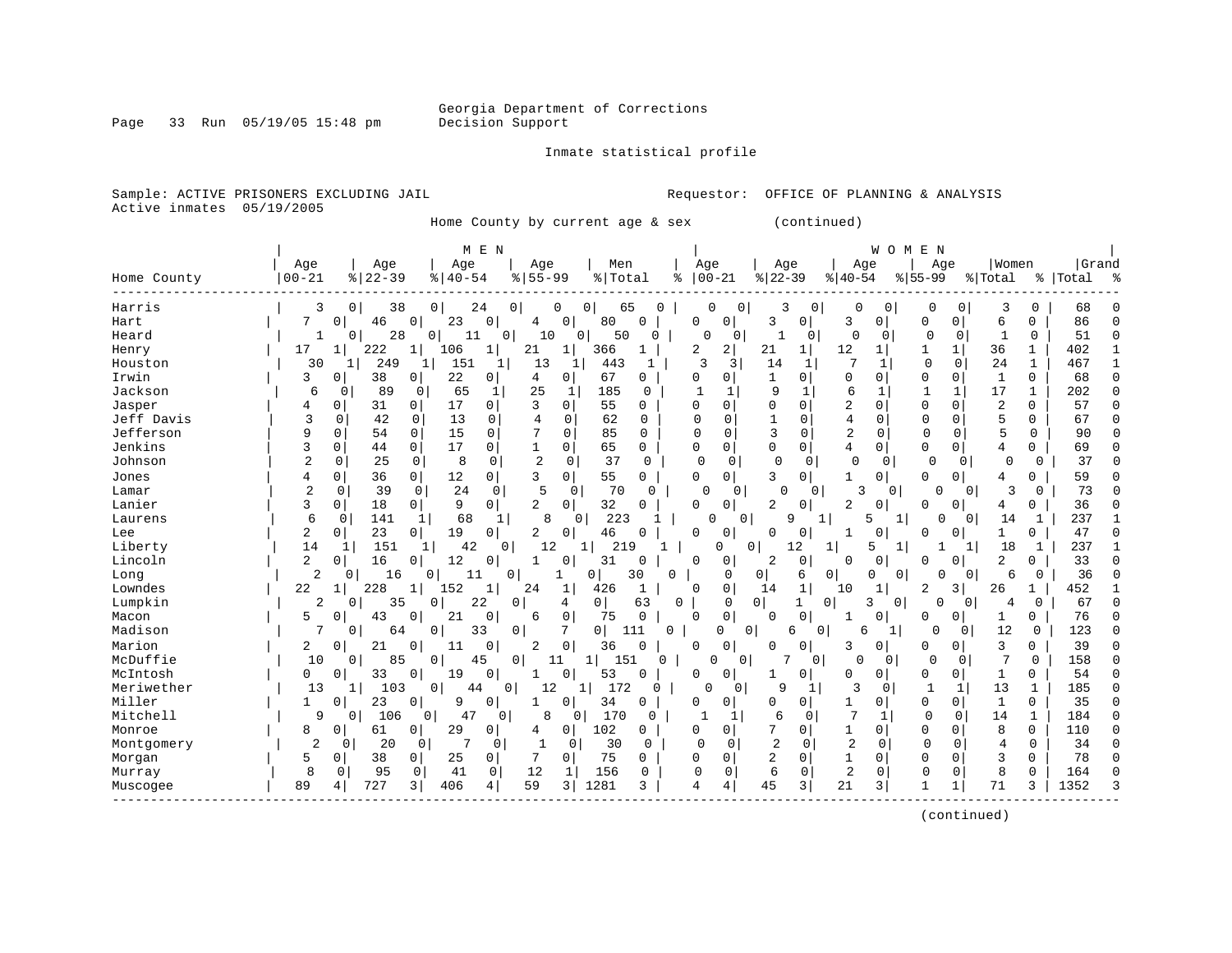Page 34 Run 05/19/05 15:48 pm

### Inmate statistical profile

Sample: ACTIVE PRISONERS EXCLUDING JAIL **Requestor:** OFFICE OF PLANNING & ANALYSIS Active inmates 05/19/2005

Home County by current age & sex (continued)

|                          | Age<br>Age           | Age                                   |                             |                       |                 |                      |                  |                            |                     |              |                   |                               |                    |            |
|--------------------------|----------------------|---------------------------------------|-----------------------------|-----------------------|-----------------|----------------------|------------------|----------------------------|---------------------|--------------|-------------------|-------------------------------|--------------------|------------|
|                          |                      |                                       | Age                         | Men                   |                 | Age                  | Age              |                            | Age                 | Age          |                   | Women                         |                    | Grand      |
| $00 - 21$<br>Home County | $8   22 - 39$        | $8   40 - 54$                         | $8 55-99$                   | % Total               | ႜ               | $00 - 21$            | $ 22-39$         | $8140 - 54$                |                     | $8 55-99$    | % Total           |                               | %   Total          |            |
| Newton                   | 18<br>219            | 113<br>1                              | 17<br>1                     | 367<br>$1 \vert$      |                 |                      | 0<br>14          |                            | 8<br>1              | 3            | 4                 | 25<br>1                       | 392                |            |
| 2<br>Oconee              | 17<br>$\Omega$       | 10<br>0<br>0                          | $\mathbf 0$<br>4            | 33                    | ∩               | 0<br>O               | 3                | 0<br>1                     | O                   | $\Omega$     | 0                 | 0<br>4                        | 37                 |            |
| Oglethorpe               | 3<br>46<br>$\Omega$  | 0<br>11                               | 2<br>$\overline{0}$         | 0<br>62               | $\Omega$        | O                    | $\mathbf 0$<br>4 | 0                          | 0 <sup>1</sup>      | $\mathbf 0$  | $\Omega$          | 5<br>0                        | 67                 |            |
| Paulding<br>13           | 115                  | $\mathbf 1$<br>0<br>67                | $\overline{0}$<br>9         | 204                   |                 | 1                    | 9                | 1                          | $1\vert$            | 2            | 19<br>3           | 1                             | 223                |            |
| Peach                    | 10<br>$\Omega$<br>66 | 28<br>0                               | 2<br>0                      | 106<br>0              | U               | <sup>0</sup>         | 1<br>0           | $\mathbf{1}$<br>$\Omega$   | 0                   | $\Omega$     | $\Omega$          | $\overline{2}$<br>$\Omega$    | 108                | $\sqrt{ }$ |
| Pickens<br>6             | 0<br>43              | 31<br>0<br>0                          | 7<br>0                      | 87                    | $\Omega$        | 0<br>O               | $\overline{2}$   | $\Omega$<br>4              | 0                   | $\Omega$     | $\Omega$          | 6<br>0                        | 93                 | C          |
| Pierce                   | 25<br>0              | 15<br>0                               | $\Omega$                    | 42<br>0               | U               | -1                   | $\overline{a}$   | $\mathbf 0$<br>$\Omega$    | 0                   | $\Omega$     | $\mathbf 0$       | 3<br>$\Omega$                 | 45                 | n          |
| Pike<br>3                | 0<br>21              | 23<br>0<br>0                          | 0<br>4                      | 51                    | 0               | 0<br>0               | 3                | 3<br>0                     | O                   | $\Omega$     | $\Omega$          | 6<br>0                        | 57                 |            |
| Polk                     | 8<br>104<br>$\Omega$ | 53<br>$\mathbf 0$<br>$\Omega$         | 14<br>1                     | 179                   | <sup>0</sup>    | $\Omega$<br>$\Omega$ | 6                | $\overline{2}$<br>$\Omega$ | $\Omega$            | $\Omega$     | $\Omega$          | 8<br>$\Omega$                 | 187                |            |
| Pulaski                  | $\Omega$<br>49       | 23<br>0<br>0                          | $\mathbf{1}$<br>$\mathbf 0$ | 80                    | U               | 0<br>O               | $\overline{4}$   | 5<br>$\Omega$              |                     | $\Omega$     | $\Omega$          | 9<br>0                        | 89                 |            |
| Putnam                   | 4<br>63<br>0         | 41<br>$\mathbf 0$<br>0                | 7<br>$\Omega$               | 115                   | $\Omega$        | $\Omega$<br>0        | $\mathbf{1}$     | $\mathbf{1}$<br>$\Omega$   | $\Omega$            | $\Omega$     | $\Omega$          | $\overline{2}$<br>0           | 117                | C          |
| Ouitman<br>0             | $\Omega$<br>6        | 3<br>$\Omega$<br>$\Omega$             | $\Omega$<br>$\mathbf 0$     | 9                     | 0               | $\Omega$<br>$\Omega$ | $\Omega$         | $\Omega$<br>$\mathbf{1}$   | $\Omega$            | $\Omega$     | 0                 | $\mathbf{1}$<br>$\Omega$      | 10                 |            |
| Rabun                    | $\Omega$<br>26       | 18<br>0<br>0                          | 0<br>3                      | 48                    | $\Omega$        | $\Omega$<br>0        | $\Omega$         | 0<br>1                     | 0                   | $\Omega$     | $\mathbf{1}$<br>0 | 0                             | 49                 |            |
| Randolph                 | 6<br>39<br>$\Omega$  | $\mathbf 0$<br>17<br>$\Omega$         | 3<br>0                      | 65                    | $\Omega$        | $\Omega$<br>$\Omega$ | $\Omega$         | 2<br>$\Omega$              | $\Omega$            | $\Omega$     | $\Omega$          | $\overline{2}$                | $\Omega$<br>67     |            |
| Richmond<br>126          | 5<br>1054            | 5<br>440<br>4                         | 73<br>4                     | 1693                  | 4               | 8<br>9               | 66               | 5<br>38                    | 5                   | 4            | 5<br>116          | 5                             | 1809               |            |
| Rockdale<br>19           | 141<br>1             | 78<br>1<br>1                          | 13                          | 251                   | 1               | 1                    | 8                | 1                          | б                   | $\Omega$     | 0                 | 15                            | 266<br>1           |            |
| Schley<br>2              | 11<br>0              | 2<br>$\overline{0}$<br>$\overline{0}$ | $\Omega$<br>$\Omega$        | 15                    | $\Omega$        | 0<br>O               | $\Omega$         | $\Omega$<br>0              | O                   | $\Omega$     | $\Omega$          | 0<br>0                        | 15                 |            |
| Screven                  | 7<br>61<br>$\Omega$  | 26<br>$\Omega$                        | $\Omega$<br>6               | 100<br>$\Omega$       | ∩               |                      | 1                | 0                          | ζ<br>$\Omega$       | $\cap$       | $\Omega$          | 8                             | 108<br>$\mathbf 0$ |            |
| Seminole<br>3            | $\circ$<br>34        | 19<br>0<br>0                          | 0<br>4                      | 60                    | $\Omega$        | 0<br>0               | 2                | 0<br>2                     | 0                   | $\Omega$     | $\Omega$          | 4<br>0                        | 64                 |            |
| Spalding                 | 33<br>316<br>1       | 143<br>-1                             | 33<br>1                     | 2<br>525              |                 | 2                    | 2<br>22          | 2                          | 8                   | 2            | 3                 | 34                            | 559<br>1           |            |
| Stephens<br>10           | 69<br>0              | 51<br>0<br>0                          | 13<br>1                     | 143                   | 0               | 0<br>0               | 4                | $\mathbf 0$<br>2           | 0                   | O            | 0                 | 6<br>0                        | 149                |            |
| Stewart                  | 6<br>16<br>0         | 6<br>0                                | 3<br>0                      | 0 <sup>1</sup>        | 31<br>$\Omega$  | 0                    | 0                | 0<br>0                     | 0<br>0              | $\cap$       | 0                 | 0                             | 31<br>0            |            |
| 12<br>Sumter             | 119<br>0             | 59<br>1                               | 6<br>0                      | 196                   | 0               | 0<br>$\Omega$        | 5                | 0<br>ζ                     | $\mathbf 0$         | $\Omega$     | <sup>0</sup>      | 8<br>0                        | 204                | C          |
| Talbot                   | 2<br>27<br>$\Omega$  | 16<br>0                               | 0<br>1                      | $\overline{0}$        | 0<br>46         | $\Omega$             | $\overline{0}$   | $\overline{0}$             | $\overline{2}$<br>0 | O            | $\Omega$          | ς                             | 0<br>49            |            |
| Taliaferro<br>0          | O<br>4               | 0<br>0                                | $\mathbf 0$<br>1            | 6                     | 0               | 0<br>$\cap$          | $\cap$           | 0<br>0                     | O                   | $\Omega$     | $\Omega$          | U<br>0                        | 6                  |            |
| Tattnall                 | 80<br>$\Omega$<br>4  | 23<br>0                               | 0<br>4                      | 0 <sup>1</sup>        | $\Omega$<br>111 | $\Omega$             | $\Omega$<br>2    | $\Omega$                   | 6<br>1              | $\Omega$     | $\Omega$          | 8<br>$\Omega$                 | 119                |            |
| Taylor<br>3              | 47<br>$\Omega$       | $\Omega$<br>15<br>0                   | $\mathbf 0$<br>4            | 69                    | $\Omega$        | 0<br>0               | 1                | 0<br>2                     | 0                   | 0            | 0                 | 3<br>0                        | 72                 |            |
| Telfair                  | 5<br>67<br>$\Omega$  | 32<br>0                               | $\overline{0}$<br>6         | $\overline{0}$<br>110 | 0               | 0                    | $\mathbf 0$<br>5 | 0<br>2                     | 0                   | 1            |                   | 8<br>$\Omega$                 | 118                |            |
| Terrell<br>6             | 39<br>0              | 18<br>$\mathbf 0$<br>0                | $\mathbf 0$<br>$\Omega$     | 63                    | 0               | 0<br>0               |                  | 0<br>1                     | 0                   | $\Omega$     | 0                 | 3<br>0                        | 66                 |            |
| Thomas                   | 17<br>157            | 83<br>1                               | 12<br>1                     | 269<br>1              |                 | $\Omega$             | 5<br>0           | 7<br>0                     | 1                   | $\mathbf{1}$ | 1                 | 13<br>$\mathbf{1}$            | 282                |            |
| Tift<br>13               | 146<br>1             | 93<br>$\mathbf 1$                     | 18<br>1                     | 270                   | -1              | 0<br>0               | 6                | 5<br>$\overline{0}$        | $\mathbf{1}$        |              | 12<br>1           | 0                             | 282                |            |
| Toombs                   | 16<br>143            | 1<br>49                               | 7<br>0                      | 215<br>0              | 1               | 0<br>$\Omega$        | 11               | 1                          | 1                   | $\Omega$     | 18<br>$\Omega$    | $\mathbf{1}$                  | 233                |            |
| Towns<br>$\Omega$        | $\Omega$<br>6        | 7<br>0<br>0                           | 2<br>$\Omega$               | 15                    | 0               | 0<br>0               | $\Omega$         | 0<br>0                     | 0                   | $\Omega$     | $\Omega$          | $\Omega$<br>0                 | 15                 | C          |
| Treutlen                 | 22<br>4<br>0         | 10<br>0                               | 0<br>0<br>-1                | 37                    | 0               | $\Omega$<br>0        | $\mathbf 0$      | 2<br>0                     | 0                   | $\mathbf 0$  | 0                 | $\overline{2}$<br>$\mathbf 0$ | 39                 |            |
| 38<br>Troup              | 308<br>2             | 135<br>1                              | 23<br>1                     | 504                   |                 | $\mathbf{1}$<br>1    | 15               | 5<br>1                     | 1                   |              | 22                | 1                             | 526                |            |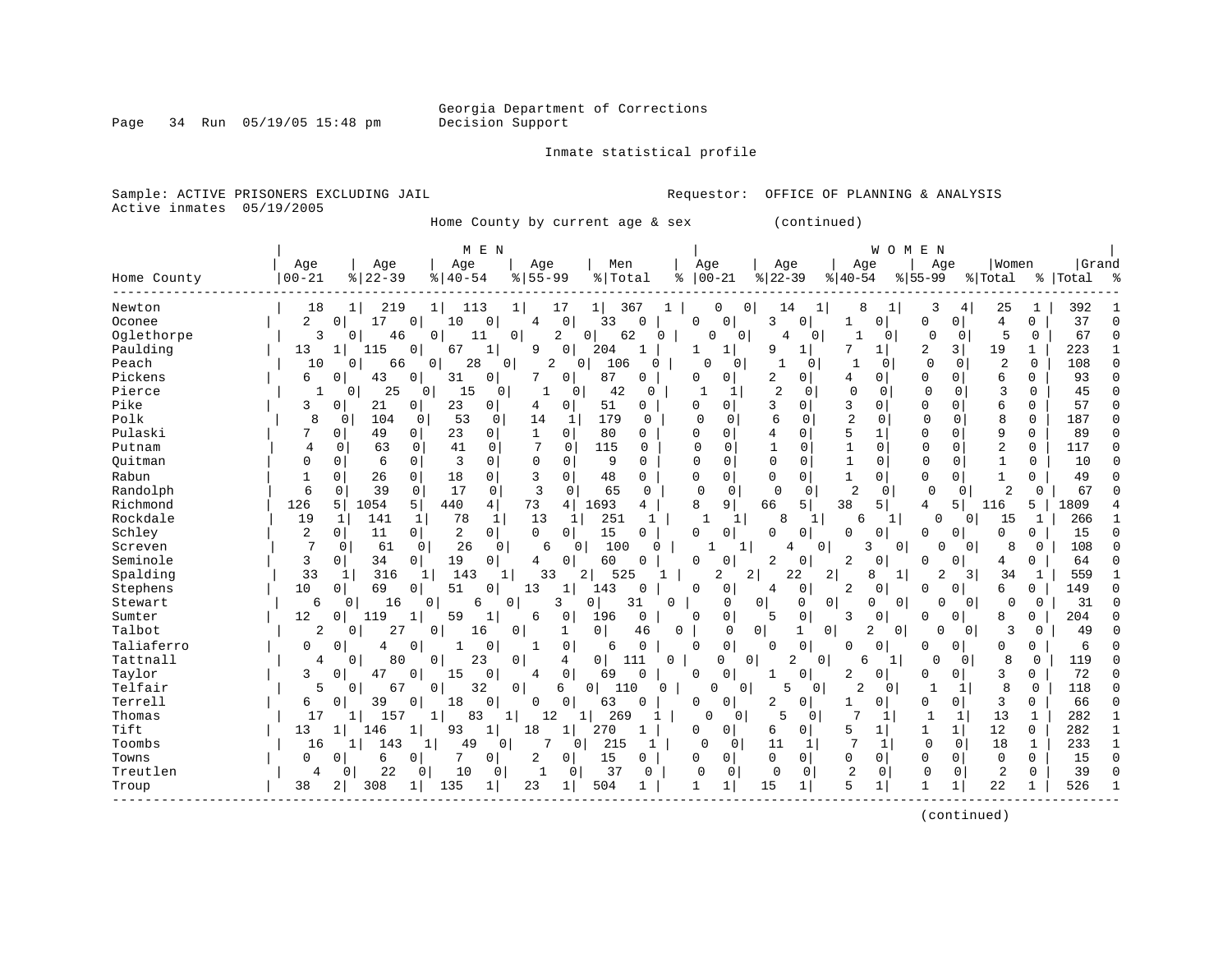Inmate statistical profile

Page 35 Run 05/19/05 15:48 pm

Sample: ACTIVE PRISONERS EXCLUDING JAIL **Requestor:** OFFICE OF PLANNING & ANALYSIS Active inmates 05/19/2005

Home County by current age & sex (continued)

|                  |               |                      | M E N                                           |                     |                        |   |                   |                      | WOMEN                |               |                                |                           |
|------------------|---------------|----------------------|-------------------------------------------------|---------------------|------------------------|---|-------------------|----------------------|----------------------|---------------|--------------------------------|---------------------------|
|                  | Age           | Age                  | Age                                             | Age                 | Men                    |   | Age               | Age                  | Age                  | Age           | Women                          | Grand                     |
| Home County      | $ 00 - 21$    | $ 22-39$             | $8   40 - 54$                                   | $8 55-99$           | % Total                | ႜ | $ 00-21$          | $ 22-39$             | $8 40-54$            | $ 55-99 $     | % Total                        | % Total %                 |
| Turner           | 4             | 45<br>$\Omega$       | 25<br>0 <sup>1</sup>                            | 0 <sup>1</sup><br>2 | 76<br>0                | 0 | O                 | 2<br>0<br>0          | 0<br>0               | 0             | 2<br>0                         | 78                        |
| Twiggs           | 2<br>0 I      | 20<br>$\Omega$       | 18<br>$\Omega$                                  | 0                   | 41<br>0                |   | 0<br>$\Omega$     | 0<br>$\Omega$        | 0                    |               | 2                              | 43                        |
| Union            |               | 23<br>0              | 14<br>0 I                                       | 0 <sup>1</sup>      | 42<br>0                | 0 | 0                 | $\Omega$<br>0        | $\Omega$             |               | U                              | 43                        |
| Upson            | 15            | 91<br>0              | 42<br>0                                         | 14<br>1             | 162<br>O               |   | 0<br>O            | 0<br>2               | O                    | 0             | 3                              | 165                       |
| Walker           | 8             | 158<br>$\Omega$      | 95                                              | 19                  | 280                    |   | 1                 | 18                   | q                    | ∩             | 28                             | 308                       |
| Walton           | 20            | 151<br>-1            | 101<br>$\mathbf{1}$                             | 13                  | 285                    |   |                   | 0<br>6               | 9                    | 4             | 19                             | 304                       |
| Ware             | 10            | 152<br>$\Omega$      | 93                                              | 20                  | 275                    |   | O<br><sup>0</sup> | 14                   | 3                    |               | 18                             | 293                       |
| Warren           | 01            | 22<br>0              | 12<br>0                                         | 6<br>0              | 41                     |   |                   | 0                    |                      | 0<br>0        | U                              | 44                        |
| Washington       | 13            | 74<br>$\overline{0}$ | 40<br>$\Omega$                                  | $\overline{2}$      | 129                    |   | O                 | 0                    |                      | $\Omega$<br>O | $\Omega$<br>6                  | 135                       |
| Wayne            | 5             | 95                   | 31<br>$\Omega$                                  | 8<br>$\Omega$       | 139<br>0               |   |                   | 0                    |                      | $\Omega$<br>O | 10<br>0                        | 149                       |
| Webster          | $\Omega$      | 11<br>$\Omega$       | 2                                               | $\Omega$            | 13<br>$\left( \right)$ |   | U                 |                      |                      |               | $\overline{2}$<br><sup>n</sup> | 15                        |
| Wheeler          | 3             | 13                   |                                                 | 0                   | 24<br>O                |   |                   | O                    |                      |               |                                | 26                        |
| White            | 4<br>O        | 36<br>$\Omega$       | 15<br>$\Omega$                                  | 2                   | 57                     |   |                   | $\Omega$             |                      |               | 0                              | 61                        |
| Whitfield        | 28            | 321                  | 206<br>2                                        | 44<br>2             | 599                    |   |                   | $\overline{2}$<br>34 | 18                   |               | 56<br>2                        | 655                       |
| Wilcox           | $\Omega$<br>∩ | 25<br>0              | 15<br>0                                         | $\Omega$<br>4       | 44<br>O                |   |                   | $\overline{2}$<br>0  | $\Omega$             | $\Omega$      | 0                              | 47                        |
| Wilkes           |               | 27<br>0              | 19<br>$\Omega$                                  |                     | 55<br>O                |   |                   | $\Omega$             | $\Omega$<br>$\Omega$ | $\Omega$      | 2<br>0                         | 57                        |
| Wilkinson        | 2<br>$\Omega$ | 36<br>0              | 17<br>0                                         | $\Omega$            | 58<br>0                |   | 0<br>$\Omega$     | O<br>4               | 0<br>∩               | $\Omega$<br>0 | 4<br>0                         | 62                        |
| Worth            | 8             | 65                   | 39<br>0                                         | 8<br>0              | 120                    |   | ∩<br>0            |                      |                      | U             | 10                             | 130                       |
| Total reported   |               |                      | 2495 100 23377 100 11434 100 2046 100 39352 100 |                     |                        |   |                   | 89 100   1424 100    | 811 100              |               |                                | 77 100 2401 100 41753 100 |
| Percent reported | 89.7          | 89.9                 | 88.7                                            | 88.2                | 89.5                   |   | 84.0              | 93.5                 | 92.9                 | 93.9          | 92.9                           | 89.7                      |
|                  |               |                      |                                                 |                     |                        |   |                   |                      |                      |               |                                |                           |
| Not reported     | 286           | 2619                 | 1453                                            | 273                 | 4631                   |   | 17                | 99                   | 62                   | 5             | 183                            | 4814                      |
| Total            | 2781          | 25996                | 12887                                           | 2319                | 43983                  |   | 106               | 1523                 | 873                  | 82            | 2584                           | 46567                     |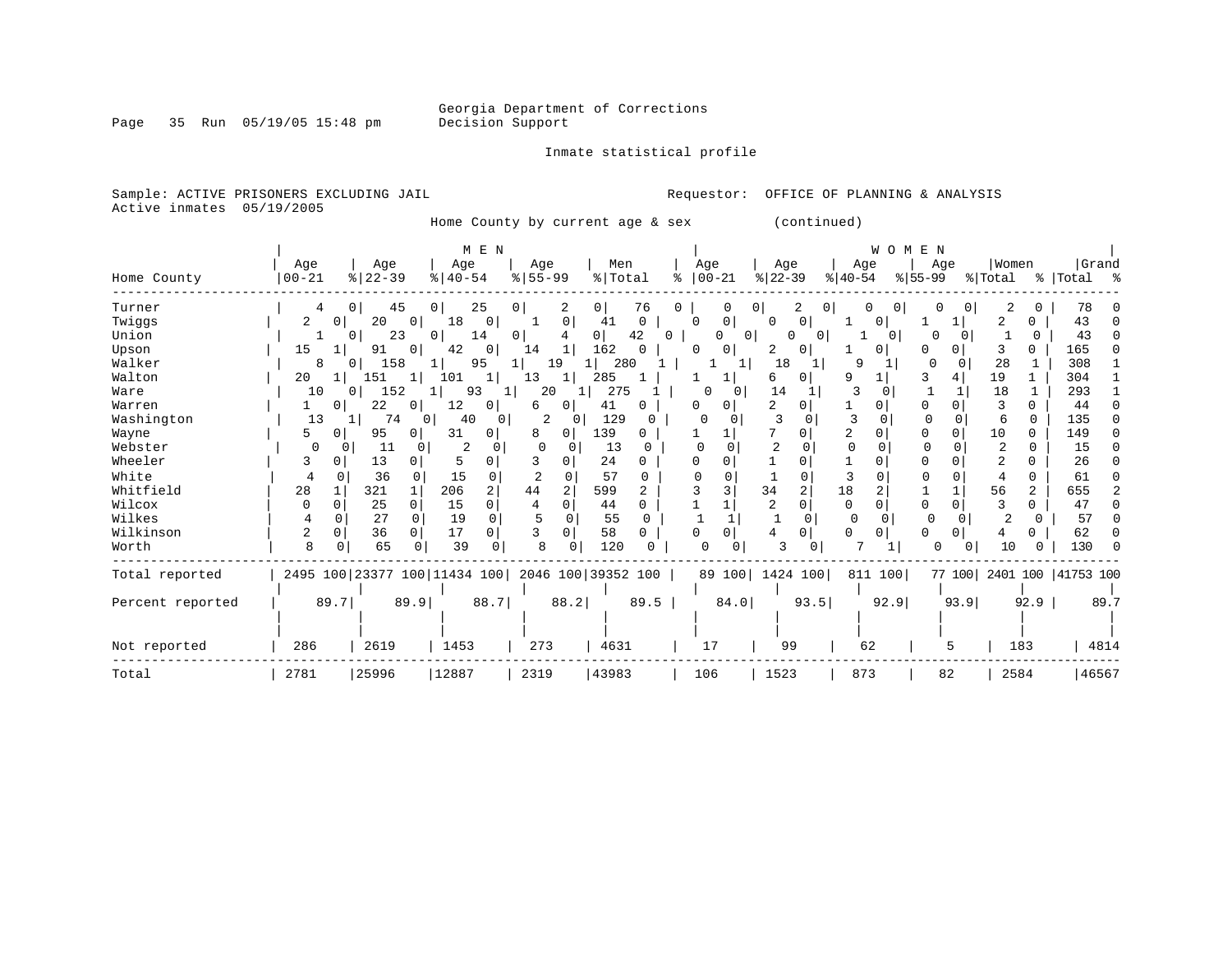Sample: ACTIVE PRISONERS EXCLUDING JAIL Active inmates 05/19/2005

Inmate statistical profile<br>Requestor: OFFICE OF PLANNING & ANALYSIS

Prison Sentence In Years by current age & sex

|                                                                                                                                                                                                                                                          |                                                                                                                                                                                                                                                                                             |                                                                                                                                                                                                                                                                                                                                                                       | M E N                                                                                                                                                                                                                                                                                   |                                                                                                                                                                                                                                                                                                                       |                                                                                                                                                                                                                                                   |                                                                                                                                                                                                                                                                                                                 |                                                                                                                                                                                                                                                                                                                |                                                                                                                                                                                                                                                                              | <b>WOMEN</b>                                                                                                                                                                                                                                                                    |                                                                                                                                                                                                                                                                                                                                                             |                                                                                                                                                                                                                                                                          |
|----------------------------------------------------------------------------------------------------------------------------------------------------------------------------------------------------------------------------------------------------------|---------------------------------------------------------------------------------------------------------------------------------------------------------------------------------------------------------------------------------------------------------------------------------------------|-----------------------------------------------------------------------------------------------------------------------------------------------------------------------------------------------------------------------------------------------------------------------------------------------------------------------------------------------------------------------|-----------------------------------------------------------------------------------------------------------------------------------------------------------------------------------------------------------------------------------------------------------------------------------------|-----------------------------------------------------------------------------------------------------------------------------------------------------------------------------------------------------------------------------------------------------------------------------------------------------------------------|---------------------------------------------------------------------------------------------------------------------------------------------------------------------------------------------------------------------------------------------------|-----------------------------------------------------------------------------------------------------------------------------------------------------------------------------------------------------------------------------------------------------------------------------------------------------------------|----------------------------------------------------------------------------------------------------------------------------------------------------------------------------------------------------------------------------------------------------------------------------------------------------------------|------------------------------------------------------------------------------------------------------------------------------------------------------------------------------------------------------------------------------------------------------------------------------|---------------------------------------------------------------------------------------------------------------------------------------------------------------------------------------------------------------------------------------------------------------------------------|-------------------------------------------------------------------------------------------------------------------------------------------------------------------------------------------------------------------------------------------------------------------------------------------------------------------------------------------------------------|--------------------------------------------------------------------------------------------------------------------------------------------------------------------------------------------------------------------------------------------------------------------------|
| Sentence In Years                                                                                                                                                                                                                                        | Aqe<br>$00 - 21$                                                                                                                                                                                                                                                                            | Age<br>$\frac{8}{22} - 39$                                                                                                                                                                                                                                                                                                                                            | Age<br>$ 40-54 $                                                                                                                                                                                                                                                                        | Age<br>$8 55-99$                                                                                                                                                                                                                                                                                                      | Men<br>% Total                                                                                                                                                                                                                                    | Age<br>$8   00 - 21$                                                                                                                                                                                                                                                                                            | Age<br>$ 22-39$                                                                                                                                                                                                                                                                                                | Aqe<br>୫∣40-54                                                                                                                                                                                                                                                               | Age<br>$ 55-99 \t{ Total}$                                                                                                                                                                                                                                                      | Women                                                                                                                                                                                                                                                                                                                                                       | Grand<br>%   Total<br>ႜ                                                                                                                                                                                                                                                  |
| $0 - 1$<br>$1.1 - 2$<br>$2.1 - 3$<br>$3.1 - 4$<br>$4.1 - 5$<br>$5.1 - 6$<br>$6.1 - 7$<br>$7.1 - 8$<br>$8.1 - 9$<br>$9.1 - 10$<br>$10.1 - 12$<br>$12.1 - 15$<br>$15.1 - 20$<br>20.1-OVER<br>LIFE<br><b>DEATH</b><br>LIFE W/O PAROLE<br>YOUTHFUL OFFENDERS | 83<br>31<br>292<br>11<br>314<br>11<br>9<br>239<br>347<br>13<br>8 <sup>1</sup><br>216<br>94<br>3<br>96<br>$\overline{3}$<br>104<br>4<br>34<br>$1\vert$<br>524<br>4 <br>102<br>149<br>177<br>$\Omega$<br>$\Omega$<br>$\Omega$<br>0 <sup>1</sup><br>0 <sup>1</sup><br>0<br>0<br>0 <sup>1</sup> | 2<br>581<br>1917<br>7<br>1937<br>7<br>1539<br>6<br>2094<br>8<br>1527<br>6 <br>889<br>3<br>877<br>3 <br>1045<br>4 <br>417<br>2 <br>19 4277<br>16<br>1260<br>$5 \mid$<br>5 2113<br>6   5468 21   4370 34   1139 49   11154 25   12 12  <br>$\mathbf{0}$<br>0 <sup>1</sup><br>$\Omega$<br>$\Omega$<br>0 <sup>1</sup><br>$\overline{0}$<br>0 <sup>1</sup><br>$\mathbf{0}$ | 261<br>$\overline{2}$<br>790<br>6<br>810<br>6 <br>624<br>5 <br>898<br>7 <sup>1</sup><br>5 <br>633<br>369<br>$\overline{3}$<br>374<br>3 <br>478<br>4<br>196<br>2 <br>1460<br>11<br>516<br>$4 \mid$<br>8 1085<br>$\mathbf{0}$<br>0 <sup>1</sup><br>0<br>$\mathbf{0}$<br>0<br>$\mathbf{1}$ | 18<br>$1\vert$<br>93<br>4<br>95<br>4 <br>3 <sup>1</sup><br>66<br>114<br>5<br>3 <sup>1</sup><br>64<br>2 1395<br>43<br>2 1392<br>45<br>68<br>3   1695<br>30<br>$1 \mid$<br>248<br>$11$   6509<br>80<br>3   1958<br>8 214<br>$0 \mid$<br>$\mathbf{0}$<br>0 <sup>1</sup><br>0<br>0 <sup>1</sup><br>$\mathbf{0}$<br>0<br>0 | 943<br>2<br>3092<br>7<br>7<br>3156<br>2468<br>6<br>3453<br>8<br>2440<br>6<br>3<br>3  <br>$4\overline{ }$<br>677<br>2<br>15<br>$4 \mid$<br>9   3561 8  <br>$0$  <br>0<br>$\overline{0}$<br>0<br>$\overline{0}$<br>0 <sup>1</sup><br>$\overline{1}$ | 0<br>$\Omega$<br>9<br>9<br>16<br>15<br>13<br>13<br>11<br>11<br>8<br>8 <sup>1</sup><br>3<br>3 <sup>1</sup><br>3 <br>3<br>5<br>5 <br>$\mathbf{1}$<br>$1\vert$<br>16<br>15<br>$2^{\circ}$<br>2 <br>5<br>$0$  <br>$\overline{0}$<br>$0 \quad 0$<br>0 <sup>1</sup><br>$0$  <br>$\mathbf{0}$<br> 0 <br>$\overline{0}$ | 35<br>2<br>189<br>12<br>12<br>182<br>136<br>9<br>150<br>10<br>103<br>7 <sup>1</sup><br>52<br>3<br>42<br>3 <br>58<br>4<br>19<br>$1\vert$<br>210<br>14<br>65<br>4 <br>$5 \mid$<br>65<br>214 14 155 18<br>0 <sup>1</sup><br>$\mathbf 0$<br>$\mathbf 0$<br> 0 <br>$0$  <br>$\overline{0}$<br> 0 <br>$\overline{0}$ | 15<br>90<br>10<br>96<br>11<br>9<br>81<br>87<br>10<br>8<br>69<br>33<br>4<br>29<br>3 <br>35<br>7<br>$\mathbf{1}$<br>$92 \quad 11$<br>4 <br>31<br>52<br>4 <br>$0 \quad 0$<br>0 <sup>1</sup><br>0 <sup>1</sup><br>$\mathbf{0}$<br>$0 \quad 0$<br>$0 \mid$<br>0 <sup>1</sup><br>0 | 0<br>5<br>4<br>7 <br>6<br>2 <br>2<br>5<br>$6 \mid$<br>$\mathbf{1}$<br>$1\vert$<br>2<br>2<br>$\mathbf{1}$<br>$1\vert$<br>4 <br>1<br>2<br>2 <sup>1</sup><br>5<br>8<br>6<br>4<br>0<br>$\Omega$<br>0 <sup>1</sup><br>$\mathbf 0$<br>$\overline{\phantom{0}}$<br>0<br>0 <sup>1</sup> | 50<br>292<br>11<br>300<br>12<br>232<br>9<br>253<br>10<br>181<br>$7\overline{ }$<br>90<br>3<br>75<br>$3-1$<br>99<br>$4\overline{ }$<br>$1\vert$<br>29<br>1<br>6 323<br>13<br>$4 \mid$<br>10 106<br>5 126<br>5 <sub>1</sub><br>41 50 422 16 11576<br>$\mathbf{0}$<br>0 <sup>1</sup><br>0<br>$\Omega$<br>$\Omega$<br>$\Omega$<br>$\Omega$<br>0<br>$\mathbf{0}$ | 993<br>2<br>3384<br>7<br>7<br>3456<br>2700<br>6<br>3706<br>8<br>2621<br>6<br>1485<br>3<br>3<br>1467<br>1794<br>4<br>706<br>2<br>6832 15<br>4<br>2064<br>3687<br>$_{\rm 8}$<br>25<br>$\overline{\phantom{0}}$<br>$\Omega$<br>$\Omega$<br>$\Omega$<br>$\Omega$<br>$\Omega$ |
| Total reported                                                                                                                                                                                                                                           |                                                                                                                                                                                                                                                                                             | 2771 100 25941 100 12865 100 2317 100 43894 100   104 100   1520 100   872 100                                                                                                                                                                                                                                                                                        |                                                                                                                                                                                                                                                                                         |                                                                                                                                                                                                                                                                                                                       |                                                                                                                                                                                                                                                   |                                                                                                                                                                                                                                                                                                                 |                                                                                                                                                                                                                                                                                                                |                                                                                                                                                                                                                                                                              |                                                                                                                                                                                                                                                                                 | 82 100 2578 100 46472 100                                                                                                                                                                                                                                                                                                                                   |                                                                                                                                                                                                                                                                          |
| Percent reported                                                                                                                                                                                                                                         | 99.6                                                                                                                                                                                                                                                                                        | 99.8                                                                                                                                                                                                                                                                                                                                                                  | 99.8                                                                                                                                                                                                                                                                                    | 99.9                                                                                                                                                                                                                                                                                                                  | $99.8$                                                                                                                                                                                                                                            | 98.1                                                                                                                                                                                                                                                                                                            | 99.8                                                                                                                                                                                                                                                                                                           | 99.9                                                                                                                                                                                                                                                                         | 100.0                                                                                                                                                                                                                                                                           | $99.8 \text{ }$                                                                                                                                                                                                                                                                                                                                             | 99.8                                                                                                                                                                                                                                                                     |
| NOT REPORTED                                                                                                                                                                                                                                             | 10                                                                                                                                                                                                                                                                                          | 55                                                                                                                                                                                                                                                                                                                                                                    | 22                                                                                                                                                                                                                                                                                      | 2                                                                                                                                                                                                                                                                                                                     | 89                                                                                                                                                                                                                                                | 2                                                                                                                                                                                                                                                                                                               | 3                                                                                                                                                                                                                                                                                                              | 1                                                                                                                                                                                                                                                                            | 0                                                                                                                                                                                                                                                                               | 6                                                                                                                                                                                                                                                                                                                                                           | 95                                                                                                                                                                                                                                                                       |
| Total                                                                                                                                                                                                                                                    | 2781                                                                                                                                                                                                                                                                                        | 25996                                                                                                                                                                                                                                                                                                                                                                 | 12887                                                                                                                                                                                                                                                                                   | 2319                                                                                                                                                                                                                                                                                                                  | 43983                                                                                                                                                                                                                                             | 106                                                                                                                                                                                                                                                                                                             | 1523                                                                                                                                                                                                                                                                                                           | 873                                                                                                                                                                                                                                                                          | 82                                                                                                                                                                                                                                                                              | 2584                                                                                                                                                                                                                                                                                                                                                        | 46567                                                                                                                                                                                                                                                                    |
| AVG EXCLUDING<br>LIFE, DEATH, YO                                                                                                                                                                                                                         |                                                                                                                                                                                                                                                                                             |                                                                                                                                                                                                                                                                                                                                                                       |                                                                                                                                                                                                                                                                                         |                                                                                                                                                                                                                                                                                                                       |                                                                                                                                                                                                                                                   |                                                                                                                                                                                                                                                                                                                 |                                                                                                                                                                                                                                                                                                                |                                                                                                                                                                                                                                                                              |                                                                                                                                                                                                                                                                                 |                                                                                                                                                                                                                                                                                                                                                             | 43.55                                                                                                                                                                                                                                                                    |
| AVG INCLUDING<br>LIFE=21, YO=3 YRS                                                                                                                                                                                                                       | 14.60                                                                                                                                                                                                                                                                                       | 36.74                                                                                                                                                                                                                                                                                                                                                                 | 58.03                                                                                                                                                                                                                                                                                   | 86.77                                                                                                                                                                                                                                                                                                                 | 44.23                                                                                                                                                                                                                                             | 29.54                                                                                                                                                                                                                                                                                                           |                                                                                                                                                                                                                                                                                                                | 26.79   34.52                                                                                                                                                                                                                                                                | 104.10                                                                                                                                                                                                                                                                          | 31.98                                                                                                                                                                                                                                                                                                                                                       | 43.55                                                                                                                                                                                                                                                                    |

Page 36 Run 05/19/05 15:48 pm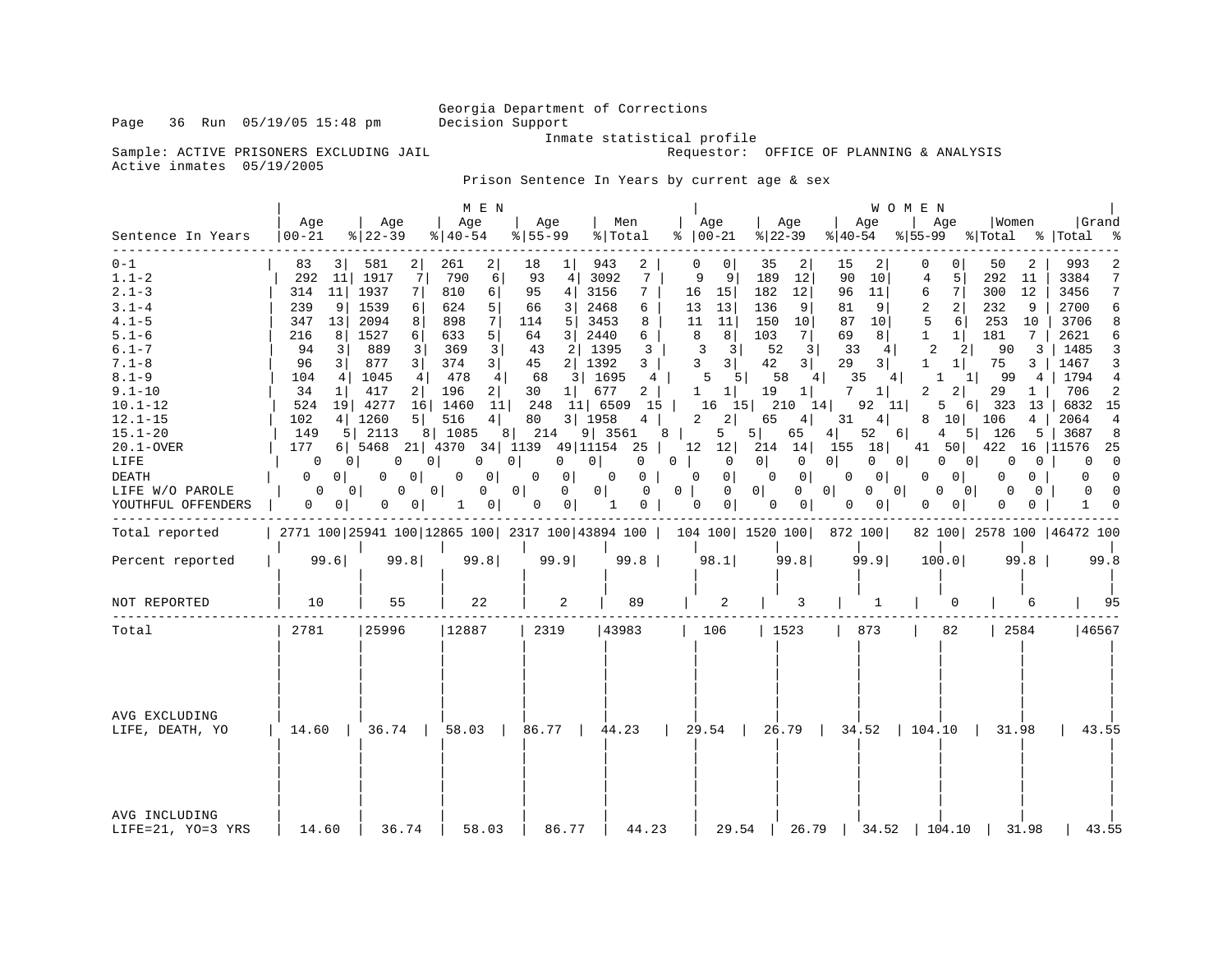Page 37 Run 05/19/05 15:48 pm

### Inmate statistical profile

Sample: ACTIVE PRISONERS EXCLUDING JAIL **Requestor:** OFFICE OF PLANNING & ANALYSIS Active inmates 05/19/2005

Probation To Follow Prison by current age & sex

| Prob After Prison                   | Age<br>$00 - 21$ | Age<br>$8 22-39$                    | M E N<br>Age<br>$8140 - 54$ | Age<br>$8155 - 99$ | Men<br>%   Total                                | Age<br>$ 00-21$      | Age<br>$ 22-39 $       | Age<br>$ 40-54 $       | W O M E N<br>Age<br>$ 55-99 $ | Women<br>% Total     | Grand<br>%  Total %     |
|-------------------------------------|------------------|-------------------------------------|-----------------------------|--------------------|-------------------------------------------------|----------------------|------------------------|------------------------|-------------------------------|----------------------|-------------------------|
| PROBATION TO FOLLOW<br>NO PROBATION | 1513<br>1268     | 54 11262<br>43 <br>46 14734<br>57 I | 39<br>4966<br>7921<br>61    | 792<br>1527        | 34 18533<br>42<br>66 25450<br>58                | 58<br>61<br>45<br>42 | 46<br>707<br>54<br>816 | 399<br>46<br>474<br>54 | 24<br>29<br>58<br>71          | 1191<br>46  <br>1393 | 19724 42<br>54 26843 58 |
| Total reported                      |                  |                                     |                             |                    | 2781 100 25996 100 12887 100 2319 100 43983 100 |                      | 106 100   1523 100     | 873 100                | 82 100                        |                      | 2584 100 46567 100      |
| Percent reported                    | 100.0            | 100.0                               | 100.0                       | 100.0              | 100.0                                           | 100.0                | 100.0                  | 100.0                  | 100.0                         | 100.0                | 100.0                   |
| <b>NOT REPORTED</b>                 |                  | $\Omega$                            | $\Omega$                    | 0                  | $\Omega$                                        | $\Omega$             | $\Omega$               |                        |                               |                      | $\Omega$                |
| Total                               | 2781             | 25996                               | 12887                       | 2319               | 43983                                           | 106                  | 1523                   | 873                    | 82                            | 2584                 | 46567                   |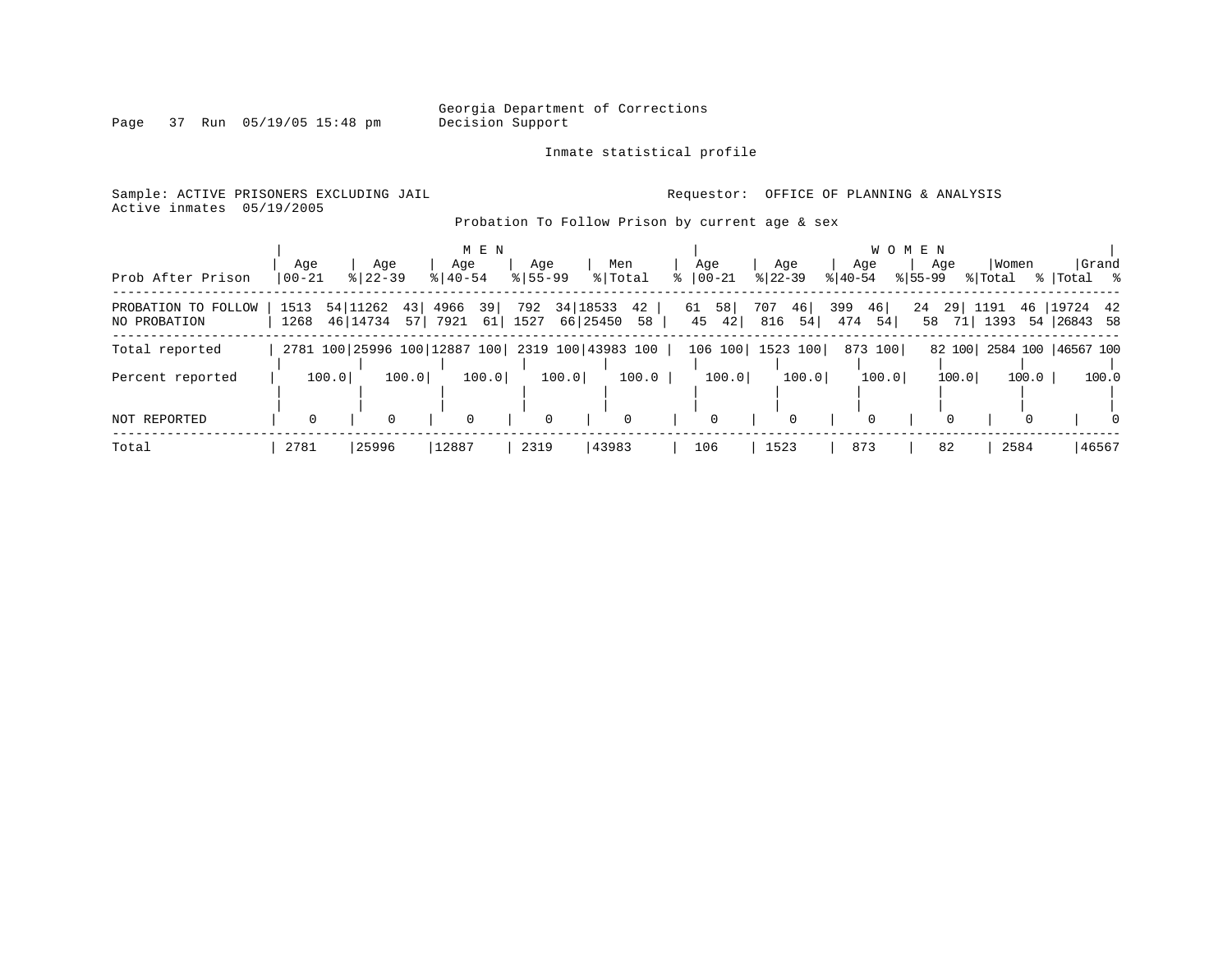Inmate statistical profile

Sample: ACTIVE PRISONERS EXCLUDING JAIL **Requestor:** OFFICE OF PLANNING & ANALYSIS Active inmates 05/19/2005

Admission Type by current age & sex

|                      |           |                                                 | M E N                      |                              |                |               |                    | WOMEN         |                          |            |                           |
|----------------------|-----------|-------------------------------------------------|----------------------------|------------------------------|----------------|---------------|--------------------|---------------|--------------------------|------------|---------------------------|
|                      | Age       | Aqe                                             | Age                        | Aqe                          | Men            | Age           | Age                | Age           | Aqe                      | Women      | Grand                     |
| Admission Type       | $00 - 21$ | $8$   22-39                                     | $8140 - 54$                | $8155 - 99$                  | % Total        | $ 00-21$<br>÷ | $ 22-39$           | $ 40-54$      | $ 55-99$                 | % Total    | % Total %                 |
| COMMITTED FROM COURT | 2330      | 84   18117<br>70                                | 8566<br>671                | 1767                         | 76 30780<br>70 | 86<br>89      | 1051<br>69         | 585<br>67     | 78<br>64                 | 1789<br>69 | 32569<br>70               |
| RETURN APPEAL/BOND   |           | 5                                               |                            |                              | 6<br>$\Omega$  | $\Omega$      |                    | $\Omega$<br>O | 0                        | U          | $\sqrt{ }$                |
| PAROLE REV/NEW SENT  | 58        | 2622<br>10                                      | 1744<br>14                 | 236<br>10                    | 4660<br>11     |               | 97                 | 71            |                          | 174        | 4834<br>10                |
| PAR REV/NO NEW SENT  | 22        | 821<br>3                                        | 499                        | 65                           | 1407           |               | 53                 | 43            |                          | 98         | 1505                      |
| PROB VIOL/TOTAL REV  | $\Omega$  | $\cap$                                          | $\Omega$<br>0              |                              |                | O<br>O        | U                  | $\Omega$      | $\Omega$<br>$\Omega$     |            |                           |
| PROB VIOL/PARTIAL    | 193       | 1620<br>6                                       | 730<br>6                   | 74<br>3                      | 2617<br>6      | 7             | 152<br>10          | 91<br>10      | 5<br>6                   | 255<br>10  | 2872                      |
| ADMIT FM OTHER CUST  | 0         | 21<br>0                                         | 11<br>$\Omega$             | $\Omega$<br>6                | 38<br>0        | O<br>$\Omega$ | 3<br>$\Omega$      | -1<br>0       | <sup>0</sup><br>$\Omega$ | 0<br>4     | 42                        |
| SHOCK INCARCERATION  | O<br>0    | 0<br>∩                                          | $\overline{0}$<br>$\Omega$ | <sup>0</sup><br>$\Omega$     | 0<br>0         | 0             | O<br>0             | 0<br>0        | $\Omega$<br>0            | 0          | 0                         |
| PROB REV/REMAINDER   | 155<br>6  | 2320                                            | 7<br>964                   | 102<br>4                     | 3541           | 4             | 154<br>10          | 77<br>9       | 8<br>10                  | 243        | 3784                      |
| NEW SENT/PAR REV PND | 0<br>0    | 19<br>0                                         | 23<br>0                    | 3<br>0                       | 45<br>O        | 0             | $\Omega$<br>0      | O.            | 0                        |            | 45                        |
| LIFE W/O PAROLE      | 4<br>0    | 132<br>$\mathbf{1}$                             | 84<br>1                    | 20                           | 240            |               | ∩                  | O             |                          |            | 243                       |
| PAROLE REV BOOT CAMP | 0         | $\Omega$<br>0                                   | O<br>0 I                   | $\Omega$                     | U              | O             | 0                  | O             |                          |            |                           |
| PAR REV/RSN UNKNOWN  | 0<br>0    | O                                               | 41                         | 33                           | 78<br>U        | 0             | N                  | 0             |                          | U          | 78                        |
| PROBATION/PAROLE REV | 0         | $\Omega$<br>0                                   | 0                          | <sup>n</sup>                 |                | 0             | 0                  | O             |                          |            | O                         |
| PB PAROLE RESCINDED  | ∩         | U<br>5                                          |                            |                              | n              |               | 0<br>0             | $\Omega$      |                          | U          | 11                        |
| PROB REVOC/SPEC COND | 3         | 68                                              | 33<br>0                    |                              | 106            | 0<br>O        | 10                 | U             |                          | 10         | 116                       |
| PAR REV/REVOC CENTER |           | 148<br>O                                        | 148                        |                              | 305<br>01      |               | $\Omega$<br>0      | $\Omega$      |                          |            | 307                       |
| INFORMATION ONLY     | 0<br>Ω    | 0                                               | 0                          | 0                            |                | 0             | 0                  | 0             |                          |            |                           |
| INCOMPLETE SENT PKG  | U         | 0                                               | 0                          | 0<br>O                       | $\overline{0}$ | 0             | $\Omega$<br>0<br>0 | $\Omega$      | O                        |            |                           |
| HANCOCK REVOC CENTER |           | 0                                               | 0                          | 0<br><sup>0</sup>            | O              | 0             | 0                  | O             | 0                        | U          | O                         |
| WHITWORTH DETENTION  |           | 38<br>0                                         | 15<br>0 <sup>1</sup>       | $\mathbf{0}$<br><sup>0</sup> | 56<br>0        | 0             | O<br>$\Omega$      | $\Omega$<br>∩ | $\Omega$<br><sup>0</sup> | 0          | 56                        |
| DCYS AT RISK         | 0         | 6                                               | C<br>0                     | 0<br>0                       | 10             | 0             | 0                  | 0             | <sup>n</sup>             | 0          | 10                        |
| OTHER                | 0         | $\Omega$<br>0                                   | 0<br>0                     | 0                            | 0              | 0             |                    | O             | O                        |            |                           |
| Total reported       |           | 2773 100 25946 100 12865 100 2317 100 43901 100 |                            |                              |                |               | 104 100 1520 100   | 872 100       |                          |            | 82 100 2578 100 46479 100 |
| Percent reported     | 99.7      | 99.8                                            | 99.8                       | 99.9                         | 99.8           | 98.1          | 99.8               | 99.9          | 100.0                    | 99.8       | 99.8                      |
|                      |           |                                                 |                            |                              |                |               |                    |               |                          |            |                           |
|                      |           |                                                 |                            |                              |                |               |                    |               |                          |            |                           |
| <b>UNKNOWN</b>       | 8         | 50                                              | 22                         | 2                            | 82             | 2             | 3                  |               |                          |            | 88                        |
| Total                | 2781      | 25996                                           | 12887                      | 2319                         | 43983          | 106           | 1523               | 873           | 82                       | 2584       | 46567                     |

Page 38 Run 05/19/05 15:48 pm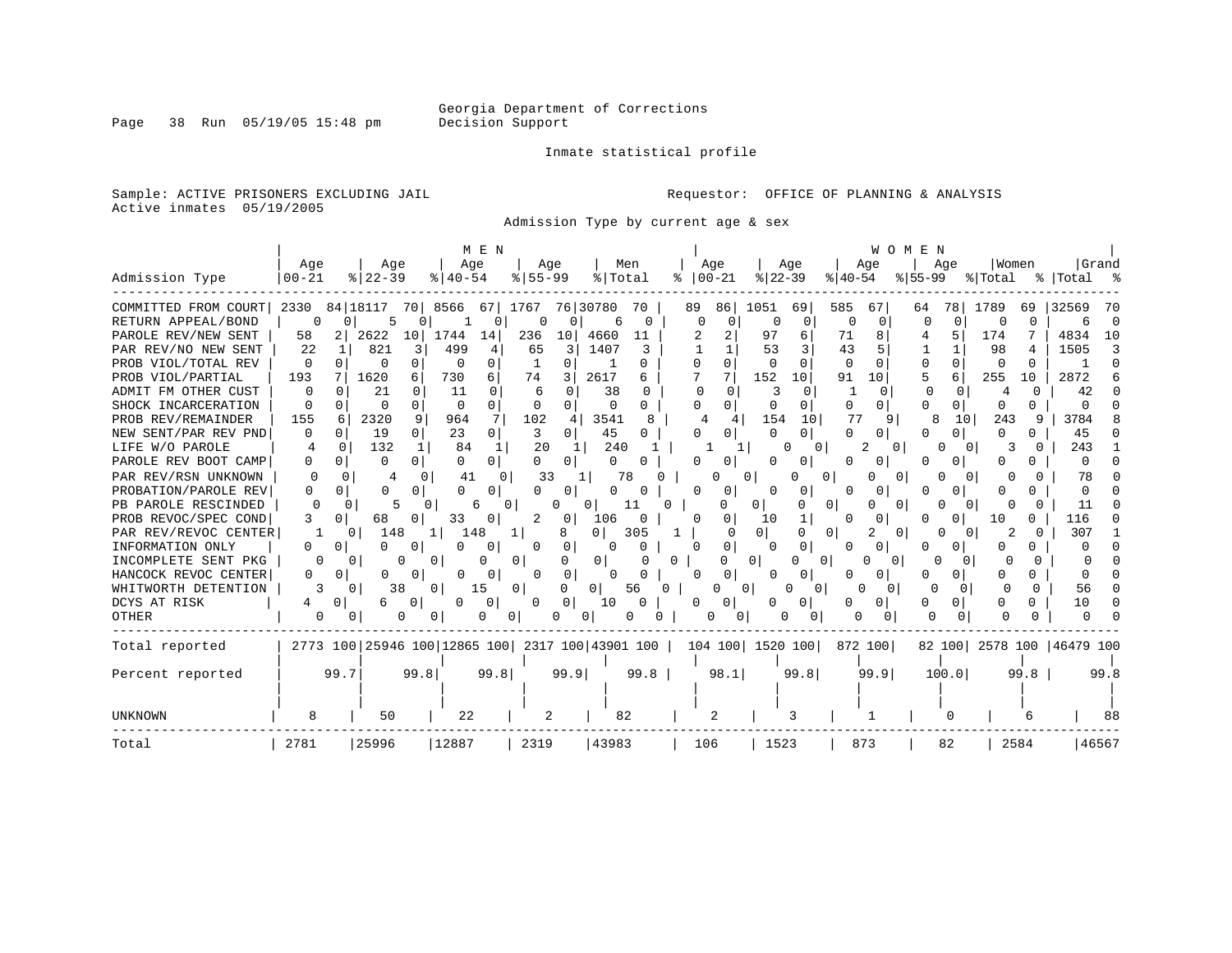Inmate statistical profile

Page 39 Run 05/19/05 15:48 pm

Sample: ACTIVE PRISONERS EXCLUDING JAIL **Requestor:** OFFICE OF PLANNING & ANALYSIS Active inmates 05/19/2005

Release Type by current age & sex

|                  |                  |                    | M E N                          |                    |                |                                                                                                                                                                              |                  |                                                  | W O M E N |                  |                     |
|------------------|------------------|--------------------|--------------------------------|--------------------|----------------|------------------------------------------------------------------------------------------------------------------------------------------------------------------------------|------------------|--------------------------------------------------|-----------|------------------|---------------------|
| Release Type     | Age<br>$00 - 21$ | Age<br>$8122 - 39$ | Age<br>$\frac{8}{6}$   40 – 54 | Age<br>$8155 - 99$ | Men<br>% Total | Age<br>$\frac{1}{6}$   00-21                                                                                                                                                 | Age<br>$ 22-39 $ | Age<br>$\frac{1}{2}$  40-54 $\frac{1}{2}$  55-99 | Aqe       | Women<br>% Total | Grand<br>े शाotal % |
| PAROLE<br>Active |                  |                    |                                |                    |                | 8 0   50 0   22 0   2 0   82 0   2 2   3 0   1 0   0 0   6 0   88 0<br>$100$ 26019 26019 200 2808 200 2325 200 44037 200 200 200 2525 200 274 200 283 201 2588 200 46625 200 |                  |                                                  |           |                  |                     |
| Total            | 2781             | 25996              | 12887                          | 2319               | 43983          | 106                                                                                                                                                                          | 1523             | 873                                              | 82        | 2584             | 46567               |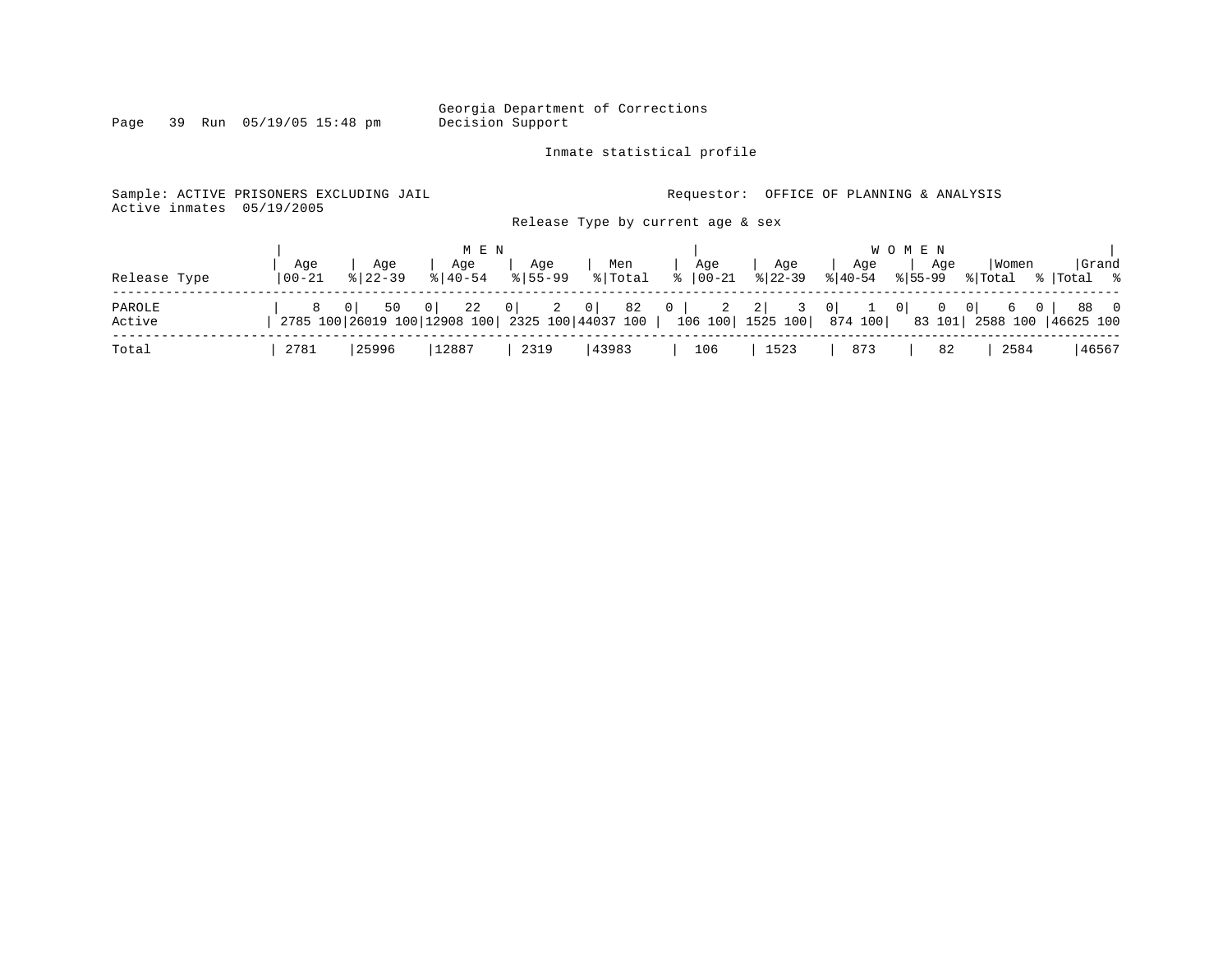Page 40 Run 05/19/05 15:48 pm

### Inmate statistical profile

Sample: ACTIVE PRISONERS EXCLUDING JAIL **Requestor:** OFFICE OF PLANNING & ANALYSIS Active inmates 05/19/2005

Inst By Group by current age & sex

|                     |           |      |             |                |             | M E N          |             |            |    |              |     |           |                |                | W O M E N       |          |                      |          |          |       |           |
|---------------------|-----------|------|-------------|----------------|-------------|----------------|-------------|------------|----|--------------|-----|-----------|----------------|----------------|-----------------|----------|----------------------|----------|----------|-------|-----------|
|                     | Aqe       |      | Aqe         |                | Aqe         |                | Aqe         | Men        |    | Age          |     |           | Aqe            |                | Aqe             |          | Aqe                  | Women    |          | Grand |           |
| Inst By Group       | $00 - 21$ |      | $8$   22-39 |                | $8140 - 54$ |                | $8155 - 99$ | % Total    |    | 00-21        |     | $ 22-39 $ |                | $ 40-54 $      |                 | $ 55-99$ |                      | % Total  |          | Total | $\approx$ |
| Transitional center | 35        |      | 846         |                | 529         |                | 46          | 1456       |    |              |     | 133       |                | 91             | 10 <sub>1</sub> |          |                      | 229      | 9        | 1685  | 4         |
| State hospital      | 0         |      |             |                |             |                |             |            |    | $\mathbf{0}$ | 0'  |           | $\overline{0}$ |                |                 |          |                      |          | $\Omega$ |       |           |
| County camp         | 325       | L 2. | 3595        | 14             | 1031        | 8              | 30          | 4981       |    |              |     |           | 01             | 0              | 01              |          | 0<br>()              | $\Omega$ | $\Omega$ | 4981  | - 11      |
| State prison        | 1791      | 64   | 7453        | 67             | 9917        |                | 2060        | 89 31221   |    | 102          | 96  | 1389      | 91             | 782            | 90              | 81       | 99                   | 2354     | 91       | 33575 | 72        |
| Private prison      | 373       | 13   | 2868        |                | 1180        |                | 173         | 4594       | 10 | 0            | 0 I |           | 0              |                | $\Omega$<br>0   |          | $\Omega$             | 0        | 0        | 4594  | 10        |
| Prison annex        | 81        |      | 601         | 2 <sup>1</sup> | 228         | 2 <sub>1</sub> | 10          | 920        | 2  | 0            | 0   | $\Omega$  | $\circ$        |                | 0 <sup>1</sup>  |          | 0                    | $\Omega$ | 0        | 920   | 2         |
| Inmate boot camp    | 176       |      | 633         |                |             |                | 0 I         | 810<br>0 I |    | $\Omega$     |     | $\circ$   | 0              | $\overline{0}$ | 0<br>$\Omega$   |          | $\Omega$<br>$\Omega$ | $\Omega$ | 0        | 810   | -2        |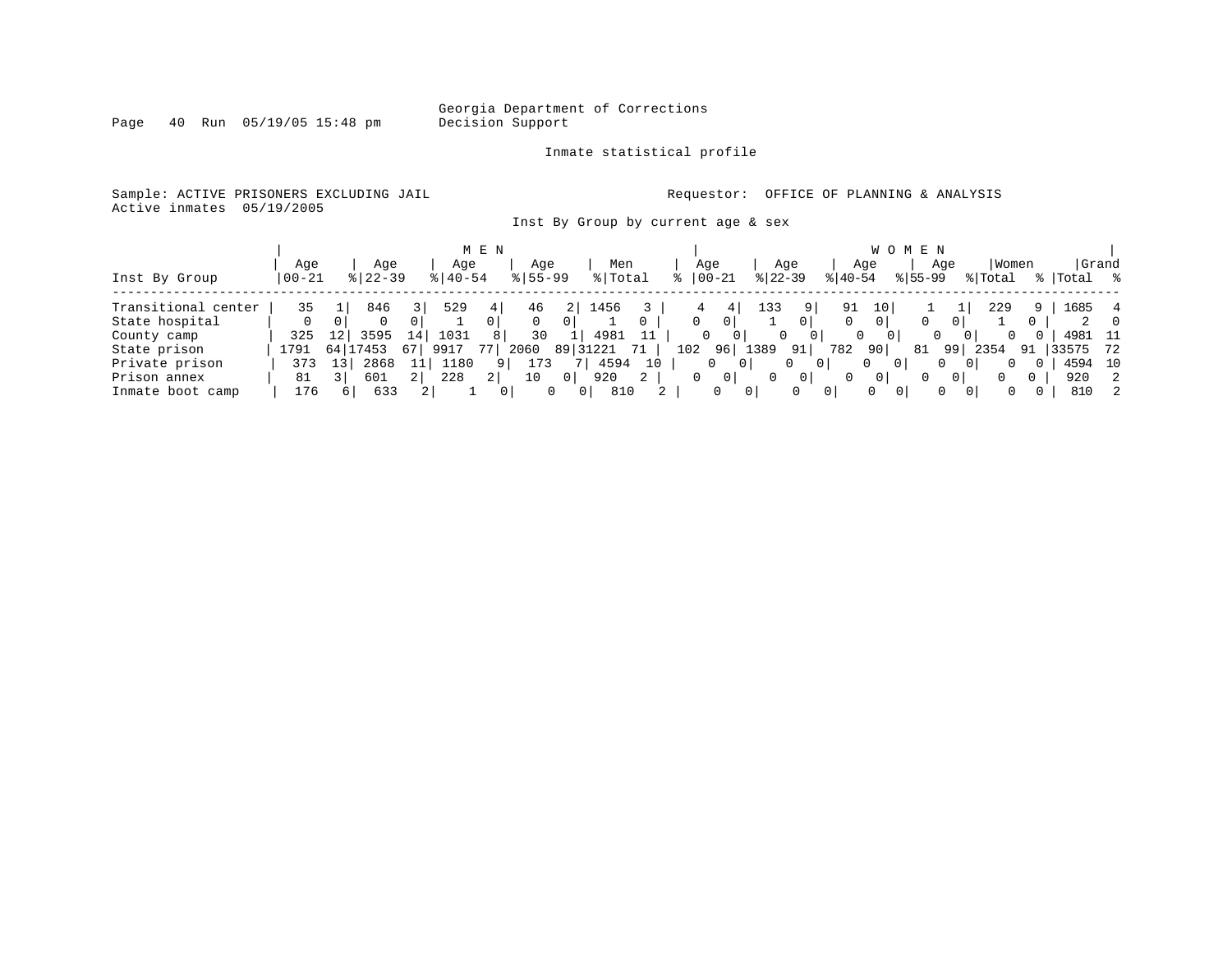Page 41 Run 05/19/05 15:48 pm

### Inmate statistical profile

Sample: ACTIVE PRISONERS EXCLUDING JAIL **Requestor:** OFFICE OF PLANNING & ANALYSIS Active inmates 05/19/2005

Institution by current age & sex

|                      |              |                |          |                |          | M E N          |                |                |                |              |          |                      |                |               |              |                | WOMEN    |                          |                          |                   |           |                |
|----------------------|--------------|----------------|----------|----------------|----------|----------------|----------------|----------------|----------------|--------------|----------|----------------------|----------------|---------------|--------------|----------------|----------|--------------------------|--------------------------|-------------------|-----------|----------------|
|                      | Age          |                | Age      |                | Age      |                | Aqe            |                | Men            |              |          | Age                  | Age            |               |              | Age            |          | Aqe                      |                          | Women             | Grand     |                |
| Institution          | $00 - 21$    |                | $ 22-39$ |                | $ 40-54$ |                | $8 55-99$      |                | % Total        |              | ిక       | $ 00-21$             | $ 22-39$       |               | $ 40-54$     |                | $ 55-99$ |                          | % Total                  |                   | %   Total |                |
| Albany Trans Ctr     | 4            | $\Omega$       | 86       | $\Omega$       | 58       | 0              | 6              | <sup>0</sup>   | 154            | 0            |          | O                    | O              | $\Omega$      | 0            | 0              |          | O                        | O                        | 0                 | 154       |                |
| Atlanta Trans Ctr(M) | 3            | $\mathbf 0$    | 133      |                | 98       | 1              | $\overline{4}$ | $\mathbf 0$    | 238            | $\mathbf{1}$ | O        | $\Omega$             | $\Omega$       | $\Omega$      | $\Omega$     | $\mathbf 0$    | O        | $\Omega$                 | $\Omega$                 | $\Omega$          | 238       |                |
| Macon Trans Ctr      | 3            | $\Omega$       | 76       | $\Omega$       | 55       | $\Omega$       | 3              | $\Omega$       | 137            | $\Omega$     | $\Omega$ | $\Omega$             | $\Omega$       | $\Omega$      | $\Omega$     | $\Omega$       | $\Omega$ | $\Omega$                 | $\Omega$                 | $\Omega$          | 137       | $\Omega$       |
| Metro Trans Ctr (W)  | $\Omega$     | $\Omega$       | $\Omega$ | $\Omega$       | $\Omega$ | $\mathbf 0$    | $\Omega$       | $\Omega$       | 0              | 0            | 4        | 4                    | 132            | 9             | 91           | 10             |          | $\mathbf{1}$             | 228                      | 9                 | 228       | $\Omega$       |
| Savannah Mens TC     | 6            | $\Omega$       | 110      | 0              | 60       | $\mathbf{0}$   | 11             | $\Omega$       | 187            | 0            | $\Omega$ | 0                    | 0              | $\Omega$      | $\Omega$     | $\Omega$       | O        | $\Omega$                 | $\Omega$                 |                   | 187       | $\Omega$       |
| Savannah Womens TC   | $\Omega$     | $\Omega$       | ∩        | 0              | $\Omega$ | $\Omega$       | $\Omega$       | $\Omega$       | <sup>0</sup>   | $\Omega$     |          | $\Omega$<br>$\Omega$ |                | $\Omega$      | $\Omega$     | $\Omega$       |          | $\Omega$<br><sup>0</sup> | -1                       | $\Omega$          | -1        | n              |
| Augusta Trans Ctr    | 3            | $\Omega$       | 109      | $\Omega$       | 68       | $1\vert$       | 8              | $\Omega$       | 188            | 0            | $\Omega$ | $\Omega$             | 0              | $\Omega$      | $\Omega$     | $\Omega$       | U        | $\Omega$                 | $\Omega$                 | <sup>o</sup>      | 188       | $\Omega$       |
| Coastal Trans Ctr    | 3            | 0              | 120      | 0              | 60       | $\mathbf 0$    | 6              | 0              | 189            | 0            |          | O<br>$\Omega$        | O              | 0             |              | $\overline{0}$ |          | O                        | $\Omega$                 | O<br>O            | 189       |                |
| LaGrange Trans Ctr   | 5            | $\Omega$       | 89       | $\Omega$       | 44       | 0 <sup>1</sup> | 0              | $\Omega$       | 138            | O            |          | $\Omega$             | U              | $\Omega$      | <sup>0</sup> | <sup>o</sup>   | U        | 0 I                      |                          | <sup>o</sup>      | 138       | $\Omega$       |
| Clayton Trans Ctr    | $\mathsf{R}$ | $\Omega$       | 119      | 0              | 84       |                | $\mathsf{R}$   | 0              | 219            |              |          |                      | 0              | $\Omega$<br>Λ |              | $\Omega$       | $\Omega$ | O                        | $\Omega$                 | N<br>$\Omega$     | 219       | $\Omega$       |
| Central State Hosp   | 0            | $\Omega$       | $\Omega$ | 0              | 1        | 0              | $\Omega$       | $\Omega$       | 1              | $\Omega$     | $\cap$   | $\Omega$             |                | 0             | <sup>n</sup> | 0              | U        |                          | 1                        | $\Omega$          | 2         |                |
| Bulloch County       | 7            | 0              | 104      | $\Omega$       | 33       | 0              | 0              | 0              | 144            | U            |          |                      | 0              | 0             | 0            | 0              | $\Omega$ |                          | $\Omega$                 | U<br>$\Omega$     | 144       |                |
| Carroll County       | 12           | $\overline{0}$ | 151      | 1              | 36       | 0              | 2              | 0              | 201            | 0            | $\cap$   | 0                    | O              | 0             | $\cap$       | $\Omega$       | U        | 0                        | $\Omega$                 | $\Omega$          | 201       |                |
| Clarke County        | 3            | 0              | 75       | 0              | 24       | 0              |                | 3              | 0 <sup>1</sup> | 105          |          | 0                    | 0              | U             | 0            | $\Omega$       | $\Omega$ | O                        | $\Omega$                 | 0<br>$\Omega$     | 105       |                |
| Colquitt County      | 15           | 1 <sup>1</sup> | 124      | 0              | 35       | 0              | 1              | 0              | 175            | $\mathbf 0$  | $\cap$   | $\overline{0}$       | 0              | 0             | U            | $\Omega$       | U        | 0                        | $\Omega$                 | $\Omega$          | 175       | $\Omega$       |
| Coweta County        | 9            | 0              | 135      |                | 55       |                | 0              | 1              | 0 <sup>1</sup> | 200          | 0        | $\Omega$             | 0              | O             | 0            | U              | $\Omega$ | $\cap$                   | $\Omega$<br><sup>0</sup> | $\Omega$          | 200       | $\cap$         |
| Decatur County       | 16           | 11             | 145      | 1              | 57       | 0              | 1              | 0              | 219            | $\Omega$     | $\cap$   | 0                    | 0              | 0             | $\Omega$     | $\Omega$       | U        | $\Omega$                 | $\Omega$                 | $\cap$            | 219       | $\Omega$       |
| Effingham County     | 20           | $\mathbf{1}$   | 177      |                | 42       |                | 0              | 2              | 0              | 241<br>1     |          | 0                    | $\overline{0}$ | U<br>$\Omega$ |              | O<br>0         |          | $\Omega$<br>$\Omega$     | $\cap$                   | $\Omega$          | 241       | $\mathbf{1}$   |
| Floyd County         | 15           | 11             | 226      |                | 89       |                | 2              | 0              | 332            |              | 0        | 0                    | O              | 0             |              | $\Omega$       | U        | $\Omega$                 | $\Omega$                 | 0                 | 332       |                |
| Gwinnett County      | 12           | $\Omega$       | 156      | 1 <sup>1</sup> | 55       |                | $\overline{0}$ | 0              | 223<br>0       | 1            |          | $\Omega$<br>0        | 0              | $\Omega$      | $\cap$       | 0              |          | $\Omega$<br>$\Omega$     | 0                        | $\Omega$          | 223       | $\Omega$       |
| Hall County          | 6            | 0 <sup>1</sup> | 124      | 0              | 25       | 0              | -1             | 0 I            | 156            | $\Omega$     | ∩        | $\Omega$             |                | 0             | <sup>0</sup> | $\Omega$       | U        | $\Omega$                 | $\Omega$                 | $\Omega$          | 156       | $\Omega$       |
| Harris County        | 12           | 0              | 71       | 0 <sup>1</sup> | 22       | 0 <sup>1</sup> |                | 0 <sup>1</sup> | 106            | ∩            |          | $\Omega$             | U              | $\Omega$      | $\Omega$     | $\Omega$       | $\cap$   | $\Omega$                 | $\cap$                   | U                 | 106       |                |
| Jackson County       | 8            | $\Omega$       | 100      | 0              | 49       | 0              | 4              | 0              | 161            | 0            | O        | $\Omega$             | U              | 0             | $\Omega$     | $\Omega$       | U        | n I                      | $\Omega$                 | $\Omega$          | 161       | $\Omega$       |
| Jefferson County     | 15           | 1 <sup>1</sup> | 129      | $\mathbf 0$    | 40       | 0              | 0              | $\overline{0}$ | 184            | $\Omega$     |          | $\Omega$<br>$\Omega$ | $\Omega$       | 0             | 0            | 0              | $\Omega$ | 0                        | $\Omega$                 | $\Omega$          | 184       | $\cap$         |
| Mitchell County      | 9            | $\Omega$       | 89       | $\Omega$       | 21       | $\overline{0}$ | O              | 0              | 119            | $\Omega$     | O        | $\Omega$             |                | 0             | $\Omega$     | $\Omega$       | U        | $\Omega$                 | $\Omega$                 | O                 | 119       | $\Omega$       |
| Muscogee County      | 42           | 2              | 372      | 1              | 89       | $\mathbf{1}$   | 3              | $\Omega$       | 506            | 1            |          | $\cap$<br>$\Omega$   | $\Omega$       | $\Omega$      | $\Omega$     | $\Omega$       | $\cap$   | $\Omega$                 | $\Omega$                 | U                 | 506       | 1              |
| Richmond County      | 13           | $\Omega$       | 161      | 1 <sup>1</sup> | 30       | 0              | 1              | 0              | 205            | $\Omega$     |          | $\Omega$             | U              | 0             | $\Omega$     | $\Omega$       | U        | 0                        | $\Omega$                 | $\Omega$          | 205       | $\Omega$       |
| Screven County       | 9            | $\Omega$       | 116      | $\Omega$       | 22       | $\Omega$       | $\Omega$       | $\Omega$       | 147            | 0            |          | 0                    |                | $\Omega$      | <sup>0</sup> | $\Omega$       | $\Omega$ | $\Omega$                 | $\Omega$                 |                   | 147       | $\Omega$       |
| Spalding County      | 19           | $\mathbf{1}$   | 263      | $\mathbf{1}$   | 88       | $\mathbf 1$    | $\overline{4}$ | $\Omega$       | 374            | 1            | $\cap$   | $\Omega$             | $\Omega$       | $\Omega$      | $\Omega$     | $\Omega$       | $\Omega$ | $\cap$                   | $\Omega$                 | $\Omega$          | 374       | $\mathbf{1}$   |
| Stewart County       | 9            | $\Omega$       | 67       | $\Omega$       | 14       | $\overline{0}$ | $\Omega$       | $\Omega$       | 90             | $\Omega$     | $\Omega$ | $\Omega$             | O              | 0             | $\Omega$     | $\Omega$       | U        | $\Omega$                 | $\Omega$                 | 0                 | 90        | $\Omega$       |
| Sumter County        | 19           | 1              | 237      | 1              | 59       | $\Omega$       | $\mathbf{1}$   | $\Omega$       | 316            | 1            |          | $\Omega$<br>$\Omega$ | $\Omega$       | $\Omega$      | $\mathbf 0$  | $\Omega$       | O        | $\Omega$                 | $\Omega$                 | $\Omega$          | 316       | $\mathbf{1}$   |
| Terrell County       | 3            | $\Omega$       | 90       | $\Omega$       | 30       | $\circ$        | 0              | $\Omega$       | 123            | $\Omega$     | $\Omega$ | $\Omega$             | 0              | 0             | $\Omega$     | $\Omega$       | U        | 01                       | $\Omega$                 | $\Omega$          | 123       | $\Omega$       |
| Thomas County        | 9            | $\Omega$       | 118      | 0              | 24       | $\Omega$       | $\Omega$       | 0              | 151            | 0            |          | $\Omega$<br>$\Omega$ | O              | $\Omega$      | U            | 0              |          | O                        | $\Omega$                 | U<br>$\Omega$     | 151       | $\Omega$       |
| Troup County         | 19           | $\mathbf{1}$   | 190      | 1              | 52       | $\overline{0}$ | 2              | 0              | 263            | 1            | $\Omega$ | $\Omega$             | 0              | 0             | $\Omega$     | <sup>0</sup>   | U        | 0                        | $\Omega$                 | $\Omega$          | 263       | 1              |
| Clayton County       | 22           | 1              | 164      | 1              | 35       | 0              | 1              | $\Omega$       | 222            | $\mathbf{1}$ |          | 0<br>O               |                | O<br>0        |              | O              | 0        | O                        | 0 <sup>1</sup>           | <sup>0</sup><br>O | 222       | $\cap$         |
| Ware Prison          | 52           | 2              | 564      | 2              | 293      | 2 <sup>1</sup> | 45             | 2              | 954            | 2            | O        | $\overline{0}$       |                | 0             |              | $\Omega$       |          | $\Omega$                 | O                        |                   | 954       | $\overline{a}$ |
|                      |              |                |          |                |          |                |                |                |                |              |          |                      |                |               |              |                |          |                          |                          |                   |           |                |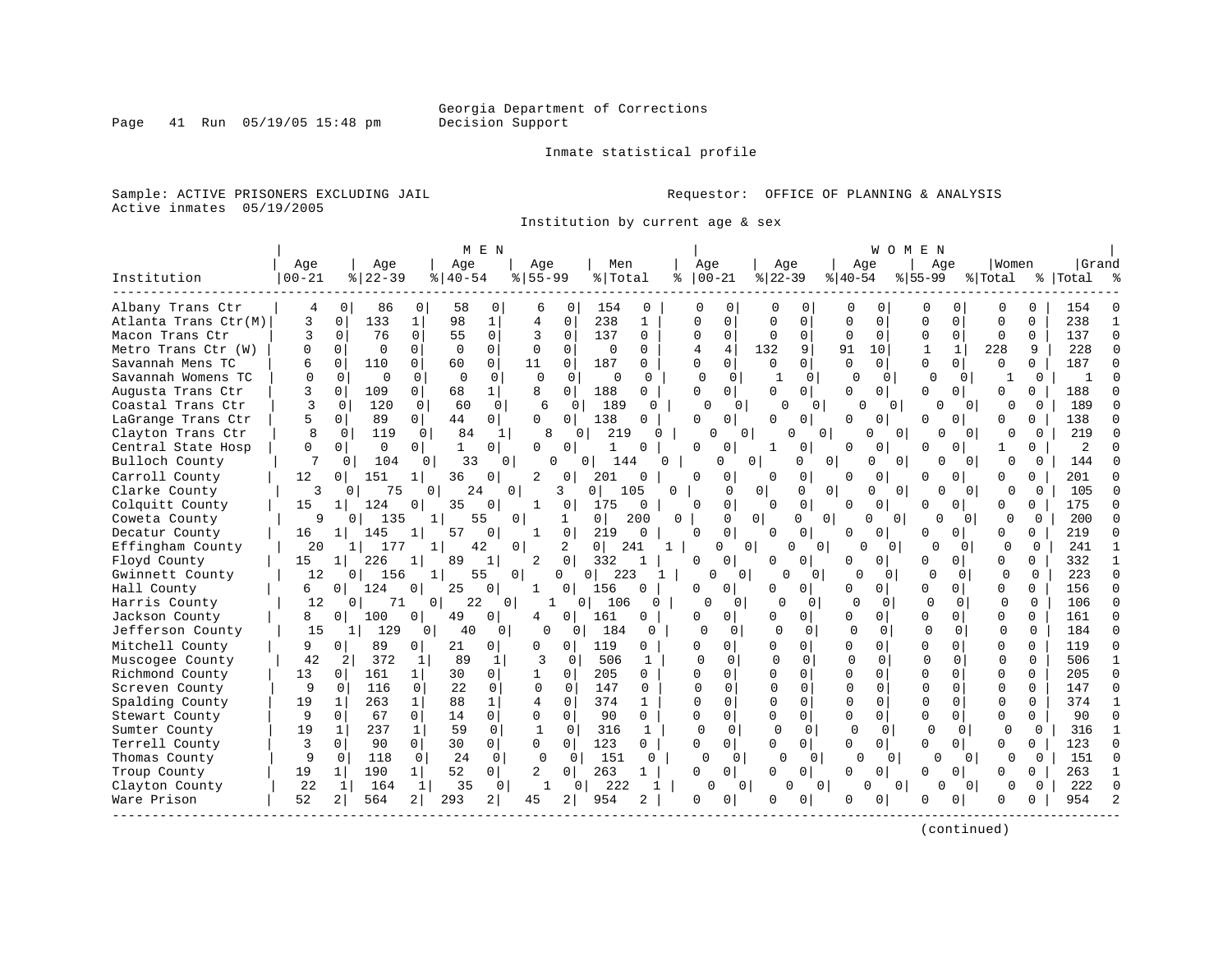Page 42 Run 05/19/05 15:48 pm

Inmate statistical profile

Sample: ACTIVE PRISONERS EXCLUDING JAIL **Requestor:** OFFICE OF PLANNING & ANALYSIS Active inmates 05/19/2005

Institution by current age & sex (CONTINUED)

|                      |                |                |               |                       | M E N                 |                |                |                        |                |          |                         |                            |                |             | W O M                | E N          |               |             |              |           |                         |
|----------------------|----------------|----------------|---------------|-----------------------|-----------------------|----------------|----------------|------------------------|----------------|----------|-------------------------|----------------------------|----------------|-------------|----------------------|--------------|---------------|-------------|--------------|-----------|-------------------------|
|                      | Age            |                | Age           |                       | Age                   | Age            |                | Men                    |                |          | Age                     |                            | Age            |             | Aqe                  |              | Aqe           | Women       |              | Grand     |                         |
| Institution          | $00 - 21$      |                | $8   22 - 39$ |                       | $8140 - 54$           | $8155 - 99$    |                | % Total                |                | °        | $00 - 21$               | $ 22-39$                   |                | $ 40-54$    |                      | $ 55-99$     |               | % Total     |              | %   Total |                         |
| Lowndes Prison       | 32             |                | 176           |                       | 66                    | 4              |                | 278                    |                |          | 0                       |                            |                | 0           |                      |              |               | $\Omega$    | 0            | 278       |                         |
| Dodge Prison         | 57             | 2              | 649           | 3                     | 3<br>401              | 64             | $\overline{3}$ | 1171                   | 3              |          | $\mathbf 0$<br>$\Omega$ | $\Omega$                   | 0              | $\mathbf 0$ | $\mathbf 0$          | O            | $\mathbf 0$   | $\Omega$    | $\Omega$     | 1171      | 3                       |
| Phillips Prison      | 26             | $\mathbf{1}$   | 402           | $\overline{a}$<br>322 | 3                     | 71             | 3              | 821                    | $\overline{a}$ |          | 0                       | $\Omega$                   | $\Omega$       | O           | <sup>0</sup>         | $\cap$       | $\Omega$      | $\Omega$    | $\Omega$     | 821       | $\overline{2}$          |
| Walker Prison        | 47             | 2              | 365           | 182<br>$\mathbf{1}$   | $\mathbf{1}$          | 23             | 1              | 617                    | $\mathbf{1}$   |          | $\Omega$                | O                          | $\Omega$       | $\Omega$    | $\Omega$             |              | $\Omega$      | $\Omega$    | 0            | 617       | 1                       |
| Wayne Prison         | 13             | $\Omega$       | 111           | 0                     | 65<br>1               | 8              | 0              | 197                    | 0              |          | $\Omega$<br>O           | $\Omega$                   | $\Omega$       | O           | $\Omega$             | $\Omega$     | $\Omega$      | $\Omega$    | $\Omega$     | 197       | $\Omega$                |
| Arrendale Prison     | 105            | 4              | 49            | 34<br>0               | $\Omega$              |                | $\Omega$       | 190                    | 0              | 24       | 23                      | 285                        | 19             | 169         | 19                   | 16           | 20            | 494         | 19           | 684       |                         |
| Montgomery Prison    | 28             | -1             | 254           | -1                    | 87<br>1               | 10             | $\Omega$       | 379                    | -1             |          | $\Omega$<br>0           | U                          | 0              | ∩           | $\Omega$             | $\Omega$     | $\Omega$      | O           | $\Omega$     | 379       |                         |
| Lee Prison           | 40             | $\mathbf{1}$   | 405           | 2<br>233              | 2                     | 26             | $\mathbf{1}$   | 704                    | 2              | $\Omega$ | 0                       | $\Omega$                   | 0              | 0           | 0                    | $\Omega$     | 0             | $\Omega$    | $\Omega$     | 704       | $\overline{c}$          |
| Georgia State Prison | 38             | <sup>1</sup>   | 756           | 3                     | 329<br>3              | 60             | 3              | 1183                   | 3              |          | $\Omega$                | $\Omega$<br>n              | $\Omega$       |             | $\Omega$             |              | U<br>$\Omega$ |             | 0            | 1184      | 3                       |
| Mens Prison          | 3              | $\Omega$       | 114           | 0<br>246              | 2 <sup>1</sup>        | 297            | 13             | 660                    | 2              |          | $\Omega$<br>O           | U                          | $\Omega$       | 0           | 0                    | $\Omega$     | $\Omega$      | $\Omega$    | $\Omega$     | 660       | 1                       |
| Jackson Prison-Diag  | 135            | 5              | 925           | 4                     | 493                   | 55<br>4        |                | 1608<br>2              | 4              |          | U                       | 0                          | n              | 0           |                      |              | U<br>$\Omega$ | 0           | $\Omega$     | 1608      | 3                       |
| Jackson Prison-Perm  | $\overline{4}$ | $\Omega$       | 105           | 0                     | 80<br>1               | 8              | 0              | 197                    | O              |          | $\Omega$<br>0           | $\cap$                     | 0              | ∩           |                      | Λ            | 0             | O           | 0            | 197       | $\Omega$                |
| Coastal Prison       | 121            | 4              | 838           | 3                     | 429                   | 3<br>50        |                | 2<br>1438              |                |          |                         | 0                          | $\Omega$       | 0           | U<br>0               |              |               | U           | 0            | 1438      |                         |
| Scott Prison         | 51             |                | 671           | 382<br>3 I            | 3                     | 61             | 3              | 1165                   | 3              |          | O<br>0                  |                            | $\Omega$       | O           | O                    | ∩            | 0             | $\Omega$    |              | 1165      | 3                       |
| Rivers Prison        | 44             |                | 634           |                       | 352                   | 3              | 55             | 2<br>1085              |                | 2        | 0                       | $\Omega$                   | O              | $\Omega$    | $\Omega$<br>$\Omega$ |              | $\Omega$      | 0           | $\Omega$     | 1085      | $\mathcal{D}$           |
| Rutledge Prison      | 20             | $\mathbf{1}$   | 256           | 242<br>11             | 2                     | 52             | 2              | 570                    |                |          | 0<br>O                  | $\Omega$                   | $\mathbf 0$    | 0           | 0                    | $\Omega$     | $\Omega$      | $\Omega$    | 0            | 570       |                         |
| Central Prison       | 10             | 0              | 333           | 1                     | 356                   | 3              | 76             | 3                      | 775            | 2        | $\Omega$                | $\Omega$                   | 0              | 0           | 0<br>$\Omega$        |              | $\Omega$<br>0 | $\Omega$    | 0            | 775       | $\overline{\mathbf{c}}$ |
| Augusta Med Prison   | 25             | $\mathbf{1}$   | 393           | 2<br>318              | 2                     | 121            | 5              | 857                    | 2              |          | $\Omega$                | U                          | $\mathbf 0$    | 0           | 0                    | $\Omega$     | 0             | 0           | 0            | 857       | $\overline{a}$          |
| Rogers Prison        | 116            | 4              | 772           | $\overline{3}$        | 344                   | 3              | 24             | 1 <br>1256             |                | 3        | U                       | 0 <sup>1</sup>             | U              | 0           | $\cap$<br>$\Omega$   | $\Omega$     | 0             | $\Omega$    | $\Omega$     | 1256      | $\mathbf{3}$            |
| Burruss Prison       | 47             | $\overline{2}$ | 186           | 1                     | 46<br>0               | 7              | 0              | 286                    |                |          | $\Omega$<br>O           |                            | $\Omega$       | 0           | O                    | <sup>0</sup> | $\Omega$      | $\Omega$    | $\Omega$     | 286       |                         |
| Bostick Prison       | 11             | 0              | 219           | 1 <sup>1</sup>        | 286                   | 2              | 170            | 7<br>686               | $\overline{2}$ |          |                         | $\Omega$                   | O              | $\Omega$    | <sup>0</sup>         | $\Omega$     | $\Omega$      | $\Omega$    | $\Omega$     | 686       | $\mathbf{1}$            |
| Valdosta Prison      | 35             |                | 431           | 2 <sub>1</sub><br>248 |                       | 50             |                | 764                    | 2              |          | 0<br>0                  | O                          | $\Omega$       | U           | 0                    | $\Omega$     | 0             | $\Omega$    | $\Omega$     | 764       | $\overline{c}$          |
| Hays Prison          | 48             | 2              | 468           | 2                     | 260                   | $\overline{2}$ | 68             | 3<br>844               | 2              |          |                         | $\overline{0}$<br>$\Omega$ | $\Omega$       | ∩           | $\Omega$             | $\Omega$     | $\Omega$      | 0           | $\Omega$     | 844       | $\mathcal{D}$           |
| Hancock Prison       | 56             | $\overline{2}$ | 718           | 3<br>366              | 3                     | 71             | 3 I            | 1211                   | 3              |          | 0<br>0                  | $\Omega$                   | 0 <sup>1</sup> | 0           | 0                    | 0            | $\Omega$      | 0           | $\Omega$     | 1211      | 3                       |
| Telfair Prison       | 58             | 2              | 687           | 3                     | 296                   | 2<br>44        |                | 1085<br>2 <sup>1</sup> | 2              |          | $\mathbf 0$<br>$\Omega$ | $\Omega$                   | 0              | ∩           | $\Omega$             | U            | $\Omega$      | $\Omega$    | $\Omega$     | 1085      | $\overline{2}$          |
| Autry Prison         | 76             | 3 I            | 802           | 3 <br>368             | 3                     | 72             | 31             | 1318                   | 3              |          | 0<br>0                  |                            | $\Omega$       | O           | 0                    | $\Omega$     | $\Omega$      | $\mathbf 0$ | $\Omega$     | 1318      | 3                       |
| Johnson Prison       | 29             | 1              | 505           | 2 <sup>1</sup>        | 381<br>$\overline{3}$ | 74             | 3 I            | 989                    | 2              |          | $\Omega$<br>$\Omega$    | $\Omega$                   | $\Omega$       | $\Omega$    | $\Omega$             | $\Omega$     | $\Omega$      | $\Omega$    | $\Omega$     | 989       | $\overline{2}$          |
| Wilcox Prison        | 87             | 3 <sup>1</sup> | 752           | 470<br>31             | 4                     | 95             | 4              | 1404                   | 3              |          | $\Omega$<br>U           | $\Omega$                   | $\Omega$       | 0           | 0                    | $\Omega$     | 0             | 0           | <sup>0</sup> | 1404      | 3                       |
| Calhoun Prison       | 75             | 3              | 773           | 324<br>3              | 3                     | 56             | 2              | 1228                   | 3              |          | $\Omega$<br>U           | U                          | 0              | $\Omega$    | $\Omega$             |              | $\Omega$      | $\Omega$    |              | 1228      | 3                       |
| Dooly Prison         | 62             | $\overline{2}$ | 690           | 406<br>3              | $\overline{3}$        | 79             | 3              | 1237                   | 3              |          | $\Omega$<br>U           | $\Omega$                   | $\Omega$       | U           | $\Omega$             | $\Omega$     | <sup>n</sup>  | 0           | $\cap$       | 1237      | $\mathbf{3}$            |
| Macon Prison         | 35             | 1              | 799           | 3<br>387              | $\overline{3}$        | 81             | 3              | 1302                   | 3              |          | $\Omega$<br>U           | $\Omega$                   | $\Omega$       | $\Omega$    | $\Omega$             | $\Omega$     | $\Omega$      | $\Omega$    | $\Omega$     | 1302      | 3                       |
| Smith Prison         | 55             | 2              | 755           | 3<br>314              | 2                     | 44             | 2              | 1168                   | 3              |          | $\Omega$<br>$\Omega$    | $\Omega$                   | $\Omega$       | $\Omega$    | $\Omega$             | $\Omega$     | $\Omega$      | 0           | $\Omega$     | 1168      | 3                       |
| Homerville Prison    | $\mathbf{1}$   | $\Omega$       | 89            | $\mathbf 0$           | 1<br>86               | 4              | $\Omega$       | 180                    | 0              |          | 0<br>0                  | $\Omega$                   | 0 <sup>1</sup> | 0           | $\Omega$             | $\Omega$     | $\Omega$      | $\Omega$    | $\Omega$     | 180       | $\Omega$                |
| Washingtn Women Pris | 36             | $\mathbf{1}$   | 109           | 0                     | $\mathbf 0$<br>60     | 5              | $\Omega$       | 210                    | $\Omega$       |          | 3<br>$\overline{3}$     | 16                         | 1              | 13          |                      | ∩            | $\Omega$      | 32          | $\mathbf{1}$ | 242       | $\mathbf{1}$            |
| Baldwin Prison       | 67             | 2              | 381           | 218<br>1              | 2                     | 17             | -1.            | 683                    | 2              |          | U<br>0                  | $\Omega$                   | 0 <sup>1</sup> | 0           | 0                    | ∩            | 0             | $\Omega$    | 0            | 683       |                         |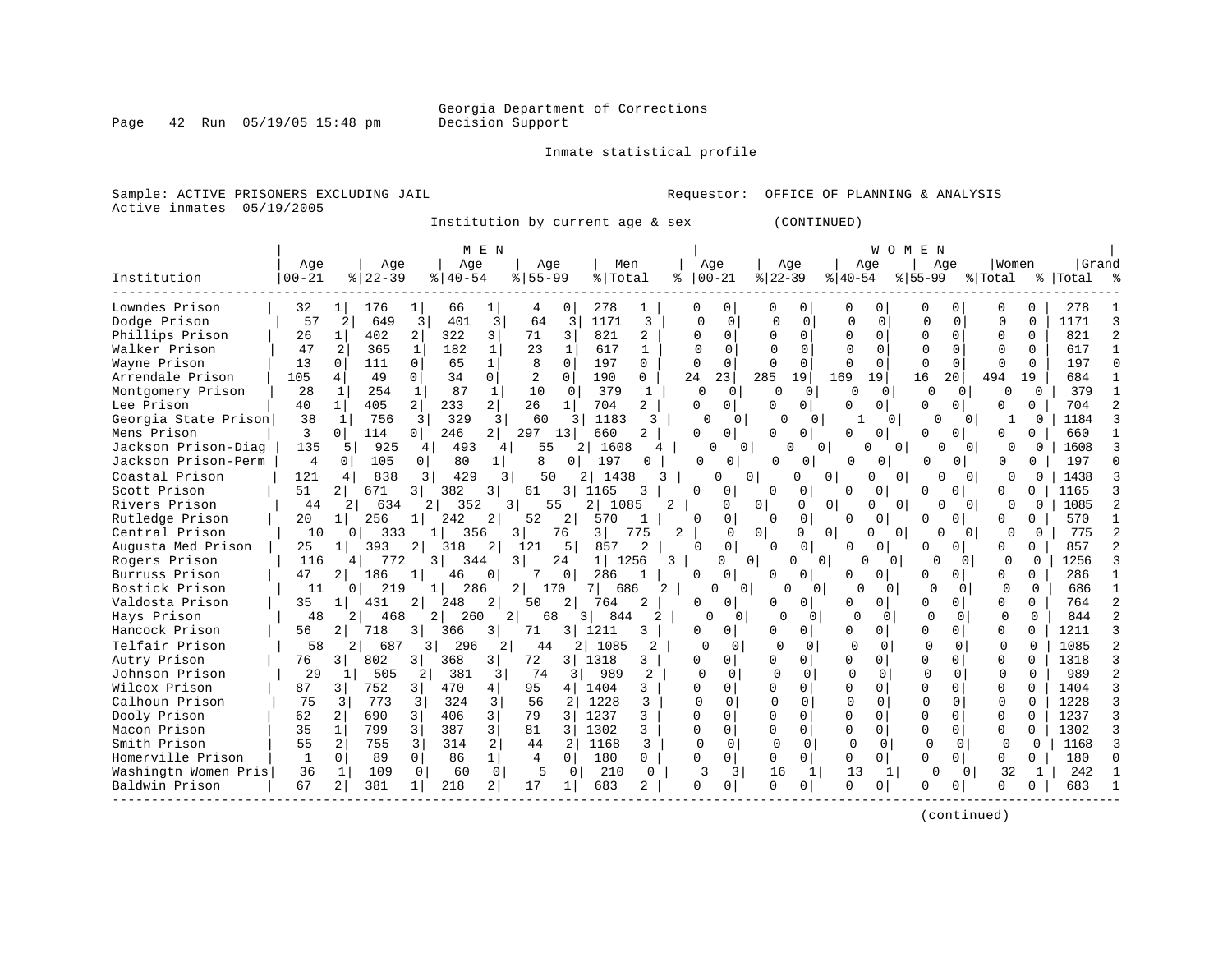Inmate statistical profile

Page 43 Run 05/19/05 15:48 pm

Active inmates 05/19/2005

Sample: ACTIVE PRISONERS EXCLUDING JAIL **Requestor:** OFFICE OF PLANNING & ANALYSIS

Institution by current age & sex (CONTINUED)

| Institution          | Age<br>$00 - 21$ |          | Age<br>$\frac{8}{22} - 39$   |          | Age<br>$8   40 - 54$ | M E N          | Age<br>$8 55-99$ |                | % Total            | Men      |          | Age<br>$8   00 - 21$ |                     | $ 22-39 $ | Age           | $ 40-54 $    | W O M E<br>Age            | N<br>$ 55-99 $ | Age            | Women<br>% Total |              | Grand<br>%   Total %       |      |
|----------------------|------------------|----------|------------------------------|----------|----------------------|----------------|------------------|----------------|--------------------|----------|----------|----------------------|---------------------|-----------|---------------|--------------|---------------------------|----------------|----------------|------------------|--------------|----------------------------|------|
| Metro Womens Prison  | 0                | $\Omega$ |                              | 0        |                      | 0              |                  | 0              |                    |          |          | 26                   | 25                  | 454       | 30            | 284          | 33                        | 34             | 41             | 798              | 31           | 799                        |      |
| Pulaski Womens Pris  | $\Omega$         | $\Omega$ | $\Omega$                     | 0        | $\Omega$             | 0              |                  | 0              | $\Omega$           |          |          | 49                   | 46                  | 634       | 42            | 315          | 36                        | 31             | 38             | 1029             | 40           | 1029                       |      |
| Pelham PreTrans Unit | 8                | $\Omega$ | 106                          | 0        | 69                   |                |                  | $\Omega$       | 190                |          |          | U                    | <sup>0</sup>        | 0         | $\Omega$      | <sup>0</sup> |                           | 0              | $\cap$         | <sup>n</sup>     | 0            | 190                        |      |
| Milan Prison         | 29               |          | 154                          |          | 53                   | 0              |                  | O              | 239                |          |          |                      |                     |           |               |              |                           | $\Omega$       |                |                  | <sup>n</sup> | 239                        |      |
| D Ray James Prison   | 137              | 5        | 1001                         | 4        | 408                  | 3              | 46               |                | 1592               |          |          |                      |                     |           |               |              |                           |                |                |                  |              | 1592                       |      |
| Coffee Corr Facility | 133              |          | 937                          |          | 366                  |                | 59               | 3              | 1495               |          |          |                      |                     |           |               |              |                           |                |                |                  |              | 1495                       |      |
| Wheeler Corr Facilty | 102              |          | 923                          |          | 405                  |                | 68               |                | 1498               |          |          |                      |                     |           |               |              |                           |                |                |                  |              | 1498                       |      |
| Ware Annex           | 19               |          | 130                          |          | 44                   | $\Omega$       |                  |                | 195                | $\Omega$ |          | O                    | 0                   |           |               | U            |                           | $\Omega$       |                | 0                |              | 195                        |      |
| Phillips Annex       | 13               | $\Omega$ | 118                          | $\Omega$ | 46                   | $\Omega$       | 4                |                | 181                | $\Omega$ |          | $\Omega$             | 0                   |           | $\Omega$      | $\Omega$     | <sup>0</sup>              | 0              |                |                  |              | 181                        |      |
| Hays Annex           | 33               |          | 233                          |          | 87                   |                | ζ                | $\Omega$       | 356                |          |          | O                    | 0                   |           | $\cap$        | U            |                           | U              | 0              |                  |              | 356                        |      |
| Hancock Annex        | 16               |          | 116                          | $\Omega$ | 51                   | 0              |                  | $\Omega$       | 184                | $\Omega$ |          |                      | n                   |           |               | <sup>n</sup> | 0                         | O              |                |                  |              | 184                        |      |
| Dodge IBC            | 13               | 0 I      | 54                           | 0        | 0                    | 0              | 0                | $\Omega$       | 67                 | 0        |          |                      | $\Omega$            |           | $\Omega$      | 0            |                           | O              | 0 <sup>1</sup> |                  |              | 67                         |      |
| West GA IBC          | 26               |          | 94                           | $\Omega$ | $\Omega$             | $\Omega$       | $\Omega$         | 0              | 120                |          |          |                      | 0                   |           | O<br>$\Omega$ |              | n<br>0                    |                | $\Omega$       |                  | <sup>n</sup> | 120                        |      |
| Montgomery IBC       | 16               |          | 39                           | $\Omega$ |                      | $\Omega$       | $\Omega$         | $\Omega$       | 55                 |          |          | 0                    | $\Omega$            |           | $\Omega$      | 0            | 0                         |                | $\Omega$       |                  | 0.           | 55                         |      |
| Burruss IBC          | 22               |          | 111                          | $\Omega$ | <sup>0</sup>         | 0              | $\Omega$         |                | 133<br>0           |          | $\Omega$ |                      | 0<br>0 <sup>1</sup> |           | U             | 0            | 0<br>0                    |                | $\overline{0}$ | O                | $\Omega$     | 133                        |      |
| Hays IBC             | 46               |          | 144                          |          |                      | $\overline{0}$ | 0                | $\overline{0}$ | 190                | 0        |          | 0                    | 0 <sub>1</sub>      |           | 01            | 0            | 01                        |                |                |                  | 0            | 190                        |      |
| Baldwin IBC          | 52               | 2        | 187                          |          |                      | 0              |                  | 0              | 0                  | 239      |          |                      | 0                   |           | 0             | 0            | 0<br>0                    |                |                |                  |              | 239                        |      |
| Total reported       |                  |          | 5549 100 51905 100 25741 100 |          |                      |                |                  |                | 4637 100 87832 100 |          |          |                      |                     |           |               |              | 212 100 3046 100 1746 100 |                |                |                  |              | 164 100 5168 100 93000 100 |      |
| Percent reported     |                  | 99.5     |                              | 99.7     |                      | 99.7           |                  | 100.0          |                    |          | 99.7     |                      | 100.0               |           | 100.0         |              | 100.0                     |                | 100.0          |                  | 100.0        |                            | 99.7 |
| Not Reported         | 13               |          | 87                           |          | 33                   |                |                  |                | 134                |          |          | <sup>0</sup>         |                     |           |               |              | $\Omega$                  |                | 0              |                  |              |                            | 134  |
| Total                | 2781             |          | 25996                        |          | 12887                |                | 2319             |                | 43983              |          |          | 106                  |                     | 1523      |               |              | 873                       |                | 82             | 2584             |              | 46567                      |      |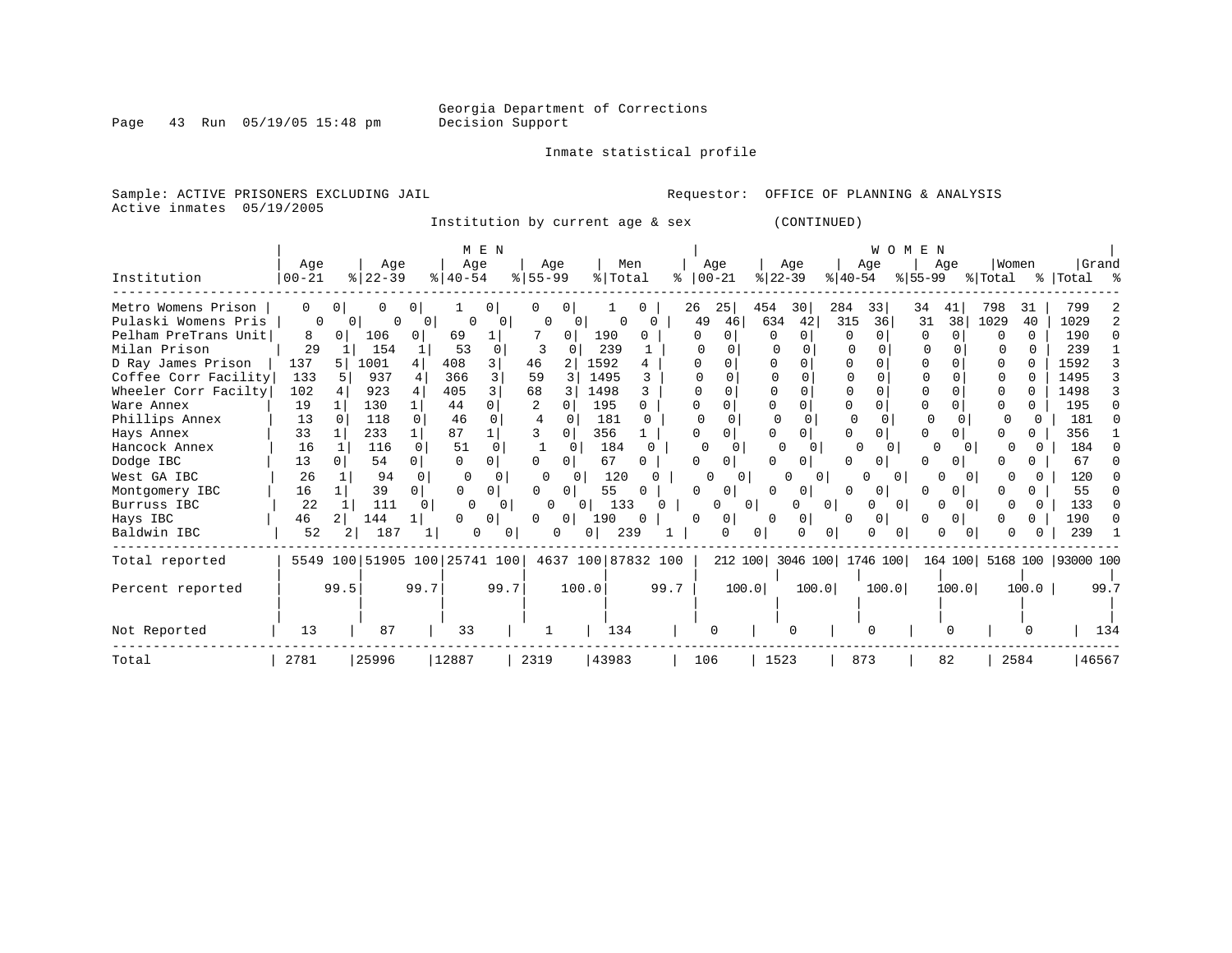Inmate statistical profile

Page 44 Run 05/19/05 15:48 pm

# Active inmates 05/19/2005

### Sample: ACTIVE PRISONERS EXCLUDING JAIL **Requestor:** OFFICE OF PLANNING & ANALYSIS

Misdemeanors And Felonies by current age & sex

| Crime Type            | Aqe<br>$00 - 21$ | Age<br>$8122 - 39$                              | M E N<br>Age<br>$8140 - 54$ | Age<br>$8155 - 99$                                   | Men<br>%   Total | Age<br>$8   00 - 21$                               | Age<br>$ 22-39 $    | W O<br>Aqe<br>$ 40-54 $ | M E N<br>Age<br>$ 55-99 $                                          | Women<br>% Total                           | Grand<br>%  Total %     |
|-----------------------|------------------|-------------------------------------------------|-----------------------------|------------------------------------------------------|------------------|----------------------------------------------------|---------------------|-------------------------|--------------------------------------------------------------------|--------------------------------------------|-------------------------|
| MISDEMEANOR<br>FELONY | $\Omega$         | 2770 100 25945 100 12863 100                    | 0                           | 0 <sup>1</sup><br>$\mathbf{0}$<br>2317 100 43895 100 | 4                | 0 <sup>1</sup><br>$\mathbf{0}$<br>104 100 1521 100 | 0<br>0 <sup>1</sup> | $\mathbf{0}$<br>872 100 | $\begin{array}{c} \circ \\ \circ \circ \end{array}$<br>0<br>82 100 | $\mathbf{0}$<br>0 <sup>1</sup><br>2579 100 | $4\quad 0$<br>46474 100 |
| Total reported        |                  | 2771 100 25945 100 12866 100 2317 100 43899 100 |                             |                                                      |                  | 104 100                                            | 1521 100            | 872 100                 |                                                                    | 82 100 2579 100 46478 100                  |                         |
| Percent reported      | 99.6             | 99.8                                            | 99.8                        | 99.9                                                 | 99.8             | 98.1                                               | 99.9                | 99.9                    | 100.0                                                              | 99.8                                       | 99.8                    |
| NOT REPORTED          | 10               | 51                                              | 21                          | 2                                                    | 84               | 2                                                  | 2                   |                         |                                                                    | $\mathbf 0$                                | 89                      |
| Total                 | 2781             | 25996                                           | 12887                       | 2319                                                 | 43983            | 106                                                | 1523                | 873                     | 82                                                                 | 2584                                       | 46567                   |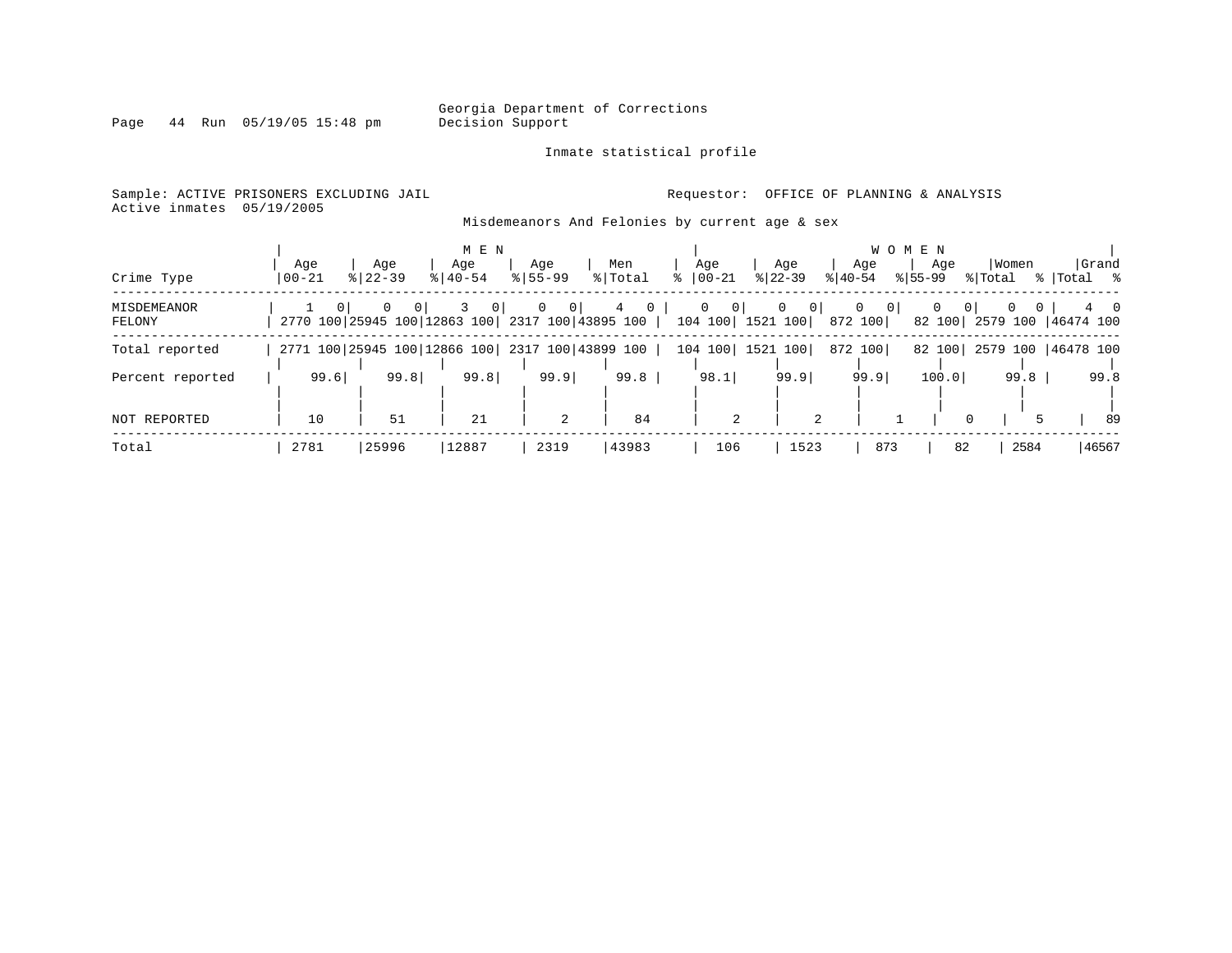Inmate statistical profile

Sample: ACTIVE PRISONERS EXCLUDING JAIL **Requestor:** OFFICE OF PLANNING & ANALYSIS Active inmates 05/19/2005

Crimes By Group by current age & sex

|                      |                         |                                                 | M E N             |                          |                          |                         |                            | WOMEN                |                      |                      |                           |
|----------------------|-------------------------|-------------------------------------------------|-------------------|--------------------------|--------------------------|-------------------------|----------------------------|----------------------|----------------------|----------------------|---------------------------|
|                      | Age                     | Age                                             | Age               | Age                      | Men                      | Age                     | Age                        | Age                  | Age                  | Women                | Grand                     |
| Crimes By Group      | $00 - 21$               | $8   22 - 39$                                   | $8140 - 54$       | $8155 - 99$              | % Total                  | $00 - 21$               | $ 22-39$                   | $8140 - 54$          | $ 55-99$             | % Total              | %  Total                  |
| HOMICIDE             | 135                     | 12 <br>5<br>3088                                | 2011<br>16        | 28<br>648                | 5882<br>13               | 13<br>13                | 232<br>15                  | 163<br>19            | 43<br>53             | 451<br>18            | 6333<br>14                |
| <b>ABORTION</b>      | $\mathbf 0$<br>$\Omega$ | 0<br>0                                          | $\Omega$<br>0     | 0<br>0                   | $\mathbf 0$<br>0         | $\Omega$<br>$\mathbf 0$ | $\mathbf 0$<br>$\mathbf 0$ | $\Omega$<br>$\Omega$ | $\Omega$<br>$\Omega$ | $\Omega$<br>$\Omega$ | $\Omega$<br>O             |
| BODILY INJRY&REL OFF | 474<br>17               | 4617<br>18                                      | 1949<br>15        | 316<br>14                | 7356<br>17               | 22<br>23                | 221<br>15                  | 122<br>14            | 20<br>16             | 382<br>15            | 7738<br>17                |
| ARSON & REL OFF      | 7<br>$\Omega$           | 57<br>0                                         | 35<br>0           | $\Omega$<br>6            | 105<br>O                 |                         | 9<br>1                     | 4<br>∩               | O<br>0               | 14<br>1              | 119<br>-0                 |
| DAMAGE OF PROPERTY   | 19                      | 66<br>0                                         | 24<br>0           | $\cap$                   | 110<br>O                 | n<br>0                  | O<br>6                     | 2<br>$\Omega$        | O<br>U               | 8<br><sup>n</sup>    | 118<br>n                  |
| BURGLARY & REL OFF   | 411<br>15               | 2768<br>11                                      | 1517<br>12        | 82<br>4                  | 4778<br>11               | 7                       | 104<br>7                   | 47<br>.5             | $\Omega$<br>$\Omega$ | 158<br>6             | 4936<br>11                |
| FORGERY & REL OFF    | 1<br>33                 | 3<br>657                                        | 404<br>3          | 37                       | 2 1131<br>3              | 6<br>6                  | 226<br>15                  | 109<br>13            | 5 I<br>4             | 345<br>13            | 1476<br>3                 |
| <b>THEFT</b>         | 219                     | 1309<br>5 <br>8                                 | 747<br>6          | 87<br>4                  | 2362                     | 5<br>5                  | 121<br>8                   | 112<br>13            | 6                    | 244<br>9             | 2606<br>6                 |
| <b>ROBBERY</b>       | 834<br>30               | 4723<br>18                                      | 1314<br>10        | 119                      | 5 6990<br>16             | 30<br>29                | 179<br>12                  | 50<br>6              | 3<br>4               | 262<br>10            | 7252<br>16                |
| SEXUAL OFFENSES      | 261                     | 9<br>2957<br>11                                 | 2588<br>20        | 750<br>32                | 6556<br>15               |                         | 45<br>3                    | 35                   |                      | 83<br>3              | 6639<br>14                |
| OBSCENITY CRIMES     | $\Omega$<br>$\Omega$    | 1<br>0                                          | 2<br>0 I          | 0<br>0                   | 3<br>0                   | O                       | 0<br>0                     | 0<br>0               | 0                    | 0<br>0               | n                         |
| TREASON & REL OFF    | 0                       | 0<br>0                                          | 0                 | 0                        | 0                        |                         | 0<br>0                     | $\Omega$<br>0<br>0   | 0<br>$\Omega$        | 0                    |                           |
| CRIMES INVOLVNG GOVT | 36                      | 424<br>2                                        | 133<br>1          | 8<br>0                   | 601                      | 2<br>2                  | 20<br>1                    | 17<br>2              | O<br>0               | 39                   | 640                       |
| FALSIFICATIONS       |                         | 21<br>0                                         | 0<br>4            | 0<br>0                   | 26<br>0                  | 0                       | 3<br>$\Omega$              | $\Omega$<br>0<br>4   | O<br>0               | O                    | 33                        |
| OBSTRUCT LAW ENFORCE | 3                       | 69<br>U<br>0                                    | 27<br>0           | 0                        | 100<br>0                 | 1                       | 2<br>0                     | 0                    | O<br>0               | 4                    | 104                       |
| DISORDERLY CONDUCT   |                         | 27<br>0                                         | 0                 | 0                        | 0<br>41                  | $\Omega$<br>0           | 0<br>3                     | 0<br>በ<br>0          | O                    | O                    | 44                        |
| GAMBLING & REL OFF   | 0                       | 0                                               | 0<br>3            | $\Omega$<br><sup>0</sup> | $\Omega$<br>5            | $\Omega$                | $\Omega$<br>U              | O<br><sup>0</sup>    | O                    | $\Omega$<br>U.       | 5                         |
| CRUELTY TO CHILDREN  |                         | 174<br>0                                        | 70<br>1           | 10<br>1                  | 255<br>0                 | ı                       | 11<br>56                   | 10<br>Τ.             | 0<br>O               | 67<br>3              | 322                       |
| CRIMES WITH GUNS     | 36                      | 635                                             | 239<br>2          | 2<br>44                  | 954                      | 0                       | 14<br>1                    | 11<br>ı              | U<br>0               | 25                   | 979                       |
| INVASION PRIVACY     |                         | 9<br>0                                          | 0                 | 1<br>0                   | 22<br>0<br>0             | 0<br>0                  | 0                          | C<br>0               | $\Omega$<br>0        | O<br>$\Omega$        | 22<br>∩                   |
| <b>RACKETEERING</b>  | 2<br>0                  | 34<br>0                                         | 20                | 0                        | 63<br>0                  | O                       | 9<br>1                     | 10<br>1              | 2<br>2               | 21                   | 84<br>$\Omega$            |
| DRUG ABUSE OFFENSES  | 243                     | 9   3248                                        | 13 <br>1357<br>11 | 130                      | 6 4978<br>11             | 8                       | 206<br>14                  | 137<br>16            | 5<br>4               | 355<br>14            | 5333<br>11                |
| DRUG TRAFFICKING     | 29                      | 898<br>11<br>3                                  | 2<br>261          | 2 <sub>1</sub><br>40     | 1228<br>3                | 5<br>5                  | 58<br>4                    | 28<br>3 I            | 0<br>0               | 91<br>4              | 1319<br>3                 |
| AUTO CRIMES          |                         | 82<br>0<br>$\circ$                              | 118               | 19                       | 222                      | 0<br>0                  | 2<br>0                     | 5<br>1               | 0<br>0               | U                    | 229<br>$\Omega$           |
| REVENUE & CONTRABAND | 0                       | 0<br>$\Omega$<br>0                              | $\Omega$<br>0     | 0<br>0                   | $\Omega$<br>0            | 0<br>0                  | 0<br>0                     | $\Omega$<br>0        | 0                    | 0<br>0               | $\Omega$<br>O             |
| CRIMES OF OTH STATES | $\Omega$                | $\Omega$<br>O<br>$\Omega$                       | $\sqrt{ }$<br>0   | $\Omega$<br>0            | <sup>0</sup><br>$\Omega$ | U<br>$\Omega$           | $\Omega$<br>$\Omega$       | $\Omega$<br>$\Omega$ | $\Omega$<br>$\Omega$ | $\Omega$<br>O        | <sup>0</sup><br>∩         |
| MISC. FELONIES       | 14<br>1                 | 53<br>0                                         | 15<br>0           | $\Omega$                 | 89<br>0                  | 2<br>2                  | 0<br>4                     | 2<br>$\Omega$        | U<br>O               | 8<br>0               | 97<br>n                   |
| MISDEMEANORS         | 1                       | 0<br>0<br>0                                     | 3<br>$\Omega$     | <sup>0</sup>             | 4                        | $\cap$<br>0             | $\Omega$                   | O                    | $\cap$<br>0          | ∩                    |                           |
| Total reported       |                         | 2771 100 25920 100 12857 100 2314 100 43862 100 |                   |                          |                          | 104 100 1520 100        |                            | 869 100              |                      |                      | 81 100 2574 100 46436 100 |
| Percent reported     | 99.6                    | 99.7                                            | 99.8              | 99.8                     | 99.7                     | 98.1                    | 99.8                       | 99.5                 | 98.8                 | 99.6                 | 99.7                      |
|                      |                         |                                                 |                   |                          |                          |                         |                            |                      |                      |                      |                           |
| NOT REPORTED         | 10                      | 76                                              | 30                | 5                        | 121                      | 2                       | 3                          | 4                    | 1                    | 10                   | 131                       |
| Total                | 2781                    | 25996                                           | 12887             | 2319                     | 43983                    | 106                     | 1523                       | 873                  | 82                   | 2584                 | 46567                     |
|                      |                         |                                                 |                   |                          |                          |                         |                            |                      |                      |                      |                           |

Page 45 Run 05/19/05 15:48 pm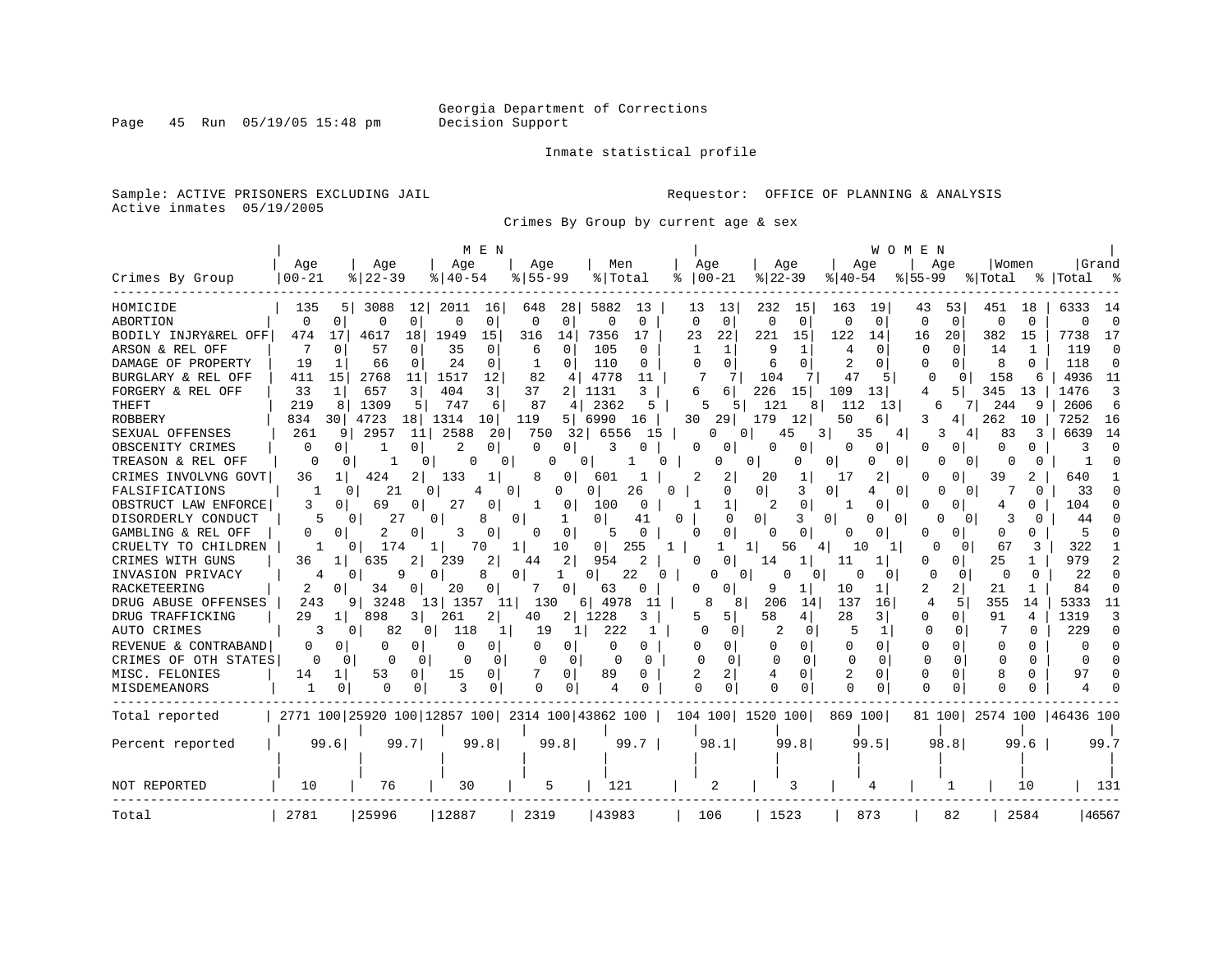Page 46 Run 05/19/05 15:48 pm

### Inmate statistical profile

Sample: ACTIVE PRISONERS EXCLUDING JAIL **Requestor:** OFFICE OF PLANNING & ANALYSIS Active inmates 05/19/2005

Most Serious Offense by current age & sex

|                                                                                                                                   |              |                           |                          | M E N                |              |                                |                |              |   |                          |              |              |                | <b>WOMEN</b> |              |                |              |              |           |    |
|-----------------------------------------------------------------------------------------------------------------------------------|--------------|---------------------------|--------------------------|----------------------|--------------|--------------------------------|----------------|--------------|---|--------------------------|--------------|--------------|----------------|--------------|--------------|----------------|--------------|--------------|-----------|----|
|                                                                                                                                   | Age          | Aqe                       |                          | Age                  | Aqe          |                                | Men            |              |   | Age                      | Age          |              |                | Aqe          |              | Aqe            | l Women      |              | l Grand   |    |
| Most Serious Offense 00-21                                                                                                        |              | $8 22-39$                 |                          | $8140 - 54$          | $8155 - 99$  |                                | % Total        |              |   | $8   00 - 21$            | $ 22-39 $    |              | $8 40-54$      |              | $ 55-99 $    |                | % Total      |              | %   Total |    |
| NOTE: In the table below, misdemeanors come first, and are in lower-case letters. AFTER THAT COME FELONIES, IN UPPER-CASE LETTERS |              |                           |                          |                      |              |                                |                |              |   |                          |              |              |                |              |              |                |              |              |           |    |
| reckless conduct                                                                                                                  |              | 0                         | 0<br>0                   | 1                    | 0            | 0<br>0                         | 1              | n            |   | 0<br>O                   | U            | $\Omega$     | O              | 0            | 0            | C              | O            | O            |           |    |
| dui                                                                                                                               | O.           | n<br>O                    | <sup>0</sup>             | 0                    |              | $\Omega$                       |                | 0            | Ω | 0                        | <sup>0</sup> | $\Omega$     | 0              | <sup>o</sup> | $\Omega$     | $\Omega$       | U            | U            |           |    |
| obstr of law enf off                                                                                                              |              | $\Omega$                  | <sup>0</sup><br>$\Omega$ | $\Omega$             | 0            | 0                              |                | <sup>0</sup> |   | $\Omega$<br>$\Omega$     | O            | $\Omega$     | $\Omega$       | $\Omega$     | $\Omega$     | $\Omega$       | <sup>0</sup> | <sup>0</sup> |           |    |
| misc public order of                                                                                                              |              | O<br>0                    | 0                        | 0                    |              | 0                              |                | 0            |   | 0                        |              | $\Omega$     | 0              | U            |              | 0              |              | O            |           |    |
| MISC HOMICIDE OFFENS                                                                                                              | $\Omega$     | 13<br>$\Omega$            |                          | $\Omega$             | -1           | 0                              | 16             | U            |   | $\cap$<br>$\Omega$       | 1            | $\Omega$     | $\mathbf{1}$   | ∩            | -1           | $\mathbf{1}$   |              | $\cap$       | 19        |    |
| <b>MURDER</b>                                                                                                                     | 65           | 2160<br>2                 | 8                        | 1579<br>12           | 525          | 23                             | 4329           | 10           |   | q<br>9                   | 118          | 8            | 92             | 11           | 31           | 38             | 250          | 10           | 4579      | 10 |
| VOLUNTARY MANSLAUGHT                                                                                                              | 48           | 2<br>646                  | 2                        | 2<br>309             | 91           | 4                              | 1094           | 2            |   | 3                        | 84           | 6            | 56             | 6            | 8            | 10             | 151          | 6            | 1245      |    |
| INVOLUNTARY MANSLAUG                                                                                                              |              | $\cap$<br>83              | $\Omega$                 | 17<br>$\Omega$       | 8            |                                | 117            | 0            |   | 1                        | 10           |              | $\overline{4}$ | U            |              | $\overline{2}$ | 17           | -1           | 134       |    |
| RECKLESS ABANDONMENT                                                                                                              | $\Omega$     | $\Omega$<br>O             | $\Omega$                 | $\Omega$<br>∩        | 0            | <sup>0</sup>                   | $\Omega$       | $\Omega$     |   | $\Omega$<br><sup>0</sup> | 1            | <sup>0</sup> | <sup>0</sup>   |              | <sup>0</sup> | $\Omega$       | 1            | 0            |           |    |
| FETICIDE                                                                                                                          | <sup>0</sup> | <sup>0</sup><br>-1        | $\Omega$                 | 0                    | $\Omega$     | 0                              | 2              | $\Omega$     |   | $\Omega$<br>$\Omega$     |              | $\Omega$     | $\Omega$       | $\Omega$     | $\Omega$     | $\Omega$       | O            | $\Omega$     |           |    |
| VEHICULAR HOMICIDE                                                                                                                | 13           | $\Omega$<br>187           | 1                        | 100<br>$\mathbf{1}$  | 22           |                                | 322            |              |   | 0<br><sup>0</sup>        | 17           | 1            | 11             | $\mathbf{1}$ | 2            | 2              | 30           |              | 352       |    |
| CONCEAL DEATH OF ANO                                                                                                              | 0            | $\Omega$<br>9             | 0                        | 0                    | 2            | $\Omega$                       | 14             | $\Omega$     |   | 0<br>$\Omega$            |              | $\Omega$     | 0              | 0            |              | 0<br>$\Omega$  | 2            |              | 16        |    |
| <b>ATMPT MURDER</b>                                                                                                               | O            | $\mathcal{D}$<br>$\Omega$ | $\Omega$                 | 2<br>0               | U            | $\Omega$                       | 4              | U            |   | 0                        |              | $\Omega$     | 0              |              | U            | 0              |              | U            | 4         |    |
| MISC ASSAULT/BATTERY                                                                                                              | 5            | $\Omega$<br>26            | 0                        | 6                    | 0            | $\mathfrak{D}$<br><sup>0</sup> | 39             | 0            |   |                          |              |              |                | n            |              | O<br>0         |              |              | 41        |    |
| FAMILY VIOLENCE BATT                                                                                                              | 0            | 40                        | 0                        | 23<br>0              | 2            | O                              | 65             |              |   | 0                        |              | 0            | <sup>0</sup>   |              |              | O.             | 0            |              | 65        |    |
| AGGRAV ASSAULT                                                                                                                    | 304          | 2746<br>11                | 11                       | 1082                 | 8<br>19      |                                | 9<br>4329      | 10           |   | 16                       | 15           | 136          | 9              | 91<br>10     |              | 9              | 250          | 10           | 4579      |    |
| ATMPT AGGRAV ASSAULT                                                                                                              | $\Omega$     | 2<br>0                    | 0                        | 0                    | 0            | $\Omega$                       | 3              | O            |   | 0                        | 2            | $\Omega$     | <sup>0</sup>   | O            | 0            | $\Omega$       | 2            | 0            | 5         |    |
| AGGRAV BATTERY                                                                                                                    | 39           | 389                       | 2                        | 174                  |              | 33                             | 11             | 635          |   | -1                       | ı            | 27           | 2              | 9            |              | 3<br>4         | 40           |              | 675       |    |
| TERRORIST THREATS &                                                                                                               | 22           | $\mathbf{1}$<br>189       | 1                        | 96<br>1              | 3            | $\circ$                        | 310            |              |   | 2                        | 11           |              |                |              |              | 0              | 20           | 1            | 330       |    |
| FALSE IMPRISONMENT                                                                                                                |              |                           | 92<br>$\Omega$           | 23                   | 0            | 2                              | $\overline{0}$ | 124          |   | 0                        | $\Omega$     | 3            |                | 2<br>U       | <sup>0</sup> |                | 5            | 0            | 129       |    |
| KIDNAPPING                                                                                                                        | 76           | $\overline{3}$<br>787     | 3                        | 3<br>371             | 48           | 2                              | 1282           | 3            |   | 1                        | 26           | 2            | 5              |              | 3            | 4              | 35           | 1            | 1317      |    |
| AGGRAV ASSAULT POLCE                                                                                                              | 13           | 181<br>0                  |                          | 72                   |              | 19                             | 11             | 285          |   | 2                        | 2            |              | 6              |              |              | 1              | 13           |              | 298       |    |
| AGGRAV BATTERY PEACE                                                                                                              |              | 0<br>q                    | 0                        | 0                    | U            | 0                              | 14             |              |   | 0<br><sup>0</sup>        |              | 0            | <sup>0</sup>   |              | O            | 0              |              | U            | 14        |    |
| SIMPLE BATTERY                                                                                                                    | $\Omega$     | <sup>n</sup>              | 3<br>$\Omega$            |                      | 0            | 2                              | <sup>0</sup>   | 6            |   | 0<br>0                   |              | 0            | U              | $\Omega$     | ∩            |                |              | U            | 6         |    |
| RECK COND                                                                                                                         | 0            | $\Omega$                  | 0                        | 0                    | <sup>0</sup> | $\Omega$                       | 8              | O            |   | 0<br>Ω                   |              | $\Omega$     | 1              | 0            | $\Omega$     | 0              |              | U            | 12        |    |
| INJURY BY VEHICLE                                                                                                                 | ı.           | $\Omega$                  | 29<br>$\Omega$           | 13                   | $\Omega$     | 0<br>$\Omega$                  | 43             | O            |   | 0<br>0                   | 4            | 0            | 0              | $\Omega$     | 1            |                | 5            | $\Omega$     | 48        |    |
| STALKING                                                                                                                          |              | 2<br>0                    | 0                        | 0                    |              | 0                              | 3              | 0            | Ω | 0                        |              | 0            | 0              | 0            | O            | $\Omega$       | O            | U            | 3         |    |
| AGGRAV STALKING                                                                                                                   | 6            | 116<br>$\Omega$           | $\Omega$                 | 77                   | 7<br>1       |                                | 206            | $\Omega$     |   | O<br>$\Omega$            | 4            | $\Omega$     |                | $\Omega$     |              | 1              | 6            | $\cap$       | 212       |    |
| ATMPT KIDNAP                                                                                                                      | 0            | 2<br>$\Omega$             | 0                        | 0                    | 1            | $\Omega$                       | 4              | $\Omega$     | U | 0                        |              | $\Omega$     | 0              | 0            | U            | $\Omega$       | $\Omega$     | $\Omega$     | 4         |    |
| ARSON 1ST DEGREE                                                                                                                  |              | O<br>49                   | 0                        | 35<br>0              | 5            | 0                              | 96             | $\Omega$     |   |                          | 9            |              |                | 0            | O            | 0              | 14           |              | 110       |    |
| ARSON 2ND DEGREE                                                                                                                  | U            | 0                         | $\Omega$                 | $\Omega$<br>$\Omega$ | $\mathbf{1}$ | $\Omega$                       | 9              | 0            |   | 0                        | $\Omega$     | $\cap$       | $\Omega$       | $\Omega$     | U            | $\Omega$       | $\Omega$     | U            | q         |    |
| MISC CRIMINAL DAMAGE                                                                                                              |              | $\Omega$<br>$\mathbf{1}$  | $\Omega$                 | $\Omega$<br>O        | $\Omega$     | $\Omega$                       | 1              | 0            |   | $\Omega$                 | 0            | O            | <sup>0</sup>   | 0            | O            | $\Omega$       | <sup>0</sup> | O            | 1         |    |
| CRMNL DAMAGE 1ST DEG                                                                                                              | 5            | $\Omega$<br>20            | 0                        | 0                    | O            | 0                              | 33             |              |   | $\Omega$<br><sup>0</sup> |              | U            | <sup>0</sup>   |              | O            | 0              |              |              | 34        |    |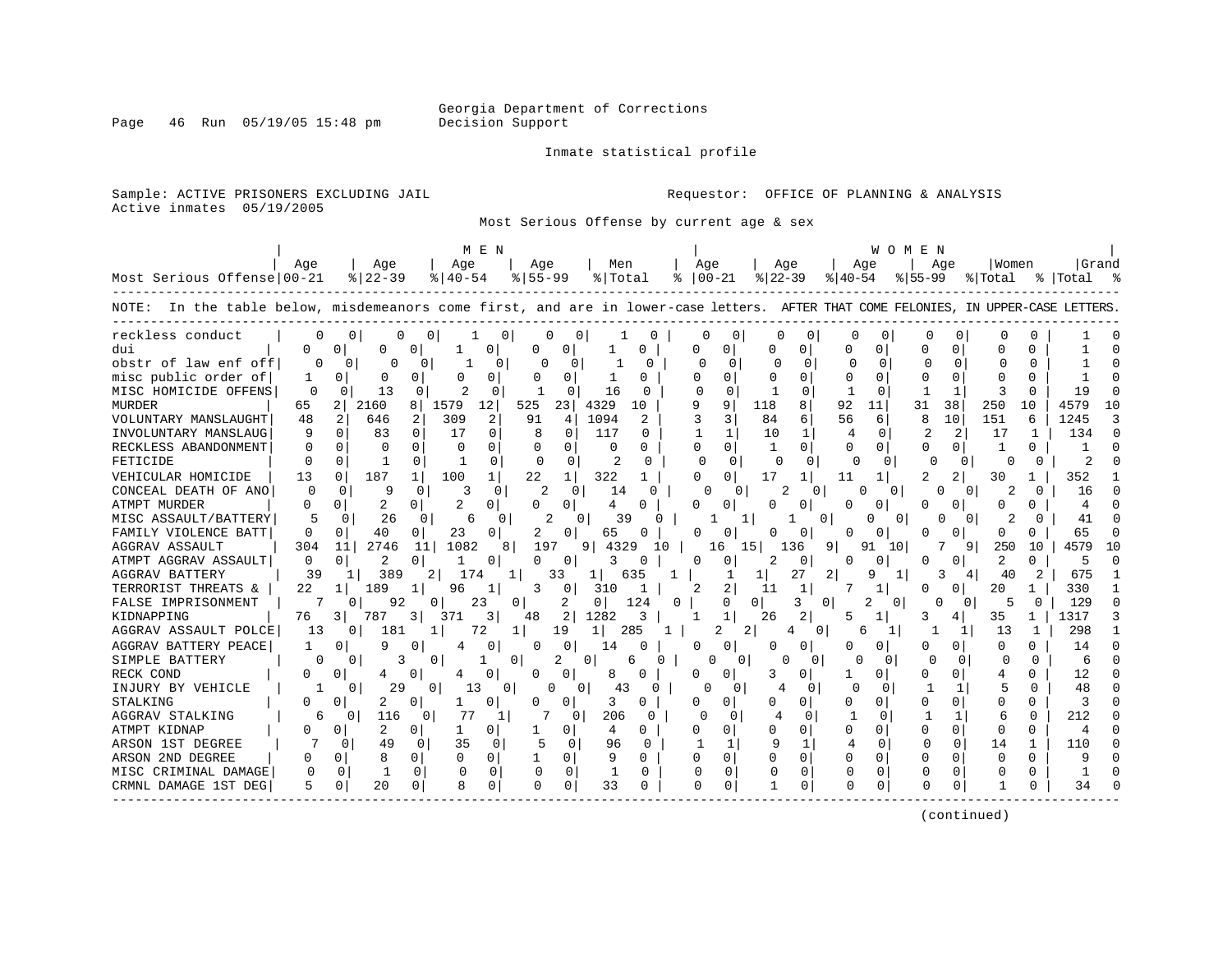Page 47 Run 05/19/05 15:48 pm

### Inmate statistical profile

Sample: ACTIVE PRISONERS EXCLUDING JAIL **Requestor:** OFFICE OF PLANNING & ANALYSIS Active inmates 05/19/2005

Most Serious Offense by current age & sex (CONTINUED)

|                            |          |                         |                   | M E N                    |                     |                   |                      |                    |               | W O M E N     |                      |          |           |        |
|----------------------------|----------|-------------------------|-------------------|--------------------------|---------------------|-------------------|----------------------|--------------------|---------------|---------------|----------------------|----------|-----------|--------|
|                            | Aqe      | Age                     | Aqe               | Aqe                      | Men                 |                   | Age                  | Aqe                | Age           | Aqe           | Women                |          | Grand     |        |
| Most Serious Offense 00-21 |          | $ 22-39$                | $ 40-54 $         | $8155 - 99$              | % Total             | ႜ                 | $ 00-21 $            | $ 22-39 $          | $8 40-54$     | $8155 - 99$   | % Total              |          | %   Total |        |
| CRMNL DAMAGE 2ND DEG       | 12       | 0<br>39                 | 0 <sup>1</sup>    | 14<br>0                  | 0 <sub>1</sub>      | 66<br>$\cup$      |                      | 0<br>5<br>0        | 2             | 0<br>$\Omega$ | $\Omega$             | O        | 73        |        |
| ALTER ID                   | 2        | 0<br>6                  | $\Omega$<br>2     | 0<br><sup>0</sup>        | $\Omega$<br>10      | O                 | $\Omega$<br>$\Omega$ | 0<br>0             | 0<br>U        | O             | $\Omega$<br>$\Omega$ | 0        | 10        | C      |
| BURGLARY                   | 397      | 2741<br>14              | 11<br>1499        | 12                       | 79<br>4716<br>3 I   | 11                | 7                    | 101                | 47<br>5       | O             | 155<br>$\Omega$      | 6        | 4871      | 10     |
| POSS BURGLAR TOOLS         | б        | 21<br>0                 | q<br>0            | 0<br>2                   | 38<br>0             | 0                 | 0                    | κ<br>0             | U<br>U        | ∩             | 3<br>$\Omega$        | 0        | 41        | $\cap$ |
| ATMPT BURGLARY             |          | 0<br>6                  | 9                 | O                        | 24<br>0             | n                 | O<br>C               | 0                  | $\Omega$<br>U |               | $\Omega$             |          | 24        | n      |
| MISC FORGERY               | U        | O<br>4                  | 0<br>3            | U                        | <sup>0</sup><br>7   | U                 | N                    | O                  | O             | <sup>0</sup>  | <sup>0</sup>         |          | Q         |        |
| FORGERY 1ST DEGREE         | 25       | 555                     | 355               | 32<br>3                  | 967<br>1            |                   | 6<br>6               | 200<br>13          | 99<br>11      | 4             | 5<br>309             | 12       | 1276      |        |
| FORGERY 2ND DEGREE         |          | 21<br>U                 | 9<br><sup>0</sup> | 0<br>O                   | 31<br>$\Omega$      | 0                 | U<br>0               | 3<br>$\Omega$      | 1<br>O        | $\Omega$      | $\Omega$<br>4        | 0        | 35        |        |
| <b>BAD CHECKS</b>          |          | 7<br>$\Omega$           | $\Omega$          | $\Omega$<br><sup>0</sup> | 14<br>$\Omega$      | 0                 | $\Omega$<br>U        | 2<br>$\cap$        | $\Omega$<br>U | n             | $\Omega$<br>2        | U        | 16        |        |
| THEFT CREDIT CARD          |          | 12<br>O                 | 0                 | $\Omega$<br>2            | 25<br>$\Omega$      | 0                 | $\Omega$<br>O        | 2<br>$\Omega$      | O<br>O        | O             | $\Omega$             | 0        | 27        |        |
| FRAUDULENT CREDIT CA       |          | O<br>37                 | 12<br>$\Omega$    | 0                        | 51<br>$\Omega$      | O                 | $\Omega$<br>U        | 12<br>1            | 5             | O             | 17<br>$\Omega$       |          | 68        |        |
| FINANCIAL IDENTITY F       |          | U                       | 2<br>$\Omega$     | O                        | 12<br>0             | $\Omega$          | $\Omega$<br>0        | 0                  | <sup>0</sup>  | $\Omega$      | 0                    | $\Omega$ | 15        |        |
| TELECOMMUNICATIONS F       |          |                         | 0                 | 0<br>O                   | 0                   | 0                 | 0                    | 0                  | 0<br>0        | O             | 0<br>0               | N        |           |        |
| ATMPT FORGERY              |          | O<br>0                  | n                 | $\Omega$                 | $\Omega$            | n                 | ∩<br>0               | U<br>$\Omega$      |               | $\Omega$<br>n | O                    | U        |           |        |
| FRAUDULENT ACCESS CO       | U        | U<br>-1                 | 0                 | O<br>U                   | $\mathfrak{D}$<br>O | O                 | 0                    | $\Omega$           | U             | ∩             | 0<br>U               | U        | 2         |        |
| MISC FRAUD                 | ∩        | 11                      | Я<br>0            | ∩                        | 20<br>0             |                   |                      | O                  | 0             | n             | 6                    | O        | 26        |        |
| THEFT BY TAKING            | 67       | 408                     | 222               | 2<br>21                  | 718                 |                   | 3                    | 3<br>50            | 39            | 3             | 95                   |          | 813       |        |
| THEFT BY DECEPTION         | $\Omega$ | 12                      | Q                 | O                        | 5<br>Ω              | 26                |                      | 0                  | 0             | 0             | 4                    | O        | 30        |        |
| THEFT BY EXTORTION         | U        | O                       | -1<br>U           | O<br><sup>0</sup>        | -1<br>$\Omega$      | U                 | O<br>0               | <sup>0</sup>       | O             | ∩             | O                    |          |           |        |
| THEFT OF LOST PROPER       |          | U<br>O                  | 0                 | 0                        | 0                   | 2<br><sup>0</sup> | 0                    | 0<br>O             | 0             | $\Omega$<br>U |                      | O        | Р         |        |
| THEFT BY REC STOLEN        | 101      | 524                     | 2<br>168          | 18<br>1                  | 811                 |                   | 2<br>2               | 22                 | 10            | O             | 34                   |          | 845       |        |
| THEFT OF SERVICES          |          | 2                       | $\Omega$          | 4<br>0                   | 0<br>0              | 6                 | $\Omega$<br>N        | 0<br>0             | $\Omega$      | $\Omega$<br>O | <sup>0</sup>         | O        |           |        |
| THEFT BY CONVERSION        |          | 19                      | 0<br>12           | 0                        | 33<br>$\Omega$      | 0                 | 0<br>U               | 0                  | 2<br>0        |               | 5<br>0               | Ω        | 38        |        |
| ATMPT THEFT BY TAKIN       |          | 2                       | $\Omega$          | 4<br>0                   | 0<br>0              | 0                 | U                    | O<br>$\Omega$      | 0<br>∩        | O<br>0        | $\Omega$<br>Ω        | $\Omega$ |           |        |
| THEFT MOTORVEH OR PA       | 17       | 101                     | 31<br>0           | <sup>0</sup><br>2        | 151<br>0            |                   | 0                    | ੨<br>0             |               | O             |                      | O.       | 155       |        |
| THEFT BRING PROP IN        | U        | 4                       | $\Omega$          | 5<br>0                   | 1<br>$\Omega$       | 10<br>U           | U                    | $\Omega$<br>U<br>O |               | 0<br>$\Omega$ | ∩                    | $\Omega$ | 10        |        |
| THEFT RECV PROP OUT        | 0        |                         | 0                 | 0<br>O                   | $\Omega$            |                   | 0<br>U               | 0                  | 0<br>Ω        | n             | 0<br>O               | 0        |           |        |
| LIVESTOCK THEFT            | 0        | 0                       | $\Omega$          | $\Omega$<br>$\Omega$     | U<br>0              | U                 | O                    | <sup>0</sup><br>O  | O<br>U        | $\Omega$      | $\Omega$<br>O        | $\Omega$ |           | C      |
| THEFT BY SHOPLIFTING       | 3        | 154<br>0                | 233               | 2<br>36                  | 2 I<br>426          |                   | 0                    | 40<br>3            | 56<br>6       | 3             | 99                   | 4        | 525       |        |
| ENTERING VEHICLE           | 29       | 81<br>1                 | 57                | 0<br>2                   | 169<br>0            | U                 | $\Omega$             | 0                  | $\Omega$<br>O | $\Omega$      | $\Omega$             | $\cap$   | 170       |        |
| <b>ROBBERY</b>             | 272      | 10 <sup>1</sup><br>1241 | 388<br>51         | 3  <br>30                | 1931<br>11          | 4                 | 11<br>11             | 84<br>6            | 24<br>3       |               | 1<br>120             | 5        | 2051      |        |
| ARMED ROBBERY              | 437      | 3135<br>16              | 12<br>851         | 7<br>86                  | 4509<br>4           | 10                | 13<br>13             | 75                 | 24<br>3       | -1            | 1<br>113             | 4        | 4622      | 10     |
| ROBBERY BY FORCE           | 37       | 86<br>1                 | 0<br>8            | 0<br>O                   | $\Omega$<br>131     | 0                 | 3<br>3               | 4<br>0             | 1<br>O        | $\Omega$      | $\Omega$<br>8        | 0        | 139       | $\cap$ |
| ROBBERY BY INTIMIDAT       | 39       | 112<br>1                | 28<br>0           | 0<br><sup>0</sup>        | 179<br>0            | 0                 |                      | 9<br>1             | $\Omega$<br>0 |               | 11                   | O        | 190       |        |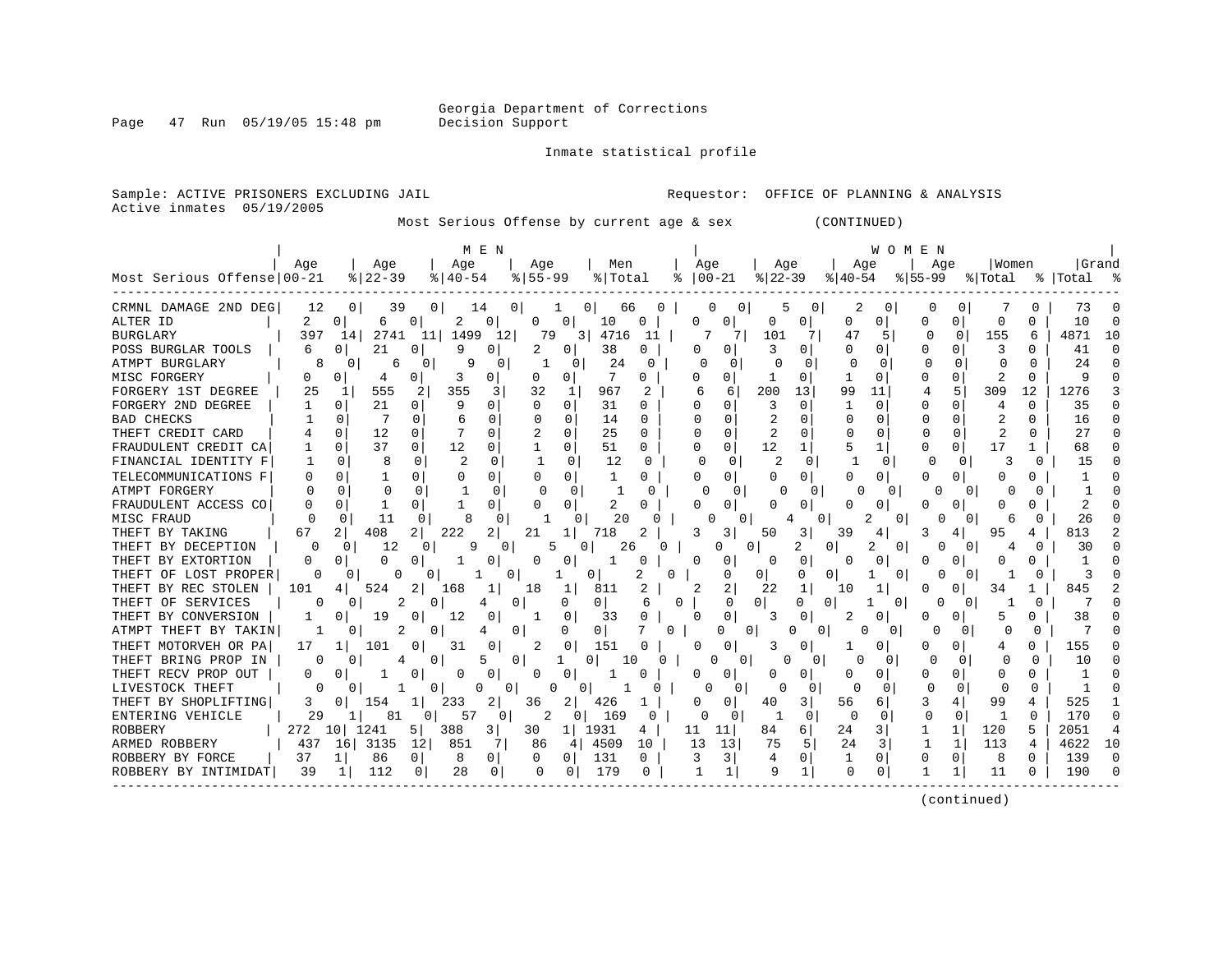Page 48 Run 05/19/05 15:48 pm

Inmate statistical profile

Sample: ACTIVE PRISONERS EXCLUDING JAIL **Requestor:** OFFICE OF PLANNING & ANALYSIS Active inmates 05/19/2005

Most Serious Offense by current age & sex (CONTINUED)

|                            |                |                       |                    | M E N                |              |                |           |              |              |                      |              |               |                | W O M E N      |          |              |                |              |                |              |
|----------------------------|----------------|-----------------------|--------------------|----------------------|--------------|----------------|-----------|--------------|--------------|----------------------|--------------|---------------|----------------|----------------|----------|--------------|----------------|--------------|----------------|--------------|
|                            | Aqe            |                       | Age                | Aqe                  |              | Age            |           | Men          |              | Age                  |              | Age           |                | Aqe            |          | Aqe          | Women          |              | Grand          |              |
| Most Serious Offense 00-21 |                | $ 22-39$              |                    | $ 40-54 $            | $8 55-99$    |                | % Total   | ႜ            |              | $00 - 21$            | $ 22-39$     |               | $ 40-54 $      |                | $ 55-99$ |              | % Total        |              | %   Total      |              |
| ROBBERY BY SUDDEN SN       | 15             | 65<br>1 <sub>1</sub>  | 0 <sup>1</sup>     | 24<br>0              | 2            | 0 <sup>1</sup> | 106       | 0            | 0            | 0                    |              | 0             |                | 0              | 0        | 0            |                |              | 110            |              |
| HIJACKING MOTOR VEHI       | 10             | $\mathbf{0}$          | 21<br>0            |                      | 0            | 0              | 32<br>0 I | 0            |              | 1                    |              | 0             | O              | 0 <sup>1</sup> | $\Omega$ | $\Omega$     | 2              | $\Omega$     | 34             |              |
| ATMPT ROBBERY              | 6              | $\mathbf{0}$<br>16    | 0                  | 0                    |              | 0              | 30        | 0            |              | U                    |              | 0             |                | $\Omega$       | 0        | 0            |                |              | 31             |              |
| ATMPT ARMED ROBBERY        | 18             | 1                     | $\Omega$<br>47     |                      | 0            | $\Omega$<br>0  | 72        | n            | 1            |                      | 2            | $\Omega$      | <sup>0</sup>   | $\Omega$       | $\Omega$ | $\cap$       | 3              | $\cap$       | 75             | $\cap$       |
| MISC SEXUAL OFFENSE        | 4              | 17<br>0               | 0                  | 9<br>0               | 2            | $\Omega$       | 32        | O            | U            | 0                    |              | 0             | 0              | 0              | O        | 0            | <sup>0</sup>   | <sup>n</sup> | 32             | $\Omega$     |
| <b>RAPE</b>                | 28             | $\mathbf{1}$          | 715<br>3           | 851                  | 164          | 7              | 1758      | 4            | $\Omega$     | 0                    |              | 0             | $\overline{c}$ | 0              |          | 1            | 4              | 0            | 1762           | 4            |
| SODOMY                     |                | 11<br>$\Omega$        | $\Omega$           | 7<br>$\Omega$        | 4            | 0              | 22        | $\Omega$     | <sup>0</sup> |                      |              | U             | <sup>0</sup>   | $\Omega$       | O        | 0            |                |              | 23             | $\Omega$     |
| AGGRAV SODOMY              |                | 81<br>O               | 0                  | 103<br>1             | 46           | 2              | 236       |              | O            | n                    |              | $\Omega$      | -1             | $\Omega$       |          | 1            | 3              | U            | 239            | $\mathbf{1}$ |
| <b>INCEST</b>              |                | 49<br>$\Omega$        | O                  | 73<br>11             | 26           | 1              | 156       | $\Omega$     |              |                      |              | 0             |                | $\Omega$       | U        | n.           | 4              | <sup>n</sup> | 160            | n            |
| <b>BIGAMY</b>              | n              | $\Omega$<br>-1        | $\Omega$           | $\Omega$<br>-1       | -1           | $\Omega$       | 3         | O            | O            | $\Omega$             | $\Omega$     | $\Omega$      | $\Omega$       | $\Omega$       | $\Omega$ | $\Omega$     | $\Omega$       | 0            | 3              | $\cap$       |
| AGGRAV SEXUAL BATTER       |                | 0<br>46               | $\cap$             | 50<br>0              | 15           | 1              | 112       | O            | U            | $\Omega$             | $\Omega$     | $\Omega$      | 2              | $\Omega$       | O        | 0            | $\overline{2}$ | $\Omega$     | 114            |              |
| PIMPING A MINOR UNDE       | 1              | 3<br>0                | $\Omega$           | $\Omega$<br>$\Omega$ | $\Omega$     | $\Omega$       | 4         | 0            | $\Omega$     | $\Omega$             |              | 0             | 0              | $\Omega$       | 0        | 0            | -1             | 0            | 5              |              |
| STATUTORY RAPE             | 74             | ζ<br>505              | 2                  | 104<br>1             | 20           | 1              | 703       | 2            | O            | $\Omega$             | 4            | $\Omega$      | 2              | 0              |          | 0            | 6              | $\Omega$     | 709            |              |
| CHILD MOLESTATION          | 102            | 964<br>4              | 4                  | 804<br>б.            | 289          | 12             | 2159      | 5            | Ω            | 0                    | 25           | 2             | 12             |                | 1        | $\mathbf{1}$ | 38             |              | 2197           |              |
| ENTICING CHILD-INDEC       | 4              | $\Omega$<br>43        | $\Omega$           | 28<br>0              | 11           | U              | 86        | $\cap$       | $\cap$       | $\Omega$             | 3            | 0             | n              | 0              | U        | $\Omega$     | 3              | O            | 89             |              |
| AGGRAV CHILD MOLESTA       | 29             | 476<br>$\mathbf{1}$   | $\overline{2}$     | 537<br>4             | 170          | 7              | 1212      | 3            | U            | 0                    |              | 0             | 14             | 2              | O        | 0            | 21             |              | 1233           | ર            |
| SEXL/ASSLT/AGN/PERS/       | $\Omega$       | 0<br>-1               | 0                  | 0                    | $\Omega$     | 0              |           | U            | O            | 0                    | U            | O             | n              | 0              | N        | $\Omega$     | $\Omega$       | 0            |                | n            |
| SOLICIT SODOMY FROM        | 0              | O<br>O                | 0                  | O<br>0               |              | O              |           |              | $\Omega$     | 0                    | O            | 0             | <sup>0</sup>   | 0              | O        |              | <sup>0</sup>   |              |                |              |
| SEX OFFENDER FAIL RE       | ∩              | O<br>14               | $\Omega$           | 4                    |              | O              | 18        | O            |              | O<br>0               |              | U<br>0        | U              | 0              |          | 0            |                | O            | 18             |              |
| ENTICE CHILD, ATTEMP       | 0              | $\Omega$<br>0         | 0                  | $\Omega$<br>0        | 1            | 0              | 1         |              | $\Omega$     | $\Omega$             | $\Omega$     | $\Omega$      | 0              | $\Omega$       | O        |              | $\Omega$       |              |                |              |
| ATMPT RAPE                 | $\mathfrak{D}$ | $\Omega$              | 12<br><sup>0</sup> | 8                    | 0            | O<br>$\Omega$  | 22        | <sup>0</sup> |              | U                    | 0            | 0<br>$\Omega$ | 0              | $\Omega$       | N        | $\Omega$     | U              | O            | 22             |              |
| ATMPT AGGRAV SODOMY        |                | 3<br>0                | 0                  | 2<br>0               | $\Omega$     | 0              | 6         | O            | $\Omega$     | 0                    | $\Omega$     | $\mathbf 0$   | 0              | 0              | 0        | 0            | <sup>0</sup>   | 0            | 6              |              |
| ATMPT CHILD MOLESTAT       |                | 0                     | $\Omega$<br>4      | 2                    | $\Omega$     | 0              | $\Omega$  | 6            |              | $\Omega$             | $\Omega$     | $\Omega$<br>0 | 0              | $\Omega$       | 0        | $\Omega$     | O              | 0            | 6              |              |
| AGG ASLT W ATMPT TO        |                | 11<br>0               | 0                  | 3<br>0               | O            | 0              | 15        | 0            | $\Omega$     | 0                    | 0            | 0             | 0              | 0              | 0        | 0            | O              | U            | 15             |              |
| AGG SEX BATTERY ATMP       | $\Omega$       | 0                     | 0                  |                      | 0            | 0              | $\Omega$  | 0            |              | $\Omega$<br>$\Omega$ | 0            | 0             | $\Omega$       | 0              | 0        | $\Omega$     | 0              | $\Omega$     | $\overline{c}$ |              |
| MISC OBSCENITY             | 0              | 0<br>1                | U                  | $\Omega$             | $\Omega$     | 0              | ζ         | O            | ∩            | 0                    | <sup>0</sup> | 0             | U              | $\mathbf 0$    | U        | 0            | $\Omega$       | 0            |                |              |
| FALSE SWEARNG WRITTN       | <sup>0</sup>   | 0                     | $\Omega$<br>1      | O                    | $\Omega$     | O              | 0         | 0            |              | 0<br>0               | U            | 0             | ∩              | 0              | $\Omega$ | $\Omega$     | $\Omega$       | $\Omega$     |                |              |
| BRIBERY GOVT OFFICER       | U              | 0<br>2                | 0                  | 0<br>U               | n            | $\Omega$       | 2         |              | U            | 0                    | U            | 0             | 0              | $\Omega$       | O        | 0            | $\Omega$       | 0            |                |              |
| INFLUENCE LEGISLATIV       |                | 0                     | 0                  |                      | 0            | $\Omega$<br>U  |           |              | $\Omega$     |                      |              | 0             | O              | $\Omega$       | $\Omega$ | $\Omega$     | ſ              |              |                |              |
| DEFRAUDING STATE           | O              | U<br>0                | <sup>0</sup>       | 0<br>Ω               | <sup>o</sup> | 0              |           | O            | n            | 0                    | U            | 0             | 3              | 0              | O        | U            |                |              |                |              |
| INFLUENCING WITNESS        |                | 0                     | 0                  |                      | 0            | 0              |           | O            | <sup>0</sup> | $\Omega$             |              | $\Omega$      | $\Omega$       | $\Omega$       | $\cap$   | $\Omega$     | -1             | $\cap$       |                |              |
| OBSTR OF LAW ENF OFF       | 36             | 1 <sup>1</sup><br>414 | 2                  | 132<br>$\mathbf{1}$  | 8            | $\Omega$       | 590       |              | 2            | 2 <sub>1</sub>       | 19           | 1             | 14             | 2              | U        | $\Omega$     | 35             | 1            | 625            |              |
| TAMPERING WITH EVIDE       | O              | 0                     | 0                  | 0                    | $\Omega$     | $\Omega$       |           | $\Omega$     | 0            | 0                    | $\Omega$     | $\Omega$      | 0              | $\Omega$       | 0        | $\Omega$     | $\Omega$       | 0            |                | $\cap$       |
| PERJURY                    | 0              | 2<br>$\Omega$         | 0                  | $\Omega$<br>O        | 0            | 0              | 2         | 0            | <sup>0</sup> |                      |              | 0             | O              | 0              | N        | 0            |                |              |                |              |
|                            |                |                       |                    |                      |              |                |           |              |              |                      |              |               |                |                |          |              |                |              |                |              |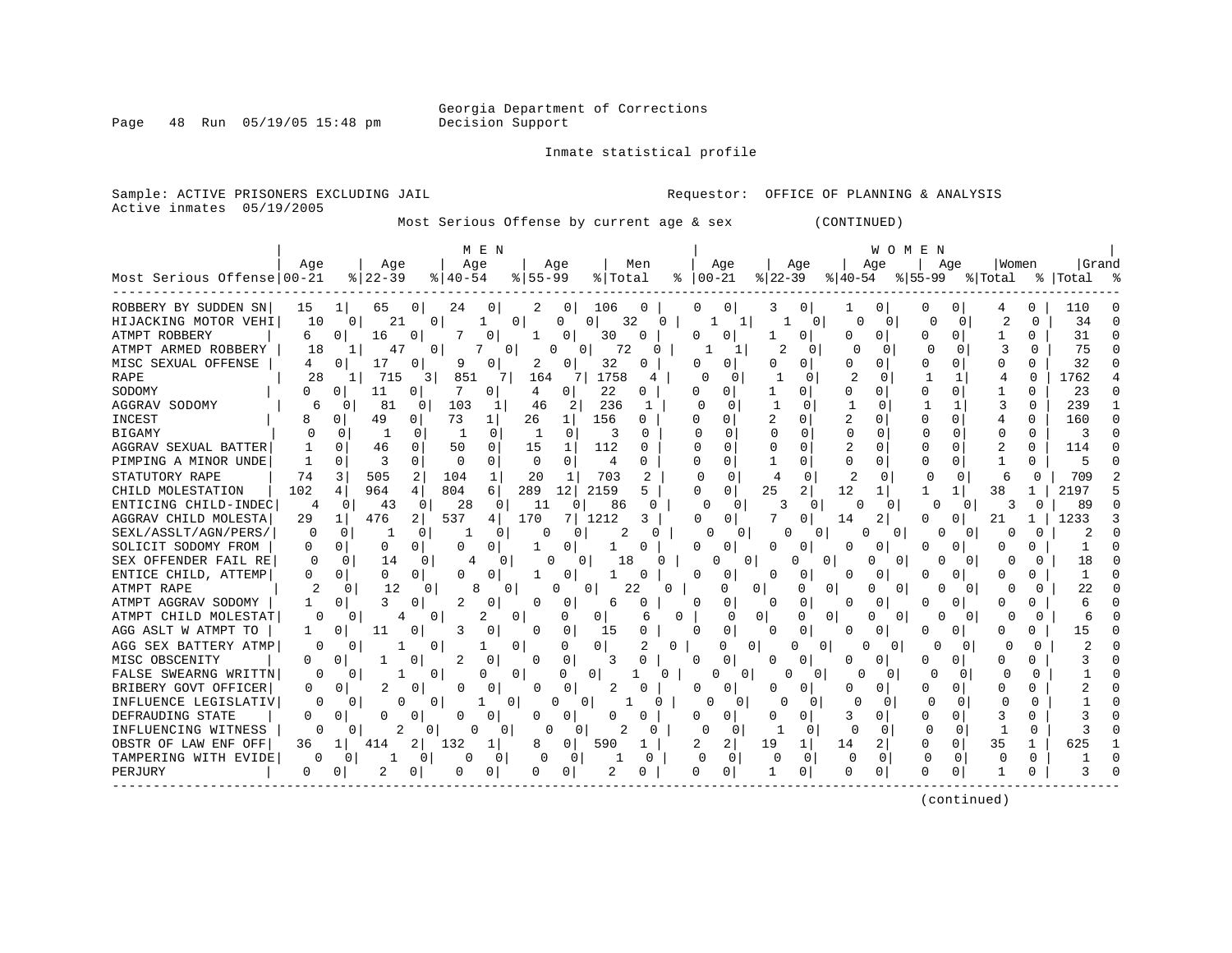Georgia Department of Corrections

Page 49 Run 05/19/05 15:48 pm

### Inmate statistical profile

Active inmates 05/19/2005

Sample: ACTIVE PRISONERS EXCLUDING JAIL **Requestor:** OFFICE OF PLANNING & ANALYSIS

Most Serious Offense by current age & sex (CONTINUED)

| Most Serious Offense   00-21 | Aqe            |          | Age<br>$ 22-39$ |          | Aqe<br>$8   40 - 54$ | M E N         | Age<br>$8 55-99$ |              | Men<br>% Total |              | ႜ            | Age          | $ 00-21$    | Age<br>$ 22-39$ |                      | Aqe<br>$ 40-54$ | W O M E N            | Aqe<br>$ 55-99$ |                | Women<br>% Total |                         | Grand<br>%   Total |            |
|------------------------------|----------------|----------|-----------------|----------|----------------------|---------------|------------------|--------------|----------------|--------------|--------------|--------------|-------------|-----------------|----------------------|-----------------|----------------------|-----------------|----------------|------------------|-------------------------|--------------------|------------|
| FALSE SWEARING               | $\Omega$       | 0        |                 | 0        |                      | O             | 0                | <sup>0</sup> | 0              |              | 0            |              | 0           |                 | 0<br>0               | O               |                      | O               | <sup>0</sup>   | <sup>0</sup>     |                         |                    |            |
| IMPERSONATING OFFICE         | 0              | 0        |                 | 0        |                      | $\Omega$      | $\Omega$         | 0            | 2              | 0            |              | <sup>0</sup> | 0           | $\Omega$        | $\Omega$             | O               | $\Omega$             | 0               | 0              | 0                | O                       | 2                  | $\cap$     |
| <b>EMBRACERY</b>             | 0              | 0        | $\overline{2}$  | 0        |                      | 0<br>0        |                  | 0            | 0              | 2            | 0            |              | 0<br>0      |                 | 0<br>0               | U               | 0                    | 0               | 0              | 0                | O                       | $\overline{c}$     |            |
| FALSE STATEMENTS GOV         | 1              | 0        | 13              | $\Omega$ | 2                    | $\Omega$      | $\Omega$         | 0            | 16             | O            |              |              | $\Omega$    | 2               | 0                    | 4               | 0                    | $\Omega$        | 0              | б                | 0                       | 22                 | $\sqrt{ }$ |
| IMPERSNTNG IN LEGAL          | 0              | 0        | $\overline{c}$  | 0        |                      | 1<br>0        |                  | U            | 0              |              | 0            | O            | 0           | <sup>0</sup>    | 0                    | ∩               | 0                    | ∩               | 0              | $\Omega$         | $\Omega$                | 3                  | $\cap$     |
| <b>ESCAPE</b>                | 3              | O        | 57              | 0        | 22                   | $\Omega$      |                  | $\Omega$     | 83             | O            |              |              | 1           | 2               | $\Omega$             | U               | O.                   | O               | 0              | 3                |                         | 86                 | ∩          |
| AIDING ESCAPE                | O              | 0        | N               | 0        |                      | 0             |                  | 0<br>0       |                | ∩            |              |              | 0           | U               | 0                    | C               | 0                    | O               | 0              | O                | ∩                       |                    | C          |
| HINDERING APPREH OR          | 0              | 0        | 6               | 0        |                      | $\Omega$      | O                | 0            | 7              | 0            |              | O            | 0           | U               | $\Omega$             | 1               | <sup>0</sup>         | U               | 0              | 1                | U                       | R                  |            |
| MUTINY IN PENAL INST         | 0              | $\Omega$ | 2               | $\Omega$ | 0                    | $\Omega$      | $\Omega$         | $\Omega$     | 2              | 0            |              | $\Omega$     | $\Omega$    | $\Omega$        | $\Omega$             | $\Omega$        | $\Omega$             | $\Omega$        | $\Omega$       | $\Omega$         | $\Omega$                | 2                  |            |
| <b>BAIL JUMPING</b>          | $\Omega$       | 0        | 4               | 0        | 3                    | 0             | O                | 0            |                | 0            |              | 0            | 0           | $\Omega$        | $\Omega$             | 0               | 0                    | $\Omega$        | $\Omega$       | Ω                | U                       |                    |            |
| CRMNL INTERFERE GOVT         | 5              | $\Omega$ | 27              | $\Omega$ | 8                    | $\Omega$      | -1               | $\Omega$     | 41             | $\Omega$     |              | <sup>0</sup> | $\Omega$    | 3               | $\Omega$             | $\Omega$        | $\Omega$             | $\Omega$        | $\Omega$       | 3                | <sup>0</sup>            | 44                 |            |
| DOGFIGHTING                  | n              | 0        | $\mathbf{1}$    | 0        | <sup>0</sup>         | 0             | <sup>0</sup>     | 0            | 1              | <sup>0</sup> |              | U            | $\Omega$    | $\Omega$        | <sup>o</sup>         | 0               | 0                    | $\Omega$        | $\Omega$       | O                | 0                       |                    | C          |
| BUS HIJACKING                | $\Omega$       | $\Omega$ | $\mathbf{1}$    | 0        | 0                    | $\Omega$      | 0                | 0            | -1             | 0            |              | U            | 0           | 0               | $\Omega$             | O               | 0                    | $\Omega$        | 0              | <sup>0</sup>     | 0                       |                    | C          |
| REMOVAL BAGGAGE, CARG        | $\Omega$       | $\Omega$ | $\Omega$        | $\Omega$ |                      | $\Omega$      | $\Omega$         | $\Omega$     | 3              | 0            |              | <sup>0</sup> | $\Omega$    | $\cap$          | $\Omega$             | $\Omega$        | $\Omega$             |                 | $\Omega$       | U                | 0                       |                    |            |
| CRUELTY TO CHILDREN          |                | $\Omega$ | 163             | 1        | 60                   | $\Omega$      | 5                | $\Omega$     | 229            | 1            |              |              | 1           | 53              | 3                    | 9               | $\mathbf{1}$         | U               | 0              | 63               | $\overline{\mathbf{c}}$ | 292                |            |
| ATMPT CRUELTY TO CHI         | $\Omega$       | $\Omega$ | O               | $\Omega$ |                      | $\Omega$      | $\Omega$         | 0            | -1             | $\Omega$     |              | $\Omega$     | $\Omega$    | 0               | $\Omega$             | ∩               | $\mathbf 0$          | $\Omega$        | $\Omega$       | O                | $\Omega$                |                    |            |
| SEX EXPLOITATION CHI         | 0              | $\Omega$ | 10              | 0        |                      | 0             | 5                | 0            | 22             | 0            |              | 0            | 0           | N               | $\overline{0}$       | 1               | 0                    | 0               | 0              | 1                | U                       | 23                 |            |
| ABANDONMENT OF CHILD         | 0              | $\Omega$ |                 | 0        | 2                    | $\Omega$      | $\Omega$         | $\Omega$     | 3              | $\Omega$     |              | $\Omega$     | 0           | 2               | $\Omega$             | $\Omega$        | $\Omega$             | O               | $\Omega$       | 2                | $\Omega$                | 5                  |            |
| CNTRBTNG DELINOENCY          | 0              | 0        | 0               | 0        | 0                    | 0             | 0                | 0            | ∩              | 0            |              | <sup>0</sup> | 0           |                 | 0                    | O               | $\Omega$             | O               | 0              | -1               | O                       | 1                  |            |
| MISC WEAPON/EXPLOSIV         |                | $\Omega$ |                 | $\Omega$ | 2                    | 0             |                  |              | O              | 9            | <sup>0</sup> |              | 0           |                 | 0                    |                 | O<br>0               |                 | $\Omega$       | U                | 0                       | 9                  |            |
| CARRY CONCEALED WEAP         | 0              | 0        | 0               | 0        | 4                    | 0             | $\Omega$         | 0            | 4              | O            |              | <sup>0</sup> | 0           | O               | 0                    | 0               | 0                    | O               | 0              | 0                | O                       | 4                  |            |
| POSS OF FIREARM DUR          | 8              | $\Omega$ | 133             | 1        | 44                   | $\Omega$      |                  | 9            | $\Omega$       | 194          | ∩            |              | $\Omega$    | 0               | 4                    | $\Omega$        | 0                    |                 | $\Omega$       | 5                | O                       | 199                |            |
| POSS OF CERTAIN WEAP         | 2              | 0        | 16              | $\Omega$ | 8                    | 0             | 4                | 0            | 30             | 0            |              | O            | 0           | 1               | 0                    | 0               | 0                    | 0               | $\Omega$       | 1                | 0                       | 31                 | C          |
| POSS FIREARM CONVCT          | 19             |          | 465             |          | 180                  | $\mathbf{1}$  |                  | 30           | $\mathbf{1}$   | 694          | 2            |              | 0           | $\circ$         | 8                    | 1<br>10         |                      |                 | 0              | 18               |                         | 712                |            |
| CARRY WEAPON AT SCHO         | 3              | 0        | 6               | 0        | $\Omega$             | 0             | 0                | 0            | 9              | 0            |              | $\Omega$     | 0           | $\Omega$        | $\mathbf 0$          | $\Omega$        | 0                    | 0               | 0              | 0                | O                       | 9                  |            |
| POSS WEAPON BY PRISO         | $\mathfrak{D}$ | $\Omega$ | 1               | 0        |                      | $\Omega$<br>0 |                  | $\Omega$     | 0              | 3            | 0            |              | 0           | $\Omega$        | $\Omega$<br>$\Omega$ |                 | $\Omega$<br>$\Omega$ | $\cap$          | <sup>0</sup>   | $\cap$           | 0                       | 3                  |            |
| CRUELTY TO ANIMALS           | 1              | 0        | 4               | 0        |                      | 0             | 0                | 0            | 6              | 0            |              | <sup>0</sup> | $\mathbf 0$ | <sup>0</sup>    | 0                    | 0               | 0                    | O               | 0              | U                | 0                       | 6                  |            |
| AGGRAV CRUELTY TO AN         | $\Omega$       | $\Omega$ | 3               | 0        |                      | 0<br>$\Omega$ |                  | $\Omega$     | $\Omega$       | 3            | $\Omega$     |              | 0           |                 | 0                    | 0               | $\Omega$             |                 | $\Omega$       |                  |                         |                    |            |
| EAVESDROP & SURVEILL         | O              | 0        | 1               | 0        | U                    | 0             | $\Omega$         | <sup>0</sup> | 1              | $\Omega$     |              | 0            | 0           | 0               | 0                    | 0               | O                    | O               | 0              | O                | U                       |                    |            |
| PEEPING TOM                  | 4              | 0        | 8               | 0        |                      | 0<br>8        |                  |              | 0              | 21           | $\Omega$     | U            | 0           | 0               | 0                    | O               | 0                    | $\Omega$        | $\Omega$       | $\Omega$         | 0                       | 21                 |            |
| RACKETEERING                 | 2              | 0        | 34              | 0        | 20                   | 0             |                  | 0            | 63             | 0            |              | 0            | 0           | 9               | 1                    | 10              | $\mathbf{1}$         | 2               | $\overline{2}$ | 21               | 1                       | 84                 | C          |
| S/D NARCOTICS OPIATE         | $\mathbf{1}$   | 0        | 31              | $\Omega$ | 43                   | $\Omega$      |                  |              | 82<br>0        | O            |              |              | 1           | 3               | $\Omega$             | $\Omega$        | $\Omega$             | $\mathbf{1}$    | $\mathbf{1}$   | 5                | $\Omega$                | 87                 | $\sqrt{ }$ |
| S/D DEP STIM CNTRF D         | q              | 0        | 148             | 1        | 66                   | 1             | 7                | 0            | 230            |              |              | 1            | 1           | 17              | 1                    | 11              | 1                    | <sup>0</sup>    | $\mathbf{0}$   | 29               | 1                       | 259                |            |
| S/D OF LSD                   | 0              | 0        | 2               | 0        | O                    | 0             | 0                | 0            |                | 0            |              |              | 0           | O               | 0                    | <sup>0</sup>    | 0                    | $\Omega$        | 0              | $\Omega$         | $\Omega$                | 2                  | C          |
|                              |                |          |                 |          |                      |               |                  |              |                |              |              |              |             |                 |                      |                 |                      |                 | (continued)    |                  |                         |                    |            |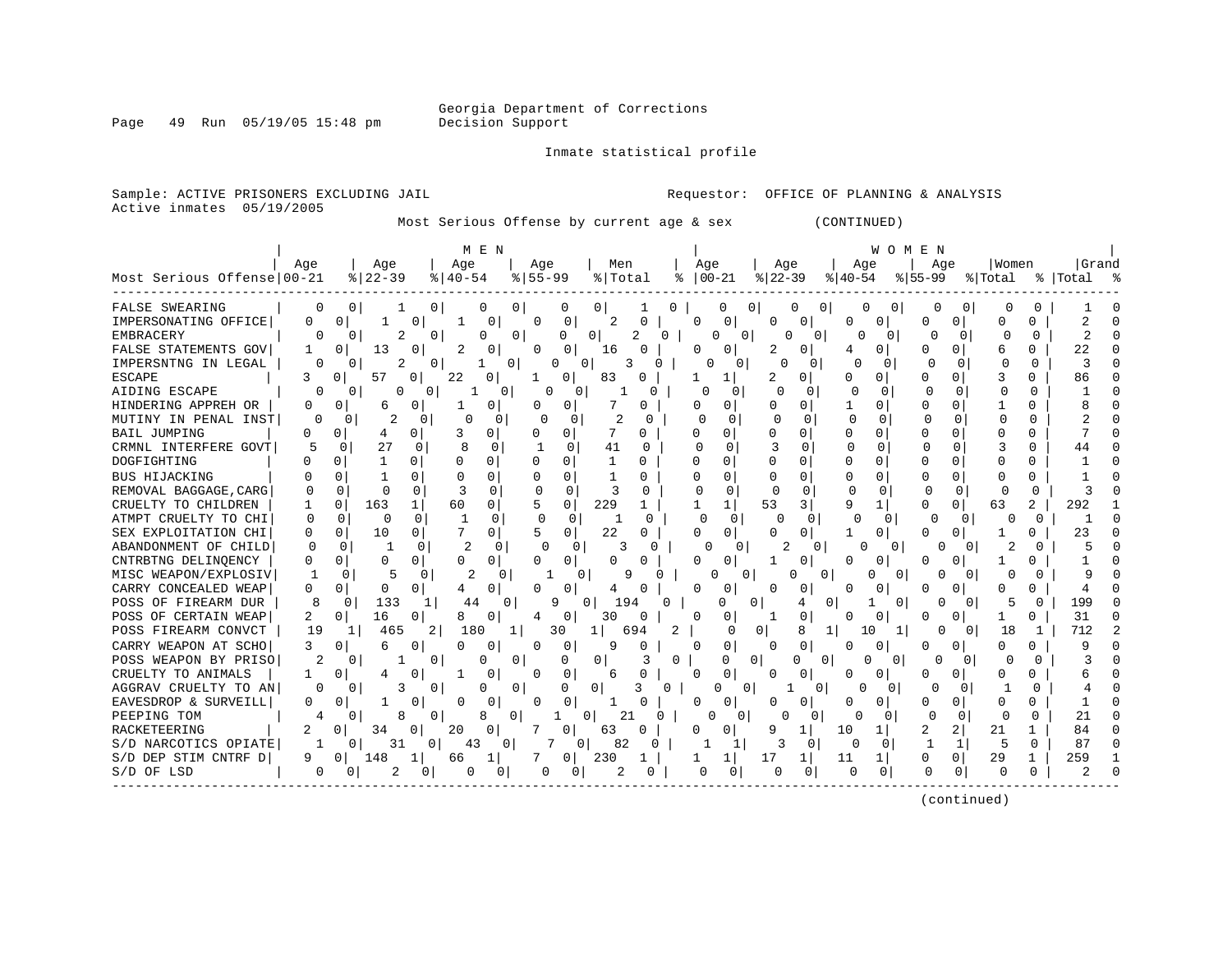Page 50 Run 05/19/05 15:48 pm

Inmate statistical profile

Active inmates 05/19/2005

Sample: ACTIVE PRISONERS EXCLUDING JAIL **Requestor:** OFFICE OF PLANNING & ANALYSIS

Most Serious Offense by current age & sex (CONTINUED)

|                            |              |                       |                   | M E N              |              |                   |                |                |              |                      |                |                      |              | WOMEN         |          |              |       |              |                                         |          |
|----------------------------|--------------|-----------------------|-------------------|--------------------|--------------|-------------------|----------------|----------------|--------------|----------------------|----------------|----------------------|--------------|---------------|----------|--------------|-------|--------------|-----------------------------------------|----------|
|                            | Aqe          |                       | Age               | Age                |              | Age               |                | Men            |              | Age                  |                | Age                  |              | Aqe           |          | Aqe          | Women |              | Grand                                   |          |
| Most Serious Offense 00-21 |              | $ 22-39 $             |                   | $8   40 - 54$      | $8 55-99$    |                   | % Total        |                |              | $8   00 - 21$        |                |                      |              |               |          |              |       |              | % 22-39 % 40-54 % 55-99 % Total % Total |          |
| S/D OF MARIJUANA           | 13           | 0<br>166              | $\mathbf{1}$      | 58<br>01           | -11          | 0                 | 248            | 1              |              | 0<br>0               | 4              | 0 <sup>1</sup>       | 0            | 01            | U        | 01           |       | U            | 252                                     |          |
| POSS NARCOTICS OPIAT       | 5            | 0 <sup>1</sup>        | 86<br>$\Omega$    | 46                 | $\Omega$     | 7                 | 0 <sup>1</sup> | 144            | $\mathbf{0}$ | <sup>0</sup>         | $\circ$        | 11                   | 10           |               | O        | $\Omega$     | 21    | 1            | 165                                     | $\Omega$ |
| POSS DEP STIM CNTRF        | 13           | 302                   | 120<br>1          |                    | 5            | 0                 | 440            |                |              | 0<br>O               | 29             | 2                    | 8            |               |          |              | 37    |              | 477                                     |          |
| POSS OF LSD                | O            | $\Omega$              | 2<br>0            | 2                  | $\mathbf{0}$ | 0                 | 0              | 4              | $\Omega$     | <sup>0</sup>         | $\Omega$<br>O  | $\Omega$             | U            | 0             |          | O            | C     | <sup>0</sup> | 4                                       |          |
| POSS OF MARIJUANA          | 24           | 184<br>1 <sup>1</sup> | 1                 | 0<br>39            |              | $\Omega$          | 254            |                |              | O<br>$\Omega$        |                |                      | 2            |               |          |              | 11    | 0            | 265                                     |          |
| ILLEGAL ATTM TO OBT        | $\Omega$     | $\Omega$              | 3<br>$\mathbf{0}$ | 3                  | 01           | 0                 | <sup>n</sup>   | 0<br>6         |              |                      | 0              | 0                    | 2            | O             | $\cap$   |              | κ     | $\Omega$     | 9                                       |          |
| VIOL GA CNTRL SBST A       | 0            | 15<br>0 <sup>1</sup>  | 0                 | 0<br>11            | 0            | 0                 | 26             | 0              |              | 0<br>0               |                | $\Omega$             | 1            | 0.            | O        | 0            |       | 0            | 27                                      |          |
| VIOL DNGROUS DRGS AC       | 0            | $\Omega$              | 0                 | 0                  |              | 0<br>$\mathbf{0}$ | 2              | 0              |              | U<br>0               | N              | 0                    | O            | $\Omega$      | $\Omega$ | $\Omega$     | 0     | $\Omega$     | 2                                       |          |
| UNLWFL MFG/DEL/DIST        |              | 16<br>$\Omega$        | 0                 | 0<br>4             | 0            | 0                 | 21             | 0              |              | 0<br>0               |                | $\Omega$             | 0            | 0             | 0        | $\Omega$     | 0     | 0            | 21                                      |          |
| POSS DRUG RELATED MA       | 1            | 0                     | $\mathbf{1}$<br>O | 0<br>0             | $\Omega$     | 0                 |                | $\Omega$       |              | 0<br>0               |                | $\Omega$             | <sup>0</sup> | O             |          | $\Omega$     |       | $\cap$       | 2                                       |          |
| S/D CONT SUB PUBLIC        |              | <sup>o</sup><br>71    | 0                 | 13<br>0            |              | 0                 | 92             | 0              |              | 1<br>1               |                | 0                    | 1            |               | $\Omega$ | $\Omega$     | 3     | 0            | 95                                      | ∩        |
| S/D CONT SUB SCHOOL        | $\mathbf{1}$ | 31<br>0               | 0                 | 8<br>0             | 3            | 0                 | 43             | 0              |              | $\cap$<br>$\Omega$   | $\overline{c}$ | $\Omega$             | $\mathbf{1}$ |               | n        | 0            |       | <sup>0</sup> | 46                                      | n        |
| S/D COCAINE                | 54           | $\overline{2}$<br>894 | 3<br>400          | 3                  | 31           | 1                 | 1379           | 3.             |              | n<br>0               | 31             | 2                    | 37           |               |          |              | 69    | 3            | 1448                                    |          |
| POSS OF COCAINE            | 109          | 1219<br>4             | 5<br>515          | 4                  | 46           | 2                 | 1889           | 4              |              | 4<br>4               | 93             | 6                    | 59           |               |          | 1            | 157   | б            | 2046                                    |          |
| ATMPT VIOL SUBSTANCE       | 2            | $\Omega$<br>53        | 0                 | $\Omega$<br>21     | 2            | $\Omega$          | 78             | 0              |              | 1                    | 5              | 0                    | 3            |               | O        | $\Omega$     | q     | $\Omega$     | 87                                      | O        |
| MISC DRUGS TRAFFICKI       | 10           | 352<br>0              |                   | $\mathbf{1}$<br>99 | 18           |                   | 479            |                |              | 3<br>ζ               | 25             | $\overline{a}$       | 15           |               | O        |              | 43    | 2            | 522                                     |          |
| TRAF COCAINE LESS 20       | 13           | 313<br>0              | 1                 | 80                 |              | 0                 | 413            |                |              | $\Omega$<br>$\Omega$ | 11             | $\mathbf{1}$         | 6            |               | $\Omega$ | $\Omega$     | 17    | 1            | 430                                     |          |
| TRAF COCAINE 201-400       |              | 64                    |                   | 17<br>$\Omega$     |              | $\Omega$          | 85             | $\Omega$       |              | U<br>0               |                |                      | 2            | 0             | U        | 0            |       | $\Omega$     | 93                                      |          |
| TRAF COCAINE 401+ GM       | 1            | 85<br>$\Omega$        | $\Omega$          | 27<br>$\Omega$     | 6            | $\Omega$          | 119            | O              |              | $\Omega$<br>U        | 7              | $\Omega$             |              | $\Omega$      | O        |              | 8     | 0            | 127                                     |          |
| TRAF NARCOTIC LESS 1       | 0            | 4<br><sup>n</sup>     | 0                 | 3<br>$\Omega$      | 0            | 0 <sup>1</sup>    |                | 0              |              | $\overline{0}$<br>U  |                | $\Omega$             | 0            | 0             | $\Omega$ | $\Omega$     | 1     | 0            | 8                                       |          |
| TRAF NARCOTIC 15-28        | $\Omega$     | 0                     | 0<br>1            | 1<br>$\Omega$      |              | 0<br>0            |                | 2<br>Ω         |              | 0                    | 0              | 0<br>0               | 0            | 0             | 0        | $\Omega$     | 0     | 0            | 2                                       |          |
| TRAF NARCOTIC 29+ GM       | 0            | 10<br>0               | 0                 | 0                  | O            | 0                 | 12             |                |              | 0                    |                | 0                    |              | 0             | 0        | 0            |       | Ω            | 13                                      |          |
| TRAF MARIJNA 101-200       |              | 14<br>0               | 0                 | 3                  | 0            |                   | $\Omega$       | 21             |              | U                    | 0              | -1<br>0              | $\Omega$     | O             | O        | O            |       | O            | 22                                      |          |
| TRAF MARIJNA 2001-10       |              | 0<br>0                | 0                 | 0                  |              | 0                 |                | 0              |              | 0<br>0               | n              | $\Omega$             | n            | 0             |          | 0            |       | <sup>0</sup> | 1                                       |          |
| TRAF AMPHTMINE 28-19       |              | $\mathbf 0$           | 27<br>0           | 11                 | 0            |                   | 0              | 39             | 0            | 0                    | 0              | $\Omega$<br>4        |              | $\Omega$<br>O | U        | U            | 4     | U            | 43                                      |          |
| TRAF AMPHTMINE 200-3       |              | 01                    | 3<br>0            | 0                  |              | 0                 | 6              | $\Omega$       |              | $\Omega$<br>$\Omega$ | 2              | $\Omega$             |              | 0             |          | 0            |       | <sup>0</sup> | 8                                       |          |
| TRAF AMPHTMINE 400+        |              | $\Omega$              | 8<br>O            |                    | 0            | 2                 | 0              | 12             | 0            |                      | 11             | $\Omega$<br>$\Omega$ | O            | 0             | O        | 0            |       | 0            | 13                                      |          |
| CNSPIRE TRAFFIC CNTR       |              |                       | 0                 | $\Omega$           | O            | 0                 |                | $\Omega$       |              | 0<br>U               |                |                      | U            | O             |          |              |       |              | 3                                       |          |
| USE COMM FACLTY VIO        | 0            | 0                     | $\Omega$<br>O     | 0                  | $\Omega$     | 0                 | 01             | 0              | 0            |                      | $\mathbf{1}$   | $\Omega$             | ∩            | 0             |          | $\Omega$     |       |              |                                         |          |
| ATT/CONSPRCY COMMT C       | 0            | 14                    | 0                 | $\Omega$           | 1            | $\Omega$          | 23             |                |              | U<br>0               |                | $\Omega$             | 2            |               | O        | <sup>n</sup> | 3     |              | 26                                      |          |
| VIOL MOTOR VEHICLE L       | 3            | $\Omega$              | 28<br>$\Omega$    | 24                 | $\Omega$     |                   | $\Omega$       | 57<br>$\Omega$ |              | U                    | $\Omega$       | $\Omega$             | 2            | $\Omega$      | $\Omega$ |              | 3     | 0            | 60                                      |          |
| CHOP SHOP VIOLATION        | 0            | 0<br>$^{(1)}$         | 0                 | 0                  | 1            | 0 <sup>1</sup>    | 2              | 0              |              | 0<br>0               |                | $\Omega$             | 0            | 0             | U        | $\Omega$     | 0     | 0            | 2                                       |          |
| DRVNG HABTL VIOLATOR       | $\Omega$     | $\Omega$              | 50<br>$\Omega$    | 91                 | 14           |                   | 155            | $\Omega$       |              | $\Omega$<br>$\Omega$ | ı.             | $\Omega$             | 3            | O             | U        | $\Omega$     | 4     | $\Omega$     | 159                                     |          |
| HABIT TRAF VOIL/IMPA       | 0            |                       | 0                 | 0<br>2             | 2            | 0                 | 8              |                |              | 0<br>0               |                | 0                    | U            | 0             | O        |              |       |              | 8                                       |          |
|                            |              |                       |                   |                    |              |                   |                |                |              |                      |                |                      |              |               |          |              |       |              |                                         |          |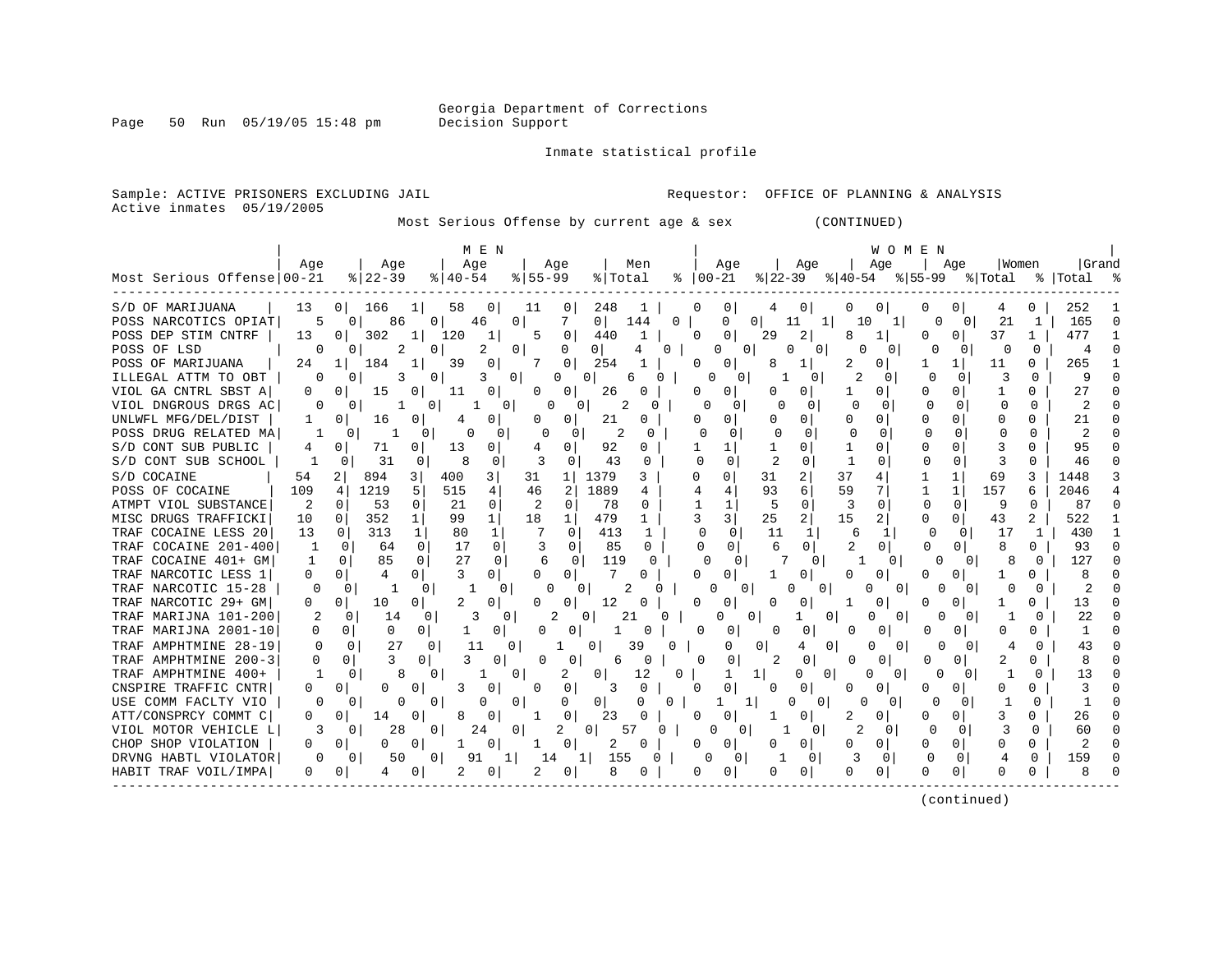Georgia Department of Corrections

Page 51 Run 05/19/05 15:48 pm

### Inmate statistical profile

| Sample: ACTIVE<br>Active inmates | PRISONERS EXCLUDING JAIL<br>05/19/2005 |                |                    |                                           |                |                  |                |                |                |                |                 | Requestor:     |                                | OFFICE OF PLANNING & ANALYSIS |                  |                |           |                |                  |          |                      |          |
|----------------------------------|----------------------------------------|----------------|--------------------|-------------------------------------------|----------------|------------------|----------------|----------------|----------------|----------------|-----------------|----------------|--------------------------------|-------------------------------|------------------|----------------|-----------|----------------|------------------|----------|----------------------|----------|
|                                  |                                        |                |                    | Most Serious Offense by current age & sex |                |                  |                |                |                |                |                 |                |                                |                               | (CONTINUED)      |                |           |                |                  |          |                      |          |
|                                  | M E N                                  |                |                    |                                           |                |                  |                |                |                |                |                 |                | W O M E N                      |                               |                  |                |           | Age            |                  |          |                      |          |
| Most Serious Offense 00-21       | Age                                    |                | Age<br>$8$   22-39 | Age<br>$\frac{1}{6}$   40-54              |                | Age<br>$8 55-99$ |                |                | Men<br>% Total |                | Age<br>$ 00-21$ |                | Age<br>$ 22 - 39 $             |                               | Age<br>$ 40-54 $ |                | $ 55-99 $ |                | Women<br>% Total |          | Grand<br>%   Total % |          |
| MISC MRALS/PBLIC H/S             | 0                                      | 0              |                    | 0 <sup>1</sup>                            |                | 0                | 2              | 0 <sup>1</sup> | 14             | $\Omega$       |                 | 0              | 0 <sup>1</sup>                 |                               |                  |                |           | 0 <sup>1</sup> |                  |          | 15                   |          |
| MISC CORRECTIONL INS             | $\mathbf{0}$                           | 0 <sup>1</sup> | 5<br>0 I           | 2                                         | $\overline{0}$ |                  | 0              |                | $\mathbf{0}$   |                |                 | 0 <sup>1</sup> |                                | 0                             |                  | 0 <sup>1</sup> | 0         | 0              |                  |          | 8                    |          |
| CONSPIRACY                       | 12                                     | $\mathbf{0}$   | 34                 | 0 I                                       | 4              | 0 <sup>1</sup>   | 2              | 0 <sup>1</sup> | 52             | $\overline{0}$ |                 | 2              | 2                              | 4<br>0 <sup>1</sup>           |                  | $\Omega$       |           | 0 I            |                  |          | 59                   |          |
| CRMNL ATMPT                      |                                        | 0 <sup>1</sup> | 11<br>0 I          | 9                                         | 0              |                  | $\circ$        | 23             | 0              |                |                 |                |                                | 0                             |                  | 0 <sup>1</sup> | 0         | 0 <sup>1</sup> |                  |          | 24                   |          |
| AIRCRAFT HIJACKING               | 0                                      | $\overline{0}$ |                    | 0 <sup>1</sup>                            | $\Omega$       | 0                |                | 0 <sup>1</sup> |                |                |                 | $\Omega$       | 0 <sup>1</sup>                 | 0<br>0 I                      | $\Omega$         |                | $\Omega$  |                |                  |          |                      |          |
| UNAUTH DIST RECRD DE             | $\mathbf{0}$                           | 0 <sup>1</sup> | 0 <sup>1</sup>     |                                           | $\circ$        |                  | 0 <sup>1</sup> |                | 0              |                |                 | 0 <sup>1</sup> | 0                              | 0 <sup>1</sup>                | $\Omega$         | 0 <sup>1</sup> | 0         |                |                  |          |                      |          |
| CRMNL SOLICITATION               | 0                                      |                |                    | 0 <sup>1</sup>                            | 2              | 0 <sup>1</sup>   | 2              | 0 <sup>1</sup> | 6              |                | $\Omega$        |                | 0 <sup>1</sup><br>$\mathbf{0}$ | 0                             | $\Omega$         |                |           |                |                  | $\Omega$ | 6.                   |          |
| PARTY TO A CRIME                 |                                        | 0 <sup>1</sup> | 0 <sup>1</sup>     |                                           | 0 <sup>1</sup> |                  | 0 <sup>1</sup> | 5.             | $\overline{0}$ |                | $\Omega$        | 0 <sup>1</sup> | $\mathbf 0$                    | 0                             | 0                | 0 <sup>1</sup> | 0         | 01             |                  |          |                      | $\Omega$ |
| CRMNL TRESPASSING                | $\mathbf{0}$                           | 0 <sub>1</sub> |                    | 0 I                                       | $\Omega$       | $\overline{0}$   | $\Omega$       | $\overline{0}$ |                |                | $\Omega$        | $\Omega$       | $\Omega$                       | $\Omega$                      | 0                | 0 <sup>1</sup> | $\Omega$  |                |                  | $\Omega$ |                      |          |
| Total                            | 2781                                   |                | 25996              | 12887                                     |                | 2319             |                | 43983          |                |                | 106             |                | 1523                           |                               | 873              |                |           | 82             | 2584             |          | 46567                |          |